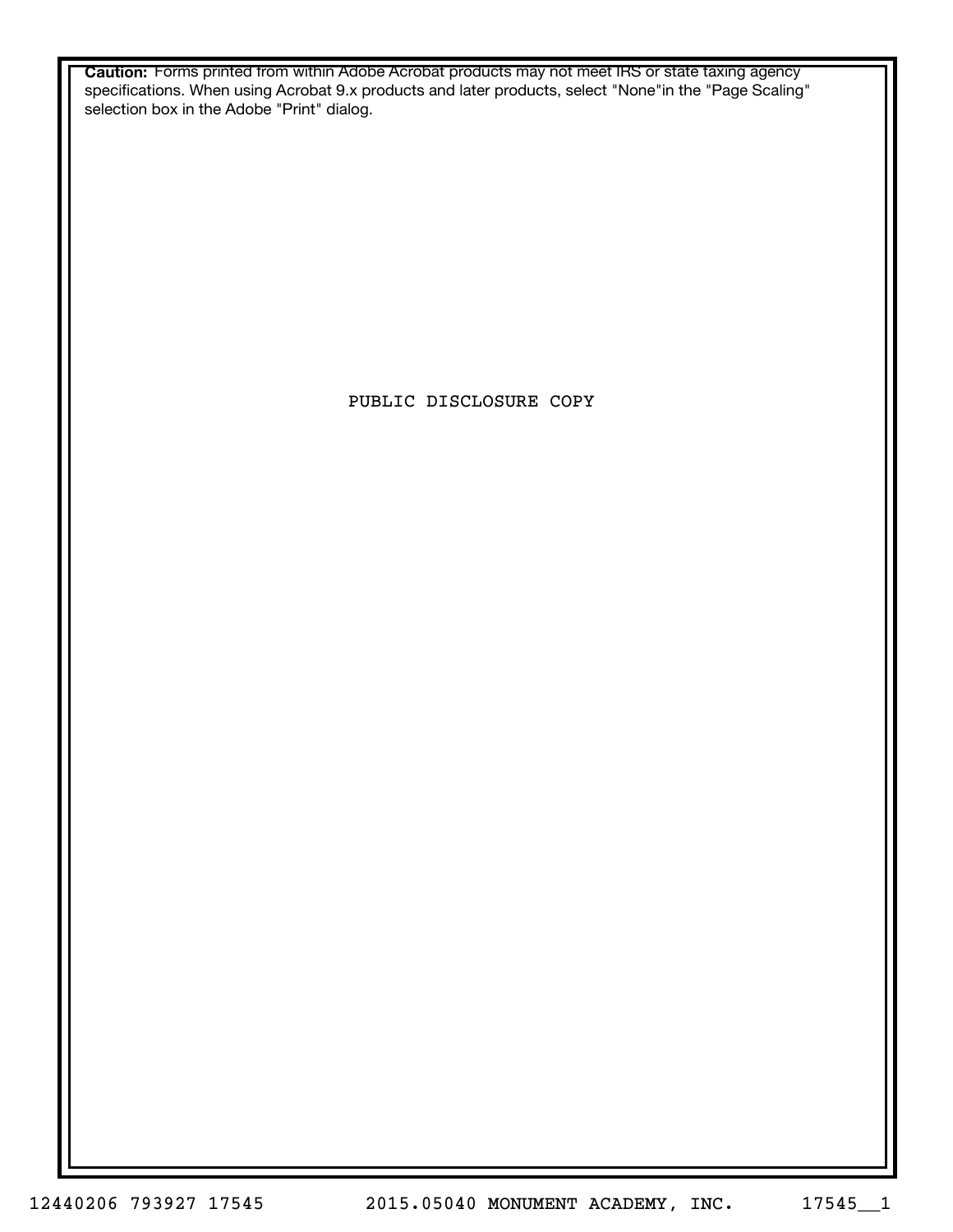|                                                                                                           |                                                                                                                   |                                                                                                                                                                            | ** PUBLIC DISCLOSURE COPY **                                               |     |                                                     |                                                            |
|-----------------------------------------------------------------------------------------------------------|-------------------------------------------------------------------------------------------------------------------|----------------------------------------------------------------------------------------------------------------------------------------------------------------------------|----------------------------------------------------------------------------|-----|-----------------------------------------------------|------------------------------------------------------------|
|                                                                                                           |                                                                                                                   |                                                                                                                                                                            | <b>Return of Organization Exempt From Income Tax</b>                       |     |                                                     | OMB No. 1545-0047                                          |
|                                                                                                           | 990<br>Form<br>Under section 501(c), 527, or 4947(a)(1) of the Internal Revenue Code (except private foundations) |                                                                                                                                                                            |                                                                            |     |                                                     |                                                            |
| Do not enter social security numbers on this form as it may be made public.<br>Department of the Treasury |                                                                                                                   |                                                                                                                                                                            |                                                                            |     | <b>Open to Public</b>                               |                                                            |
|                                                                                                           |                                                                                                                   | Internal Revenue Service                                                                                                                                                   | Information about Form 990 and its instructions is at www.irs.gov/form990. |     |                                                     | Inspection                                                 |
|                                                                                                           |                                                                                                                   | A For the 2015 calendar year, or tax year beginning $JUL$ 1, $2015$                                                                                                        |                                                                            |     | and ending JUN 30, 2016                             |                                                            |
|                                                                                                           | <b>B</b> Check if<br>applicable:                                                                                  | C Name of organization                                                                                                                                                     |                                                                            |     | D Employer identification number                    |                                                            |
|                                                                                                           | Address                                                                                                           |                                                                                                                                                                            |                                                                            |     |                                                     |                                                            |
|                                                                                                           | change<br>1Name                                                                                                   | MONUMENT ACADEMY, INC.                                                                                                                                                     |                                                                            |     |                                                     | 46-3662061                                                 |
|                                                                                                           | change<br>1Initial                                                                                                | Doing business as<br>Number and street (or P.O. box if mail is not delivered to street address)                                                                            |                                                                            |     |                                                     |                                                            |
|                                                                                                           | return<br>Final                                                                                                   | 500 19TH STREET NE                                                                                                                                                         |                                                                            |     | Room/suite   E Telephone number                     | $202 - 545 - 3180$                                         |
|                                                                                                           | lreturn/<br>termin-<br>ated                                                                                       | City or town, state or province, country, and ZIP or foreign postal code                                                                                                   |                                                                            |     | G Gross receipts \$                                 | 3,302,250.                                                 |
|                                                                                                           | Amended<br>return                                                                                                 | WASHINGTON, DC                                                                                                                                                             | 20002                                                                      |     | H(a) Is this a group return                         |                                                            |
|                                                                                                           | Applica-<br>tion                                                                                                  | F Name and address of principal officer: EMILY BLOOMFIELD                                                                                                                  |                                                                            |     |                                                     | for subordinates? $\begin{array}{c} \boxed{\textbf{X}}$ No |
|                                                                                                           | pending                                                                                                           | SAME AS C ABOVE                                                                                                                                                            |                                                                            |     | $H(b)$ Are all subordinates included? $\Box$ Yes    | <b>No</b>                                                  |
|                                                                                                           |                                                                                                                   | Tax-exempt status: $X \over 301(c)(3)$<br>$501(c)$ (                                                                                                                       | $4947(a)(1)$ or<br>$\sqrt{\frac{1}{1}}$ (insert no.)                       | 527 |                                                     | If "No," attach a list. (see instructions)                 |
|                                                                                                           |                                                                                                                   | J Website: WWW.MONUMENTACADEMY.ORG                                                                                                                                         |                                                                            |     | $H(c)$ Group exemption number $\blacktriangleright$ |                                                            |
|                                                                                                           |                                                                                                                   | <b>K</b> Form of organization: $\boxed{\textbf{X}}$ Corporation<br>Trust                                                                                                   | Other $\blacktriangleright$<br>Association                                 |     |                                                     | L Year of formation: $2015$ M State of legal domicile: DC  |
|                                                                                                           | Part II                                                                                                           | Summary                                                                                                                                                                    |                                                                            |     |                                                     |                                                            |
|                                                                                                           | 1.                                                                                                                | Briefly describe the organization's mission or most significant activities: TO PROVIDE STUDENTS,                                                                           |                                                                            |     |                                                     |                                                            |
|                                                                                                           |                                                                                                                   | PARTICULARLY THOSE WHO HAVE HAD OR MIGHT HAVE CONTACT WITH THE                                                                                                             |                                                                            |     |                                                     |                                                            |
| Governance                                                                                                | 2                                                                                                                 | Check this box $\blacktriangleright$ $\Box$ if the organization discontinued its operations or disposed of more than 25% of its net assets.                                |                                                                            |     |                                                     | 13                                                         |
|                                                                                                           | 3                                                                                                                 | Number of voting members of the governing body (Part VI, line 1a)                                                                                                          |                                                                            |     | $\bf 3$<br>$\overline{4}$                           | 13                                                         |
|                                                                                                           | 4<br>5                                                                                                            |                                                                                                                                                                            |                                                                            |     | 5                                                   | $\overline{37}$                                            |
|                                                                                                           | 6                                                                                                                 |                                                                                                                                                                            |                                                                            |     | 6                                                   | $\overline{31}$                                            |
| <b>Activities &amp;</b>                                                                                   |                                                                                                                   | 7 a Total unrelated business revenue from Part VIII, column (C), line 12 [11] [2] [11] [12] [11] [12] [11] [12                                                             |                                                                            |     | l 7a                                                | $\overline{0}$ .                                           |
|                                                                                                           |                                                                                                                   |                                                                                                                                                                            |                                                                            |     | 7b                                                  | σ.                                                         |
|                                                                                                           |                                                                                                                   |                                                                                                                                                                            |                                                                            |     | <b>Prior Year</b>                                   | <b>Current Year</b>                                        |
|                                                                                                           | 8                                                                                                                 |                                                                                                                                                                            |                                                                            |     | 542,482.                                            | 1,051,509.                                                 |
| Revenue                                                                                                   | 9                                                                                                                 |                                                                                                                                                                            |                                                                            |     | о.                                                  | 2, 250, 741.                                               |
|                                                                                                           | 10                                                                                                                |                                                                                                                                                                            |                                                                            |     | 0.                                                  | 0.                                                         |
|                                                                                                           | 11                                                                                                                | Other revenue (Part VIII, column (A), lines 5, 6d, 8c, 9c, 10c, and 11e)                                                                                                   |                                                                            |     | $\overline{0}$ .                                    | $-1, 255.$                                                 |
|                                                                                                           | 12                                                                                                                | Total revenue - add lines 8 through 11 (must equal Part VIII, column (A), line 12)                                                                                         |                                                                            |     | 542,482.                                            | 3,300,995.                                                 |
|                                                                                                           | 13                                                                                                                | Grants and similar amounts paid (Part IX, column (A), lines 1-3)                                                                                                           |                                                                            |     | о.                                                  | 0.                                                         |
|                                                                                                           | 14                                                                                                                | Benefits paid to or for members (Part IX, column (A), line 4)                                                                                                              |                                                                            |     | σ.                                                  | $\overline{0}$ .                                           |
| Expenses                                                                                                  |                                                                                                                   | 15 Salaries, other compensation, employee benefits (Part IX, column (A), lines 5-10)                                                                                       |                                                                            |     | 123,702.<br>0.                                      | 1,665,775.<br>22,500.                                      |
|                                                                                                           |                                                                                                                   |                                                                                                                                                                            |                                                                            |     |                                                     |                                                            |
|                                                                                                           | 17                                                                                                                |                                                                                                                                                                            |                                                                            |     | 304,588.                                            | 1,078,417.                                                 |
|                                                                                                           | 18                                                                                                                | Total expenses. Add lines 13-17 (must equal Part IX, column (A), line 25)                                                                                                  |                                                                            |     | 428,290.                                            | 2,766,692.                                                 |
|                                                                                                           | 19                                                                                                                |                                                                                                                                                                            |                                                                            |     | 114,192.                                            | 534, 303.                                                  |
|                                                                                                           |                                                                                                                   |                                                                                                                                                                            |                                                                            |     | <b>Beginning of Current Year</b>                    | <b>End of Year</b>                                         |
| Net Assets or                                                                                             | 20                                                                                                                | Total assets (Part X, line 16)                                                                                                                                             |                                                                            |     | 287,478.                                            | 827,767.                                                   |
|                                                                                                           | 21                                                                                                                | Total liabilities (Part X, line 26)                                                                                                                                        |                                                                            |     | 74,808.                                             | 80,794.                                                    |
|                                                                                                           | 22                                                                                                                |                                                                                                                                                                            |                                                                            |     | 212,670.                                            | 746,973.                                                   |
|                                                                                                           | Part II                                                                                                           | Signature Block                                                                                                                                                            |                                                                            |     |                                                     |                                                            |
|                                                                                                           |                                                                                                                   | Under penalties of perjury, I declare that I have examined this return, including accompanying schedules and statements, and to the best of my knowledge and belief, it is |                                                                            |     |                                                     |                                                            |
|                                                                                                           |                                                                                                                   | true, correct, and complete. Declaration of preparer (other than officer) is based on all information of which preparer has any knowledge.                                 |                                                                            |     |                                                     |                                                            |

| Sign<br>Here | Signature of officer<br>EMILY BLOOMFIELD,<br>Type or print name and title                                    | FOUNDER/CEO              |      | Date                         |  |  |  |
|--------------|--------------------------------------------------------------------------------------------------------------|--------------------------|------|------------------------------|--|--|--|
|              | Print/Type preparer's name                                                                                   | Preparer's signature     | Date | <b>PTIN</b><br>Check         |  |  |  |
| Paid         | DAVID JONES                                                                                                  |                          |      | P01361002<br>self-emploved   |  |  |  |
| Preparer     | JONES,<br>Firm's name<br>$\blacksquare$                                                                      | MARESCA, & MCQUADE, P.A. |      | 52-1853933<br>Firm's EIN     |  |  |  |
| Use Only     | Firm's address 10500 LITTLE PATUXENT PARKWAY,                                                                | STE770                   |      |                              |  |  |  |
|              | COLUMBIA, MD 21044                                                                                           |                          |      | Phone no. $410 - 884 - 0220$ |  |  |  |
|              | X  <br>Yes<br><b>No</b><br>May the IRS discuss this return with the preparer shown above? (see instructions) |                          |      |                              |  |  |  |
|              | Form 990 (2015)<br>LHA For Paperwork Reduction Act Notice, see the separate instructions.<br>532001 12-16-15 |                          |      |                              |  |  |  |

SEE SCHEDULE O FOR ORGANIZATION MISSION STATEMENT CONTINUATION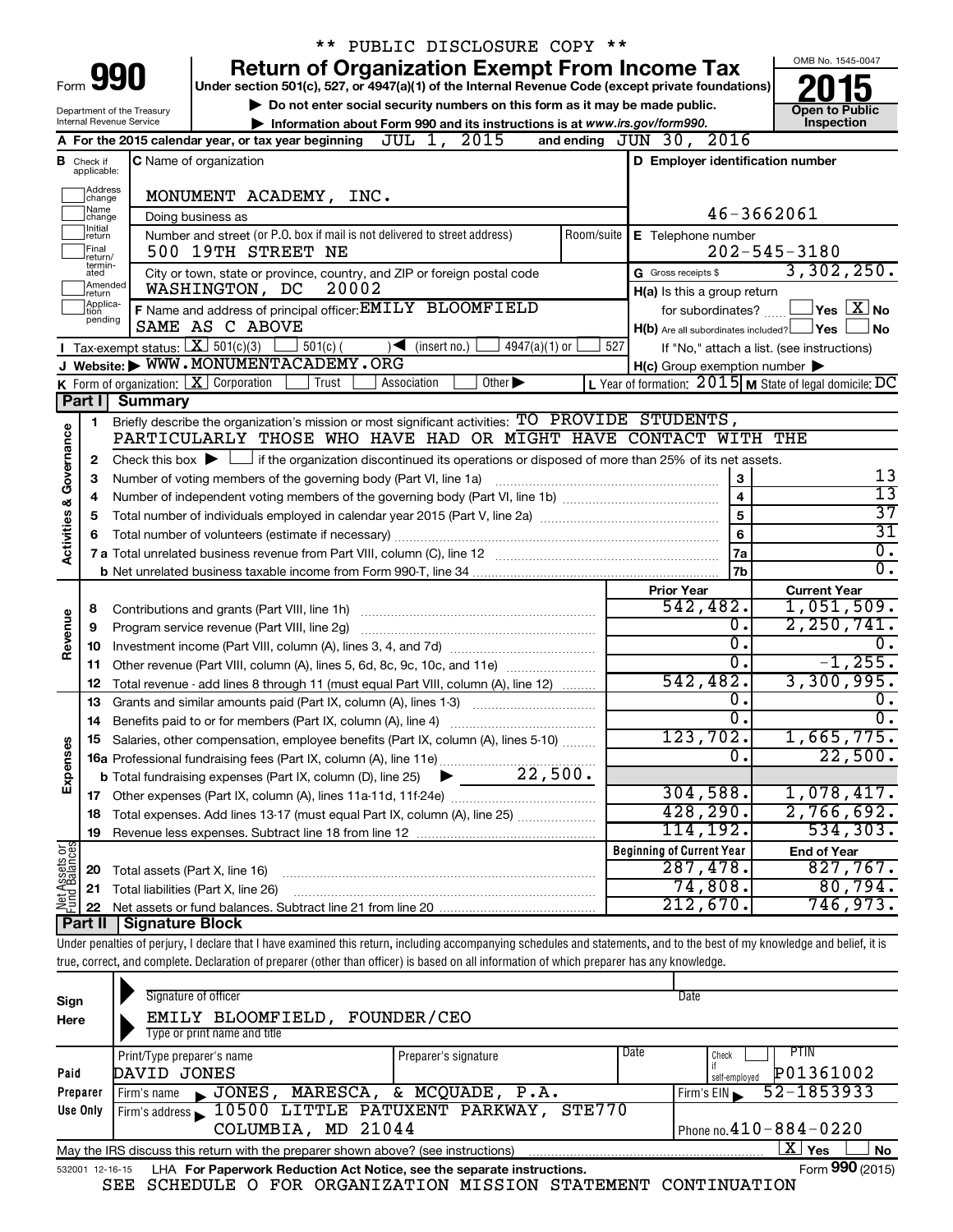|                | 46-3662061<br>MONUMENT ACADEMY, INC.<br>Page 2<br>Form 990 (2015)                                                                                                                                                                                 |
|----------------|---------------------------------------------------------------------------------------------------------------------------------------------------------------------------------------------------------------------------------------------------|
|                | <b>Statement of Program Service Accomplishments</b><br>Part III                                                                                                                                                                                   |
|                | $\boxed{\text{X}}$                                                                                                                                                                                                                                |
| 1              | Briefly describe the organization's mission:<br>TO PROVIDE STUDENTS, PARTICULARLY THOSE WHO HAVE HAD OR MIGHT HAVE                                                                                                                                |
|                | CONTACT WITH THE FOSTER CARE SYSTEM, WITH THE REQUISITE ACADEMIC,                                                                                                                                                                                 |
|                | SOCIAL, EMOTIONAL, AND LIFE SKILLS TO BE SUCCESSFUL IN COLLEGE,                                                                                                                                                                                   |
|                | CAREER, AND COMMUNITY, AND TO CREATE AN OUTSTANDING SCHOOL THAT                                                                                                                                                                                   |
| $\mathbf{2}$   | Did the organization undertake any significant program services during the year which were not listed on<br>$\sqrt{\mathsf{Yes}\ \mathbf{X}}$ No                                                                                                  |
|                | If "Yes," describe these new services on Schedule O.                                                                                                                                                                                              |
| 3              | $\sqrt{}$ Yes $\sqrt{}$ X $\sqrt{}$ No<br>Did the organization cease conducting, or make significant changes in how it conducts, any program services?<br>If "Yes," describe these changes on Schedule O.                                         |
| 4              | Describe the organization's program service accomplishments for each of its three largest program services, as measured by expenses.                                                                                                              |
|                | Section 501(c)(3) and 501(c)(4) organizations are required to report the amount of grants and allocations to others, the total expenses, and<br>revenue, if any, for each program service reported.                                               |
| 4a             | 2, 250, 741.<br>2,381,861.<br>including grants of \$<br>) (Expenses \$<br>(Code:<br>) (Revenue \$<br>DAYTIME SCHOOL PROGRAM WHICH INVOLVES EDUCATING STUDENTS AND ENRICHMENT<br>ACTIVITIES AND EVENING RESIDENTIAL PROGRAM WHICH INVOLVES HOUSING |
|                | STUDENTS FROM MONDAY THROUGH FRIDAY.                                                                                                                                                                                                              |
|                |                                                                                                                                                                                                                                                   |
|                |                                                                                                                                                                                                                                                   |
|                |                                                                                                                                                                                                                                                   |
|                |                                                                                                                                                                                                                                                   |
|                |                                                                                                                                                                                                                                                   |
|                |                                                                                                                                                                                                                                                   |
|                |                                                                                                                                                                                                                                                   |
|                |                                                                                                                                                                                                                                                   |
| 4b             |                                                                                                                                                                                                                                                   |
|                | $(\text{Expenses }$ \$<br>including grants of \$<br>) (Revenue \$<br>(Code:                                                                                                                                                                       |
|                |                                                                                                                                                                                                                                                   |
|                |                                                                                                                                                                                                                                                   |
|                |                                                                                                                                                                                                                                                   |
|                |                                                                                                                                                                                                                                                   |
|                |                                                                                                                                                                                                                                                   |
|                |                                                                                                                                                                                                                                                   |
|                |                                                                                                                                                                                                                                                   |
|                |                                                                                                                                                                                                                                                   |
|                |                                                                                                                                                                                                                                                   |
|                |                                                                                                                                                                                                                                                   |
|                |                                                                                                                                                                                                                                                   |
| 4с             | (Code:<br>(Expenses \$<br>including grants of \$<br>) (Revenue \$                                                                                                                                                                                 |
|                |                                                                                                                                                                                                                                                   |
|                |                                                                                                                                                                                                                                                   |
|                |                                                                                                                                                                                                                                                   |
|                |                                                                                                                                                                                                                                                   |
|                |                                                                                                                                                                                                                                                   |
|                |                                                                                                                                                                                                                                                   |
|                |                                                                                                                                                                                                                                                   |
|                |                                                                                                                                                                                                                                                   |
|                |                                                                                                                                                                                                                                                   |
|                |                                                                                                                                                                                                                                                   |
| 4d             | Other program services (Describe in Schedule O.)                                                                                                                                                                                                  |
|                | (Expenses \$<br>) (Revenue \$<br>including grants of \$                                                                                                                                                                                           |
|                | 2,381,861.<br>4e Total program service expenses                                                                                                                                                                                                   |
| 532002         | Form 990 (2015)                                                                                                                                                                                                                                   |
| $12 - 16 - 15$ |                                                                                                                                                                                                                                                   |
|                | 2<br>2015.05040 MONUMENT ACADEMY, INC.<br>12440206 793927 17545<br>17545                                                                                                                                                                          |
|                |                                                                                                                                                                                                                                                   |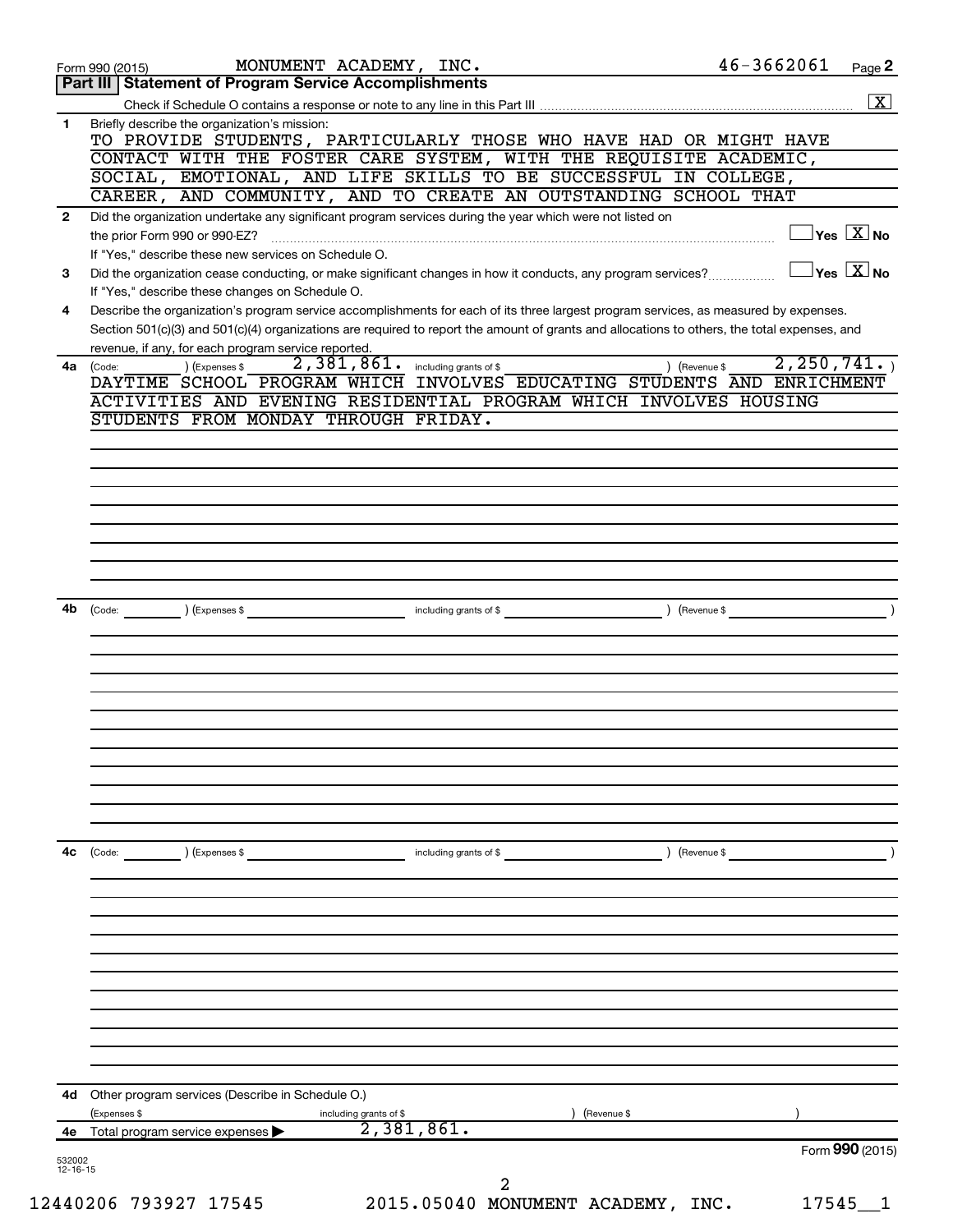$\frac{1}{100}$  Form 990 (2015) MONUMENT ACADEMY, INC MONUMENT ACADEMY, INC. 46-3662061

**Part IV Checklist of Required Schedules**

|    |                                                                                                                                                                                                                                             |                | Yes                   | No                    |
|----|---------------------------------------------------------------------------------------------------------------------------------------------------------------------------------------------------------------------------------------------|----------------|-----------------------|-----------------------|
| 1  | Is the organization described in section $501(c)(3)$ or $4947(a)(1)$ (other than a private foundation)?                                                                                                                                     |                |                       |                       |
|    |                                                                                                                                                                                                                                             | 1              | x                     |                       |
| 2  | Is the organization required to complete Schedule B, Schedule of Contributors? [[[[[[[[[[[[[[[[[[[[[[[[[[[[[[                                                                                                                               | $\mathbf{2}$   | $\overline{\text{x}}$ |                       |
| 3  | Did the organization engage in direct or indirect political campaign activities on behalf of or in opposition to candidates for                                                                                                             | 3              |                       | x                     |
| 4  | Section 501(c)(3) organizations. Did the organization engage in lobbying activities, or have a section 501(h) election in effect                                                                                                            |                |                       |                       |
|    |                                                                                                                                                                                                                                             | 4              |                       | x                     |
| 5  | Is the organization a section 501(c)(4), 501(c)(5), or 501(c)(6) organization that receives membership dues, assessments, or                                                                                                                |                |                       |                       |
|    |                                                                                                                                                                                                                                             | 5              |                       | x                     |
| 6  | Did the organization maintain any donor advised funds or any similar funds or accounts for which donors have the right to                                                                                                                   |                |                       |                       |
|    | provide advice on the distribution or investment of amounts in such funds or accounts? If "Yes," complete Schedule D, Part I                                                                                                                | 6              |                       | x                     |
| 7  | Did the organization receive or hold a conservation easement, including easements to preserve open space,                                                                                                                                   |                |                       |                       |
|    |                                                                                                                                                                                                                                             | $\overline{7}$ |                       | x                     |
| 8  | Did the organization maintain collections of works of art, historical treasures, or other similar assets? If "Yes," complete                                                                                                                | 8              |                       | x                     |
| 9  | Did the organization report an amount in Part X, line 21, for escrow or custodial account liability, serve as a custodian for                                                                                                               |                |                       |                       |
|    | amounts not listed in Part X; or provide credit counseling, debt management, credit repair, or debt negotiation services?                                                                                                                   |                |                       |                       |
|    | If "Yes," complete Schedule D, Part IV                                                                                                                                                                                                      | 9              |                       | x                     |
| 10 | Did the organization, directly or through a related organization, hold assets in temporarily restricted endowments, permanent                                                                                                               |                |                       |                       |
|    |                                                                                                                                                                                                                                             | 10             |                       | x                     |
| 11 | If the organization's answer to any of the following questions is "Yes," then complete Schedule D, Parts VI, VII, VIII, IX, or X                                                                                                            |                |                       |                       |
|    | as applicable.                                                                                                                                                                                                                              |                |                       |                       |
|    | a Did the organization report an amount for land, buildings, and equipment in Part X, line 10? If "Yes," complete Schedule D,<br>Part VI                                                                                                    | 11a            | х                     |                       |
|    | <b>b</b> Did the organization report an amount for investments - other securities in Part X, line 12 that is 5% or more of its total                                                                                                        |                |                       |                       |
|    |                                                                                                                                                                                                                                             | 11b            |                       | x                     |
|    | c Did the organization report an amount for investments - program related in Part X, line 13 that is 5% or more of its total                                                                                                                |                |                       |                       |
|    |                                                                                                                                                                                                                                             | 11c            |                       | x                     |
|    | d Did the organization report an amount for other assets in Part X, line 15 that is 5% or more of its total assets reported in                                                                                                              |                |                       |                       |
|    |                                                                                                                                                                                                                                             | 11d            |                       | х                     |
|    |                                                                                                                                                                                                                                             | 11e            |                       | $\overline{\text{x}}$ |
| f  | Did the organization's separate or consolidated financial statements for the tax year include a footnote that addresses                                                                                                                     |                |                       |                       |
|    | the organization's liability for uncertain tax positions under FIN 48 (ASC 740)? If "Yes," complete Schedule D, Part X                                                                                                                      | 11f            | х                     |                       |
|    | 12a Did the organization obtain separate, independent audited financial statements for the tax year? If "Yes," complete                                                                                                                     |                | х                     |                       |
|    | Schedule D, Parts XI and XII                                                                                                                                                                                                                | 12a            |                       |                       |
|    | <b>b</b> Was the organization included in consolidated, independent audited financial statements for the tax year?<br>If "Yes," and if the organization answered "No" to line 12a, then completing Schedule D, Parts XI and XII is optional |                |                       | х                     |
| 13 | Is the organization a school described in section 170(b)(1)(A)(ii)? If "Yes," complete Schedule E manual content content of the organization a school described in section 170(b)(1)(A)(ii)? If "Yes," complete Schedule E                  | 12b<br>13      | х                     |                       |
|    |                                                                                                                                                                                                                                             | 14a            |                       | х                     |
|    | <b>b</b> Did the organization have aggregate revenues or expenses of more than \$10,000 from grantmaking, fundraising, business,                                                                                                            |                |                       |                       |
|    | investment, and program service activities outside the United States, or aggregate foreign investments valued at \$100,000                                                                                                                  |                |                       |                       |
|    |                                                                                                                                                                                                                                             | 14b            |                       | х                     |
| 15 | Did the organization report on Part IX, column (A), line 3, more than \$5,000 of grants or other assistance to or for any                                                                                                                   |                |                       |                       |
|    |                                                                                                                                                                                                                                             | 15             |                       | x.                    |
| 16 | Did the organization report on Part IX, column (A), line 3, more than \$5,000 of aggregate grants or other assistance to                                                                                                                    |                |                       |                       |
|    |                                                                                                                                                                                                                                             | 16             |                       | х                     |
| 17 | Did the organization report a total of more than \$15,000 of expenses for professional fundraising services on Part IX,                                                                                                                     |                |                       |                       |
|    |                                                                                                                                                                                                                                             | 17             | х                     |                       |
| 18 | Did the organization report more than \$15,000 total of fundraising event gross income and contributions on Part VIII. lines                                                                                                                |                |                       |                       |
|    |                                                                                                                                                                                                                                             | 18             | х                     |                       |
| 19 | Did the organization report more than \$15,000 of gross income from gaming activities on Part VIII, line 9a? If "Yes,"                                                                                                                      |                |                       | X.                    |
|    |                                                                                                                                                                                                                                             | 19             |                       |                       |

Form **990** (2015)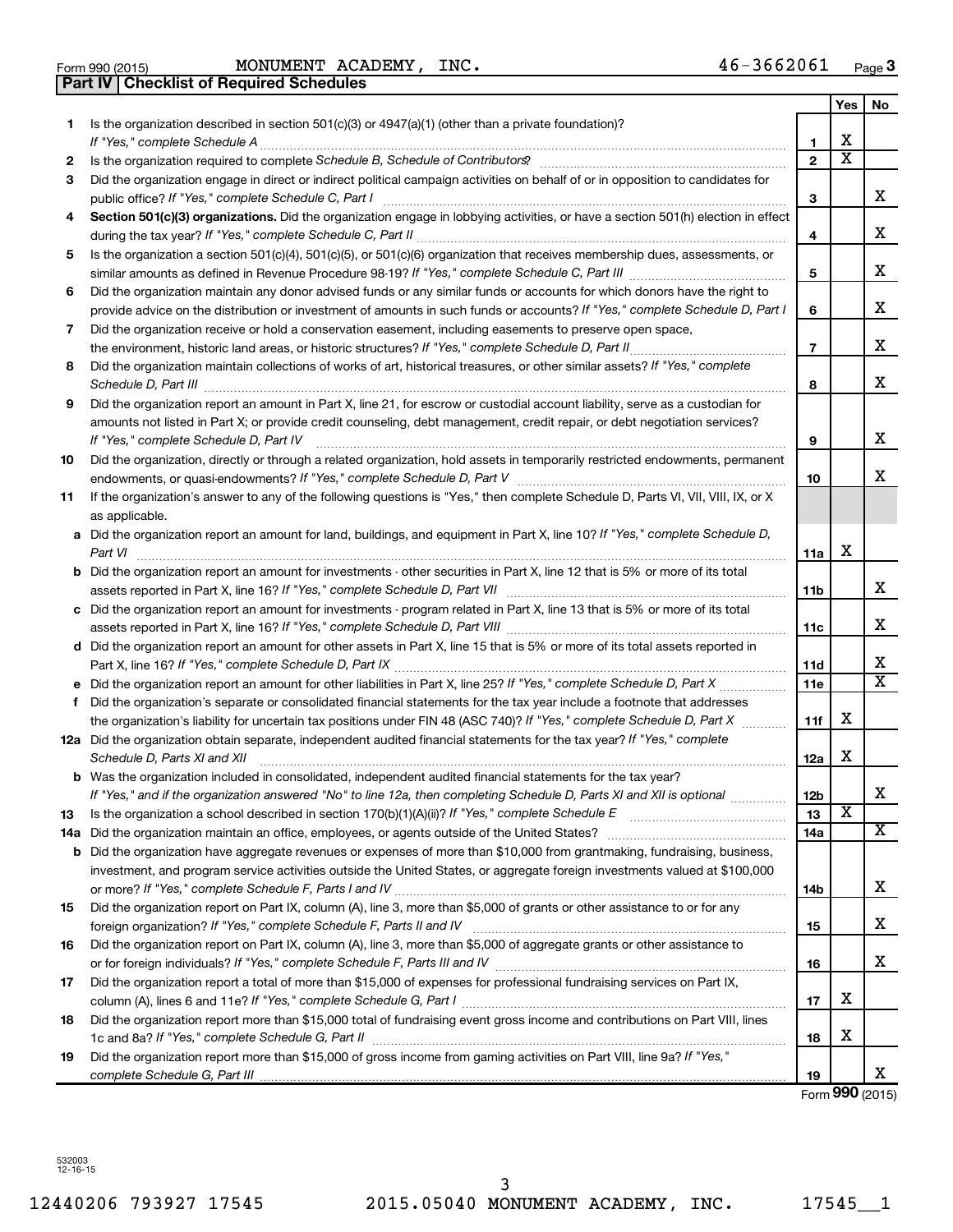|  | Form 990 (2015) |
|--|-----------------|
|  |                 |

Form 990 (2015) Page MONUMENT ACADEMY, INC. 46-3662061

*(continued)* **Part IV Checklist of Required Schedules**

|    |                                                                                                                                                                                                                                                 |                 | Yes | No                           |
|----|-------------------------------------------------------------------------------------------------------------------------------------------------------------------------------------------------------------------------------------------------|-----------------|-----|------------------------------|
|    | 20a Did the organization operate one or more hospital facilities? If "Yes," complete Schedule H                                                                                                                                                 | 20a             |     | X                            |
|    | <b>b</b> If "Yes" to line 20a, did the organization attach a copy of its audited financial statements to this return? <i>[[[[[[[[[[[[[[]]</i> ]]                                                                                                | 20 <sub>b</sub> |     |                              |
| 21 | Did the organization report more than \$5,000 of grants or other assistance to any domestic organization or                                                                                                                                     |                 |     |                              |
|    |                                                                                                                                                                                                                                                 | 21              |     | x                            |
| 22 | Did the organization report more than \$5,000 of grants or other assistance to or for domestic individuals on                                                                                                                                   |                 |     |                              |
|    |                                                                                                                                                                                                                                                 | 22              |     | x                            |
| 23 | Did the organization answer "Yes" to Part VII, Section A, line 3, 4, or 5 about compensation of the organization's current                                                                                                                      |                 |     |                              |
|    | and former officers, directors, trustees, key employees, and highest compensated employees? If "Yes," complete                                                                                                                                  |                 |     |                              |
|    | Schedule J                                                                                                                                                                                                                                      | 23              |     | x                            |
|    | 24a Did the organization have a tax-exempt bond issue with an outstanding principal amount of more than \$100,000 as of the                                                                                                                     |                 |     |                              |
|    | last day of the year, that was issued after December 31, 2002? If "Yes," answer lines 24b through 24d and complete<br>Schedule K. If "No", go to line 25a                                                                                       | 24a             |     | x                            |
| b  | Did the organization invest any proceeds of tax-exempt bonds beyond a temporary period exception?                                                                                                                                               | 24b             |     |                              |
| с  | Did the organization maintain an escrow account other than a refunding escrow at any time during the year to defease                                                                                                                            |                 |     |                              |
|    |                                                                                                                                                                                                                                                 | 24c             |     |                              |
|    | d Did the organization act as an "on behalf of" issuer for bonds outstanding at any time during the year?                                                                                                                                       | 24d             |     |                              |
|    | 25a Section 501(c)(3), 501(c)(4), and 501(c)(29) organizations. Did the organization engage in an excess benefit                                                                                                                                |                 |     |                              |
|    | transaction with a disqualified person during the year? If "Yes," complete Schedule L, Part I manual content in the subsection with a disqualified person during the year? If Yes," complete Schedule L, Part I                                 | 25a             |     | x                            |
|    | b Is the organization aware that it engaged in an excess benefit transaction with a disqualified person in a prior year, and                                                                                                                    |                 |     |                              |
|    | that the transaction has not been reported on any of the organization's prior Forms 990 or 990-EZ? If "Yes," complete                                                                                                                           |                 |     | x                            |
|    | Schedule L, Part I                                                                                                                                                                                                                              | 25b             |     |                              |
| 26 | Did the organization report any amount on Part X, line 5, 6, or 22 for receivables from or payables to any current or<br>former officers, directors, trustees, key employees, highest compensated employees, or disqualified persons? If "Yes," |                 |     |                              |
|    |                                                                                                                                                                                                                                                 | 26              |     | x                            |
| 27 | Did the organization provide a grant or other assistance to an officer, director, trustee, key employee, substantial                                                                                                                            |                 |     |                              |
|    | contributor or employee thereof, a grant selection committee member, or to a 35% controlled entity or family member                                                                                                                             |                 |     |                              |
|    |                                                                                                                                                                                                                                                 | 27              |     | x                            |
| 28 | Was the organization a party to a business transaction with one of the following parties (see Schedule L, Part IV                                                                                                                               |                 |     |                              |
|    | instructions for applicable filing thresholds, conditions, and exceptions):                                                                                                                                                                     |                 |     |                              |
| а  | A current or former officer, director, trustee, or key employee? If "Yes," complete Schedule L, Part IV                                                                                                                                         | 28a             |     | x                            |
| b  | A family member of a current or former officer, director, trustee, or key employee? If "Yes," complete Schedule L, Part IV                                                                                                                      | 28b             |     | $\overline{\mathtt{x}}$      |
|    | c An entity of which a current or former officer, director, trustee, or key employee (or a family member thereof) was an officer,                                                                                                               |                 |     |                              |
|    | director, trustee, or direct or indirect owner? If "Yes," complete Schedule L, Part IV                                                                                                                                                          | 28c             |     | х<br>$\overline{\mathtt{x}}$ |
| 29 | Did the organization receive more than \$25,000 in non-cash contributions? If "Yes," complete Schedule M<br>Did the organization receive contributions of art, historical treasures, or other similar assets, or qualified conservation         | 29              |     |                              |
| 30 |                                                                                                                                                                                                                                                 | 30              |     | x                            |
| 31 | Did the organization liquidate, terminate, or dissolve and cease operations?                                                                                                                                                                    |                 |     |                              |
|    | If "Yes," complete Schedule N, Part I                                                                                                                                                                                                           | 31              |     | х                            |
| 32 | Did the organization sell, exchange, dispose of, or transfer more than 25% of its net assets? If "Yes," complete                                                                                                                                |                 |     |                              |
|    | Schedule N, Part II                                                                                                                                                                                                                             | 32              |     | x                            |
| 33 | Did the organization own 100% of an entity disregarded as separate from the organization under Regulations                                                                                                                                      |                 |     |                              |
|    |                                                                                                                                                                                                                                                 | 33              |     | x                            |
| 34 | Was the organization related to any tax-exempt or taxable entity? If "Yes," complete Schedule R, Part II, III, or IV, and                                                                                                                       |                 |     |                              |
|    | Part V, line 1                                                                                                                                                                                                                                  | 34              | х   |                              |
|    |                                                                                                                                                                                                                                                 | <b>35a</b>      |     | $\overline{\mathbf{X}}$      |
| b  | If "Yes" to line 35a, did the organization receive any payment from or engage in any transaction with a controlled entity                                                                                                                       |                 |     |                              |
| 36 | Section 501(c)(3) organizations. Did the organization make any transfers to an exempt non-charitable related organization?                                                                                                                      | 35 <sub>b</sub> |     |                              |
|    | If "Yes," complete Schedule R, Part V, line 2                                                                                                                                                                                                   | 36              |     | x                            |
| 37 | Did the organization conduct more than 5% of its activities through an entity that is not a related organization                                                                                                                                |                 |     |                              |
|    |                                                                                                                                                                                                                                                 | 37              |     | x                            |
| 38 | Did the organization complete Schedule O and provide explanations in Schedule O for Part VI, lines 11b and 19?                                                                                                                                  |                 |     |                              |
|    |                                                                                                                                                                                                                                                 | 38              | х   |                              |

Form **990** (2015)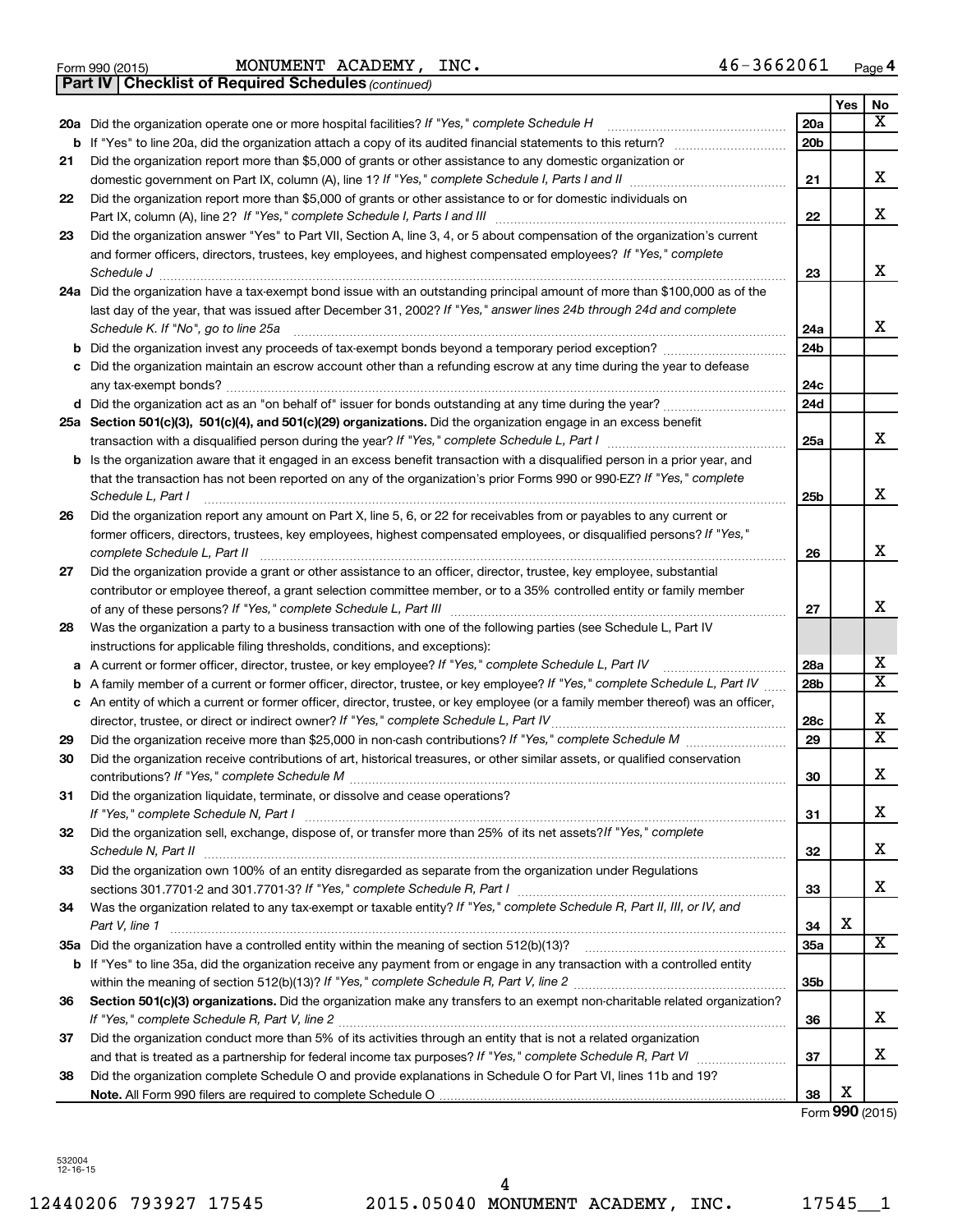|               | MONUMENT ACADEMY, INC.<br>46-3662061<br>Form 990 (2015)                                                                                         |                |                       | Page 5                |
|---------------|-------------------------------------------------------------------------------------------------------------------------------------------------|----------------|-----------------------|-----------------------|
| <b>Part V</b> | <b>Statements Regarding Other IRS Filings and Tax Compliance</b>                                                                                |                |                       |                       |
|               | Check if Schedule O contains a response or note to any line in this Part V                                                                      |                |                       |                       |
|               |                                                                                                                                                 |                | Yes                   | No                    |
|               | 15<br>1a                                                                                                                                        |                |                       |                       |
| b             | 1 <sub>b</sub><br>Enter the number of Forms W-2G included in line 1a. Enter -0- if not applicable                                               |                |                       |                       |
| с             | Did the organization comply with backup withholding rules for reportable payments to vendors and reportable gaming                              |                |                       |                       |
|               |                                                                                                                                                 | 1c             | х                     |                       |
|               | 2a Enter the number of employees reported on Form W-3, Transmittal of Wage and Tax Statements,                                                  |                |                       |                       |
|               | 37<br>filed for the calendar year ending with or within the year covered by this return<br>2a                                                   |                |                       |                       |
|               | <b>b</b> If at least one is reported on line 2a, did the organization file all required federal employment tax returns?                         | 2 <sub>b</sub> | X                     |                       |
|               |                                                                                                                                                 |                |                       |                       |
|               | 3a Did the organization have unrelated business gross income of \$1,000 or more during the year?                                                | За             |                       | х                     |
|               |                                                                                                                                                 | 3b             |                       |                       |
|               | 4a At any time during the calendar year, did the organization have an interest in, or a signature or other authority over, a                    |                |                       |                       |
|               | financial account in a foreign country (such as a bank account, securities account, or other financial account)?                                | 4a             |                       | x                     |
|               | <b>b</b> If "Yes," enter the name of the foreign country: $\blacktriangleright$                                                                 |                |                       |                       |
|               | See instructions for filing requirements for FinCEN Form 114, Report of Foreign Bank and Financial Accounts (FBAR).                             |                |                       |                       |
|               |                                                                                                                                                 | 5a             |                       | х                     |
| b             |                                                                                                                                                 | 5b             |                       | $\overline{\text{X}}$ |
|               |                                                                                                                                                 | 5c             |                       |                       |
|               | 6a Does the organization have annual gross receipts that are normally greater than \$100,000, and did the organization solicit                  |                |                       |                       |
|               |                                                                                                                                                 | 6a             |                       | x                     |
|               | <b>b</b> If "Yes," did the organization include with every solicitation an express statement that such contributions or gifts                   |                |                       |                       |
|               |                                                                                                                                                 | 6b             |                       |                       |
| 7             | Organizations that may receive deductible contributions under section 170(c).                                                                   |                |                       |                       |
|               | Did the organization receive a payment in excess of \$75 made partly as a contribution and partly for goods and services provided to the payor? |                |                       | x                     |
| а             |                                                                                                                                                 | 7a<br>7b       |                       |                       |
| b             |                                                                                                                                                 |                |                       |                       |
|               | c Did the organization sell, exchange, or otherwise dispose of tangible personal property for which it was required                             |                |                       | x                     |
|               |                                                                                                                                                 | 7c             |                       |                       |
|               |                                                                                                                                                 |                |                       | х                     |
|               | e Did the organization receive any funds, directly or indirectly, to pay premiums on a personal benefit contract?                               | 7e             |                       | $\overline{\text{X}}$ |
| f.            | Did the organization, during the year, pay premiums, directly or indirectly, on a personal benefit contract?                                    | 7f             |                       |                       |
|               | If the organization received a contribution of qualified intellectual property, did the organization file Form 8899 as required?                | 7g             |                       |                       |
|               | h If the organization received a contribution of cars, boats, airplanes, or other vehicles, did the organization file a Form 1098-C?            | 7h             |                       |                       |
| 8             | Sponsoring organizations maintaining donor advised funds. Did a donor advised fund maintained by the                                            |                |                       |                       |
|               |                                                                                                                                                 | 8              |                       |                       |
|               | Sponsoring organizations maintaining donor advised funds.                                                                                       |                |                       |                       |
| а             | Did the sponsoring organization make any taxable distributions under section 4966?                                                              | 9а             |                       |                       |
| b             |                                                                                                                                                 | 9b             |                       |                       |
| 10            | Section 501(c)(7) organizations. Enter:                                                                                                         |                |                       |                       |
| а             | 10a                                                                                                                                             |                |                       |                       |
| b             | 10 <sub>b</sub><br>Gross receipts, included on Form 990, Part VIII, line 12, for public use of club facilities                                  |                |                       |                       |
| 11            | Section 501(c)(12) organizations. Enter:                                                                                                        |                |                       |                       |
| а             | 11a                                                                                                                                             |                |                       |                       |
| b             | Gross income from other sources (Do not net amounts due or paid to other sources against                                                        |                |                       |                       |
|               | amounts due or received from them.)<br>11b                                                                                                      |                |                       |                       |
|               | 12a Section 4947(a)(1) non-exempt charitable trusts. Is the organization filing Form 990 in lieu of Form 1041?                                  | 12a            |                       |                       |
|               | <b>b</b> If "Yes," enter the amount of tax-exempt interest received or accrued during the year<br>  12b                                         |                |                       |                       |
| 13            | Section 501(c)(29) qualified nonprofit health insurance issuers.                                                                                |                |                       |                       |
|               | a Is the organization licensed to issue qualified health plans in more than one state?                                                          | 13a            |                       |                       |
|               | Note. See the instructions for additional information the organization must report on Schedule O.                                               |                |                       |                       |
|               | <b>b</b> Enter the amount of reserves the organization is required to maintain by the states in which the                                       |                |                       |                       |
|               | 13b                                                                                                                                             |                |                       |                       |
|               | 13 <sub>c</sub>                                                                                                                                 |                |                       |                       |
|               | 14a Did the organization receive any payments for indoor tanning services during the tax year?                                                  | 14a            |                       | х                     |
|               |                                                                                                                                                 | 14b            |                       |                       |
|               |                                                                                                                                                 |                | Enrm $QQ \cap (2015)$ |                       |

| Form 990 (2015) |  |
|-----------------|--|
|-----------------|--|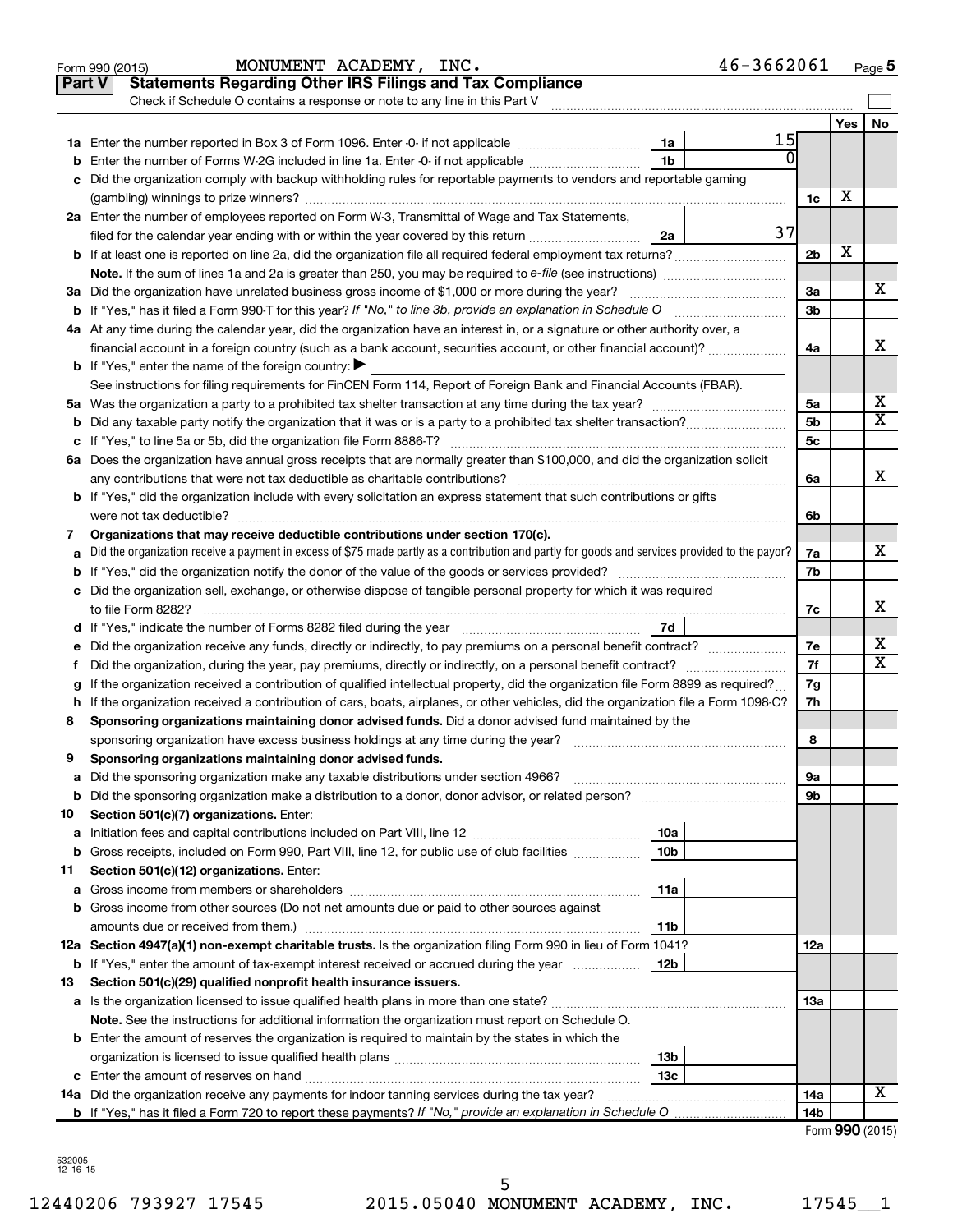| Form 990 (2015) |  |
|-----------------|--|
|-----------------|--|

Form 990 (2015) Page MONUMENT ACADEMY, INC. 46-3662061

**6**

| Part VI   Governance, Management, and Disclosure For each "Yes" response to lines 2 through 7b below, and for a "No" response |  |
|-------------------------------------------------------------------------------------------------------------------------------|--|
| to line 8a, 8b, or 10b below, describe the circumstances, processes, or changes in Schedule O. See instructions.              |  |

| <b>Section A. Governing Body and Management</b><br>13<br>1a<br>1a Enter the number of voting members of the governing body at the end of the tax year<br>If there are material differences in voting rights among members of the governing body, or if the governing<br>body delegated broad authority to an executive committee or similar committee, explain in Schedule O.<br>13<br><b>b</b> Enter the number of voting members included in line 1a, above, who are independent <i>manumum</i><br>1b<br>Did any officer, director, trustee, or key employee have a family relationship or a business relationship with any other<br>2<br>officer, director, trustee, or key employee?<br>Did the organization delegate control over management duties customarily performed by or under the direct supervision<br>3<br>Did the organization make any significant changes to its governing documents since the prior Form 990 was filed?<br>4<br>5<br>6<br>Did the organization have members, stockholders, or other persons who had the power to elect or appoint one or<br>7a<br><b>b</b> Are any governance decisions of the organization reserved to (or subject to approval by) members, stockholders, or<br>persons other than the governing body?<br>Did the organization contemporaneously document the meetings held or written actions undertaken during the year by the following:<br>8<br>Is there any officer, director, trustee, or key employee listed in Part VII, Section A, who cannot be reached at the<br>9<br>Section B. Policies (This Section B requests information about policies not required by the Internal Revenue Code.)<br>b If "Yes," did the organization have written policies and procedures governing the activities of such chapters, affiliates,<br>and branches to ensure their operations are consistent with the organization's exempt purposes?<br>11a Has the organization provided a complete copy of this Form 990 to all members of its governing body before filing the form?<br><b>b</b> Describe in Schedule O the process, if any, used by the organization to review this Form 990.<br>Did the organization have a written conflict of interest policy? If "No," go to line 13<br>12a<br>Were officers, directors, or trustees, and key employees required to disclose annually interests that could give rise to conflicts? [<br>c Did the organization regularly and consistently monitor and enforce compliance with the policy? If "Yes," describe<br>in Schedule O how this was done manufactured and continuum and contact the way to have a set of the state of t<br>13<br>Did the organization have a written document retention and destruction policy? [11] manufaction manufaction in<br>14<br>Did the process for determining compensation of the following persons include a review and approval by independent<br>15<br>persons, comparability data, and contemporaneous substantiation of the deliberation and decision?<br>If "Yes" to line 15a or 15b, describe the process in Schedule O (see instructions).<br>16a Did the organization invest in, contribute assets to, or participate in a joint venture or similar arrangement with a<br>taxable entity during the year?<br><b>b</b> If "Yes," did the organization follow a written policy or procedure requiring the organization to evaluate its participation<br>in joint venture arrangements under applicable federal tax law, and take steps to safeguard the organization's<br>exempt status with respect to such arrangements?<br><b>Section C. Disclosure</b><br>17<br>Section 6104 requires an organization to make its Forms 1023 (or 1024 if applicable), 990, and 990-T (Section 501(c)(3)s only) available<br>18<br>for public inspection. Indicate how you made these available. Check all that apply.<br>$X$ Upon request<br>Own website<br>Another's website<br>Other (explain in Schedule O)<br>Describe in Schedule O whether (and if so, how) the organization made its governing documents, conflict of interest policy, and financial<br>19<br>statements available to the public during the tax year.<br>State the name, address, and telephone number of the person who possesses the organization's books and records:<br>20<br>THE ORGANIZATION - 202-545-3180<br>500 19TH STREET NE, WASHINGTON, DC<br>20002<br>532006 12-16-15 | Check if Schedule O contains a response or note to any line in this Part VI [11] [12] [12] [12] [12] [12] Check if Schedule O contains a response or note to any line in this Part VI |                         |  |
|----------------------------------------------------------------------------------------------------------------------------------------------------------------------------------------------------------------------------------------------------------------------------------------------------------------------------------------------------------------------------------------------------------------------------------------------------------------------------------------------------------------------------------------------------------------------------------------------------------------------------------------------------------------------------------------------------------------------------------------------------------------------------------------------------------------------------------------------------------------------------------------------------------------------------------------------------------------------------------------------------------------------------------------------------------------------------------------------------------------------------------------------------------------------------------------------------------------------------------------------------------------------------------------------------------------------------------------------------------------------------------------------------------------------------------------------------------------------------------------------------------------------------------------------------------------------------------------------------------------------------------------------------------------------------------------------------------------------------------------------------------------------------------------------------------------------------------------------------------------------------------------------------------------------------------------------------------------------------------------------------------------------------------------------------------------------------------------------------------------------------------------------------------------------------------------------------------------------------------------------------------------------------------------------------------------------------------------------------------------------------------------------------------------------------------------------------------------------------------------------------------------------------------------------------------------------------------------------------------------------------------------------------------------------------------------------------------------------------------------------------------------------------------------------------------------------------------------------------------------------------------------------------------------------------------------------------------------------------------------------------------------------------------------------------------------------------------------------------------------------------------------------------------------------------------------------------------------------------------------------------------------------------------------------------------------------------------------------------------------------------------------------------------------------------------------------------------------------------------------------------------------------------------------------------------------------------------------------------------------------------------------------------------------------------------------------------------------------------------------------------------------------------------------------------------------------------------------------------------------------------------------------------------------------------------------------------------------------------------------------------------------------------------------------------------------------------------------------------------------------------------------------------------------------------------------------------------------------------------------------------------------------------------------------------------------------------------------------------------------------------------------|---------------------------------------------------------------------------------------------------------------------------------------------------------------------------------------|-------------------------|--|
|                                                                                                                                                                                                                                                                                                                                                                                                                                                                                                                                                                                                                                                                                                                                                                                                                                                                                                                                                                                                                                                                                                                                                                                                                                                                                                                                                                                                                                                                                                                                                                                                                                                                                                                                                                                                                                                                                                                                                                                                                                                                                                                                                                                                                                                                                                                                                                                                                                                                                                                                                                                                                                                                                                                                                                                                                                                                                                                                                                                                                                                                                                                                                                                                                                                                                                                                                                                                                                                                                                                                                                                                                                                                                                                                                                                                                                                                                                                                                                                                                                                                                                                                                                                                                                                                                                                                                                                        |                                                                                                                                                                                       | Yes                     |  |
|                                                                                                                                                                                                                                                                                                                                                                                                                                                                                                                                                                                                                                                                                                                                                                                                                                                                                                                                                                                                                                                                                                                                                                                                                                                                                                                                                                                                                                                                                                                                                                                                                                                                                                                                                                                                                                                                                                                                                                                                                                                                                                                                                                                                                                                                                                                                                                                                                                                                                                                                                                                                                                                                                                                                                                                                                                                                                                                                                                                                                                                                                                                                                                                                                                                                                                                                                                                                                                                                                                                                                                                                                                                                                                                                                                                                                                                                                                                                                                                                                                                                                                                                                                                                                                                                                                                                                                                        |                                                                                                                                                                                       |                         |  |
|                                                                                                                                                                                                                                                                                                                                                                                                                                                                                                                                                                                                                                                                                                                                                                                                                                                                                                                                                                                                                                                                                                                                                                                                                                                                                                                                                                                                                                                                                                                                                                                                                                                                                                                                                                                                                                                                                                                                                                                                                                                                                                                                                                                                                                                                                                                                                                                                                                                                                                                                                                                                                                                                                                                                                                                                                                                                                                                                                                                                                                                                                                                                                                                                                                                                                                                                                                                                                                                                                                                                                                                                                                                                                                                                                                                                                                                                                                                                                                                                                                                                                                                                                                                                                                                                                                                                                                                        |                                                                                                                                                                                       |                         |  |
|                                                                                                                                                                                                                                                                                                                                                                                                                                                                                                                                                                                                                                                                                                                                                                                                                                                                                                                                                                                                                                                                                                                                                                                                                                                                                                                                                                                                                                                                                                                                                                                                                                                                                                                                                                                                                                                                                                                                                                                                                                                                                                                                                                                                                                                                                                                                                                                                                                                                                                                                                                                                                                                                                                                                                                                                                                                                                                                                                                                                                                                                                                                                                                                                                                                                                                                                                                                                                                                                                                                                                                                                                                                                                                                                                                                                                                                                                                                                                                                                                                                                                                                                                                                                                                                                                                                                                                                        |                                                                                                                                                                                       |                         |  |
|                                                                                                                                                                                                                                                                                                                                                                                                                                                                                                                                                                                                                                                                                                                                                                                                                                                                                                                                                                                                                                                                                                                                                                                                                                                                                                                                                                                                                                                                                                                                                                                                                                                                                                                                                                                                                                                                                                                                                                                                                                                                                                                                                                                                                                                                                                                                                                                                                                                                                                                                                                                                                                                                                                                                                                                                                                                                                                                                                                                                                                                                                                                                                                                                                                                                                                                                                                                                                                                                                                                                                                                                                                                                                                                                                                                                                                                                                                                                                                                                                                                                                                                                                                                                                                                                                                                                                                                        |                                                                                                                                                                                       |                         |  |
|                                                                                                                                                                                                                                                                                                                                                                                                                                                                                                                                                                                                                                                                                                                                                                                                                                                                                                                                                                                                                                                                                                                                                                                                                                                                                                                                                                                                                                                                                                                                                                                                                                                                                                                                                                                                                                                                                                                                                                                                                                                                                                                                                                                                                                                                                                                                                                                                                                                                                                                                                                                                                                                                                                                                                                                                                                                                                                                                                                                                                                                                                                                                                                                                                                                                                                                                                                                                                                                                                                                                                                                                                                                                                                                                                                                                                                                                                                                                                                                                                                                                                                                                                                                                                                                                                                                                                                                        |                                                                                                                                                                                       |                         |  |
|                                                                                                                                                                                                                                                                                                                                                                                                                                                                                                                                                                                                                                                                                                                                                                                                                                                                                                                                                                                                                                                                                                                                                                                                                                                                                                                                                                                                                                                                                                                                                                                                                                                                                                                                                                                                                                                                                                                                                                                                                                                                                                                                                                                                                                                                                                                                                                                                                                                                                                                                                                                                                                                                                                                                                                                                                                                                                                                                                                                                                                                                                                                                                                                                                                                                                                                                                                                                                                                                                                                                                                                                                                                                                                                                                                                                                                                                                                                                                                                                                                                                                                                                                                                                                                                                                                                                                                                        |                                                                                                                                                                                       |                         |  |
|                                                                                                                                                                                                                                                                                                                                                                                                                                                                                                                                                                                                                                                                                                                                                                                                                                                                                                                                                                                                                                                                                                                                                                                                                                                                                                                                                                                                                                                                                                                                                                                                                                                                                                                                                                                                                                                                                                                                                                                                                                                                                                                                                                                                                                                                                                                                                                                                                                                                                                                                                                                                                                                                                                                                                                                                                                                                                                                                                                                                                                                                                                                                                                                                                                                                                                                                                                                                                                                                                                                                                                                                                                                                                                                                                                                                                                                                                                                                                                                                                                                                                                                                                                                                                                                                                                                                                                                        | $\mathbf{2}$                                                                                                                                                                          |                         |  |
|                                                                                                                                                                                                                                                                                                                                                                                                                                                                                                                                                                                                                                                                                                                                                                                                                                                                                                                                                                                                                                                                                                                                                                                                                                                                                                                                                                                                                                                                                                                                                                                                                                                                                                                                                                                                                                                                                                                                                                                                                                                                                                                                                                                                                                                                                                                                                                                                                                                                                                                                                                                                                                                                                                                                                                                                                                                                                                                                                                                                                                                                                                                                                                                                                                                                                                                                                                                                                                                                                                                                                                                                                                                                                                                                                                                                                                                                                                                                                                                                                                                                                                                                                                                                                                                                                                                                                                                        |                                                                                                                                                                                       |                         |  |
|                                                                                                                                                                                                                                                                                                                                                                                                                                                                                                                                                                                                                                                                                                                                                                                                                                                                                                                                                                                                                                                                                                                                                                                                                                                                                                                                                                                                                                                                                                                                                                                                                                                                                                                                                                                                                                                                                                                                                                                                                                                                                                                                                                                                                                                                                                                                                                                                                                                                                                                                                                                                                                                                                                                                                                                                                                                                                                                                                                                                                                                                                                                                                                                                                                                                                                                                                                                                                                                                                                                                                                                                                                                                                                                                                                                                                                                                                                                                                                                                                                                                                                                                                                                                                                                                                                                                                                                        | 3                                                                                                                                                                                     |                         |  |
|                                                                                                                                                                                                                                                                                                                                                                                                                                                                                                                                                                                                                                                                                                                                                                                                                                                                                                                                                                                                                                                                                                                                                                                                                                                                                                                                                                                                                                                                                                                                                                                                                                                                                                                                                                                                                                                                                                                                                                                                                                                                                                                                                                                                                                                                                                                                                                                                                                                                                                                                                                                                                                                                                                                                                                                                                                                                                                                                                                                                                                                                                                                                                                                                                                                                                                                                                                                                                                                                                                                                                                                                                                                                                                                                                                                                                                                                                                                                                                                                                                                                                                                                                                                                                                                                                                                                                                                        | $\overline{4}$                                                                                                                                                                        |                         |  |
|                                                                                                                                                                                                                                                                                                                                                                                                                                                                                                                                                                                                                                                                                                                                                                                                                                                                                                                                                                                                                                                                                                                                                                                                                                                                                                                                                                                                                                                                                                                                                                                                                                                                                                                                                                                                                                                                                                                                                                                                                                                                                                                                                                                                                                                                                                                                                                                                                                                                                                                                                                                                                                                                                                                                                                                                                                                                                                                                                                                                                                                                                                                                                                                                                                                                                                                                                                                                                                                                                                                                                                                                                                                                                                                                                                                                                                                                                                                                                                                                                                                                                                                                                                                                                                                                                                                                                                                        | $\overline{\mathbf{5}}$                                                                                                                                                               |                         |  |
|                                                                                                                                                                                                                                                                                                                                                                                                                                                                                                                                                                                                                                                                                                                                                                                                                                                                                                                                                                                                                                                                                                                                                                                                                                                                                                                                                                                                                                                                                                                                                                                                                                                                                                                                                                                                                                                                                                                                                                                                                                                                                                                                                                                                                                                                                                                                                                                                                                                                                                                                                                                                                                                                                                                                                                                                                                                                                                                                                                                                                                                                                                                                                                                                                                                                                                                                                                                                                                                                                                                                                                                                                                                                                                                                                                                                                                                                                                                                                                                                                                                                                                                                                                                                                                                                                                                                                                                        | 6                                                                                                                                                                                     | $\overline{\textbf{x}}$ |  |
|                                                                                                                                                                                                                                                                                                                                                                                                                                                                                                                                                                                                                                                                                                                                                                                                                                                                                                                                                                                                                                                                                                                                                                                                                                                                                                                                                                                                                                                                                                                                                                                                                                                                                                                                                                                                                                                                                                                                                                                                                                                                                                                                                                                                                                                                                                                                                                                                                                                                                                                                                                                                                                                                                                                                                                                                                                                                                                                                                                                                                                                                                                                                                                                                                                                                                                                                                                                                                                                                                                                                                                                                                                                                                                                                                                                                                                                                                                                                                                                                                                                                                                                                                                                                                                                                                                                                                                                        |                                                                                                                                                                                       |                         |  |
|                                                                                                                                                                                                                                                                                                                                                                                                                                                                                                                                                                                                                                                                                                                                                                                                                                                                                                                                                                                                                                                                                                                                                                                                                                                                                                                                                                                                                                                                                                                                                                                                                                                                                                                                                                                                                                                                                                                                                                                                                                                                                                                                                                                                                                                                                                                                                                                                                                                                                                                                                                                                                                                                                                                                                                                                                                                                                                                                                                                                                                                                                                                                                                                                                                                                                                                                                                                                                                                                                                                                                                                                                                                                                                                                                                                                                                                                                                                                                                                                                                                                                                                                                                                                                                                                                                                                                                                        | 7a                                                                                                                                                                                    | X                       |  |
|                                                                                                                                                                                                                                                                                                                                                                                                                                                                                                                                                                                                                                                                                                                                                                                                                                                                                                                                                                                                                                                                                                                                                                                                                                                                                                                                                                                                                                                                                                                                                                                                                                                                                                                                                                                                                                                                                                                                                                                                                                                                                                                                                                                                                                                                                                                                                                                                                                                                                                                                                                                                                                                                                                                                                                                                                                                                                                                                                                                                                                                                                                                                                                                                                                                                                                                                                                                                                                                                                                                                                                                                                                                                                                                                                                                                                                                                                                                                                                                                                                                                                                                                                                                                                                                                                                                                                                                        |                                                                                                                                                                                       |                         |  |
|                                                                                                                                                                                                                                                                                                                                                                                                                                                                                                                                                                                                                                                                                                                                                                                                                                                                                                                                                                                                                                                                                                                                                                                                                                                                                                                                                                                                                                                                                                                                                                                                                                                                                                                                                                                                                                                                                                                                                                                                                                                                                                                                                                                                                                                                                                                                                                                                                                                                                                                                                                                                                                                                                                                                                                                                                                                                                                                                                                                                                                                                                                                                                                                                                                                                                                                                                                                                                                                                                                                                                                                                                                                                                                                                                                                                                                                                                                                                                                                                                                                                                                                                                                                                                                                                                                                                                                                        | 7b                                                                                                                                                                                    |                         |  |
|                                                                                                                                                                                                                                                                                                                                                                                                                                                                                                                                                                                                                                                                                                                                                                                                                                                                                                                                                                                                                                                                                                                                                                                                                                                                                                                                                                                                                                                                                                                                                                                                                                                                                                                                                                                                                                                                                                                                                                                                                                                                                                                                                                                                                                                                                                                                                                                                                                                                                                                                                                                                                                                                                                                                                                                                                                                                                                                                                                                                                                                                                                                                                                                                                                                                                                                                                                                                                                                                                                                                                                                                                                                                                                                                                                                                                                                                                                                                                                                                                                                                                                                                                                                                                                                                                                                                                                                        |                                                                                                                                                                                       |                         |  |
|                                                                                                                                                                                                                                                                                                                                                                                                                                                                                                                                                                                                                                                                                                                                                                                                                                                                                                                                                                                                                                                                                                                                                                                                                                                                                                                                                                                                                                                                                                                                                                                                                                                                                                                                                                                                                                                                                                                                                                                                                                                                                                                                                                                                                                                                                                                                                                                                                                                                                                                                                                                                                                                                                                                                                                                                                                                                                                                                                                                                                                                                                                                                                                                                                                                                                                                                                                                                                                                                                                                                                                                                                                                                                                                                                                                                                                                                                                                                                                                                                                                                                                                                                                                                                                                                                                                                                                                        | 8а                                                                                                                                                                                    | х                       |  |
|                                                                                                                                                                                                                                                                                                                                                                                                                                                                                                                                                                                                                                                                                                                                                                                                                                                                                                                                                                                                                                                                                                                                                                                                                                                                                                                                                                                                                                                                                                                                                                                                                                                                                                                                                                                                                                                                                                                                                                                                                                                                                                                                                                                                                                                                                                                                                                                                                                                                                                                                                                                                                                                                                                                                                                                                                                                                                                                                                                                                                                                                                                                                                                                                                                                                                                                                                                                                                                                                                                                                                                                                                                                                                                                                                                                                                                                                                                                                                                                                                                                                                                                                                                                                                                                                                                                                                                                        | 8b                                                                                                                                                                                    | $\overline{\texttt{x}}$ |  |
|                                                                                                                                                                                                                                                                                                                                                                                                                                                                                                                                                                                                                                                                                                                                                                                                                                                                                                                                                                                                                                                                                                                                                                                                                                                                                                                                                                                                                                                                                                                                                                                                                                                                                                                                                                                                                                                                                                                                                                                                                                                                                                                                                                                                                                                                                                                                                                                                                                                                                                                                                                                                                                                                                                                                                                                                                                                                                                                                                                                                                                                                                                                                                                                                                                                                                                                                                                                                                                                                                                                                                                                                                                                                                                                                                                                                                                                                                                                                                                                                                                                                                                                                                                                                                                                                                                                                                                                        |                                                                                                                                                                                       |                         |  |
|                                                                                                                                                                                                                                                                                                                                                                                                                                                                                                                                                                                                                                                                                                                                                                                                                                                                                                                                                                                                                                                                                                                                                                                                                                                                                                                                                                                                                                                                                                                                                                                                                                                                                                                                                                                                                                                                                                                                                                                                                                                                                                                                                                                                                                                                                                                                                                                                                                                                                                                                                                                                                                                                                                                                                                                                                                                                                                                                                                                                                                                                                                                                                                                                                                                                                                                                                                                                                                                                                                                                                                                                                                                                                                                                                                                                                                                                                                                                                                                                                                                                                                                                                                                                                                                                                                                                                                                        | 9                                                                                                                                                                                     |                         |  |
|                                                                                                                                                                                                                                                                                                                                                                                                                                                                                                                                                                                                                                                                                                                                                                                                                                                                                                                                                                                                                                                                                                                                                                                                                                                                                                                                                                                                                                                                                                                                                                                                                                                                                                                                                                                                                                                                                                                                                                                                                                                                                                                                                                                                                                                                                                                                                                                                                                                                                                                                                                                                                                                                                                                                                                                                                                                                                                                                                                                                                                                                                                                                                                                                                                                                                                                                                                                                                                                                                                                                                                                                                                                                                                                                                                                                                                                                                                                                                                                                                                                                                                                                                                                                                                                                                                                                                                                        |                                                                                                                                                                                       |                         |  |
|                                                                                                                                                                                                                                                                                                                                                                                                                                                                                                                                                                                                                                                                                                                                                                                                                                                                                                                                                                                                                                                                                                                                                                                                                                                                                                                                                                                                                                                                                                                                                                                                                                                                                                                                                                                                                                                                                                                                                                                                                                                                                                                                                                                                                                                                                                                                                                                                                                                                                                                                                                                                                                                                                                                                                                                                                                                                                                                                                                                                                                                                                                                                                                                                                                                                                                                                                                                                                                                                                                                                                                                                                                                                                                                                                                                                                                                                                                                                                                                                                                                                                                                                                                                                                                                                                                                                                                                        |                                                                                                                                                                                       | Yes                     |  |
|                                                                                                                                                                                                                                                                                                                                                                                                                                                                                                                                                                                                                                                                                                                                                                                                                                                                                                                                                                                                                                                                                                                                                                                                                                                                                                                                                                                                                                                                                                                                                                                                                                                                                                                                                                                                                                                                                                                                                                                                                                                                                                                                                                                                                                                                                                                                                                                                                                                                                                                                                                                                                                                                                                                                                                                                                                                                                                                                                                                                                                                                                                                                                                                                                                                                                                                                                                                                                                                                                                                                                                                                                                                                                                                                                                                                                                                                                                                                                                                                                                                                                                                                                                                                                                                                                                                                                                                        | 10a                                                                                                                                                                                   |                         |  |
|                                                                                                                                                                                                                                                                                                                                                                                                                                                                                                                                                                                                                                                                                                                                                                                                                                                                                                                                                                                                                                                                                                                                                                                                                                                                                                                                                                                                                                                                                                                                                                                                                                                                                                                                                                                                                                                                                                                                                                                                                                                                                                                                                                                                                                                                                                                                                                                                                                                                                                                                                                                                                                                                                                                                                                                                                                                                                                                                                                                                                                                                                                                                                                                                                                                                                                                                                                                                                                                                                                                                                                                                                                                                                                                                                                                                                                                                                                                                                                                                                                                                                                                                                                                                                                                                                                                                                                                        |                                                                                                                                                                                       |                         |  |
|                                                                                                                                                                                                                                                                                                                                                                                                                                                                                                                                                                                                                                                                                                                                                                                                                                                                                                                                                                                                                                                                                                                                                                                                                                                                                                                                                                                                                                                                                                                                                                                                                                                                                                                                                                                                                                                                                                                                                                                                                                                                                                                                                                                                                                                                                                                                                                                                                                                                                                                                                                                                                                                                                                                                                                                                                                                                                                                                                                                                                                                                                                                                                                                                                                                                                                                                                                                                                                                                                                                                                                                                                                                                                                                                                                                                                                                                                                                                                                                                                                                                                                                                                                                                                                                                                                                                                                                        | 10b                                                                                                                                                                                   |                         |  |
|                                                                                                                                                                                                                                                                                                                                                                                                                                                                                                                                                                                                                                                                                                                                                                                                                                                                                                                                                                                                                                                                                                                                                                                                                                                                                                                                                                                                                                                                                                                                                                                                                                                                                                                                                                                                                                                                                                                                                                                                                                                                                                                                                                                                                                                                                                                                                                                                                                                                                                                                                                                                                                                                                                                                                                                                                                                                                                                                                                                                                                                                                                                                                                                                                                                                                                                                                                                                                                                                                                                                                                                                                                                                                                                                                                                                                                                                                                                                                                                                                                                                                                                                                                                                                                                                                                                                                                                        |                                                                                                                                                                                       | $\overline{\mathbf{X}}$ |  |
|                                                                                                                                                                                                                                                                                                                                                                                                                                                                                                                                                                                                                                                                                                                                                                                                                                                                                                                                                                                                                                                                                                                                                                                                                                                                                                                                                                                                                                                                                                                                                                                                                                                                                                                                                                                                                                                                                                                                                                                                                                                                                                                                                                                                                                                                                                                                                                                                                                                                                                                                                                                                                                                                                                                                                                                                                                                                                                                                                                                                                                                                                                                                                                                                                                                                                                                                                                                                                                                                                                                                                                                                                                                                                                                                                                                                                                                                                                                                                                                                                                                                                                                                                                                                                                                                                                                                                                                        | 11a                                                                                                                                                                                   |                         |  |
|                                                                                                                                                                                                                                                                                                                                                                                                                                                                                                                                                                                                                                                                                                                                                                                                                                                                                                                                                                                                                                                                                                                                                                                                                                                                                                                                                                                                                                                                                                                                                                                                                                                                                                                                                                                                                                                                                                                                                                                                                                                                                                                                                                                                                                                                                                                                                                                                                                                                                                                                                                                                                                                                                                                                                                                                                                                                                                                                                                                                                                                                                                                                                                                                                                                                                                                                                                                                                                                                                                                                                                                                                                                                                                                                                                                                                                                                                                                                                                                                                                                                                                                                                                                                                                                                                                                                                                                        |                                                                                                                                                                                       | х                       |  |
|                                                                                                                                                                                                                                                                                                                                                                                                                                                                                                                                                                                                                                                                                                                                                                                                                                                                                                                                                                                                                                                                                                                                                                                                                                                                                                                                                                                                                                                                                                                                                                                                                                                                                                                                                                                                                                                                                                                                                                                                                                                                                                                                                                                                                                                                                                                                                                                                                                                                                                                                                                                                                                                                                                                                                                                                                                                                                                                                                                                                                                                                                                                                                                                                                                                                                                                                                                                                                                                                                                                                                                                                                                                                                                                                                                                                                                                                                                                                                                                                                                                                                                                                                                                                                                                                                                                                                                                        | 12a                                                                                                                                                                                   | $\overline{\textbf{x}}$ |  |
|                                                                                                                                                                                                                                                                                                                                                                                                                                                                                                                                                                                                                                                                                                                                                                                                                                                                                                                                                                                                                                                                                                                                                                                                                                                                                                                                                                                                                                                                                                                                                                                                                                                                                                                                                                                                                                                                                                                                                                                                                                                                                                                                                                                                                                                                                                                                                                                                                                                                                                                                                                                                                                                                                                                                                                                                                                                                                                                                                                                                                                                                                                                                                                                                                                                                                                                                                                                                                                                                                                                                                                                                                                                                                                                                                                                                                                                                                                                                                                                                                                                                                                                                                                                                                                                                                                                                                                                        | 12 <sub>b</sub>                                                                                                                                                                       |                         |  |
|                                                                                                                                                                                                                                                                                                                                                                                                                                                                                                                                                                                                                                                                                                                                                                                                                                                                                                                                                                                                                                                                                                                                                                                                                                                                                                                                                                                                                                                                                                                                                                                                                                                                                                                                                                                                                                                                                                                                                                                                                                                                                                                                                                                                                                                                                                                                                                                                                                                                                                                                                                                                                                                                                                                                                                                                                                                                                                                                                                                                                                                                                                                                                                                                                                                                                                                                                                                                                                                                                                                                                                                                                                                                                                                                                                                                                                                                                                                                                                                                                                                                                                                                                                                                                                                                                                                                                                                        |                                                                                                                                                                                       |                         |  |
|                                                                                                                                                                                                                                                                                                                                                                                                                                                                                                                                                                                                                                                                                                                                                                                                                                                                                                                                                                                                                                                                                                                                                                                                                                                                                                                                                                                                                                                                                                                                                                                                                                                                                                                                                                                                                                                                                                                                                                                                                                                                                                                                                                                                                                                                                                                                                                                                                                                                                                                                                                                                                                                                                                                                                                                                                                                                                                                                                                                                                                                                                                                                                                                                                                                                                                                                                                                                                                                                                                                                                                                                                                                                                                                                                                                                                                                                                                                                                                                                                                                                                                                                                                                                                                                                                                                                                                                        | 12c                                                                                                                                                                                   | х                       |  |
|                                                                                                                                                                                                                                                                                                                                                                                                                                                                                                                                                                                                                                                                                                                                                                                                                                                                                                                                                                                                                                                                                                                                                                                                                                                                                                                                                                                                                                                                                                                                                                                                                                                                                                                                                                                                                                                                                                                                                                                                                                                                                                                                                                                                                                                                                                                                                                                                                                                                                                                                                                                                                                                                                                                                                                                                                                                                                                                                                                                                                                                                                                                                                                                                                                                                                                                                                                                                                                                                                                                                                                                                                                                                                                                                                                                                                                                                                                                                                                                                                                                                                                                                                                                                                                                                                                                                                                                        | 13                                                                                                                                                                                    | $\overline{\textbf{x}}$ |  |
|                                                                                                                                                                                                                                                                                                                                                                                                                                                                                                                                                                                                                                                                                                                                                                                                                                                                                                                                                                                                                                                                                                                                                                                                                                                                                                                                                                                                                                                                                                                                                                                                                                                                                                                                                                                                                                                                                                                                                                                                                                                                                                                                                                                                                                                                                                                                                                                                                                                                                                                                                                                                                                                                                                                                                                                                                                                                                                                                                                                                                                                                                                                                                                                                                                                                                                                                                                                                                                                                                                                                                                                                                                                                                                                                                                                                                                                                                                                                                                                                                                                                                                                                                                                                                                                                                                                                                                                        | 14                                                                                                                                                                                    | $\overline{\text{x}}$   |  |
|                                                                                                                                                                                                                                                                                                                                                                                                                                                                                                                                                                                                                                                                                                                                                                                                                                                                                                                                                                                                                                                                                                                                                                                                                                                                                                                                                                                                                                                                                                                                                                                                                                                                                                                                                                                                                                                                                                                                                                                                                                                                                                                                                                                                                                                                                                                                                                                                                                                                                                                                                                                                                                                                                                                                                                                                                                                                                                                                                                                                                                                                                                                                                                                                                                                                                                                                                                                                                                                                                                                                                                                                                                                                                                                                                                                                                                                                                                                                                                                                                                                                                                                                                                                                                                                                                                                                                                                        |                                                                                                                                                                                       |                         |  |
|                                                                                                                                                                                                                                                                                                                                                                                                                                                                                                                                                                                                                                                                                                                                                                                                                                                                                                                                                                                                                                                                                                                                                                                                                                                                                                                                                                                                                                                                                                                                                                                                                                                                                                                                                                                                                                                                                                                                                                                                                                                                                                                                                                                                                                                                                                                                                                                                                                                                                                                                                                                                                                                                                                                                                                                                                                                                                                                                                                                                                                                                                                                                                                                                                                                                                                                                                                                                                                                                                                                                                                                                                                                                                                                                                                                                                                                                                                                                                                                                                                                                                                                                                                                                                                                                                                                                                                                        |                                                                                                                                                                                       |                         |  |
|                                                                                                                                                                                                                                                                                                                                                                                                                                                                                                                                                                                                                                                                                                                                                                                                                                                                                                                                                                                                                                                                                                                                                                                                                                                                                                                                                                                                                                                                                                                                                                                                                                                                                                                                                                                                                                                                                                                                                                                                                                                                                                                                                                                                                                                                                                                                                                                                                                                                                                                                                                                                                                                                                                                                                                                                                                                                                                                                                                                                                                                                                                                                                                                                                                                                                                                                                                                                                                                                                                                                                                                                                                                                                                                                                                                                                                                                                                                                                                                                                                                                                                                                                                                                                                                                                                                                                                                        | 15a                                                                                                                                                                                   |                         |  |
|                                                                                                                                                                                                                                                                                                                                                                                                                                                                                                                                                                                                                                                                                                                                                                                                                                                                                                                                                                                                                                                                                                                                                                                                                                                                                                                                                                                                                                                                                                                                                                                                                                                                                                                                                                                                                                                                                                                                                                                                                                                                                                                                                                                                                                                                                                                                                                                                                                                                                                                                                                                                                                                                                                                                                                                                                                                                                                                                                                                                                                                                                                                                                                                                                                                                                                                                                                                                                                                                                                                                                                                                                                                                                                                                                                                                                                                                                                                                                                                                                                                                                                                                                                                                                                                                                                                                                                                        | 15b                                                                                                                                                                                   |                         |  |
|                                                                                                                                                                                                                                                                                                                                                                                                                                                                                                                                                                                                                                                                                                                                                                                                                                                                                                                                                                                                                                                                                                                                                                                                                                                                                                                                                                                                                                                                                                                                                                                                                                                                                                                                                                                                                                                                                                                                                                                                                                                                                                                                                                                                                                                                                                                                                                                                                                                                                                                                                                                                                                                                                                                                                                                                                                                                                                                                                                                                                                                                                                                                                                                                                                                                                                                                                                                                                                                                                                                                                                                                                                                                                                                                                                                                                                                                                                                                                                                                                                                                                                                                                                                                                                                                                                                                                                                        |                                                                                                                                                                                       |                         |  |
|                                                                                                                                                                                                                                                                                                                                                                                                                                                                                                                                                                                                                                                                                                                                                                                                                                                                                                                                                                                                                                                                                                                                                                                                                                                                                                                                                                                                                                                                                                                                                                                                                                                                                                                                                                                                                                                                                                                                                                                                                                                                                                                                                                                                                                                                                                                                                                                                                                                                                                                                                                                                                                                                                                                                                                                                                                                                                                                                                                                                                                                                                                                                                                                                                                                                                                                                                                                                                                                                                                                                                                                                                                                                                                                                                                                                                                                                                                                                                                                                                                                                                                                                                                                                                                                                                                                                                                                        |                                                                                                                                                                                       |                         |  |
|                                                                                                                                                                                                                                                                                                                                                                                                                                                                                                                                                                                                                                                                                                                                                                                                                                                                                                                                                                                                                                                                                                                                                                                                                                                                                                                                                                                                                                                                                                                                                                                                                                                                                                                                                                                                                                                                                                                                                                                                                                                                                                                                                                                                                                                                                                                                                                                                                                                                                                                                                                                                                                                                                                                                                                                                                                                                                                                                                                                                                                                                                                                                                                                                                                                                                                                                                                                                                                                                                                                                                                                                                                                                                                                                                                                                                                                                                                                                                                                                                                                                                                                                                                                                                                                                                                                                                                                        | 16a                                                                                                                                                                                   |                         |  |
|                                                                                                                                                                                                                                                                                                                                                                                                                                                                                                                                                                                                                                                                                                                                                                                                                                                                                                                                                                                                                                                                                                                                                                                                                                                                                                                                                                                                                                                                                                                                                                                                                                                                                                                                                                                                                                                                                                                                                                                                                                                                                                                                                                                                                                                                                                                                                                                                                                                                                                                                                                                                                                                                                                                                                                                                                                                                                                                                                                                                                                                                                                                                                                                                                                                                                                                                                                                                                                                                                                                                                                                                                                                                                                                                                                                                                                                                                                                                                                                                                                                                                                                                                                                                                                                                                                                                                                                        |                                                                                                                                                                                       |                         |  |
|                                                                                                                                                                                                                                                                                                                                                                                                                                                                                                                                                                                                                                                                                                                                                                                                                                                                                                                                                                                                                                                                                                                                                                                                                                                                                                                                                                                                                                                                                                                                                                                                                                                                                                                                                                                                                                                                                                                                                                                                                                                                                                                                                                                                                                                                                                                                                                                                                                                                                                                                                                                                                                                                                                                                                                                                                                                                                                                                                                                                                                                                                                                                                                                                                                                                                                                                                                                                                                                                                                                                                                                                                                                                                                                                                                                                                                                                                                                                                                                                                                                                                                                                                                                                                                                                                                                                                                                        |                                                                                                                                                                                       |                         |  |
|                                                                                                                                                                                                                                                                                                                                                                                                                                                                                                                                                                                                                                                                                                                                                                                                                                                                                                                                                                                                                                                                                                                                                                                                                                                                                                                                                                                                                                                                                                                                                                                                                                                                                                                                                                                                                                                                                                                                                                                                                                                                                                                                                                                                                                                                                                                                                                                                                                                                                                                                                                                                                                                                                                                                                                                                                                                                                                                                                                                                                                                                                                                                                                                                                                                                                                                                                                                                                                                                                                                                                                                                                                                                                                                                                                                                                                                                                                                                                                                                                                                                                                                                                                                                                                                                                                                                                                                        | 16b                                                                                                                                                                                   |                         |  |
|                                                                                                                                                                                                                                                                                                                                                                                                                                                                                                                                                                                                                                                                                                                                                                                                                                                                                                                                                                                                                                                                                                                                                                                                                                                                                                                                                                                                                                                                                                                                                                                                                                                                                                                                                                                                                                                                                                                                                                                                                                                                                                                                                                                                                                                                                                                                                                                                                                                                                                                                                                                                                                                                                                                                                                                                                                                                                                                                                                                                                                                                                                                                                                                                                                                                                                                                                                                                                                                                                                                                                                                                                                                                                                                                                                                                                                                                                                                                                                                                                                                                                                                                                                                                                                                                                                                                                                                        |                                                                                                                                                                                       |                         |  |
|                                                                                                                                                                                                                                                                                                                                                                                                                                                                                                                                                                                                                                                                                                                                                                                                                                                                                                                                                                                                                                                                                                                                                                                                                                                                                                                                                                                                                                                                                                                                                                                                                                                                                                                                                                                                                                                                                                                                                                                                                                                                                                                                                                                                                                                                                                                                                                                                                                                                                                                                                                                                                                                                                                                                                                                                                                                                                                                                                                                                                                                                                                                                                                                                                                                                                                                                                                                                                                                                                                                                                                                                                                                                                                                                                                                                                                                                                                                                                                                                                                                                                                                                                                                                                                                                                                                                                                                        |                                                                                                                                                                                       |                         |  |
|                                                                                                                                                                                                                                                                                                                                                                                                                                                                                                                                                                                                                                                                                                                                                                                                                                                                                                                                                                                                                                                                                                                                                                                                                                                                                                                                                                                                                                                                                                                                                                                                                                                                                                                                                                                                                                                                                                                                                                                                                                                                                                                                                                                                                                                                                                                                                                                                                                                                                                                                                                                                                                                                                                                                                                                                                                                                                                                                                                                                                                                                                                                                                                                                                                                                                                                                                                                                                                                                                                                                                                                                                                                                                                                                                                                                                                                                                                                                                                                                                                                                                                                                                                                                                                                                                                                                                                                        |                                                                                                                                                                                       |                         |  |
|                                                                                                                                                                                                                                                                                                                                                                                                                                                                                                                                                                                                                                                                                                                                                                                                                                                                                                                                                                                                                                                                                                                                                                                                                                                                                                                                                                                                                                                                                                                                                                                                                                                                                                                                                                                                                                                                                                                                                                                                                                                                                                                                                                                                                                                                                                                                                                                                                                                                                                                                                                                                                                                                                                                                                                                                                                                                                                                                                                                                                                                                                                                                                                                                                                                                                                                                                                                                                                                                                                                                                                                                                                                                                                                                                                                                                                                                                                                                                                                                                                                                                                                                                                                                                                                                                                                                                                                        |                                                                                                                                                                                       |                         |  |
|                                                                                                                                                                                                                                                                                                                                                                                                                                                                                                                                                                                                                                                                                                                                                                                                                                                                                                                                                                                                                                                                                                                                                                                                                                                                                                                                                                                                                                                                                                                                                                                                                                                                                                                                                                                                                                                                                                                                                                                                                                                                                                                                                                                                                                                                                                                                                                                                                                                                                                                                                                                                                                                                                                                                                                                                                                                                                                                                                                                                                                                                                                                                                                                                                                                                                                                                                                                                                                                                                                                                                                                                                                                                                                                                                                                                                                                                                                                                                                                                                                                                                                                                                                                                                                                                                                                                                                                        |                                                                                                                                                                                       |                         |  |
|                                                                                                                                                                                                                                                                                                                                                                                                                                                                                                                                                                                                                                                                                                                                                                                                                                                                                                                                                                                                                                                                                                                                                                                                                                                                                                                                                                                                                                                                                                                                                                                                                                                                                                                                                                                                                                                                                                                                                                                                                                                                                                                                                                                                                                                                                                                                                                                                                                                                                                                                                                                                                                                                                                                                                                                                                                                                                                                                                                                                                                                                                                                                                                                                                                                                                                                                                                                                                                                                                                                                                                                                                                                                                                                                                                                                                                                                                                                                                                                                                                                                                                                                                                                                                                                                                                                                                                                        |                                                                                                                                                                                       |                         |  |
|                                                                                                                                                                                                                                                                                                                                                                                                                                                                                                                                                                                                                                                                                                                                                                                                                                                                                                                                                                                                                                                                                                                                                                                                                                                                                                                                                                                                                                                                                                                                                                                                                                                                                                                                                                                                                                                                                                                                                                                                                                                                                                                                                                                                                                                                                                                                                                                                                                                                                                                                                                                                                                                                                                                                                                                                                                                                                                                                                                                                                                                                                                                                                                                                                                                                                                                                                                                                                                                                                                                                                                                                                                                                                                                                                                                                                                                                                                                                                                                                                                                                                                                                                                                                                                                                                                                                                                                        |                                                                                                                                                                                       |                         |  |
|                                                                                                                                                                                                                                                                                                                                                                                                                                                                                                                                                                                                                                                                                                                                                                                                                                                                                                                                                                                                                                                                                                                                                                                                                                                                                                                                                                                                                                                                                                                                                                                                                                                                                                                                                                                                                                                                                                                                                                                                                                                                                                                                                                                                                                                                                                                                                                                                                                                                                                                                                                                                                                                                                                                                                                                                                                                                                                                                                                                                                                                                                                                                                                                                                                                                                                                                                                                                                                                                                                                                                                                                                                                                                                                                                                                                                                                                                                                                                                                                                                                                                                                                                                                                                                                                                                                                                                                        |                                                                                                                                                                                       |                         |  |
|                                                                                                                                                                                                                                                                                                                                                                                                                                                                                                                                                                                                                                                                                                                                                                                                                                                                                                                                                                                                                                                                                                                                                                                                                                                                                                                                                                                                                                                                                                                                                                                                                                                                                                                                                                                                                                                                                                                                                                                                                                                                                                                                                                                                                                                                                                                                                                                                                                                                                                                                                                                                                                                                                                                                                                                                                                                                                                                                                                                                                                                                                                                                                                                                                                                                                                                                                                                                                                                                                                                                                                                                                                                                                                                                                                                                                                                                                                                                                                                                                                                                                                                                                                                                                                                                                                                                                                                        |                                                                                                                                                                                       |                         |  |
|                                                                                                                                                                                                                                                                                                                                                                                                                                                                                                                                                                                                                                                                                                                                                                                                                                                                                                                                                                                                                                                                                                                                                                                                                                                                                                                                                                                                                                                                                                                                                                                                                                                                                                                                                                                                                                                                                                                                                                                                                                                                                                                                                                                                                                                                                                                                                                                                                                                                                                                                                                                                                                                                                                                                                                                                                                                                                                                                                                                                                                                                                                                                                                                                                                                                                                                                                                                                                                                                                                                                                                                                                                                                                                                                                                                                                                                                                                                                                                                                                                                                                                                                                                                                                                                                                                                                                                                        |                                                                                                                                                                                       |                         |  |
|                                                                                                                                                                                                                                                                                                                                                                                                                                                                                                                                                                                                                                                                                                                                                                                                                                                                                                                                                                                                                                                                                                                                                                                                                                                                                                                                                                                                                                                                                                                                                                                                                                                                                                                                                                                                                                                                                                                                                                                                                                                                                                                                                                                                                                                                                                                                                                                                                                                                                                                                                                                                                                                                                                                                                                                                                                                                                                                                                                                                                                                                                                                                                                                                                                                                                                                                                                                                                                                                                                                                                                                                                                                                                                                                                                                                                                                                                                                                                                                                                                                                                                                                                                                                                                                                                                                                                                                        |                                                                                                                                                                                       |                         |  |
|                                                                                                                                                                                                                                                                                                                                                                                                                                                                                                                                                                                                                                                                                                                                                                                                                                                                                                                                                                                                                                                                                                                                                                                                                                                                                                                                                                                                                                                                                                                                                                                                                                                                                                                                                                                                                                                                                                                                                                                                                                                                                                                                                                                                                                                                                                                                                                                                                                                                                                                                                                                                                                                                                                                                                                                                                                                                                                                                                                                                                                                                                                                                                                                                                                                                                                                                                                                                                                                                                                                                                                                                                                                                                                                                                                                                                                                                                                                                                                                                                                                                                                                                                                                                                                                                                                                                                                                        |                                                                                                                                                                                       | Form 990 (2015)         |  |
| 6<br>12440206 793927 17545<br>2015.05040 MONUMENT ACADEMY, INC.                                                                                                                                                                                                                                                                                                                                                                                                                                                                                                                                                                                                                                                                                                                                                                                                                                                                                                                                                                                                                                                                                                                                                                                                                                                                                                                                                                                                                                                                                                                                                                                                                                                                                                                                                                                                                                                                                                                                                                                                                                                                                                                                                                                                                                                                                                                                                                                                                                                                                                                                                                                                                                                                                                                                                                                                                                                                                                                                                                                                                                                                                                                                                                                                                                                                                                                                                                                                                                                                                                                                                                                                                                                                                                                                                                                                                                                                                                                                                                                                                                                                                                                                                                                                                                                                                                                        |                                                                                                                                                                                       | 17545 1                 |  |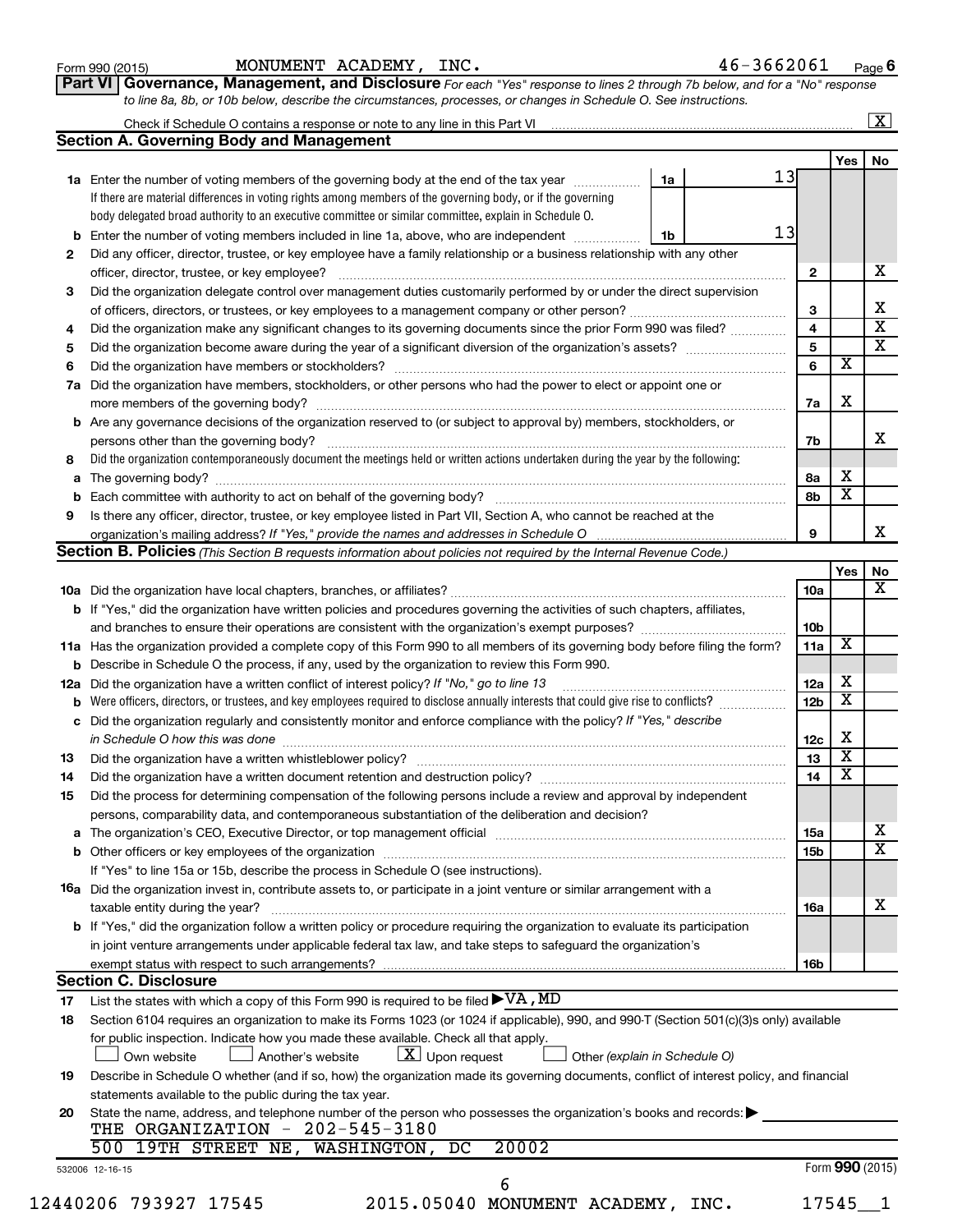$\Box$ 

| Part VII Compensation of Officers, Directors, Trustees, Key Employees, Highest Compensated |
|--------------------------------------------------------------------------------------------|
| <b>Employees, and Independent Contractors</b>                                              |

Check if Schedule O contains a response or note to any line in this Part VII

**Section A. Officers, Directors, Trustees, Key Employees, and Highest Compensated Employees**

**1a**  Complete this table for all persons required to be listed. Report compensation for the calendar year ending with or within the organization's tax year.

**•** List all of the organization's current officers, directors, trustees (whether individuals or organizations), regardless of amount of compensation. Enter -0- in columns  $(D)$ ,  $(E)$ , and  $(F)$  if no compensation was paid.

**•** List all of the organization's **current** key employees, if any. See instructions for definition of "key employee."

**•** List the organization's five current highest compensated employees (other than an officer, director, trustee, or key employee) who received reportable compensation (Box 5 of Form W-2 and/or Box 7 of Form 1099-MISC) of more than \$100,000 from the organization and any related organizations.

**•** List all of the organization's former officers, key employees, and highest compensated employees who received more than \$100,000 of reportable compensation from the organization and any related organizations.

**•** List all of the organization's former directors or trustees that received, in the capacity as a former director or trustee of the organization, more than \$10,000 of reportable compensation from the organization and any related organizations.

List persons in the following order: individual trustees or directors; institutional trustees; officers; key employees; highest compensated employees; and former such persons.

Check this box if neither the organization nor any related organization compensated any current officer, director, or trustee.  $\Box$ 

| (A)                       | (B)                    | (C)                           |                                                                  |             |              |                                 |        | (D)                             | (E)             | (F)                      |
|---------------------------|------------------------|-------------------------------|------------------------------------------------------------------|-------------|--------------|---------------------------------|--------|---------------------------------|-----------------|--------------------------|
| Name and Title            | Average                |                               | (do not check more than one                                      | Position    |              |                                 |        | Reportable                      | Reportable      | Estimated                |
|                           | hours per              |                               | box, unless person is both an<br>officer and a director/trustee) |             |              |                                 |        | compensation                    | compensation    | amount of                |
|                           | week                   |                               |                                                                  |             |              |                                 |        | from                            | from related    | other                    |
|                           | (list any<br>hours for |                               |                                                                  |             |              |                                 |        | the                             | organizations   | compensation<br>from the |
|                           | related                |                               |                                                                  |             |              |                                 |        | organization<br>(W-2/1099-MISC) | (W-2/1099-MISC) | organization             |
|                           | organizations          |                               |                                                                  |             |              |                                 |        |                                 |                 | and related              |
|                           | below                  | ndividual trustee or director |                                                                  |             |              |                                 |        |                                 |                 | organizations            |
|                           | line)                  |                               | Institutional trustee                                            | Officer     | Key employee | Highest compensated<br>employee | Former |                                 |                 |                          |
| TYCELY WILLIAMS<br>(1)    | 2.00                   |                               |                                                                  |             |              |                                 |        |                                 |                 |                          |
| <b>CHAIR</b>              |                        | $\rm X$                       |                                                                  | $\mathbf X$ |              |                                 |        | $\mathbf 0$                     | $\mathbf 0$ .   | $\mathbf 0$ .            |
| (2)<br>FAYE LEVIN         | 2.00                   |                               |                                                                  |             |              |                                 |        |                                 |                 |                          |
| <b>SECRETARY</b>          |                        | $\mathbf X$                   |                                                                  | X           |              |                                 |        | $\mathbf 0$                     | $\mathbf 0$     | $\mathbf 0$ .            |
| CHARLES MOORE<br>(3)      | 2.00                   |                               |                                                                  |             |              |                                 |        |                                 |                 |                          |
| TREASURER                 |                        | $\mathbf X$                   |                                                                  | $\rm X$     |              |                                 |        | 0                               | $\mathbf 0$     | $\mathbf 0$ .            |
| TODD BENTSEN<br>(4)       | 2.00                   |                               |                                                                  |             |              |                                 |        |                                 |                 |                          |
| BOARD MEMBER              |                        | $\rm X$                       |                                                                  |             |              |                                 |        | $\mathbf 0$                     | $\mathbf 0$     | $\mathbf 0$ .            |
| LISA BERNSTEIN<br>(5)     | 2.00                   |                               |                                                                  |             |              |                                 |        |                                 |                 |                          |
| BOARD MEMBER              |                        | $\mathbf X$                   |                                                                  |             |              |                                 |        | $\mathbf 0$                     | $\mathbf 0$ .   | $\mathbf 0$ .            |
| (6)<br>LISA CULLINS       | 2.00                   |                               |                                                                  |             |              |                                 |        |                                 |                 |                          |
| BOARD MEMBER              |                        | X                             |                                                                  |             |              |                                 |        | 0                               | 0.              | $\mathbf 0$ .            |
| KURT HAGLUND<br>(7)       | 2.00                   |                               |                                                                  |             |              |                                 |        |                                 |                 |                          |
| <b>BOARD MEMBER</b>       |                        | $\mathbf X$                   |                                                                  |             |              |                                 |        | 0                               | 0.              | $\mathbf 0$ .            |
| SHAWN HARDNETT<br>(8)     | 2.00                   |                               |                                                                  |             |              |                                 |        |                                 |                 |                          |
| <b>BOARD MEMBER</b>       |                        | $\mathbf X$                   |                                                                  |             |              |                                 |        | $\mathbf 0$                     | $\mathbf 0$ .   | $\mathbf 0$ .            |
| BRIAN JONES<br>(9)        | 2.00                   |                               |                                                                  |             |              |                                 |        |                                 |                 |                          |
| BOARD MEMBER              |                        | $\mathbf X$                   |                                                                  |             |              |                                 |        | $\mathbf 0$                     | 0.              | $\mathbf 0$ .            |
| (10) JENNIFER LEONARD     | 2.00                   |                               |                                                                  |             |              |                                 |        |                                 |                 |                          |
| <b>BOARD MEMBER</b>       |                        | X                             |                                                                  |             |              |                                 |        | 0                               | $\mathbf 0$ .   | $\mathbf 0$ .            |
| (11) TOSIN OGUNYOKU KING  | 2.00                   |                               |                                                                  |             |              |                                 |        |                                 |                 |                          |
| <b>BOARD MEMBER</b>       |                        | X                             |                                                                  |             |              |                                 |        | $\mathbf 0$                     | $\mathbf 0$ .   | $\mathbf 0$ .            |
| (12) TAKIA COCHRAN-BROOKS | 2.00                   |                               |                                                                  |             |              |                                 |        |                                 |                 |                          |
| <b>BOARD MEMBER</b>       |                        | X                             |                                                                  |             |              |                                 |        | $\mathbf 0$ .                   | $\mathbf 0$ .   | $\mathbf 0$ .            |
| (13) KIMBERLY LANE        | 2.00                   |                               |                                                                  |             |              |                                 |        |                                 |                 |                          |
| <b>BOARD MEMBER</b>       |                        | X                             |                                                                  |             |              |                                 |        | $\mathbf 0$ .                   | $\mathbf 0$ .   | $\mathbf 0$ .            |
| (14) EMILY BLOOMFIELD     | 40.00                  |                               |                                                                  |             |              |                                 |        |                                 |                 |                          |
| EXECUTIVE DIRECTOR & CEO  |                        |                               |                                                                  | X           |              |                                 |        | 0.                              | $\mathbf 0$ .   | $\mathbf 0$ .            |
| (15) MARLENE MAGRINO      | 40.00                  |                               |                                                                  |             |              |                                 |        |                                 |                 |                          |
| PRINCIPAL                 |                        |                               |                                                                  | $\mathbf X$ |              |                                 |        | 117,897.                        | 0.              | 6,183.                   |
|                           |                        |                               |                                                                  |             |              |                                 |        |                                 |                 |                          |
|                           |                        |                               |                                                                  |             |              |                                 |        |                                 |                 |                          |
|                           |                        |                               |                                                                  |             |              |                                 |        |                                 |                 |                          |
|                           |                        |                               |                                                                  |             |              |                                 |        |                                 |                 |                          |

532007 12-16-15

7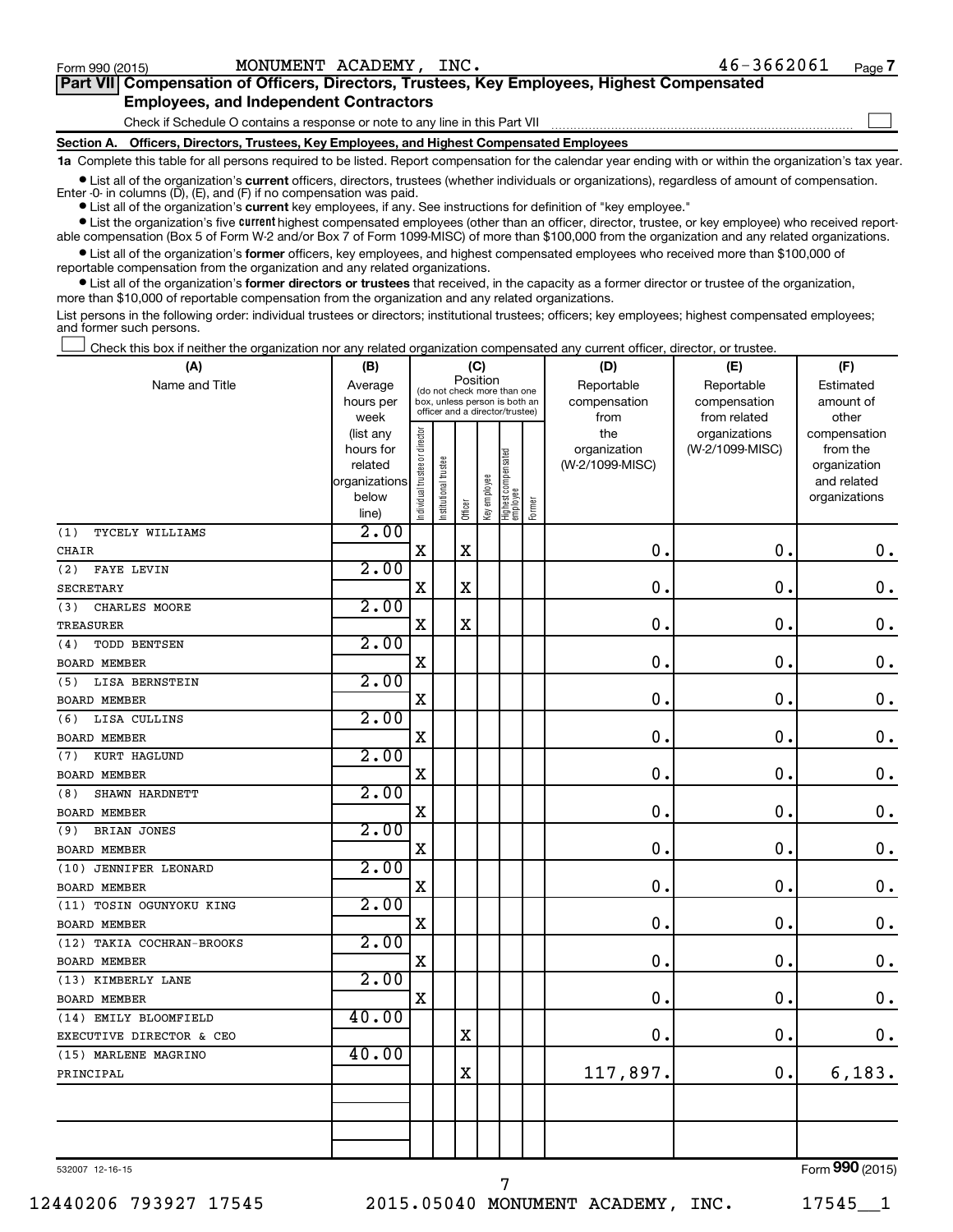|              | MONUMENT ACADEMY, INC.<br>Form 990 (2015)                                                                                                                                                |                                                                      |                                |                       |                                                                                                                    |              |                                 |        |                                           | 46-3662061                                        |          |                            |                                                                          | Page 8 |
|--------------|------------------------------------------------------------------------------------------------------------------------------------------------------------------------------------------|----------------------------------------------------------------------|--------------------------------|-----------------------|--------------------------------------------------------------------------------------------------------------------|--------------|---------------------------------|--------|-------------------------------------------|---------------------------------------------------|----------|----------------------------|--------------------------------------------------------------------------|--------|
|              | Part VII Section A. Officers, Directors, Trustees, Key Employees, and Highest Compensated Employees (continued)                                                                          |                                                                      |                                |                       |                                                                                                                    |              |                                 |        |                                           |                                                   |          |                            |                                                                          |        |
|              | (A)<br>Name and title                                                                                                                                                                    | (B)<br>Average<br>hours per<br>week                                  |                                |                       | (C)<br>Position<br>(do not check more than one<br>box, unless person is both an<br>officer and a director/trustee) |              |                                 |        | (D)<br>Reportable<br>compensation<br>from | (E)<br>Reportable<br>compensation<br>from related |          |                            | (F)<br>Estimated<br>amount of<br>other                                   |        |
|              |                                                                                                                                                                                          | (list any<br>hours for<br>related<br>organizations<br>below<br>line) | Individual trustee or director | Institutional trustee | Officer                                                                                                            | Key employee | Highest compensated<br>employee | Former | the<br>organization<br>(W-2/1099-MISC)    | organizations<br>(W-2/1099-MISC)                  |          |                            | compensation<br>from the<br>organization<br>and related<br>organizations |        |
|              |                                                                                                                                                                                          |                                                                      |                                |                       |                                                                                                                    |              |                                 |        |                                           |                                                   |          |                            |                                                                          |        |
|              |                                                                                                                                                                                          |                                                                      |                                |                       |                                                                                                                    |              |                                 |        |                                           |                                                   |          |                            |                                                                          |        |
|              |                                                                                                                                                                                          |                                                                      |                                |                       |                                                                                                                    |              |                                 |        |                                           |                                                   |          |                            |                                                                          |        |
|              |                                                                                                                                                                                          |                                                                      |                                |                       |                                                                                                                    |              |                                 |        |                                           |                                                   |          |                            |                                                                          |        |
|              |                                                                                                                                                                                          |                                                                      |                                |                       |                                                                                                                    |              |                                 |        |                                           |                                                   |          |                            |                                                                          |        |
|              |                                                                                                                                                                                          |                                                                      |                                |                       |                                                                                                                    |              |                                 |        |                                           |                                                   |          |                            |                                                                          |        |
|              |                                                                                                                                                                                          |                                                                      |                                |                       |                                                                                                                    |              |                                 |        |                                           |                                                   |          |                            |                                                                          |        |
|              |                                                                                                                                                                                          |                                                                      |                                |                       |                                                                                                                    |              |                                 |        | 117,897.                                  |                                                   | Ο.       |                            | 6,183.                                                                   |        |
|              |                                                                                                                                                                                          |                                                                      |                                |                       |                                                                                                                    |              |                                 |        | $\overline{0}$ .<br>117,897.              |                                                   | σ.<br>σ. | $\overline{0}$ .<br>6,183. |                                                                          |        |
| $\mathbf{2}$ | Total number of individuals (including but not limited to those listed above) who received more than \$100,000 of reportable<br>compensation from the organization $\blacktriangleright$ |                                                                      |                                |                       |                                                                                                                    |              |                                 |        |                                           |                                                   |          |                            |                                                                          |        |
| З            | Did the organization list any former officer, director, or trustee, key employee, or highest compensated employee on                                                                     |                                                                      |                                |                       |                                                                                                                    |              |                                 |        |                                           |                                                   |          |                            | Yes                                                                      | No     |
|              | line 1a? If "Yes," complete Schedule J for such individual                                                                                                                               |                                                                      |                                |                       |                                                                                                                    |              |                                 |        |                                           |                                                   |          | 3                          |                                                                          | х      |
| 4            | For any individual listed on line 1a, is the sum of reportable compensation and other compensation from the organization                                                                 |                                                                      |                                |                       |                                                                                                                    |              |                                 |        |                                           |                                                   |          | 4                          |                                                                          | х      |
| 5            | Did any person listed on line 1a receive or accrue compensation from any unrelated organization or individual for services                                                               |                                                                      |                                |                       |                                                                                                                    |              |                                 |        |                                           |                                                   |          | 5                          |                                                                          | х      |
| 1            | <b>Section B. Independent Contractors</b><br>Complete this table for your five highest compensated independent contractors that received more than \$100,000 of compensation from        |                                                                      |                                |                       |                                                                                                                    |              |                                 |        |                                           |                                                   |          |                            |                                                                          |        |
|              | the organization. Report compensation for the calendar year ending with or within the organization's tax year.                                                                           |                                                                      |                                |                       |                                                                                                                    |              |                                 |        |                                           |                                                   |          |                            |                                                                          |        |
|              | (A)<br>Name and business address                                                                                                                                                         |                                                                      |                                | <b>NONE</b>           |                                                                                                                    |              |                                 |        | (B)<br>Description of services            |                                                   |          | (C)                        | Compensation                                                             |        |
|              |                                                                                                                                                                                          |                                                                      |                                |                       |                                                                                                                    |              |                                 |        |                                           |                                                   |          |                            |                                                                          |        |
|              |                                                                                                                                                                                          |                                                                      |                                |                       |                                                                                                                    |              |                                 |        |                                           |                                                   |          |                            |                                                                          |        |
|              |                                                                                                                                                                                          |                                                                      |                                |                       |                                                                                                                    |              |                                 |        |                                           |                                                   |          |                            |                                                                          |        |
|              |                                                                                                                                                                                          |                                                                      |                                |                       |                                                                                                                    |              |                                 |        |                                           |                                                   |          |                            |                                                                          |        |
| 2            | Total number of independent contractors (including but not limited to those listed above) who received more than<br>\$100,000 of compensation from the organization                      |                                                                      |                                |                       |                                                                                                                    |              | 0                               |        |                                           |                                                   |          |                            |                                                                          |        |
|              |                                                                                                                                                                                          |                                                                      |                                |                       |                                                                                                                    |              |                                 |        |                                           |                                                   |          |                            | Form 990 (2015)                                                          |        |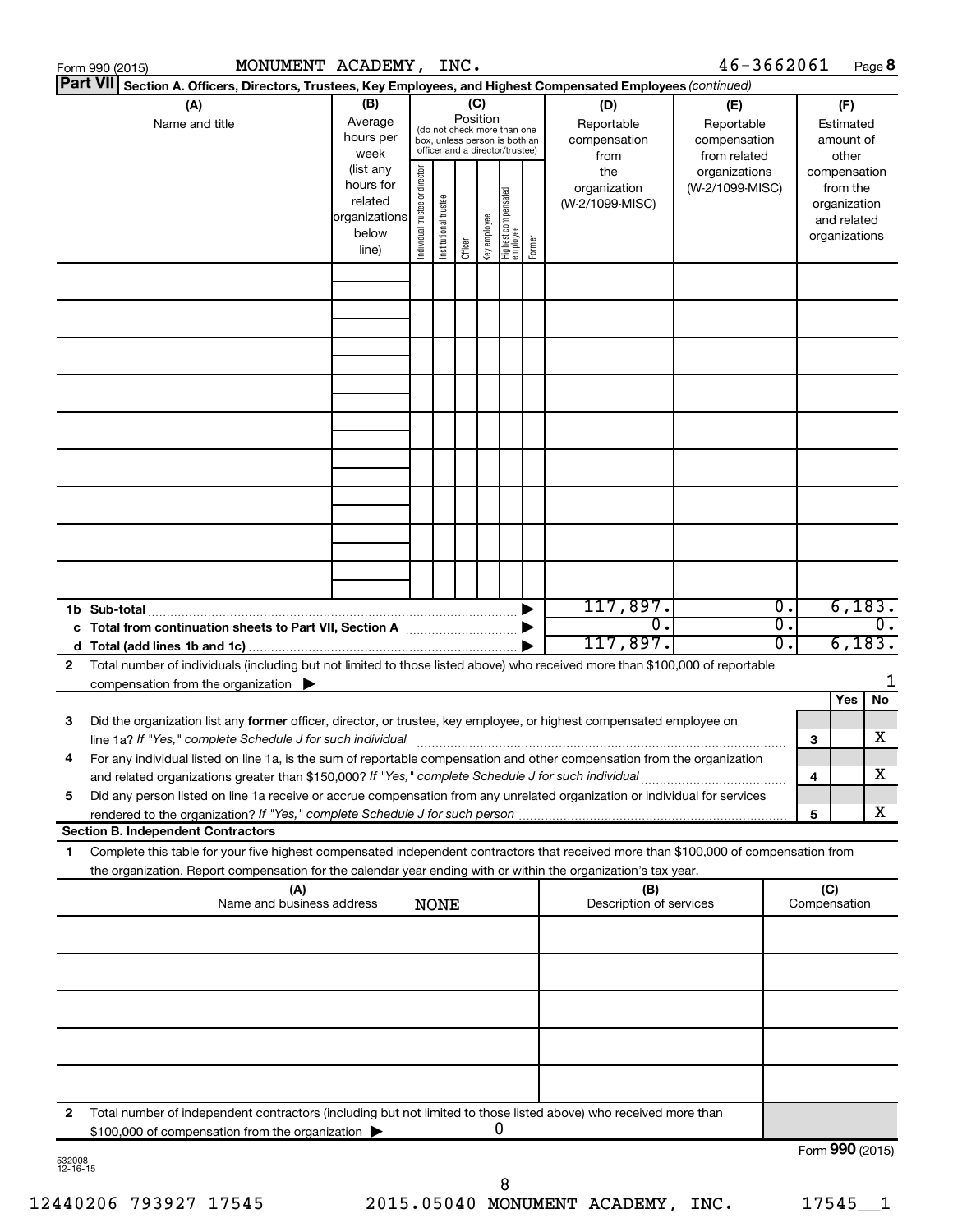|                                                            | <b>Part VIII</b>       | <b>Statement of Revenue</b>                                                                                                                                                                                                                                                                                                                                                                                                                    |                                                                                       |                                                        |                                                                   |                                         |                                                             |
|------------------------------------------------------------|------------------------|------------------------------------------------------------------------------------------------------------------------------------------------------------------------------------------------------------------------------------------------------------------------------------------------------------------------------------------------------------------------------------------------------------------------------------------------|---------------------------------------------------------------------------------------|--------------------------------------------------------|-------------------------------------------------------------------|-----------------------------------------|-------------------------------------------------------------|
|                                                            |                        |                                                                                                                                                                                                                                                                                                                                                                                                                                                |                                                                                       |                                                        |                                                                   |                                         |                                                             |
|                                                            |                        |                                                                                                                                                                                                                                                                                                                                                                                                                                                |                                                                                       | (A)<br>Total revenue                                   | (B)<br>Related or<br>exempt function<br>revenue                   | (C)<br>Unrelated<br>business<br>revenue | Revenue excluded<br>from tax under<br>sections<br>512 - 514 |
| Contributions, Gifts, Grants<br>Program Service<br>Revenue | 2a<br>h<br>d<br>е<br>g | 1a<br>1 a Federated campaigns<br>1 <sub>b</sub><br><b>b</b> Membership dues<br>1 <sub>c</sub><br>c Fundraising events<br>1 <sub>d</sub><br>d Related organizations<br>1e<br>e Government grants (contributions)<br>f All other contributions, gifts, grants, and<br>similar amounts not included above<br>1f<br>g Noncash contributions included in lines 1a-1f: \$<br>PER PUPIL APPROPRIATIO<br>PER PUPIL FACILITY ALL<br>PROGRAM SERVICE FEE | 23,817.<br>606,955.<br>420,737.<br>19,600<br><b>Business Code</b><br>900099<br>900099 | 1,051,509.<br>238.<br>$\blacktriangleright$ 2,250,741. | $900099$ 1, 914, 703. 1, 914, 703.<br>$335,800.$ 335,800.<br>238. |                                         |                                                             |
|                                                            | 3<br>4<br>5            | Investment income (including dividends, interest, and<br>Income from investment of tax-exempt bond proceeds                                                                                                                                                                                                                                                                                                                                    |                                                                                       |                                                        |                                                                   |                                         |                                                             |
|                                                            | 6а<br>b<br>с           | (i) Real<br>Gross rents<br>$\ldots \ldots \ldots \ldots \ldots$<br>Less: rental expenses<br>Rental income or (loss)                                                                                                                                                                                                                                                                                                                            | (ii) Personal                                                                         |                                                        |                                                                   |                                         |                                                             |
|                                                            |                        | (i) Securities<br>7 a Gross amount from sales of<br>assets other than inventory<br><b>b</b> Less: cost or other basis<br>and sales expenses                                                                                                                                                                                                                                                                                                    | (ii) Other                                                                            |                                                        |                                                                   |                                         |                                                             |
| <b>Other Revenue</b>                                       |                        | 8 a Gross income from fundraising events (not<br>$23$ ,817. $_{\sf of}$<br>including $$$<br>contributions reported on line 1c). See                                                                                                                                                                                                                                                                                                            | 0.                                                                                    |                                                        |                                                                   |                                         |                                                             |
|                                                            |                        | $\mathbf b$<br>b Less: direct expenses<br>c Net income or (loss) from fundraising events<br>9 a Gross income from gaming activities. See                                                                                                                                                                                                                                                                                                       | 1,255.                                                                                | $-1, 255.$                                             |                                                                   |                                         | $-1, 255.$                                                  |
|                                                            |                        | b <br>c Net income or (loss) from gaming activities<br>10 a Gross sales of inventory, less returns<br>$\mathbf{b}$                                                                                                                                                                                                                                                                                                                             |                                                                                       |                                                        |                                                                   |                                         |                                                             |
|                                                            | 11a<br>b               | c Net income or (loss) from sales of inventory<br>Miscellaneous Revenue                                                                                                                                                                                                                                                                                                                                                                        | <b>Business Code</b>                                                                  |                                                        |                                                                   |                                         |                                                             |
|                                                            | с<br>d                 |                                                                                                                                                                                                                                                                                                                                                                                                                                                |                                                                                       |                                                        |                                                                   |                                         |                                                             |
|                                                            | 12<br>532009 12-16-15  |                                                                                                                                                                                                                                                                                                                                                                                                                                                |                                                                                       |                                                        | 3,300,995.2,250,741.                                              | $\overline{0}$ .                        | $-1, 255.$<br>Form 990 (2015)                               |

|                   | ----------- | ---- |
|-------------------|-------------|------|
| tamant of Davanua |             |      |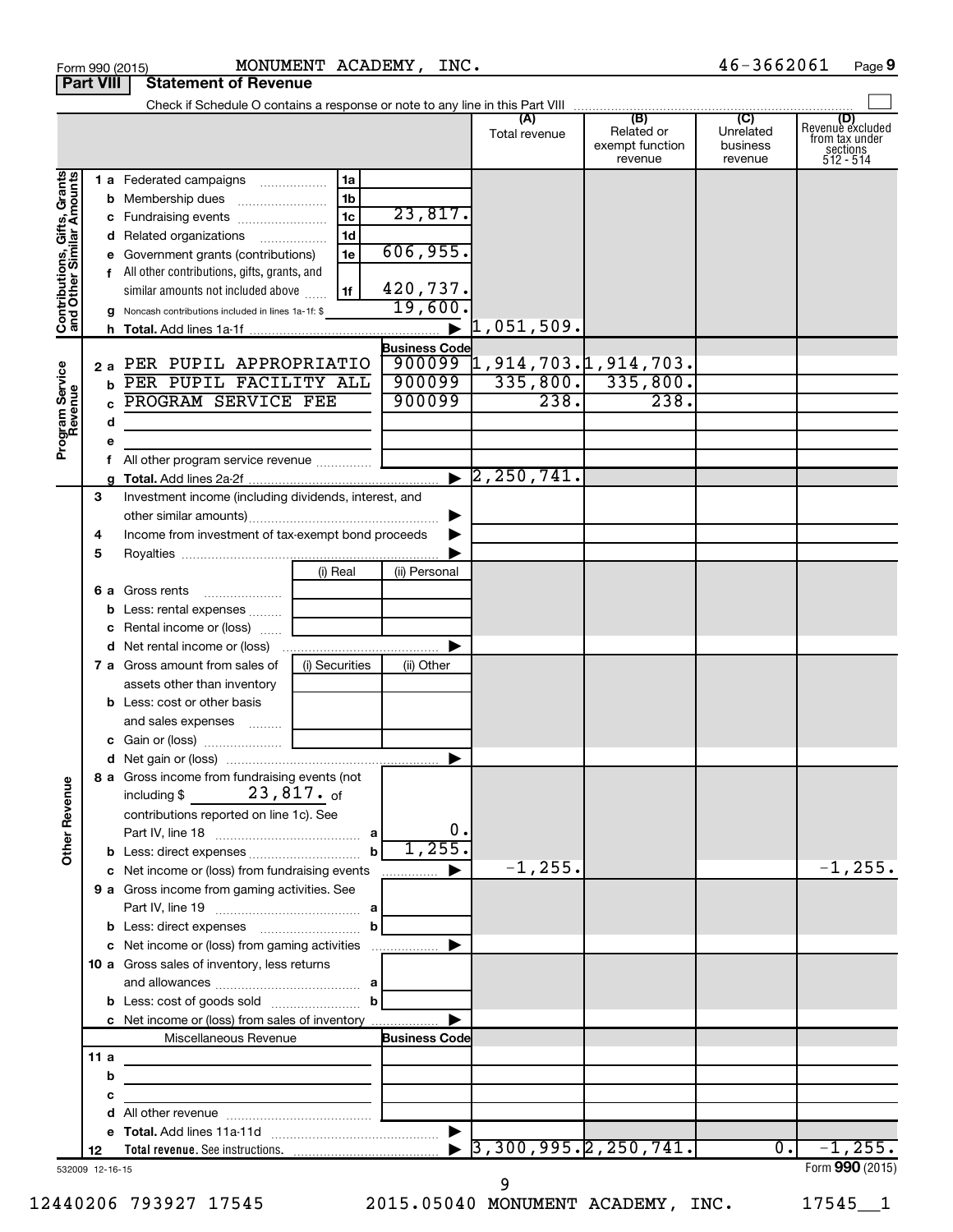Form 990 (2015) MONUMENT ACADEMY, INC.  $46-3662061$  Page

**Part IX | Statement of Functional Expenses** 

*Section 501(c)(3) and 501(c)(4) organizations must complete all columns. All other organizations must complete column (A).*

|              | Do not include amounts reported on lines 6b,<br>7b, 8b, 9b, and 10b of Part VIII.                         | Total expenses           | (B)<br>Program service<br>expenses | Management and<br>general expenses | (D)<br>Fundraising<br>expenses |  |  |  |  |  |  |  |
|--------------|-----------------------------------------------------------------------------------------------------------|--------------------------|------------------------------------|------------------------------------|--------------------------------|--|--|--|--|--|--|--|
| 1.           | Grants and other assistance to domestic organizations                                                     |                          |                                    |                                    |                                |  |  |  |  |  |  |  |
|              | and domestic governments. See Part IV, line 21                                                            |                          |                                    |                                    |                                |  |  |  |  |  |  |  |
| $\mathbf{2}$ | Grants and other assistance to domestic                                                                   |                          |                                    |                                    |                                |  |  |  |  |  |  |  |
|              | individuals. See Part IV, line 22                                                                         |                          |                                    |                                    |                                |  |  |  |  |  |  |  |
| 3            | Grants and other assistance to foreign                                                                    |                          |                                    |                                    |                                |  |  |  |  |  |  |  |
|              | organizations, foreign governments, and foreign                                                           |                          |                                    |                                    |                                |  |  |  |  |  |  |  |
|              | individuals. See Part IV, lines 15 and 16                                                                 |                          |                                    |                                    |                                |  |  |  |  |  |  |  |
| 4            | Benefits paid to or for members                                                                           |                          |                                    |                                    |                                |  |  |  |  |  |  |  |
| 5            | Compensation of current officers, directors,                                                              |                          |                                    |                                    |                                |  |  |  |  |  |  |  |
|              | trustees, and key employees                                                                               | 125,042.                 | 113,199.                           | 11,843.                            |                                |  |  |  |  |  |  |  |
| 6            | Compensation not included above, to disqualified                                                          |                          |                                    |                                    |                                |  |  |  |  |  |  |  |
|              | persons (as defined under section 4958(f)(1)) and                                                         |                          |                                    |                                    |                                |  |  |  |  |  |  |  |
|              | persons described in section 4958(c)(3)(B)                                                                |                          |                                    |                                    |                                |  |  |  |  |  |  |  |
| 7            | Other salaries and wages                                                                                  | 1,168,866.               | 1,058,157.                         | 110,709.                           |                                |  |  |  |  |  |  |  |
| 8            | Pension plan accruals and contributions (include                                                          |                          |                                    |                                    |                                |  |  |  |  |  |  |  |
|              | section 401(k) and 403(b) employer contributions)                                                         | $\frac{20,122}{240,553}$ | 18,216.<br>$\overline{220,264}$    | 1,906.<br>20, 289.                 |                                |  |  |  |  |  |  |  |
| 9            |                                                                                                           | 111, 192.                | 100,661.                           | 10,531.                            |                                |  |  |  |  |  |  |  |
| 10           |                                                                                                           |                          |                                    |                                    |                                |  |  |  |  |  |  |  |
| 11           | Fees for services (non-employees):                                                                        |                          |                                    |                                    |                                |  |  |  |  |  |  |  |
| а<br>b       |                                                                                                           | 6,000.                   | 6,000.                             |                                    |                                |  |  |  |  |  |  |  |
| c            |                                                                                                           | 55,646.                  |                                    | 55,646.                            |                                |  |  |  |  |  |  |  |
|              |                                                                                                           |                          |                                    |                                    |                                |  |  |  |  |  |  |  |
| е            | Professional fundraising services. See Part IV, line 17                                                   | 22,500.                  |                                    |                                    | 22,500.                        |  |  |  |  |  |  |  |
| f            | Investment management fees                                                                                |                          |                                    |                                    |                                |  |  |  |  |  |  |  |
| a            | Other. (If line 11g amount exceeds 10% of line 25,                                                        |                          |                                    |                                    |                                |  |  |  |  |  |  |  |
|              | column (A) amount, list line 11g expenses on Sch O.)                                                      | 36,219.                  |                                    | 36, 219.                           |                                |  |  |  |  |  |  |  |
| 12           |                                                                                                           |                          |                                    |                                    |                                |  |  |  |  |  |  |  |
| 13           |                                                                                                           | 88,739.                  | 66,689.                            | 22,050.                            |                                |  |  |  |  |  |  |  |
| 14           |                                                                                                           |                          |                                    |                                    |                                |  |  |  |  |  |  |  |
| 15           |                                                                                                           | 367,012.                 | 332, 251.                          | 34,761.                            |                                |  |  |  |  |  |  |  |
| 16           |                                                                                                           |                          |                                    |                                    |                                |  |  |  |  |  |  |  |
| 17           | Travel                                                                                                    |                          |                                    |                                    |                                |  |  |  |  |  |  |  |
| 18           | Payments of travel or entertainment expenses<br>for any federal, state, or local public officials         |                          |                                    |                                    |                                |  |  |  |  |  |  |  |
|              | Conferences, conventions, and meetings                                                                    |                          |                                    |                                    |                                |  |  |  |  |  |  |  |
| 19<br>20     | Interest                                                                                                  |                          |                                    |                                    |                                |  |  |  |  |  |  |  |
| 21           |                                                                                                           |                          |                                    |                                    |                                |  |  |  |  |  |  |  |
| 22           | Depreciation, depletion, and amortization                                                                 | 16,638.                  | 15,062.                            | 1,576.                             |                                |  |  |  |  |  |  |  |
| 23           | Insurance                                                                                                 | 28,028.                  |                                    | 28,028                             |                                |  |  |  |  |  |  |  |
| 24           | Other expenses. Itemize expenses not covered                                                              |                          |                                    |                                    |                                |  |  |  |  |  |  |  |
|              | above. (List miscellaneous expenses in line 24e. If line<br>24e amount exceeds 10% of line 25, column (A) |                          |                                    |                                    |                                |  |  |  |  |  |  |  |
|              | amount, list line 24e expenses on Schedule 0.)                                                            |                          |                                    |                                    |                                |  |  |  |  |  |  |  |
| a            | DIRECT STUDENT EXPENSES                                                                                   | 324,091.                 | 324,091.                           |                                    |                                |  |  |  |  |  |  |  |
| b            | FOOD SERVICE<br><b>AUTHORIZER FEE</b>                                                                     | 127, 271.<br>28,773.     | 127, 271.                          | 28,773.                            |                                |  |  |  |  |  |  |  |
|              |                                                                                                           |                          |                                    |                                    |                                |  |  |  |  |  |  |  |
| d            | e All other expenses                                                                                      |                          |                                    |                                    |                                |  |  |  |  |  |  |  |
| 25           | Total functional expenses. Add lines 1 through 24e                                                        | 2,766,692.               | 2,381,861.                         | 362, 331.                          | 22,500.                        |  |  |  |  |  |  |  |
| 26           | <b>Joint costs.</b> Complete this line only if the organization                                           |                          |                                    |                                    |                                |  |  |  |  |  |  |  |
|              | reported in column (B) joint costs from a combined                                                        |                          |                                    |                                    |                                |  |  |  |  |  |  |  |
|              | educational campaign and fundraising solicitation.                                                        |                          |                                    |                                    |                                |  |  |  |  |  |  |  |
|              | Check here $\blacktriangleright$<br>if following SOP 98-2 (ASC 958-720)                                   |                          |                                    |                                    |                                |  |  |  |  |  |  |  |

532010 12-16-15

12440206 793927 17545 2015.05040 MONUMENT ACADEMY, INC. 17545\_1 10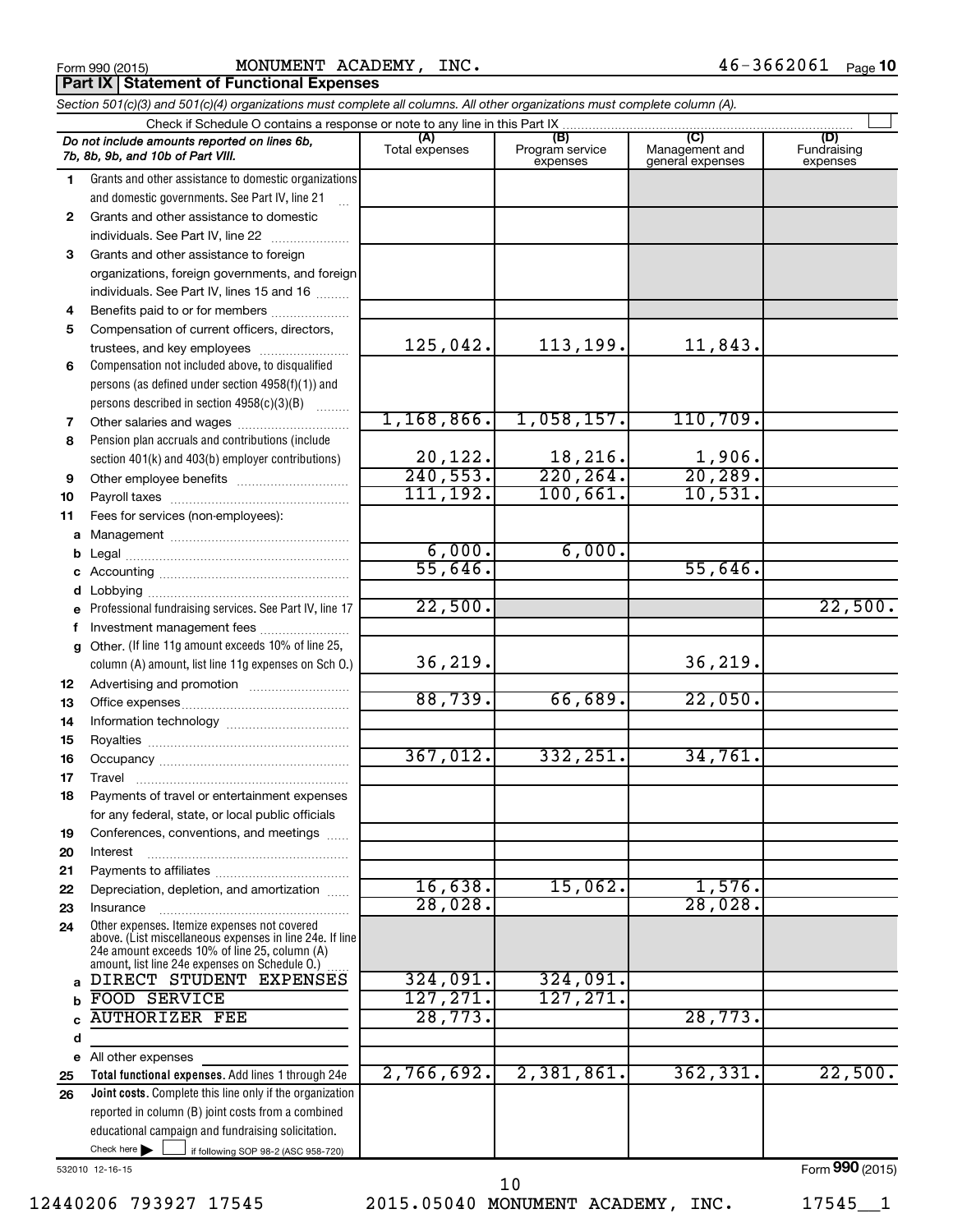Form 990 (2015) MONUMENT ACADEMY, INC.  $46-3662061$  Page

|                             | Part X   | <b>Balance Sheet</b>                                                                                                                                                                                                           |  |          |                          |                         |                    |
|-----------------------------|----------|--------------------------------------------------------------------------------------------------------------------------------------------------------------------------------------------------------------------------------|--|----------|--------------------------|-------------------------|--------------------|
|                             |          |                                                                                                                                                                                                                                |  |          |                          |                         |                    |
|                             |          |                                                                                                                                                                                                                                |  |          | (A)<br>Beginning of year |                         | (B)<br>End of year |
|                             | 1        |                                                                                                                                                                                                                                |  |          | 191,547.                 | $\mathbf{1}$            | 551,468.           |
|                             | 2        |                                                                                                                                                                                                                                |  |          |                          | $\mathbf{2}$            |                    |
|                             | 3        |                                                                                                                                                                                                                                |  |          |                          | 3                       | 50,634.            |
|                             | 4        |                                                                                                                                                                                                                                |  |          | 28, 281.                 | $\overline{\mathbf{4}}$ | 91,846.            |
|                             | 5        | Loans and other receivables from current and former officers, directors,                                                                                                                                                       |  |          |                          |                         |                    |
|                             |          | trustees, key employees, and highest compensated employees. Complete                                                                                                                                                           |  |          |                          |                         |                    |
|                             |          | Part II of Schedule L                                                                                                                                                                                                          |  |          |                          | 5                       |                    |
|                             | 6        | Loans and other receivables from other disqualified persons (as defined under                                                                                                                                                  |  |          |                          |                         |                    |
|                             |          | section $4958(f)(1)$ , persons described in section $4958(c)(3)(B)$ , and contributing                                                                                                                                         |  |          |                          |                         |                    |
|                             |          | employers and sponsoring organizations of section 501(c)(9) voluntary                                                                                                                                                          |  |          |                          |                         |                    |
|                             |          | employees' beneficiary organizations (see instr). Complete Part II of Sch L                                                                                                                                                    |  |          |                          | 6                       |                    |
| Assets                      | 7        |                                                                                                                                                                                                                                |  |          |                          | 7                       |                    |
|                             | 8        |                                                                                                                                                                                                                                |  |          |                          | 8                       |                    |
|                             | 9        | Prepaid expenses and deferred charges [11] [11] Prepaid expenses and deferred charges [11] [11] All and the summary series are presented as a series and the series and the series and series and series and series are series |  |          | 20, 284.                 | 9                       | 19,743.            |
|                             |          | <b>10a</b> Land, buildings, and equipment: cost or other                                                                                                                                                                       |  |          |                          |                         |                    |
|                             |          | basis. Complete Part VI of Schedule D    10a                                                                                                                                                                                   |  | 123,376. |                          |                         |                    |
|                             |          |                                                                                                                                                                                                                                |  | 15,695.  | 44,746.                  | 10 <sub>c</sub>         | 107,681.           |
|                             | 11       |                                                                                                                                                                                                                                |  |          |                          | 11                      |                    |
|                             | 12       |                                                                                                                                                                                                                                |  |          | 12                       |                         |                    |
|                             | 13       |                                                                                                                                                                                                                                |  |          |                          | 13                      |                    |
|                             | 14       |                                                                                                                                                                                                                                |  |          |                          | 14                      |                    |
|                             | 15       |                                                                                                                                                                                                                                |  |          | 2,620.                   | 15                      | 6,395.             |
|                             | 16       |                                                                                                                                                                                                                                |  |          | 287,478.                 | 16                      | 827,767.           |
|                             | 17       |                                                                                                                                                                                                                                |  |          | 74,808.                  | 17                      | 80,794.            |
|                             | 18       |                                                                                                                                                                                                                                |  |          | 18                       |                         |                    |
|                             | 19       | Deferred revenue manual contracts and contracts are all the contracts and contracts are contracted and contracts are contracted and contract are contracted and contract are contracted and contract are contracted and contra |  |          | 19                       |                         |                    |
|                             | 20       |                                                                                                                                                                                                                                |  |          | 20                       |                         |                    |
|                             | 21       | Escrow or custodial account liability. Complete Part IV of Schedule D                                                                                                                                                          |  |          |                          | 21                      |                    |
|                             | 22       | Loans and other payables to current and former officers, directors, trustees,                                                                                                                                                  |  |          |                          |                         |                    |
| Liabilities                 |          | key employees, highest compensated employees, and disqualified persons.                                                                                                                                                        |  |          |                          |                         |                    |
|                             |          |                                                                                                                                                                                                                                |  |          |                          | 22                      |                    |
|                             | 23       | Secured mortgages and notes payable to unrelated third parties                                                                                                                                                                 |  |          |                          | 23                      |                    |
|                             | 24       |                                                                                                                                                                                                                                |  |          |                          | 24                      |                    |
|                             | 25       | Other liabilities (including federal income tax, payables to related third                                                                                                                                                     |  |          |                          |                         |                    |
|                             |          | parties, and other liabilities not included on lines 17-24). Complete Part X of                                                                                                                                                |  |          |                          |                         |                    |
|                             |          | Schedule D                                                                                                                                                                                                                     |  |          | 74,808.                  | 25                      | 80,794.            |
|                             | 26       | Total liabilities. Add lines 17 through 25                                                                                                                                                                                     |  |          |                          | 26                      |                    |
|                             |          | Organizations that follow SFAS 117 (ASC 958), check here $\blacktriangleright \begin{array}{c} \boxed{X} \\ \end{array}$ and<br>complete lines 27 through 29, and lines 33 and 34.                                             |  |          |                          |                         |                    |
|                             |          |                                                                                                                                                                                                                                |  |          | 212,670.                 | 27                      | 746,973.           |
|                             | 27       |                                                                                                                                                                                                                                |  |          |                          | 28                      |                    |
|                             | 28<br>29 | Permanently restricted net assets                                                                                                                                                                                              |  |          |                          | 29                      |                    |
|                             |          | Organizations that do not follow SFAS 117 (ASC 958), check here ▶ □                                                                                                                                                            |  |          |                          |                         |                    |
|                             |          | and complete lines 30 through 34.                                                                                                                                                                                              |  |          |                          |                         |                    |
|                             | 30       |                                                                                                                                                                                                                                |  |          |                          | 30                      |                    |
|                             | 31       | Paid-in or capital surplus, or land, building, or equipment fund                                                                                                                                                               |  |          |                          | 31                      |                    |
| Net Assets or Fund Balances | 32       | Retained earnings, endowment, accumulated income, or other funds                                                                                                                                                               |  |          |                          | 32                      |                    |
|                             | 33       |                                                                                                                                                                                                                                |  |          | 212,670.                 | 33                      | 746,973.           |
|                             | 34       |                                                                                                                                                                                                                                |  |          | 287,478.                 | 34                      | 827,767.           |
|                             |          |                                                                                                                                                                                                                                |  |          |                          |                         |                    |

Form (2015) **990**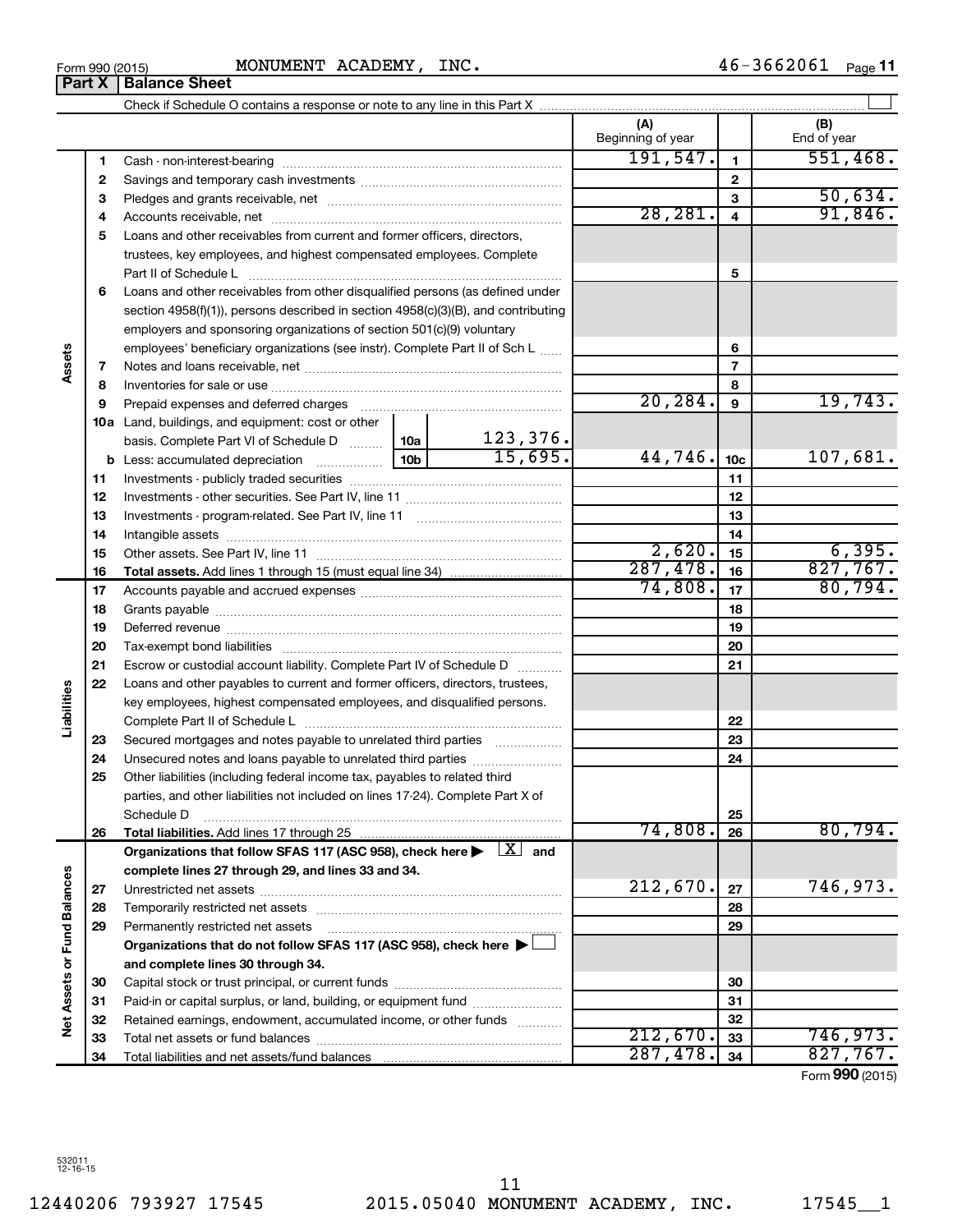|    | MONUMENT ACADEMY, INC.<br>Form 990 (2015)                                                                                                                                                                                      |                         | $46 - 3662061$ |     | Page 12                 |
|----|--------------------------------------------------------------------------------------------------------------------------------------------------------------------------------------------------------------------------------|-------------------------|----------------|-----|-------------------------|
|    | Part XI   Reconciliation of Net Assets                                                                                                                                                                                         |                         |                |     |                         |
|    |                                                                                                                                                                                                                                |                         |                |     |                         |
|    |                                                                                                                                                                                                                                |                         |                |     |                         |
| 1  |                                                                                                                                                                                                                                | $\mathbf{1}$            | 3,300,995.     |     |                         |
| 2  |                                                                                                                                                                                                                                | $\mathbf{2}$            | 2,766,692.     |     |                         |
| З  | Revenue less expenses. Subtract line 2 from line 1                                                                                                                                                                             | 3                       |                |     | 534, 303.               |
| 4  |                                                                                                                                                                                                                                | $\overline{\mathbf{4}}$ |                |     | 212,670.                |
| 5  | Net unrealized gains (losses) on investments [11] matter than the control of the control of the control of the control of the control of the control of the control of the control of the control of the control of the contro | 5                       |                |     |                         |
| 6  | Donated services and use of facilities                                                                                                                                                                                         | 6                       |                |     |                         |
| 7  | Investment expenses                                                                                                                                                                                                            | $\overline{7}$          |                |     |                         |
| 8  | Prior period adjustments                                                                                                                                                                                                       | 8                       |                |     |                         |
| 9  |                                                                                                                                                                                                                                | 9                       |                |     | 0.                      |
| 10 | Net assets or fund balances at end of year. Combine lines 3 through 9 (must equal Part X, line 33,                                                                                                                             |                         |                |     |                         |
|    | column (B))                                                                                                                                                                                                                    | 10                      |                |     | 746,973.                |
|    | <b>Part XII</b> Financial Statements and Reporting                                                                                                                                                                             |                         |                |     |                         |
|    |                                                                                                                                                                                                                                |                         |                |     | $\overline{\mathbf{X}}$ |
|    |                                                                                                                                                                                                                                |                         |                | Yes | <b>No</b>               |
| 1  | Accounting method used to prepare the Form 990: $\Box$ Cash $\Box X$ Accrual<br>$\Box$ Other                                                                                                                                   |                         |                |     |                         |
|    | If the organization changed its method of accounting from a prior year or checked "Other," explain in Schedule O.                                                                                                              |                         |                |     |                         |
|    | 2a Were the organization's financial statements compiled or reviewed by an independent accountant?                                                                                                                             |                         | 2a             |     | х                       |
|    | If "Yes," check a box below to indicate whether the financial statements for the year were compiled or reviewed on a                                                                                                           |                         |                |     |                         |
|    | separate basis, consolidated basis, or both:                                                                                                                                                                                   |                         |                |     |                         |
|    | Separate basis<br>Both consolidated and separate basis<br>Consolidated basis                                                                                                                                                   |                         |                |     |                         |
|    |                                                                                                                                                                                                                                |                         | 2 <sub>b</sub> | х   |                         |
|    | If "Yes," check a box below to indicate whether the financial statements for the year were audited on a separate basis,                                                                                                        |                         |                |     |                         |
|    | consolidated basis, or both:                                                                                                                                                                                                   |                         |                |     |                         |
|    | $\lfloor \underline{X} \rfloor$ Separate basis<br>Consolidated basis<br>Both consolidated and separate basis                                                                                                                   |                         |                |     |                         |
|    | c If "Yes" to line 2a or 2b, does the organization have a committee that assumes responsibility for oversight of the audit,                                                                                                    |                         |                |     |                         |
|    | review, or compilation of its financial statements and selection of an independent accountant?                                                                                                                                 |                         | 2c             | х   |                         |
|    | If the organization changed either its oversight process or selection process during the tax year, explain in Schedule O.                                                                                                      |                         |                |     |                         |
|    | 3a As a result of a federal award, was the organization required to undergo an audit or audits as set forth in the Single Audit                                                                                                |                         |                |     |                         |
|    |                                                                                                                                                                                                                                |                         | За             |     | X                       |
| b  | If "Yes," did the organization undergo the required audit or audits? If the organization did not undergo the required audit                                                                                                    |                         |                |     |                         |
|    |                                                                                                                                                                                                                                |                         | 3b             |     |                         |

Form (2015) **990**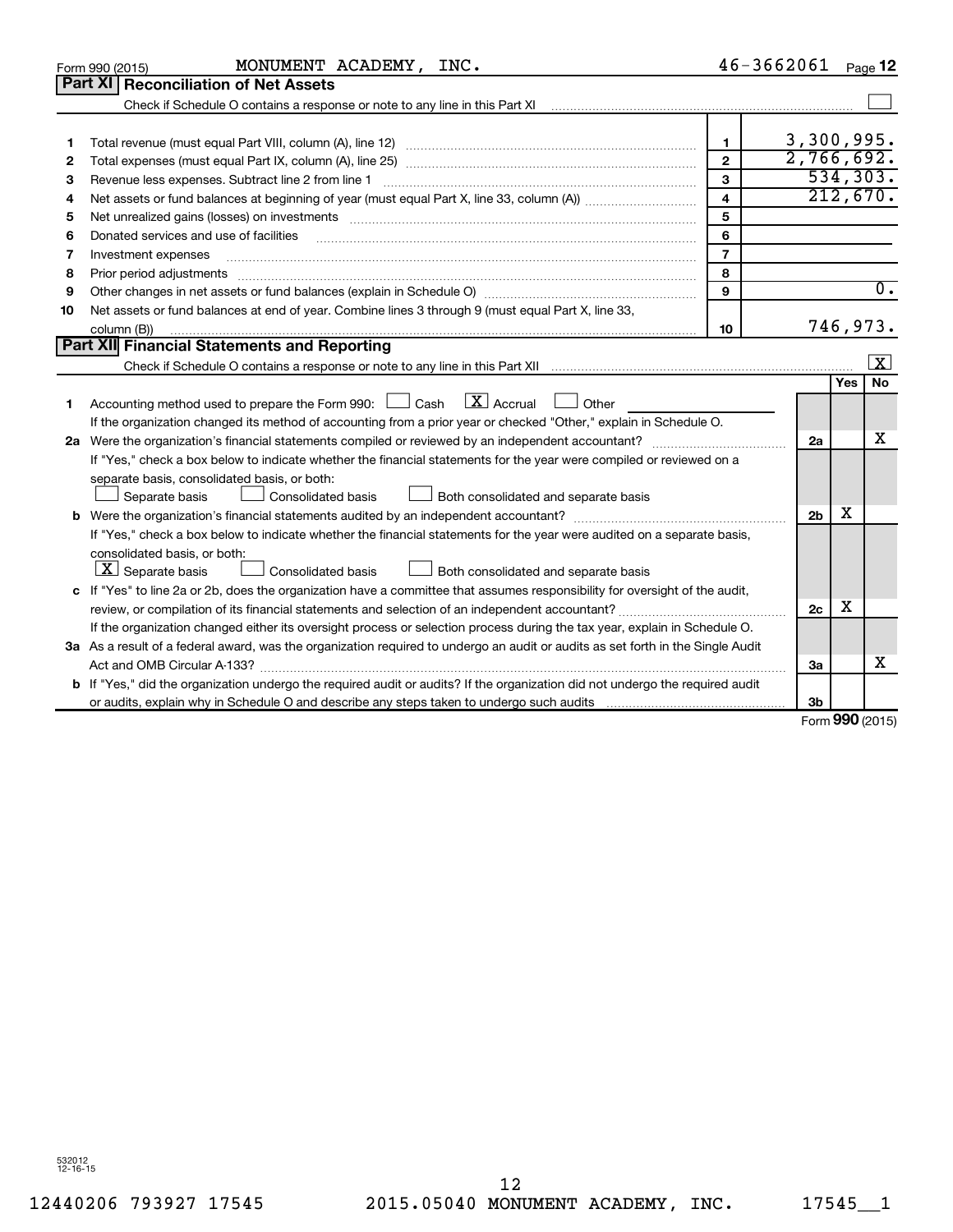# **SCHEDULE A**

|  |  | (Form 990 or 990-EZ) |
|--|--|----------------------|
|--|--|----------------------|

# Form 990 or 990-EZ) **Public Charity Status and Public Support**<br>
Complete if the organization is a section 501(c)(3) organization or a section<br> **2015**

**4947(a)(1) nonexempt charitable trust.**  $\blacktriangleright$  Att

| tach to Form 990 or Form 990-EZ. |  |
|----------------------------------|--|
|----------------------------------|--|

**Open to Public Inspection**

OMB No. 1545-0047

| Department of the Treasury |  |
|----------------------------|--|
| Internal Revenue Service   |  |

Information about Schedule A (Form 990 or 990-EZ) and its instructions is at WWW.irs.gov/form990.

|              |                     | Name of the organization                                                                                                                      |                        |                            |                                       |    |                        |  | <b>Employer identification number</b> |  |
|--------------|---------------------|-----------------------------------------------------------------------------------------------------------------------------------------------|------------------------|----------------------------|---------------------------------------|----|------------------------|--|---------------------------------------|--|
|              |                     |                                                                                                                                               | MONUMENT ACADEMY, INC. |                            |                                       |    |                        |  | 46-3662061                            |  |
|              | Part I              | Reason for Public Charity Status (All organizations must complete this part.) See instructions.                                               |                        |                            |                                       |    |                        |  |                                       |  |
|              |                     | The organization is not a private foundation because it is: (For lines 1 through 11, check only one box.)                                     |                        |                            |                                       |    |                        |  |                                       |  |
| 1.           |                     | A church, convention of churches, or association of churches described in section 170(b)(1)(A)(i).                                            |                        |                            |                                       |    |                        |  |                                       |  |
| $\mathbf{2}$ | $\lfloor x \rfloor$ | A school described in section 170(b)(1)(A)(ii). (Attach Schedule E (Form 990 or 990-EZ).)                                                     |                        |                            |                                       |    |                        |  |                                       |  |
| 3            |                     | A hospital or a cooperative hospital service organization described in section 170(b)(1)(A)(iii).                                             |                        |                            |                                       |    |                        |  |                                       |  |
| 4            |                     | A medical research organization operated in conjunction with a hospital described in section 170(b)(1)(A)(iii). Enter the hospital's name,    |                        |                            |                                       |    |                        |  |                                       |  |
|              |                     | city, and state:                                                                                                                              |                        |                            |                                       |    |                        |  |                                       |  |
| 5.           |                     | An organization operated for the benefit of a college or university owned or operated by a governmental unit described in                     |                        |                            |                                       |    |                        |  |                                       |  |
|              |                     | section 170(b)(1)(A)(iv). (Complete Part II.)                                                                                                 |                        |                            |                                       |    |                        |  |                                       |  |
| 6            |                     | A federal, state, or local government or governmental unit described in section 170(b)(1)(A)(v).                                              |                        |                            |                                       |    |                        |  |                                       |  |
| 7            |                     | An organization that normally receives a substantial part of its support from a governmental unit or from the general public described in     |                        |                            |                                       |    |                        |  |                                       |  |
|              |                     | section 170(b)(1)(A)(vi). (Complete Part II.)                                                                                                 |                        |                            |                                       |    |                        |  |                                       |  |
| 8            |                     | A community trust described in section 170(b)(1)(A)(vi). (Complete Part II.)                                                                  |                        |                            |                                       |    |                        |  |                                       |  |
| 9            |                     | An organization that normally receives: (1) more than 33 1/3% of its support from contributions, membership fees, and gross receipts from     |                        |                            |                                       |    |                        |  |                                       |  |
|              |                     | activities related to its exempt functions - subject to certain exceptions, and (2) no more than 33 1/3% of its support from gross investment |                        |                            |                                       |    |                        |  |                                       |  |
|              |                     | income and unrelated business taxable income (less section 511 tax) from businesses acquired by the organization after June 30, 1975.         |                        |                            |                                       |    |                        |  |                                       |  |
|              |                     | See section 509(a)(2). (Complete Part III.)                                                                                                   |                        |                            |                                       |    |                        |  |                                       |  |
| 10           |                     | An organization organized and operated exclusively to test for public safety. See section 509(a)(4).                                          |                        |                            |                                       |    |                        |  |                                       |  |
| 11           |                     | An organization organized and operated exclusively for the benefit of, to perform the functions of, or to carry out the purposes of one or    |                        |                            |                                       |    |                        |  |                                       |  |
|              |                     | more publicly supported organizations described in section 509(a)(1) or section 509(a)(2). See section 509(a)(3). Check the box in            |                        |                            |                                       |    |                        |  |                                       |  |
|              |                     | lines 11a through 11d that describes the type of supporting organization and complete lines 11e, 11f, and 11g.                                |                        |                            |                                       |    |                        |  |                                       |  |
| а            |                     | Type I. A supporting organization operated, supervised, or controlled by its supported organization(s), typically by giving                   |                        |                            |                                       |    |                        |  |                                       |  |
|              |                     | the supported organization(s) the power to regularly appoint or elect a majority of the directors or trustees of the supporting               |                        |                            |                                       |    |                        |  |                                       |  |
|              |                     | organization. You must complete Part IV, Sections A and B.                                                                                    |                        |                            |                                       |    |                        |  |                                       |  |
| b            |                     | Type II. A supporting organization supervised or controlled in connection with its supported organization(s), by having                       |                        |                            |                                       |    |                        |  |                                       |  |
|              |                     | control or management of the supporting organization vested in the same persons that control or manage the supported                          |                        |                            |                                       |    |                        |  |                                       |  |
|              |                     | organization(s). You must complete Part IV, Sections A and C.                                                                                 |                        |                            |                                       |    |                        |  |                                       |  |
| с            |                     | Type III functionally integrated. A supporting organization operated in connection with, and functionally integrated with,                    |                        |                            |                                       |    |                        |  |                                       |  |
|              |                     | its supported organization(s) (see instructions). You must complete Part IV, Sections A, D, and E.                                            |                        |                            |                                       |    |                        |  |                                       |  |
| d            |                     | Type III non-functionally integrated. A supporting organization operated in connection with its supported organization(s)                     |                        |                            |                                       |    |                        |  |                                       |  |
|              |                     | that is not functionally integrated. The organization generally must satisfy a distribution requirement and an attentiveness                  |                        |                            |                                       |    |                        |  |                                       |  |
|              |                     | requirement (see instructions). You must complete Part IV, Sections A and D, and Part V.                                                      |                        |                            |                                       |    |                        |  |                                       |  |
| е            |                     | Check this box if the organization received a written determination from the IRS that it is a Type I, Type II, Type III                       |                        |                            |                                       |    |                        |  |                                       |  |
|              |                     | functionally integrated, or Type III non-functionally integrated supporting organization.                                                     |                        |                            |                                       |    |                        |  |                                       |  |
|              |                     |                                                                                                                                               |                        |                            |                                       |    |                        |  |                                       |  |
|              |                     | g Provide the following information about the supported organization(s).                                                                      |                        |                            |                                       |    |                        |  |                                       |  |
|              |                     | (i) Name of supported                                                                                                                         | (ii) EIN               | (iii) Type of organization | (iv) Is the organization              |    | (v) Amount of monetary |  | (vi) Amount of                        |  |
|              |                     | organization                                                                                                                                  |                        | (described on lines 1-9    | listed in your<br>governing document? |    | support (see           |  | other support (see                    |  |
|              |                     |                                                                                                                                               |                        | above (see instructions))  | Yes                                   | No | instructions)          |  | instructions)                         |  |
|              |                     |                                                                                                                                               |                        |                            |                                       |    |                        |  |                                       |  |
|              |                     |                                                                                                                                               |                        |                            |                                       |    |                        |  |                                       |  |
|              |                     |                                                                                                                                               |                        |                            |                                       |    |                        |  |                                       |  |
|              |                     |                                                                                                                                               |                        |                            |                                       |    |                        |  |                                       |  |
|              |                     |                                                                                                                                               |                        |                            |                                       |    |                        |  |                                       |  |
|              |                     |                                                                                                                                               |                        |                            |                                       |    |                        |  |                                       |  |

**Total**

Form 990 or 990-EZ. 532021 09-23-15

LHA **For Paperwork Reduction Act Notice, see the Instructions for** 

12440206 793927 17545 2015.05040 MONUMENT ACADEMY, INC. 17545 1 13

**Schedule A (Form 990 or 990-EZ) 2015**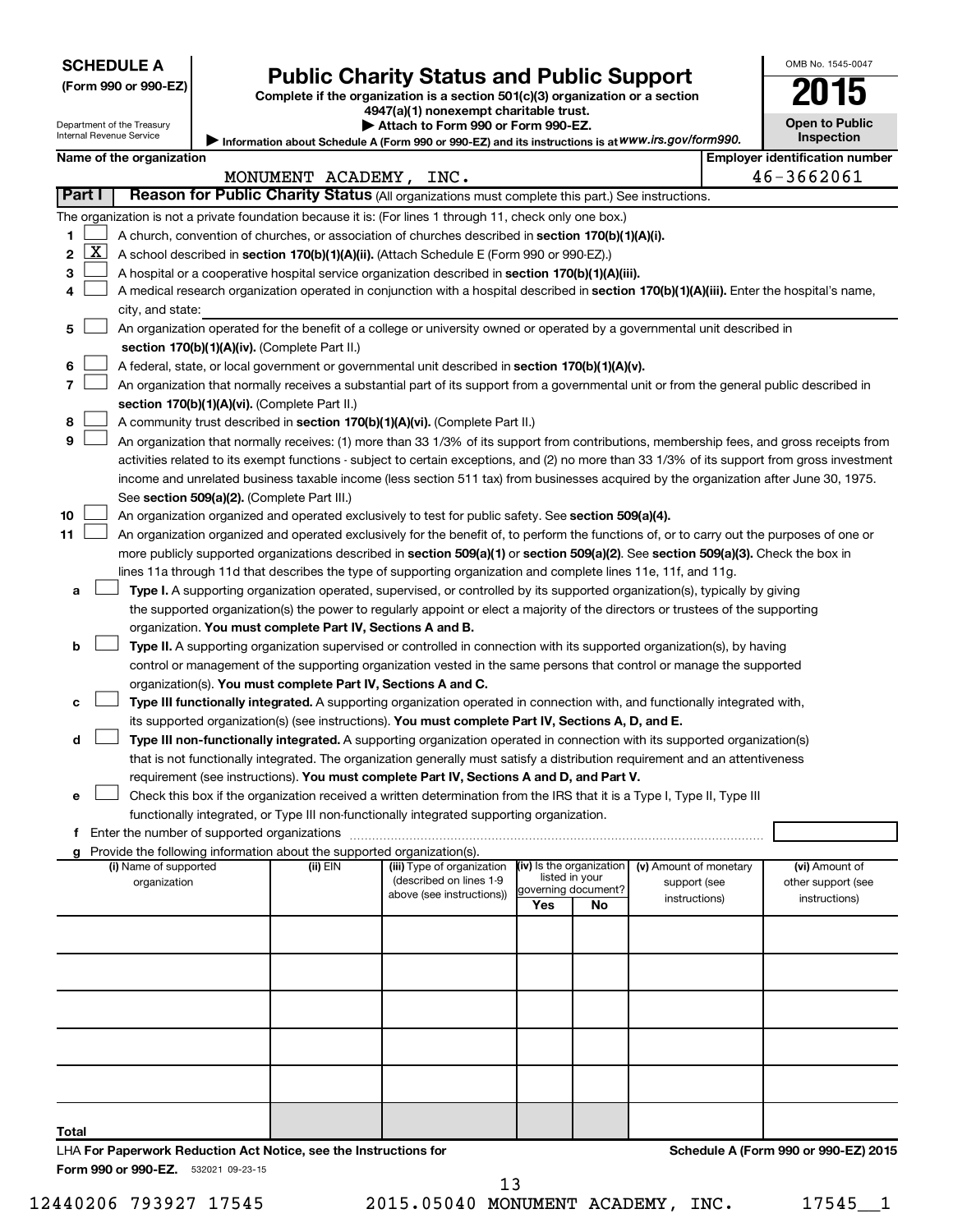#### Schedule A (Form 990 or 990-EZ) 2015 MONUMENT ACADEMY,INC。 4 b - 3 b b  $\Delta$ U b  $\perp$  Page MONUMENT ACADEMY, INC. 46-3662061

 $46 - 3662061$  Page 2

(Complete only if you checked the box on line 5, 7, or 8 of Part I or if the organization failed to qualify under Part III. If the organization **Part II Support Schedule for Organizations Described in Sections 170(b)(1)(A)(iv) and 170(b)(1)(A)(vi)**

fails to qualify under the tests listed below, please complete Part III.)

|     | <b>Section A. Public Support</b>                                                                                                                                                                                              |          |          |            |            |                                      |           |
|-----|-------------------------------------------------------------------------------------------------------------------------------------------------------------------------------------------------------------------------------|----------|----------|------------|------------|--------------------------------------|-----------|
|     | Calendar year (or fiscal year beginning in) $\blacktriangleright$                                                                                                                                                             | (a) 2011 | (b) 2012 | $(c)$ 2013 | $(d)$ 2014 | (e) 2015                             | (f) Total |
|     | 1 Gifts, grants, contributions, and                                                                                                                                                                                           |          |          |            |            |                                      |           |
|     | membership fees received. (Do not                                                                                                                                                                                             |          |          |            |            |                                      |           |
|     | include any "unusual grants.")                                                                                                                                                                                                |          |          |            |            |                                      |           |
|     | 2 Tax revenues levied for the organ-                                                                                                                                                                                          |          |          |            |            |                                      |           |
|     | ization's benefit and either paid to                                                                                                                                                                                          |          |          |            |            |                                      |           |
|     | or expended on its behalf                                                                                                                                                                                                     |          |          |            |            |                                      |           |
|     | 3 The value of services or facilities                                                                                                                                                                                         |          |          |            |            |                                      |           |
|     | furnished by a governmental unit to                                                                                                                                                                                           |          |          |            |            |                                      |           |
|     | the organization without charge                                                                                                                                                                                               |          |          |            |            |                                      |           |
|     | 4 Total. Add lines 1 through 3                                                                                                                                                                                                |          |          |            |            |                                      |           |
| 5   | The portion of total contributions                                                                                                                                                                                            |          |          |            |            |                                      |           |
|     | by each person (other than a                                                                                                                                                                                                  |          |          |            |            |                                      |           |
|     | governmental unit or publicly                                                                                                                                                                                                 |          |          |            |            |                                      |           |
|     | supported organization) included                                                                                                                                                                                              |          |          |            |            |                                      |           |
|     | on line 1 that exceeds 2% of the                                                                                                                                                                                              |          |          |            |            |                                      |           |
|     | amount shown on line 11,                                                                                                                                                                                                      |          |          |            |            |                                      |           |
|     | column (f)                                                                                                                                                                                                                    |          |          |            |            |                                      |           |
|     | 6 Public support. Subtract line 5 from line 4.                                                                                                                                                                                |          |          |            |            |                                      |           |
|     | <b>Section B. Total Support</b>                                                                                                                                                                                               |          |          |            |            |                                      |           |
|     | Calendar year (or fiscal year beginning in) $\blacktriangleright$                                                                                                                                                             | (a) 2011 | (b) 2012 | $(c)$ 2013 | $(d)$ 2014 | (e) 2015                             | (f) Total |
|     | 7 Amounts from line 4                                                                                                                                                                                                         |          |          |            |            |                                      |           |
| 8   | Gross income from interest,                                                                                                                                                                                                   |          |          |            |            |                                      |           |
|     | dividends, payments received on                                                                                                                                                                                               |          |          |            |            |                                      |           |
|     | securities loans, rents, royalties                                                                                                                                                                                            |          |          |            |            |                                      |           |
|     | and income from similar sources                                                                                                                                                                                               |          |          |            |            |                                      |           |
| 9   | Net income from unrelated business                                                                                                                                                                                            |          |          |            |            |                                      |           |
|     | activities, whether or not the                                                                                                                                                                                                |          |          |            |            |                                      |           |
|     | business is regularly carried on                                                                                                                                                                                              |          |          |            |            |                                      |           |
|     | 10 Other income. Do not include gain                                                                                                                                                                                          |          |          |            |            |                                      |           |
|     | or loss from the sale of capital                                                                                                                                                                                              |          |          |            |            |                                      |           |
|     | assets (Explain in Part VI.)                                                                                                                                                                                                  |          |          |            |            |                                      |           |
|     | 11 Total support. Add lines 7 through 10                                                                                                                                                                                      |          |          |            |            |                                      |           |
|     | <b>12</b> Gross receipts from related activities, etc. (see instructions)                                                                                                                                                     |          |          |            |            | 12                                   |           |
|     | 13 First five years. If the Form 990 is for the organization's first, second, third, fourth, or fifth tax year as a section 501(c)(3)                                                                                         |          |          |            |            |                                      |           |
|     |                                                                                                                                                                                                                               |          |          |            |            |                                      |           |
|     | Section C. Computation of Public Support Percentage                                                                                                                                                                           |          |          |            |            |                                      |           |
|     |                                                                                                                                                                                                                               |          |          |            |            | 14                                   | %         |
|     |                                                                                                                                                                                                                               |          |          |            |            | 15                                   | %         |
|     | 16a 33 1/3% support test - 2015. If the organization did not check the box on line 13, and line 14 is 33 1/3% or more, check this box and                                                                                     |          |          |            |            |                                      |           |
|     | stop here. The organization qualifies as a publicly supported organization manufaction manufacture or manufacture manufacture manufacture manufacture manufacture manufacture manufacture manufacture manufacture manufacture |          |          |            |            |                                      |           |
|     | b 33 1/3% support test - 2014. If the organization did not check a box on line 13 or 16a, and line 15 is 33 1/3% or more, check this box                                                                                      |          |          |            |            |                                      |           |
|     |                                                                                                                                                                                                                               |          |          |            |            |                                      |           |
|     | 17a 10% -facts-and-circumstances test - 2015. If the organization did not check a box on line 13, 16a, or 16b, and line 14 is 10% or more,                                                                                    |          |          |            |            |                                      |           |
|     | and if the organization meets the "facts-and-circumstances" test, check this box and stop here. Explain in Part VI how the organization                                                                                       |          |          |            |            |                                      |           |
|     |                                                                                                                                                                                                                               |          |          |            |            |                                      |           |
|     | <b>b 10%</b> -facts-and-circumstances test - 2014. If the organization did not check a box on line 13, 16a, 16b, or 17a, and line 15 is 10% or                                                                                |          |          |            |            |                                      |           |
|     | more, and if the organization meets the "facts-and-circumstances" test, check this box and stop here. Explain in Part VI how the                                                                                              |          |          |            |            |                                      |           |
|     | organization meets the "facts-and-circumstances" test. The organization qualifies as a publicly supported organization                                                                                                        |          |          |            |            |                                      |           |
| 18. | Private foundation. If the organization did not check a box on line 13, 16a, 16b, 17a, or 17b, check this box and see instructions                                                                                            |          |          |            |            |                                      |           |
|     |                                                                                                                                                                                                                               |          |          |            |            | Schedule A (Form 990 or 990-EZ) 2015 |           |

532022 09-23-15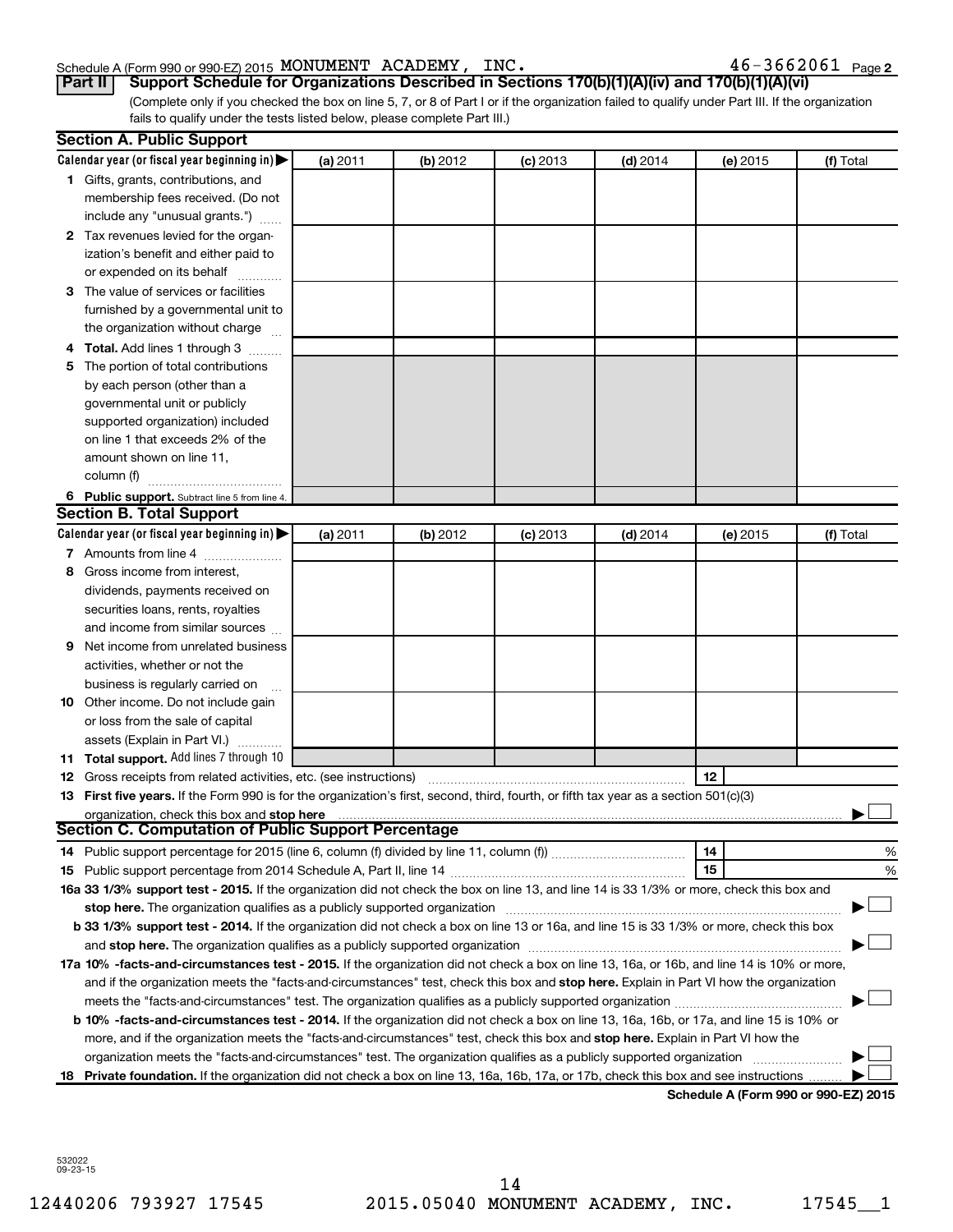# Schedule A (Form 990 or 990-EZ) 2015 MONUMENT ACADEMY, INC.  $46-3662061$  Page

# **Part III Support Schedule for Organizations Described in Section 509(a)(2)**

 $46 - 3662061$  Page 3

(Complete only if you checked the box on line 9 of Part I or if the organization failed to qualify under Part II. If the organization fails to qualify under the tests listed below, please complete Part II.)

| Calendar year (or fiscal year beginning in)                                                                                                                                                                                                                                                                                                                                                                                             | (a) 2011 | (b) 2012 | $(c)$ 2013 | $(d)$ 2014 | (e) 2015 | (f) Total                            |
|-----------------------------------------------------------------------------------------------------------------------------------------------------------------------------------------------------------------------------------------------------------------------------------------------------------------------------------------------------------------------------------------------------------------------------------------|----------|----------|------------|------------|----------|--------------------------------------|
| 1 Gifts, grants, contributions, and                                                                                                                                                                                                                                                                                                                                                                                                     |          |          |            |            |          |                                      |
| membership fees received. (Do not                                                                                                                                                                                                                                                                                                                                                                                                       |          |          |            |            |          |                                      |
| include any "unusual grants.")                                                                                                                                                                                                                                                                                                                                                                                                          |          |          |            |            |          |                                      |
| 2 Gross receipts from admissions,<br>merchandise sold or services per-<br>formed, or facilities furnished in<br>any activity that is related to the<br>organization's tax-exempt purpose                                                                                                                                                                                                                                                |          |          |            |            |          |                                      |
| Gross receipts from activities that<br>3.                                                                                                                                                                                                                                                                                                                                                                                               |          |          |            |            |          |                                      |
| are not an unrelated trade or bus-                                                                                                                                                                                                                                                                                                                                                                                                      |          |          |            |            |          |                                      |
| iness under section 513                                                                                                                                                                                                                                                                                                                                                                                                                 |          |          |            |            |          |                                      |
| Tax revenues levied for the organ-<br>4                                                                                                                                                                                                                                                                                                                                                                                                 |          |          |            |            |          |                                      |
| ization's benefit and either paid to<br>or expended on its behalf<br>.                                                                                                                                                                                                                                                                                                                                                                  |          |          |            |            |          |                                      |
| The value of services or facilities<br>5.                                                                                                                                                                                                                                                                                                                                                                                               |          |          |            |            |          |                                      |
| furnished by a governmental unit to<br>the organization without charge                                                                                                                                                                                                                                                                                                                                                                  |          |          |            |            |          |                                      |
|                                                                                                                                                                                                                                                                                                                                                                                                                                         |          |          |            |            |          |                                      |
| Total. Add lines 1 through 5<br>6                                                                                                                                                                                                                                                                                                                                                                                                       |          |          |            |            |          |                                      |
| 7a Amounts included on lines 1, 2, and                                                                                                                                                                                                                                                                                                                                                                                                  |          |          |            |            |          |                                      |
| 3 received from disqualified persons<br><b>b</b> Amounts included on lines 2 and 3 received                                                                                                                                                                                                                                                                                                                                             |          |          |            |            |          |                                      |
| from other than disqualified persons that<br>exceed the greater of \$5,000 or 1% of the<br>amount on line 13 for the year                                                                                                                                                                                                                                                                                                               |          |          |            |            |          |                                      |
| c Add lines 7a and 7b                                                                                                                                                                                                                                                                                                                                                                                                                   |          |          |            |            |          |                                      |
| 8 Public support. (Subtract line 7c from line 6.)                                                                                                                                                                                                                                                                                                                                                                                       |          |          |            |            |          |                                      |
| <b>Section B. Total Support</b>                                                                                                                                                                                                                                                                                                                                                                                                         |          |          |            |            |          |                                      |
| Calendar year (or fiscal year beginning in)                                                                                                                                                                                                                                                                                                                                                                                             | (a) 2011 | (b) 2012 | $(c)$ 2013 | $(d)$ 2014 | (e) 2015 | (f) Total                            |
| 9 Amounts from line 6                                                                                                                                                                                                                                                                                                                                                                                                                   |          |          |            |            |          |                                      |
| <b>10a</b> Gross income from interest,<br>dividends, payments received on<br>securities loans, rents, royalties<br>and income from similar sources                                                                                                                                                                                                                                                                                      |          |          |            |            |          |                                      |
| <b>b</b> Unrelated business taxable income                                                                                                                                                                                                                                                                                                                                                                                              |          |          |            |            |          |                                      |
| (less section 511 taxes) from businesses<br>acquired after June 30, 1975                                                                                                                                                                                                                                                                                                                                                                |          |          |            |            |          |                                      |
| c Add lines 10a and 10b                                                                                                                                                                                                                                                                                                                                                                                                                 |          |          |            |            |          |                                      |
| Net income from unrelated business<br>11<br>activities not included in line 10b.<br>whether or not the business is<br>regularly carried on                                                                                                                                                                                                                                                                                              |          |          |            |            |          |                                      |
| <b>12</b> Other income. Do not include gain<br>or loss from the sale of capital<br>assets (Explain in Part VI.)                                                                                                                                                                                                                                                                                                                         |          |          |            |            |          |                                      |
| <b>13</b> Total support. (Add lines 9, 10c, 11, and 12.)                                                                                                                                                                                                                                                                                                                                                                                |          |          |            |            |          |                                      |
|                                                                                                                                                                                                                                                                                                                                                                                                                                         |          |          |            |            |          |                                      |
|                                                                                                                                                                                                                                                                                                                                                                                                                                         |          |          |            |            |          |                                      |
|                                                                                                                                                                                                                                                                                                                                                                                                                                         |          |          |            |            |          |                                      |
|                                                                                                                                                                                                                                                                                                                                                                                                                                         |          |          |            |            |          |                                      |
|                                                                                                                                                                                                                                                                                                                                                                                                                                         |          |          |            |            | 15       |                                      |
|                                                                                                                                                                                                                                                                                                                                                                                                                                         |          |          |            |            | 16       |                                      |
|                                                                                                                                                                                                                                                                                                                                                                                                                                         |          |          |            |            |          |                                      |
|                                                                                                                                                                                                                                                                                                                                                                                                                                         |          |          |            |            |          |                                      |
|                                                                                                                                                                                                                                                                                                                                                                                                                                         |          |          |            |            | 17<br>18 |                                      |
|                                                                                                                                                                                                                                                                                                                                                                                                                                         |          |          |            |            |          |                                      |
|                                                                                                                                                                                                                                                                                                                                                                                                                                         |          |          |            |            |          |                                      |
| more than 33 1/3%, check this box and stop here. The organization qualifies as a publicly supported organization <i>marroummanness</i><br>b 33 1/3% support tests - 2014. If the organization did not check a box on line 14 or line 19a, and line 16 is more than 33 1/3%, and                                                                                                                                                         |          |          |            |            |          | %<br>%<br>%<br>%                     |
| line 18 is not more than 33 1/3%, check this box and stop here. The organization qualifies as a publicly supported organization                                                                                                                                                                                                                                                                                                         |          |          |            |            |          |                                      |
|                                                                                                                                                                                                                                                                                                                                                                                                                                         |          |          |            |            |          |                                      |
| 14 First five years. If the Form 990 is for the organization's first, second, third, fourth, or fifth tax year as a section 501(c)(3) organization,<br>Section C. Computation of Public Support Percentage<br>Section D. Computation of Investment Income Percentage<br>19a 33 1/3% support tests - 2015. If the organization did not check the box on line 14, and line 15 is more than 33 1/3%, and line 17 is not<br>532023 09-23-15 |          |          | 15         |            |          | Schedule A (Form 990 or 990-EZ) 2015 |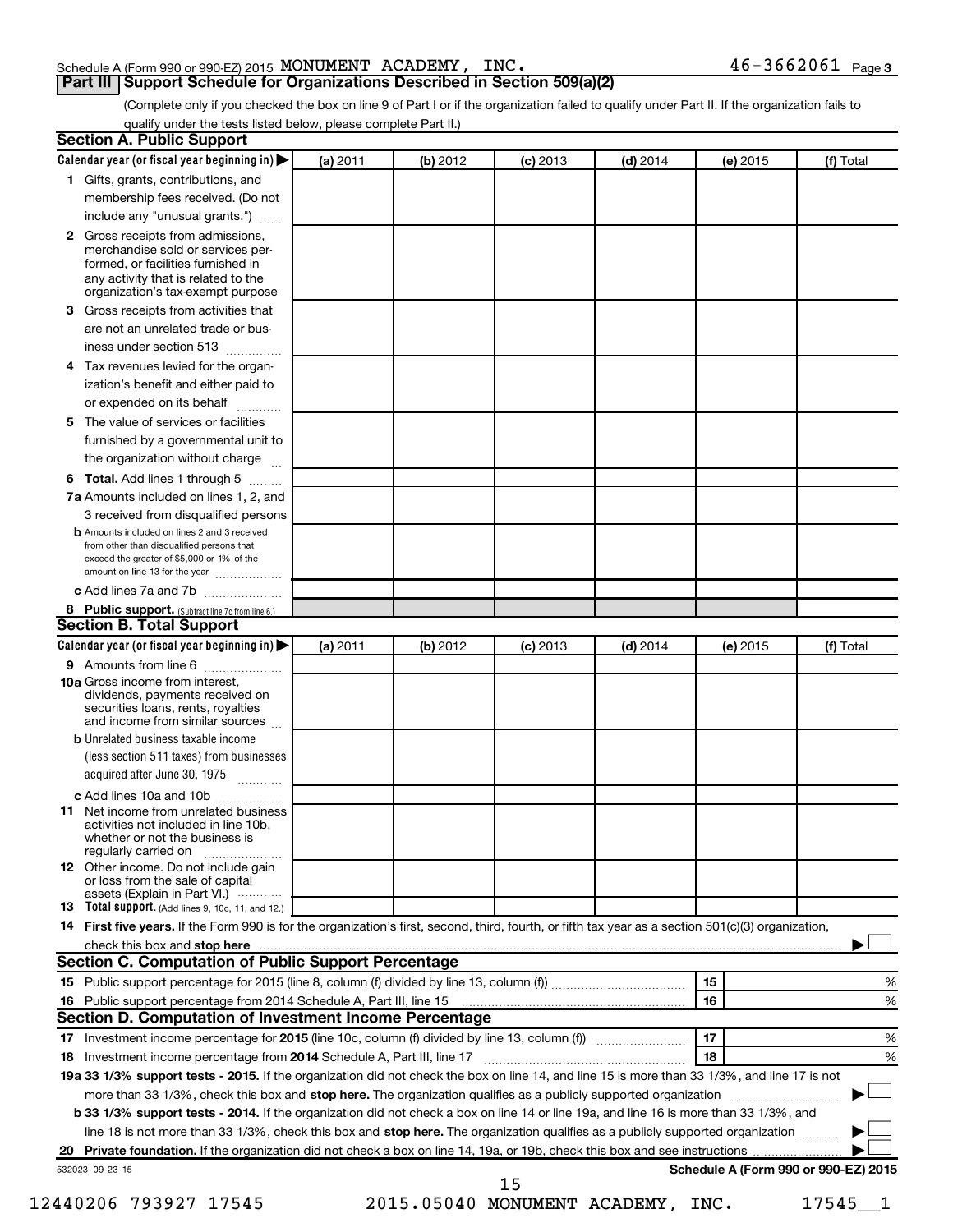**1**

**2**

**3a**

**3b**

**3c**

**4a**

**4b**

**4c**

**5a**

**5b 5c**

**6**

**Yes No**

# **Part IV Supporting Organizations**

(Complete only if you checked a box in line 11 on Part I. If you checked 11a of Part I, complete Sections A and B. If you checked 11b of Part I, complete Sections A and C. If you checked 11c of Part I, complete Sections A, D, and E. If you checked 11d of Part I, complete Sections A and D, and complete Part V.)

## **Section A. All Supporting Organizations**

- **1** Are all of the organization's supported organizations listed by name in the organization's governing documents? If "No" describe in Part VI how the supported organizations are designated. If designated by *class or purpose, describe the designation. If historic and continuing relationship, explain.*
- **2** Did the organization have any supported organization that does not have an IRS determination of status under section 509(a)(1) or (2)? If "Yes," explain in Part VI how the organization determined that the supported *organization was described in section 509(a)(1) or (2).*
- **3a** Did the organization have a supported organization described in section 501(c)(4), (5), or (6)? If "Yes," answer *(b) and (c) below.*
- **b** Did the organization confirm that each supported organization qualified under section 501(c)(4), (5), or (6) and satisfied the public support tests under section 509(a)(2)? If "Yes," describe in Part VI when and how the *organization made the determination.*
- **c** Did the organization ensure that all support to such organizations was used exclusively for section 170(c)(2)(B) purposes? If "Yes," explain in Part VI what controls the organization put in place to ensure such use.
- **4 a** *If* Was any supported organization not organized in the United States ("foreign supported organization")? *"Yes," and if you checked 11a or 11b in Part I, answer (b) and (c) below.*
- **b** Did the organization have ultimate control and discretion in deciding whether to make grants to the foreign supported organization? If "Yes," describe in Part VI how the organization had such control and discretion *despite being controlled or supervised by or in connection with its supported organizations.*
- **c** Did the organization support any foreign supported organization that does not have an IRS determination under sections 501(c)(3) and 509(a)(1) or (2)? If "Yes," explain in Part VI what controls the organization used *to ensure that all support to the foreign supported organization was used exclusively for section 170(c)(2)(B) purposes.*
- **5a** Did the organization add, substitute, or remove any supported organizations during the tax year? If "Yes," answer (b) and (c) below (if applicable). Also, provide detail in Part VI, including (i) the names and EIN *numbers of the supported organizations added, substituted, or removed; (ii) the reasons for each such action; (iii) the authority under the organization's organizing document authorizing such action; and (iv) how the action was accomplished (such as by amendment to the organizing document).*
- **b** Type I or Type II only. Was any added or substituted supported organization part of a class already designated in the organization's organizing document?
- **c Substitutions only.**  Was the substitution the result of an event beyond the organization's control?
- **6** Did the organization provide support (whether in the form of grants or the provision of services or facilities) to support or benefit one or more of the filing organization's supported organizations? If "Yes," provide detail in anyone other than (i) its supported organizations, (ii) individuals that are part of the charitable class benefited by one or more of its supported organizations, or (iii) other supporting organizations that also *Part VI.*
- **7** Did the organization provide a grant, loan, compensation, or other similar payment to a substantial contributor regard to a substantial contributor? If "Yes," complete Part I of Schedule L (Form 990 or 990-EZ). (defined in section 4958(c)(3)(C)), a family member of a substantial contributor, or a 35% controlled entity with
- **8** Did the organization make a loan to a disqualified person (as defined in section 4958) not described in line 7? *If "Yes," complete Part I of Schedule L (Form 990 or 990-EZ).*
- **9 a** Was the organization controlled directly or indirectly at any time during the tax year by one or more in section 509(a)(1) or (2))? If "Yes," provide detail in Part VI. disqualified persons as defined in section 4946 (other than foundation managers and organizations described
- **b** Did one or more disqualified persons (as defined in line 9a) hold a controlling interest in any entity in which the supporting organization had an interest? If "Yes," provide detail in Part VI.
- **c** Did a disqualified person (as defined in line 9a) have an ownership interest in, or derive any personal benefit from, assets in which the supporting organization also had an interest? If "Yes," provide detail in Part VI.
- **10 a** Was the organization subject to the excess business holdings rules of section 4943 because of section supporting organizations)? If "Yes," answer 10b below. 4943(f) (regarding certain Type II supporting organizations, and all Type III non-functionally integrated
	- **b** Did the organization have any excess business holdings in the tax year? (Use Schedule C, Form 4720, to *determine whether the organization had excess business holdings.)*

532024 09-23-15

**7 8 9a 9b 9c 10a 10b Schedule A (Form 990 or 990-EZ) 2015**

12440206 793927 17545 2015.05040 MONUMENT ACADEMY, INC. 17545 1 16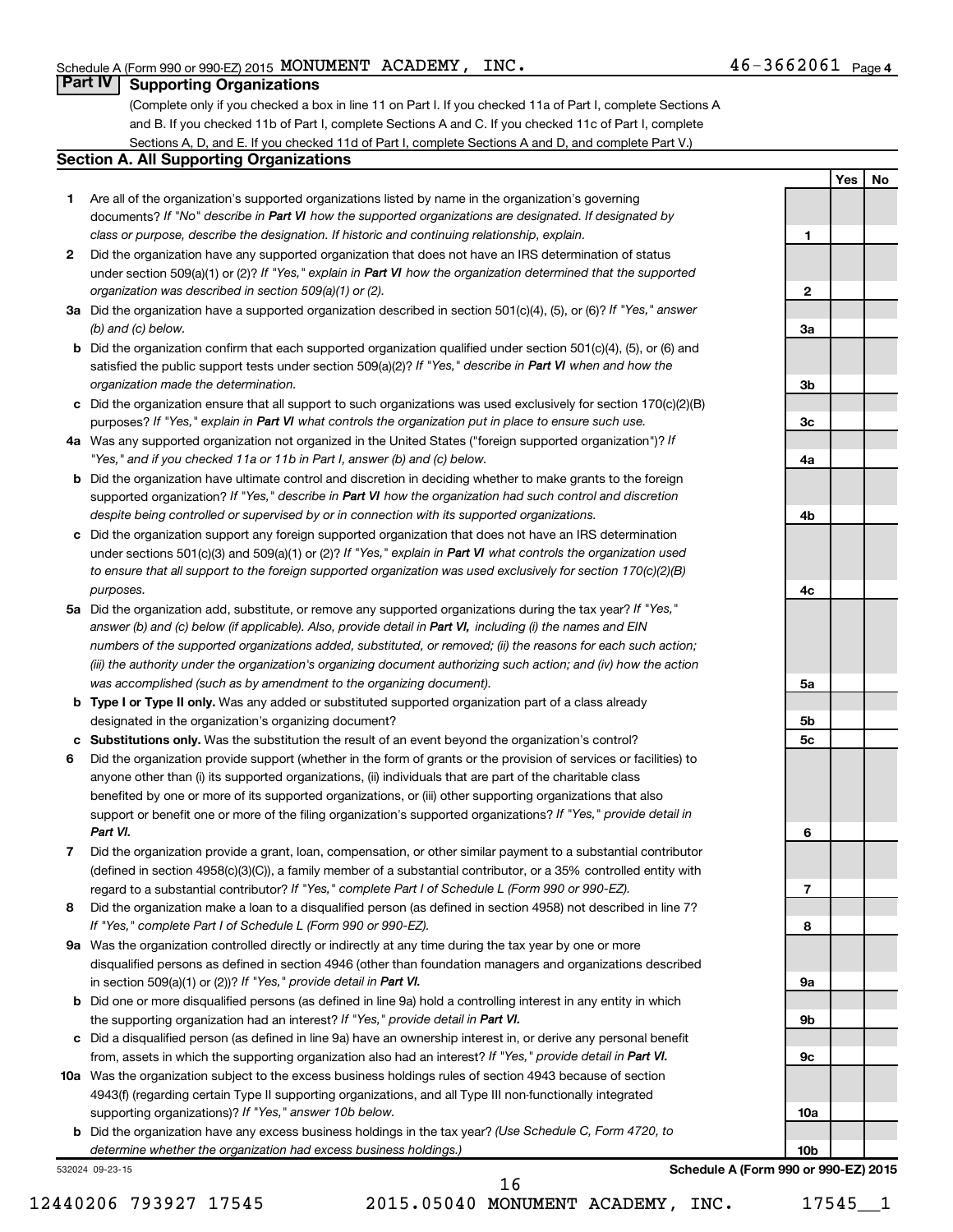|             | Part IV<br><b>Supporting Organizations (continued)</b>                                                                          |                 |     |    |
|-------------|---------------------------------------------------------------------------------------------------------------------------------|-----------------|-----|----|
|             |                                                                                                                                 |                 | Yes | No |
| 11          | Has the organization accepted a gift or contribution from any of the following persons?                                         |                 |     |    |
|             | a A person who directly or indirectly controls, either alone or together with persons described in (b) and (c)                  |                 |     |    |
|             | below, the governing body of a supported organization?                                                                          | 11a             |     |    |
|             | <b>b</b> A family member of a person described in (a) above?                                                                    | 11 <sub>b</sub> |     |    |
|             | c A 35% controlled entity of a person described in (a) or (b) above? If "Yes" to a, b, or c, provide detail in Part VI.         | 11c             |     |    |
|             | <b>Section B. Type I Supporting Organizations</b>                                                                               |                 |     |    |
|             |                                                                                                                                 |                 | Yes | No |
|             |                                                                                                                                 |                 |     |    |
| 1           | Did the directors, trustees, or membership of one or more supported organizations have the power to                             |                 |     |    |
|             | regularly appoint or elect at least a majority of the organization's directors or trustees at all times during the              |                 |     |    |
|             | tax year? If "No," describe in Part VI how the supported organization(s) effectively operated, supervised, or                   |                 |     |    |
|             | controlled the organization's activities. If the organization had more than one supported organization,                         |                 |     |    |
|             | describe how the powers to appoint and/or remove directors or trustees were allocated among the supported                       |                 |     |    |
|             | organizations and what conditions or restrictions, if any, applied to such powers during the tax year.                          | 1               |     |    |
| 2           | Did the organization operate for the benefit of any supported organization other than the supported                             |                 |     |    |
|             | organization(s) that operated, supervised, or controlled the supporting organization? If "Yes," explain in                      |                 |     |    |
|             | Part VI how providing such benefit carried out the purposes of the supported organization(s) that operated,                     |                 |     |    |
|             | supervised, or controlled the supporting organization.                                                                          | $\mathbf{2}$    |     |    |
|             | <b>Section C. Type II Supporting Organizations</b>                                                                              |                 |     |    |
|             |                                                                                                                                 |                 | Yes | No |
| 1           | Were a majority of the organization's directors or trustees during the tax year also a majority of the directors                |                 |     |    |
|             | or trustees of each of the organization's supported organization(s)? If "No," describe in Part VI how control                   |                 |     |    |
|             | or management of the supporting organization was vested in the same persons that controlled or managed                          |                 |     |    |
|             | the supported organization(s).                                                                                                  | 1               |     |    |
|             | <b>Section D. All Type III Supporting Organizations</b>                                                                         |                 |     |    |
|             |                                                                                                                                 |                 | Yes | No |
|             |                                                                                                                                 |                 |     |    |
| 1           | Did the organization provide to each of its supported organizations, by the last day of the fifth month of the                  |                 |     |    |
|             | organization's tax year, (i) a written notice describing the type and amount of support provided during the prior tax           |                 |     |    |
|             | year, (ii) a copy of the Form 990 that was most recently filed as of the date of notification, and (iii) copies of the          |                 |     |    |
|             | organization's governing documents in effect on the date of notification, to the extent not previously provided?                | 1               |     |    |
| 2           | Were any of the organization's officers, directors, or trustees either (i) appointed or elected by the supported                |                 |     |    |
|             | organization(s) or (ii) serving on the governing body of a supported organization? If "No," explain in Part VI how              |                 |     |    |
|             | the organization maintained a close and continuous working relationship with the supported organization(s).                     | 2               |     |    |
| 3           | By reason of the relationship described in (2), did the organization's supported organizations have a                           |                 |     |    |
|             | significant voice in the organization's investment policies and in directing the use of the organization's                      |                 |     |    |
|             | income or assets at all times during the tax year? If "Yes," describe in Part VI the role the organization's                    |                 |     |    |
|             | supported organizations played in this regard.                                                                                  | з               |     |    |
|             | Section E. Type III Functionally-Integrated Supporting Organizations                                                            |                 |     |    |
| 1           | Check the box next to the method that the organization used to satisfy the Integral Part Test during the yealsee instructions): |                 |     |    |
| a           | The organization satisfied the Activities Test. Complete line 2 below.                                                          |                 |     |    |
| $\mathbf b$ | The organization is the parent of each of its supported organizations. Complete line 3 below.                                   |                 |     |    |
| c           | The organization supported a governmental entity. Describe in Part VI how you supported a government entity (see instructions). |                 |     |    |
| 2           | Activities Test. Answer (a) and (b) below.                                                                                      |                 | Yes | No |
| а           | Did substantially all of the organization's activities during the tax year directly further the exempt purposes of              |                 |     |    |
|             | the supported organization(s) to which the organization was responsive? If "Yes," then in Part VI identify                      |                 |     |    |
|             | how these activities directly furthered their exempt purposes,<br>those supported organizations and explain                     |                 |     |    |
|             | how the organization was responsive to those supported organizations, and how the organization determined                       |                 |     |    |
|             |                                                                                                                                 |                 |     |    |
|             | that these activities constituted substantially all of its activities.                                                          | 2a              |     |    |
|             | <b>b</b> Did the activities described in (a) constitute activities that, but for the organization's involvement, one or more    |                 |     |    |
|             | of the organization's supported organization(s) would have been engaged in? If "Yes," explain in Part VI the                    |                 |     |    |
|             | reasons for the organization's position that its supported organization(s) would have engaged in these                          |                 |     |    |
|             | activities but for the organization's involvement.                                                                              | 2b              |     |    |
| З           | Parent of Supported Organizations. Answer (a) and (b) below.                                                                    |                 |     |    |
| а           | Did the organization have the power to regularly appoint or elect a majority of the officers, directors, or                     |                 |     |    |
|             | trustees of each of the supported organizations? Provide details in Part VI.                                                    | За              |     |    |
|             | <b>b</b> Did the organization exercise a substantial degree of direction over the policies, programs, and activities of each    |                 |     |    |
|             | of its supported organizations? If "Yes," describe in Part VI the role played by the organization in this regard.               | Зb              |     |    |
|             | Schedule A (Form 990 or 990-EZ) 2015<br>532025 09-23-15                                                                         |                 |     |    |

12440206 793927 17545 2015.05040 MONUMENT ACADEMY, INC. 17545\_\_1 17

**Schedule A (Form 990 or 990-EZ) 2015**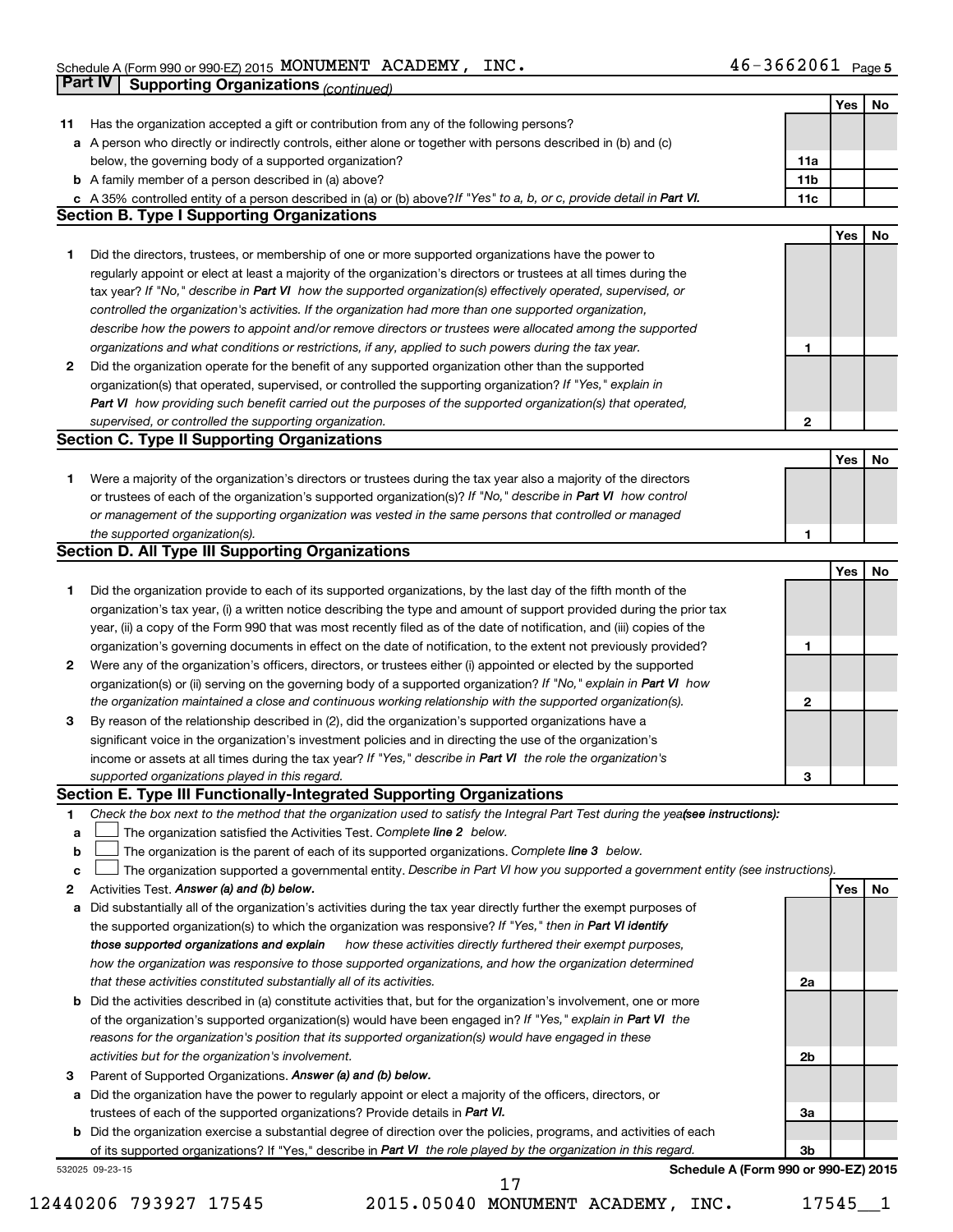# Schedule A (Form 990 or 990-EZ) 2015 MONUMENT ACADEMY, INC.  $46-3662061$  Page **Part V Type III Non-Functionally Integrated 509(a)(3) Supporting Organizations**

1 **Letter on Reck here if the organization satisfied the Integral Part Test as a qualifying trust on Nov. 20, 1970. See instructions. All** other Type III non-functionally integrated supporting organizations must complete Sections A through E.

|              | Section A - Adjusted Net Income                                              | (A) Prior Year | (B) Current Year<br>(optional) |                                |
|--------------|------------------------------------------------------------------------------|----------------|--------------------------------|--------------------------------|
| 1            | Net short-term capital gain                                                  | 1              |                                |                                |
| 2            | Recoveries of prior-year distributions                                       | $\mathbf{2}$   |                                |                                |
| 3            | Other gross income (see instructions)                                        | 3              |                                |                                |
| 4            | Add lines 1 through 3                                                        | 4              |                                |                                |
| 5            | Depreciation and depletion                                                   | 5              |                                |                                |
| 6            | Portion of operating expenses paid or incurred for production or             |                |                                |                                |
|              | collection of gross income or for management, conservation, or               |                |                                |                                |
|              | maintenance of property held for production of income (see instructions)     | 6              |                                |                                |
| 7            | Other expenses (see instructions)                                            | $\overline{7}$ |                                |                                |
| 8            | Adjusted Net Income (subtract lines 5, 6 and 7 from line 4)                  | 8              |                                |                                |
|              | <b>Section B - Minimum Asset Amount</b>                                      |                | (A) Prior Year                 | (B) Current Year<br>(optional) |
| 1            | Aggregate fair market value of all non-exempt-use assets (see                |                |                                |                                |
|              | instructions for short tax year or assets held for part of year):            |                |                                |                                |
|              | a Average monthly value of securities                                        | 1a             |                                |                                |
|              | <b>b</b> Average monthly cash balances                                       | 1b             |                                |                                |
|              | <b>c</b> Fair market value of other non-exempt-use assets                    | 1c             |                                |                                |
|              | d Total (add lines 1a, 1b, and 1c)                                           | 1d             |                                |                                |
|              | e Discount claimed for blockage or other                                     |                |                                |                                |
|              | factors (explain in detail in <b>Part VI</b> ):                              |                |                                |                                |
| 2            | Acquisition indebtedness applicable to non-exempt-use assets                 | $\mathbf{2}$   |                                |                                |
| 3            | Subtract line 2 from line 1d                                                 | 3              |                                |                                |
| 4            | Cash deemed held for exempt use. Enter 1-1/2% of line 3 (for greater amount, |                |                                |                                |
|              | see instructions).                                                           | 4              |                                |                                |
| 5            | Net value of non-exempt-use assets (subtract line 4 from line 3)             | 5              |                                |                                |
| 6            | 035. Multiply line 5 by                                                      | 6              |                                |                                |
| 7            | Recoveries of prior-year distributions                                       | $\overline{7}$ |                                |                                |
| 8            | Minimum Asset Amount (add line 7 to line 6)                                  | 8              |                                |                                |
|              | <b>Section C - Distributable Amount</b>                                      |                |                                | <b>Current Year</b>            |
| 1            | Adjusted net income for prior year (from Section A, line 8, Column A)        | 1              |                                |                                |
| $\mathbf{2}$ | Enter 85% of line 1                                                          | $\mathbf{2}$   |                                |                                |
| З            | Minimum asset amount for prior year (from Section B, line 8, Column A)       | 3              |                                |                                |
| 4            | Enter greater of line 2 or line 3                                            | 4              |                                |                                |
| 5            | Income tax imposed in prior year                                             | 5              |                                |                                |
| 6            | <b>Distributable Amount.</b> Subtract line 5 from line 4, unless subject to  |                |                                |                                |
|              | emergency temporary reduction (see instructions)                             | 6              |                                |                                |
| -            | $\mathbf{r}$ , $\mathbf{r}$ , $\mathbf{r}$ , $\mathbf{r}$ , $\mathbf{r}$     |                |                                |                                |

**7** Check here if the current year is the organization's first as a non-functionally-integrated Type III supporting organization (see † instructions).

**Schedule A (Form 990 or 990-EZ) 2015**

532026 09-23-15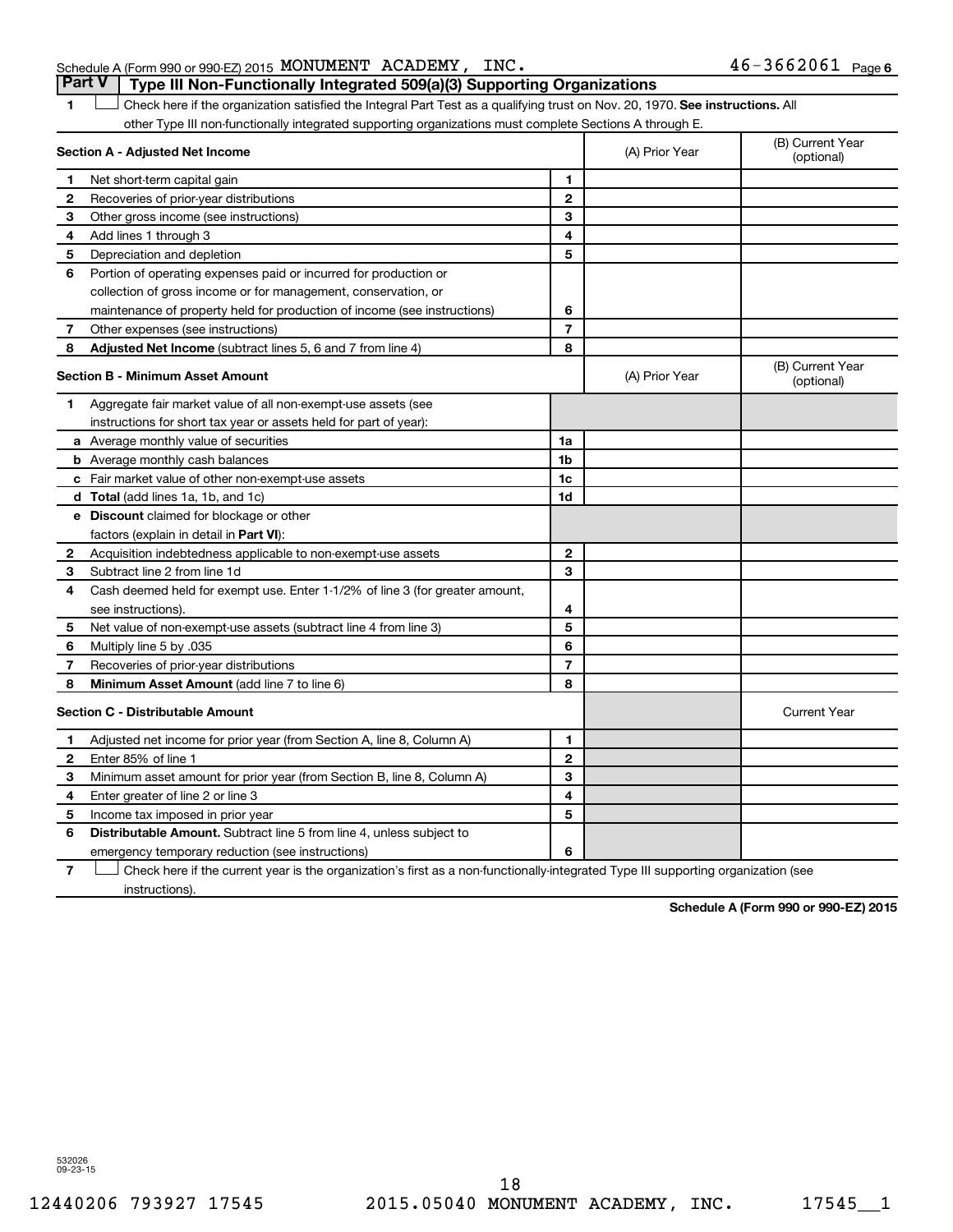| ∣ Part V∣    | Type III Non-Functionally Integrated 509(a)(3) Supporting Organizations (continued)        |                             |                                       |                                         |  |  |  |  |  |  |
|--------------|--------------------------------------------------------------------------------------------|-----------------------------|---------------------------------------|-----------------------------------------|--|--|--|--|--|--|
|              | Section D - Distributions                                                                  |                             |                                       | <b>Current Year</b>                     |  |  |  |  |  |  |
| 1            | Amounts paid to supported organizations to accomplish exempt purposes                      |                             |                                       |                                         |  |  |  |  |  |  |
| $\mathbf{2}$ | Amounts paid to perform activity that directly furthers exempt purposes of supported       |                             |                                       |                                         |  |  |  |  |  |  |
|              | organizations, in excess of income from activity                                           |                             |                                       |                                         |  |  |  |  |  |  |
| 3            | Administrative expenses paid to accomplish exempt purposes of supported organizations      |                             |                                       |                                         |  |  |  |  |  |  |
| 4            | Amounts paid to acquire exempt-use assets                                                  |                             |                                       |                                         |  |  |  |  |  |  |
| 5            | Qualified set-aside amounts (prior IRS approval required)                                  |                             |                                       |                                         |  |  |  |  |  |  |
| 6            | Other distributions (describe in <b>Part VI</b> ). See instructions.                       |                             |                                       |                                         |  |  |  |  |  |  |
| 7            | <b>Total annual distributions.</b> Add lines 1 through 6.                                  |                             |                                       |                                         |  |  |  |  |  |  |
| 8            | Distributions to attentive supported organizations to which the organization is responsive |                             |                                       |                                         |  |  |  |  |  |  |
|              | (provide details in Part VI). See instructions.                                            |                             |                                       |                                         |  |  |  |  |  |  |
| 9            | Distributable amount for 2015 from Section C, line 6                                       |                             |                                       |                                         |  |  |  |  |  |  |
| 10           | Line 8 amount divided by Line 9 amount                                                     |                             |                                       |                                         |  |  |  |  |  |  |
|              |                                                                                            | (i)                         | (ii)                                  | (iii)                                   |  |  |  |  |  |  |
|              | Section E - Distribution Allocations (see instructions)                                    | <b>Excess Distributions</b> | <b>Underdistributions</b><br>Pre-2015 | <b>Distributable</b><br>Amount for 2015 |  |  |  |  |  |  |
|              |                                                                                            |                             |                                       |                                         |  |  |  |  |  |  |
| 1            | Distributable amount for 2015 from Section C, line 6                                       |                             |                                       |                                         |  |  |  |  |  |  |
| $\mathbf{2}$ | Underdistributions, if any, for years prior to 2015                                        |                             |                                       |                                         |  |  |  |  |  |  |
|              | (reasonable cause required-see instructions)                                               |                             |                                       |                                         |  |  |  |  |  |  |
| 3            | Excess distributions carryover, if any, to 2015:                                           |                             |                                       |                                         |  |  |  |  |  |  |
| a            |                                                                                            |                             |                                       |                                         |  |  |  |  |  |  |
| b            |                                                                                            |                             |                                       |                                         |  |  |  |  |  |  |
| c            |                                                                                            |                             |                                       |                                         |  |  |  |  |  |  |
|              | <b>d</b> From 2013                                                                         |                             |                                       |                                         |  |  |  |  |  |  |
|              | e From 2014                                                                                |                             |                                       |                                         |  |  |  |  |  |  |
| f            | <b>Total</b> of lines 3a through e                                                         |                             |                                       |                                         |  |  |  |  |  |  |
|              | <b>g</b> Applied to underdistributions of prior years                                      |                             |                                       |                                         |  |  |  |  |  |  |
|              | h Applied to 2015 distributable amount                                                     |                             |                                       |                                         |  |  |  |  |  |  |
|              | Carryover from 2010 not applied (see instructions)                                         |                             |                                       |                                         |  |  |  |  |  |  |
|              | Remainder. Subtract lines 3g, 3h, and 3i from 3f.                                          |                             |                                       |                                         |  |  |  |  |  |  |
| 4            | Distributions for 2015 from Section D,                                                     |                             |                                       |                                         |  |  |  |  |  |  |
|              | line $7:$                                                                                  |                             |                                       |                                         |  |  |  |  |  |  |
|              | a Applied to underdistributions of prior years                                             |                             |                                       |                                         |  |  |  |  |  |  |
|              | <b>b</b> Applied to 2015 distributable amount                                              |                             |                                       |                                         |  |  |  |  |  |  |
| с            | Remainder. Subtract lines 4a and 4b from 4.                                                |                             |                                       |                                         |  |  |  |  |  |  |
| 5            | Remaining underdistributions for years prior to 2015, if                                   |                             |                                       |                                         |  |  |  |  |  |  |
|              | any. Subtract lines 3g and 4a from line 2 (if amount                                       |                             |                                       |                                         |  |  |  |  |  |  |
|              | greater than zero, see instructions).                                                      |                             |                                       |                                         |  |  |  |  |  |  |
| 6            | Remaining underdistributions for 2015. Subtract lines 3h                                   |                             |                                       |                                         |  |  |  |  |  |  |
|              | and 4b from line 1 (if amount greater than zero, see                                       |                             |                                       |                                         |  |  |  |  |  |  |
|              | instructions).                                                                             |                             |                                       |                                         |  |  |  |  |  |  |
| $\mathbf{7}$ | Excess distributions carryover to 2016. Add lines 3j                                       |                             |                                       |                                         |  |  |  |  |  |  |
|              | and 4c.                                                                                    |                             |                                       |                                         |  |  |  |  |  |  |
| 8            | Breakdown of line 7:                                                                       |                             |                                       |                                         |  |  |  |  |  |  |
| a            |                                                                                            |                             |                                       |                                         |  |  |  |  |  |  |
| b            |                                                                                            |                             |                                       |                                         |  |  |  |  |  |  |
|              | c Excess from 2013                                                                         |                             |                                       |                                         |  |  |  |  |  |  |
|              | d Excess from 2014                                                                         |                             |                                       |                                         |  |  |  |  |  |  |
|              | e Excess from 2015                                                                         |                             |                                       |                                         |  |  |  |  |  |  |

**Schedule A (Form 990 or 990-EZ) 2015**

532027 09-23-15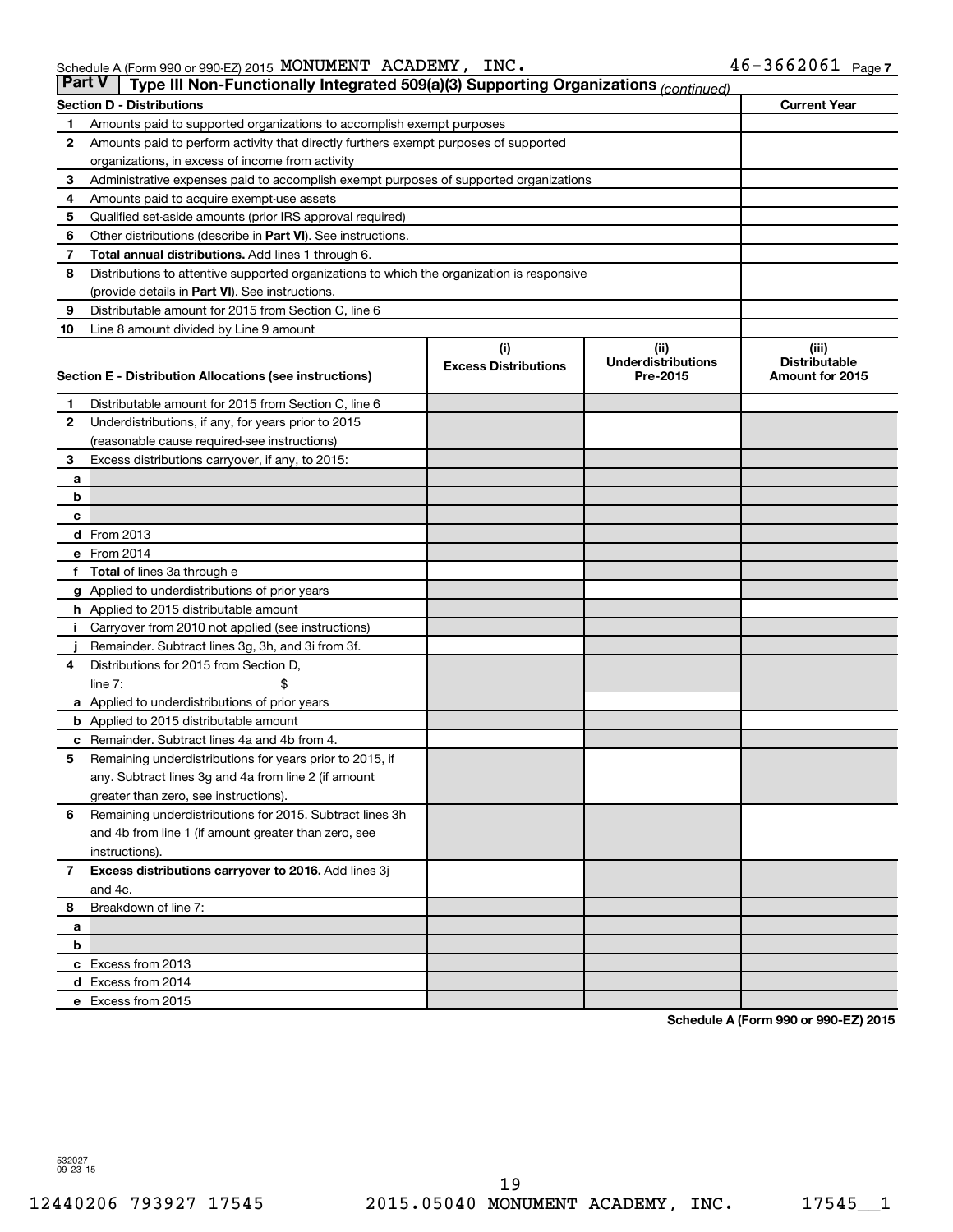| Schedule A (Form 990 or 990-EZ) 2015 MONUMENT ACADEMY, INC. |                                                                                                                                                                                                                                                                                                                                                                                                                                                                                                                                                                     | $46 - 3662061$ Page 8                |
|-------------------------------------------------------------|---------------------------------------------------------------------------------------------------------------------------------------------------------------------------------------------------------------------------------------------------------------------------------------------------------------------------------------------------------------------------------------------------------------------------------------------------------------------------------------------------------------------------------------------------------------------|--------------------------------------|
| Part VI<br>(See instructions.)                              | Supplemental Information. Provide the explanations required by Part II, line 10; Part II, line 17a or 17b; Part III, line 12;<br>Part IV, Section A, lines 1, 2, 3b, 3c, 4b, 4c, 5a, 6, 9a, 9b, 9c, 11a, 11b, and 11c; Part IV, Section B, lines 1 and 2; Part IV, Section C,<br>line 1; Part IV, Section D, lines 2 and 3; Part IV, Section E, lines 1c, 2a, 2b, 3a and 3b; Part V, line 1; Part V, Section B, line 1e; Part V,<br>Section D, lines 5, 6, and 8; and Part V, Section E, lines 2, 5, and 6. Also complete this part for any additional information. |                                      |
|                                                             |                                                                                                                                                                                                                                                                                                                                                                                                                                                                                                                                                                     |                                      |
|                                                             |                                                                                                                                                                                                                                                                                                                                                                                                                                                                                                                                                                     |                                      |
|                                                             |                                                                                                                                                                                                                                                                                                                                                                                                                                                                                                                                                                     |                                      |
|                                                             |                                                                                                                                                                                                                                                                                                                                                                                                                                                                                                                                                                     |                                      |
|                                                             |                                                                                                                                                                                                                                                                                                                                                                                                                                                                                                                                                                     |                                      |
|                                                             |                                                                                                                                                                                                                                                                                                                                                                                                                                                                                                                                                                     |                                      |
|                                                             |                                                                                                                                                                                                                                                                                                                                                                                                                                                                                                                                                                     |                                      |
|                                                             |                                                                                                                                                                                                                                                                                                                                                                                                                                                                                                                                                                     |                                      |
|                                                             |                                                                                                                                                                                                                                                                                                                                                                                                                                                                                                                                                                     |                                      |
|                                                             |                                                                                                                                                                                                                                                                                                                                                                                                                                                                                                                                                                     |                                      |
|                                                             |                                                                                                                                                                                                                                                                                                                                                                                                                                                                                                                                                                     |                                      |
|                                                             |                                                                                                                                                                                                                                                                                                                                                                                                                                                                                                                                                                     |                                      |
|                                                             |                                                                                                                                                                                                                                                                                                                                                                                                                                                                                                                                                                     |                                      |
|                                                             |                                                                                                                                                                                                                                                                                                                                                                                                                                                                                                                                                                     |                                      |
|                                                             |                                                                                                                                                                                                                                                                                                                                                                                                                                                                                                                                                                     |                                      |
|                                                             |                                                                                                                                                                                                                                                                                                                                                                                                                                                                                                                                                                     |                                      |
|                                                             |                                                                                                                                                                                                                                                                                                                                                                                                                                                                                                                                                                     |                                      |
|                                                             |                                                                                                                                                                                                                                                                                                                                                                                                                                                                                                                                                                     |                                      |
|                                                             |                                                                                                                                                                                                                                                                                                                                                                                                                                                                                                                                                                     |                                      |
|                                                             |                                                                                                                                                                                                                                                                                                                                                                                                                                                                                                                                                                     |                                      |
|                                                             |                                                                                                                                                                                                                                                                                                                                                                                                                                                                                                                                                                     |                                      |
|                                                             |                                                                                                                                                                                                                                                                                                                                                                                                                                                                                                                                                                     |                                      |
|                                                             |                                                                                                                                                                                                                                                                                                                                                                                                                                                                                                                                                                     |                                      |
|                                                             |                                                                                                                                                                                                                                                                                                                                                                                                                                                                                                                                                                     |                                      |
|                                                             |                                                                                                                                                                                                                                                                                                                                                                                                                                                                                                                                                                     |                                      |
|                                                             |                                                                                                                                                                                                                                                                                                                                                                                                                                                                                                                                                                     |                                      |
|                                                             |                                                                                                                                                                                                                                                                                                                                                                                                                                                                                                                                                                     |                                      |
|                                                             |                                                                                                                                                                                                                                                                                                                                                                                                                                                                                                                                                                     |                                      |
|                                                             |                                                                                                                                                                                                                                                                                                                                                                                                                                                                                                                                                                     |                                      |
|                                                             |                                                                                                                                                                                                                                                                                                                                                                                                                                                                                                                                                                     |                                      |
|                                                             |                                                                                                                                                                                                                                                                                                                                                                                                                                                                                                                                                                     |                                      |
|                                                             |                                                                                                                                                                                                                                                                                                                                                                                                                                                                                                                                                                     |                                      |
| 532028 09-23-15                                             | 20                                                                                                                                                                                                                                                                                                                                                                                                                                                                                                                                                                  | Schedule A (Form 990 or 990-EZ) 2015 |
| 12440206 793927 17545                                       | 2015.05040 MONUMENT ACADEMY, INC.                                                                                                                                                                                                                                                                                                                                                                                                                                                                                                                                   | 17545<br>$\mathbf{1}$                |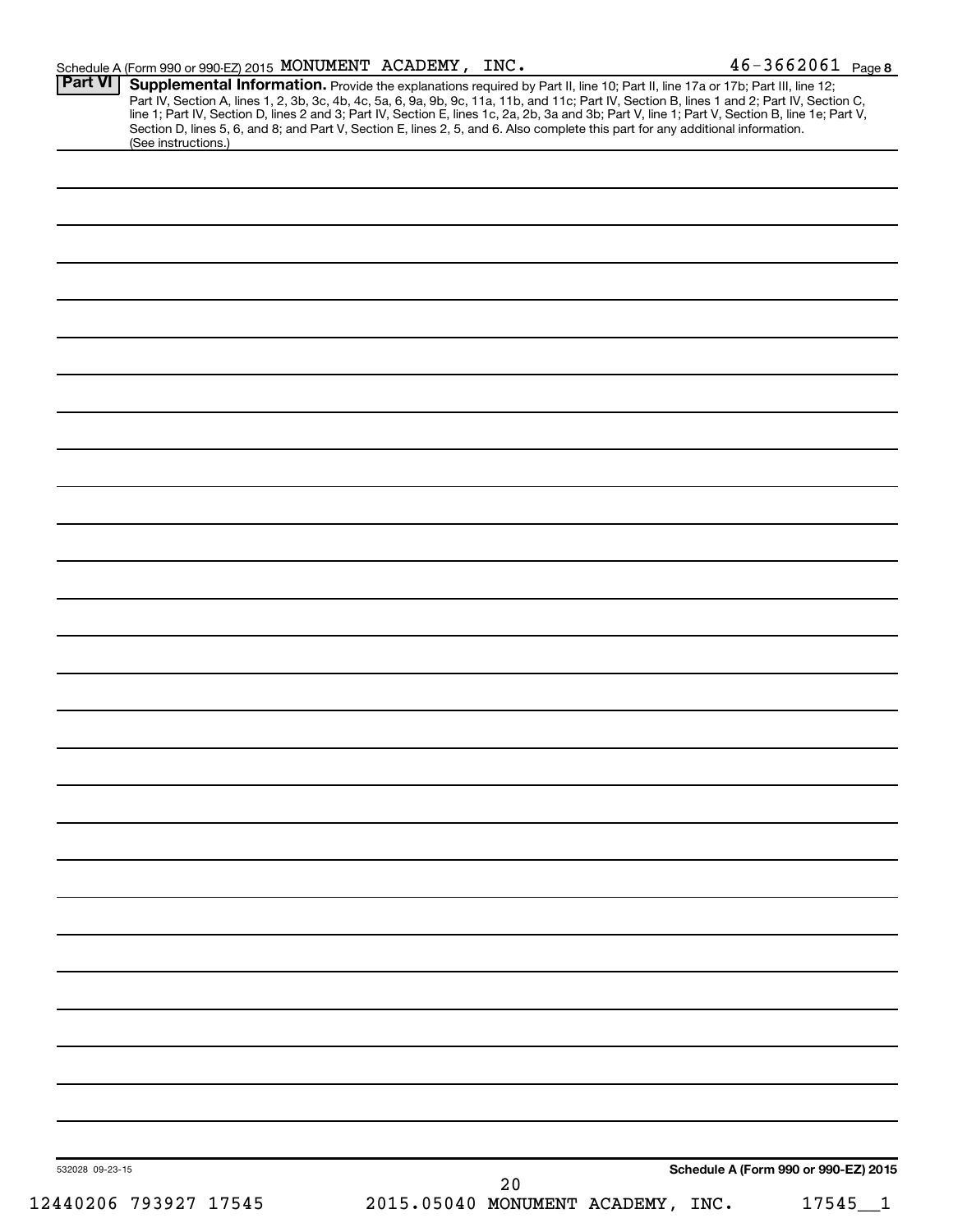\*\* PUBLIC DISCLOSURE COPY \*\*

# **Schedule of Contributors**

**or 990-PF) | Attach to Form 990, Form 990-EZ, or Form 990-PF. | Information about Schedule B (Form 990, 990-EZ, or 990-PF) and** its instructions is at www.irs.gov/form990.

OMB No. 1545-0047

**2015**

**Name of the organization Employer identification number**

**Organization type** (check one):

# MONUMENT ACADEMY, INC.  $46-3662061$

| Filers of:         | Section:                                                                    |
|--------------------|-----------------------------------------------------------------------------|
| Form 990 or 990-EZ | $\lfloor x \rfloor$ 501(c)( 3) (enter number) organization                  |
|                    | $4947(a)(1)$ nonexempt charitable trust not treated as a private foundation |
|                    | 527 political organization                                                  |
| Form 990-PF        | 501(c)(3) exempt private foundation                                         |
|                    | 4947(a)(1) nonexempt charitable trust treated as a private foundation       |
|                    | 501(c)(3) taxable private foundation                                        |

Check if your organization is covered by the General Rule or a Special Rule.

**Note.**  Only a section 501(c)(7), (8), or (10) organization can check boxes for both the General Rule and a Special Rule. See instructions.

### **General Rule**

**K** For an organization filing Form 990, 990-EZ, or 990-PF that received, during the year, contributions totaling \$5,000 or more (in money or property) from any one contributor. Complete Parts I and II. See instructions for determining a contributor's total contributions.

### **Special Rules**

 $\Box$ 

any one contributor, during the year, total contributions of the greater of **(1)** \$5,000 or **(2)** 2% of the amount on (i) Form 990, Part VIII, line 1h, For an organization described in section 501(c)(3) filing Form 990 or 990-EZ that met the 33 1/3% support test of the regulations under sections 509(a)(1) and 170(b)(1)(A)(vi), that checked Schedule A (Form 990 or 990-EZ), Part II, line 13, 16a, or 16b, and that received from or (ii) Form 990-EZ, line 1. Complete Parts I and II.  $\Box$ 

year, total contributions of more than \$1,000 *exclusively* for religious, charitable, scientific, literary, or educational purposes, or for For an organization described in section 501(c)(7), (8), or (10) filing Form 990 or 990-EZ that received from any one contributor, during the the prevention of cruelty to children or animals. Complete Parts I, II, and III.  $\Box$ 

purpose. Do not complete any of the parts unless the General Rule applies to this organization because it received nonexclusively year, contributions exclusively for religious, charitable, etc., purposes, but no such contributions totaled more than \$1,000. If this box is checked, enter here the total contributions that were received during the year for an exclusively religious, charitable, etc., For an organization described in section 501(c)(7), (8), or (10) filing Form 990 or 990-EZ that received from any one contributor, during the religious, charitable, etc., contributions totaling \$5,000 or more during the year  $\ldots$  $\ldots$  $\ldots$  $\ldots$  $\ldots$  $\ldots$ 

**Caution.** An organization that is not covered by the General Rule and/or the Special Rules does not file Schedule B (Form 990, 990-EZ, or 990-PF),  **must** but it answer "No" on Part IV, line 2, of its Form 990; or check the box on line H of its Form 990-EZ or on its Form 990-PF, Part I, line 2, to certify that it does not meet the filing requirements of Schedule B (Form 990, 990-EZ, or 990-PF).

LHA For Paperwork Reduction Act Notice, see the Instructions for Form 990, 990-EZ, or 990-PF. Schedule B (Form 990, 990-EZ, or 990-PF) (2015)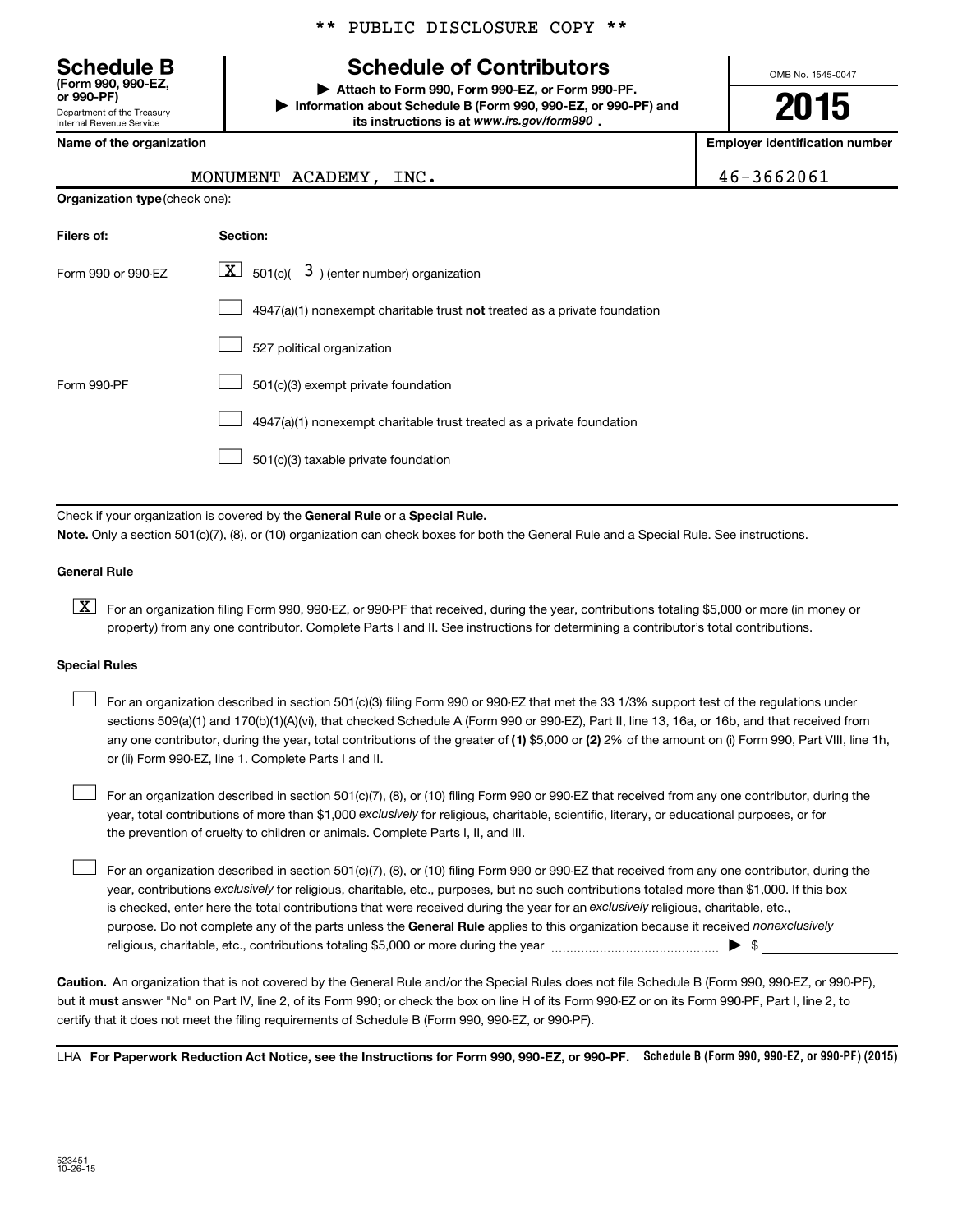# MONUMENT ACADEMY, INC. 46-3662061

| (a) | (b)                        | (c)                        | (d)                                                                                                         |
|-----|----------------------------|----------------------------|-------------------------------------------------------------------------------------------------------------|
| No. | Name, address, and ZIP + 4 | <b>Total contributions</b> | Type of contribution                                                                                        |
| 1   |                            | 25,000.<br>\$              | $\overline{\mathbf{X}}$<br>Person<br>Payroll<br>Noncash<br>(Complete Part II for<br>noncash contributions.) |
| (a) | (b)                        | (c)                        | (d)                                                                                                         |
| No. | Name, address, and ZIP + 4 | <b>Total contributions</b> | Type of contribution                                                                                        |
| 2   |                            | 5,000.<br>\$               | $\overline{\text{X}}$<br>Person<br>Payroll<br>Noncash<br>(Complete Part II for<br>noncash contributions.)   |
| (a) | (b)                        | (c)                        | (d)                                                                                                         |
| No. | Name, address, and ZIP + 4 | <b>Total contributions</b> | Type of contribution                                                                                        |
| 3   |                            | 5,000.<br>\$               | $\overline{\text{X}}$<br>Person<br>Payroll<br>Noncash<br>(Complete Part II for<br>noncash contributions.)   |
| (a) | (b)                        | (c)                        | (d)                                                                                                         |
| No. | Name, address, and ZIP + 4 | <b>Total contributions</b> | Type of contribution                                                                                        |
| 4   |                            | 50,000.<br>\$              | $\overline{\mathbf{X}}$<br>Person<br>Payroll<br>Noncash<br>(Complete Part II for<br>noncash contributions.) |
| (a) | (b)                        | (c)                        | (d)                                                                                                         |
| No. | Name, address, and ZIP + 4 | <b>Total contributions</b> | Type of contribution                                                                                        |
| 5   |                            | 5,000.<br>\$               | $\boxed{\text{X}}$<br>Person<br>Payroll<br>Noncash<br>(Complete Part II for<br>noncash contributions.)      |
| (a) | (b)                        | (c)                        | (d)                                                                                                         |
| No. | Name, address, and ZIP + 4 | <b>Total contributions</b> | Type of contribution                                                                                        |
| 6   |                            | 10,000.<br>\$              | $\boxed{\text{X}}$<br>Person<br>Payroll<br>Noncash<br>(Complete Part II for<br>noncash contributions.)      |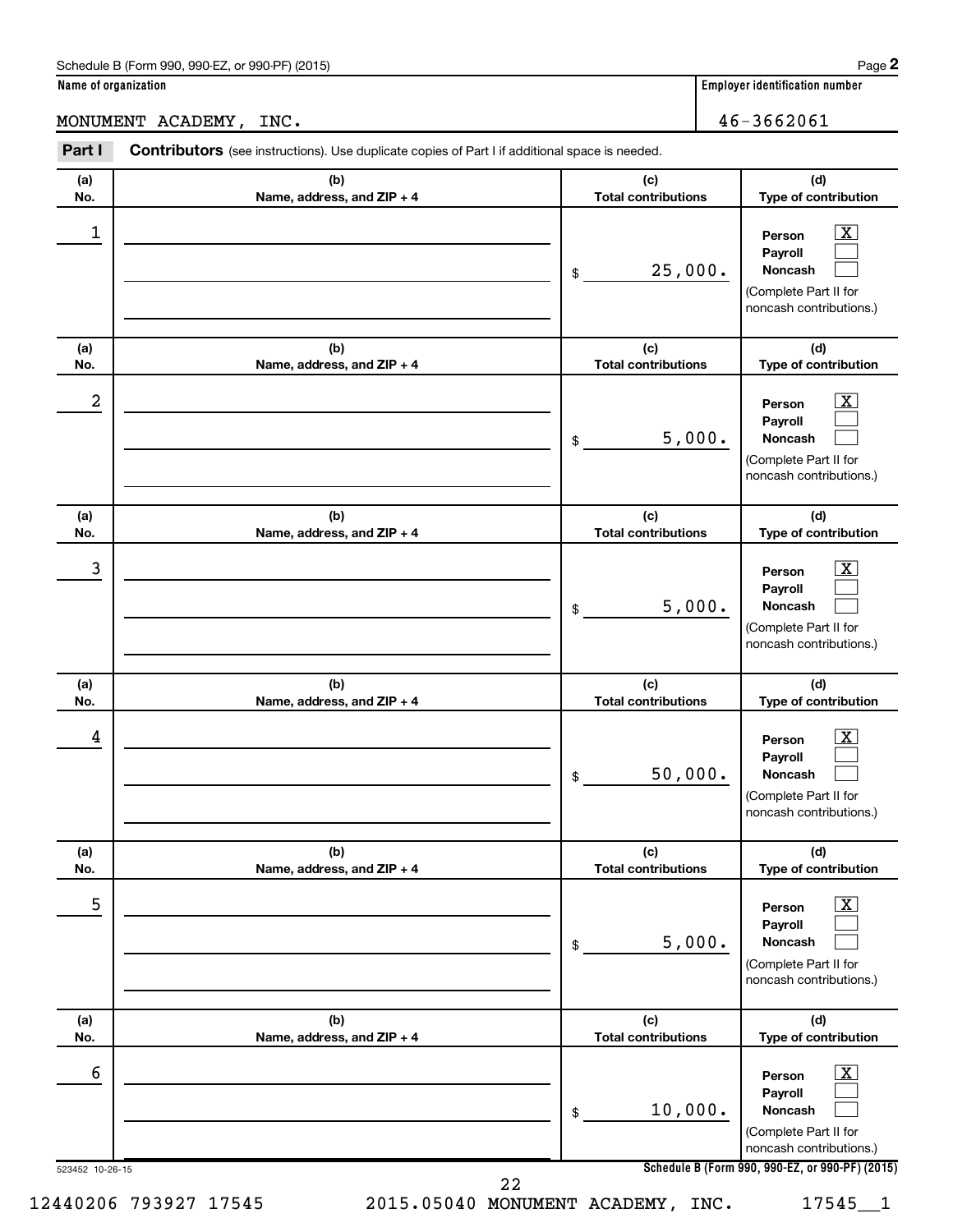MONUMENT ACADEMY, INC. 46-3662061

| (a) | (b)                        | (c)                        | (d)                                                                                                       |
|-----|----------------------------|----------------------------|-----------------------------------------------------------------------------------------------------------|
| No. | Name, address, and ZIP + 4 | <b>Total contributions</b> | Type of contribution                                                                                      |
| 7   |                            | 5,000.<br>\$               | $\overline{\text{X}}$<br>Person<br>Payroll<br>Noncash<br>(Complete Part II for<br>noncash contributions.) |
| (a) | (b)                        | (c)                        | (d)                                                                                                       |
| No. | Name, address, and ZIP + 4 | <b>Total contributions</b> | Type of contribution                                                                                      |
| 8   |                            | 5,000.<br>\$               | $\overline{\text{X}}$<br>Person<br>Payroll<br>Noncash<br>(Complete Part II for<br>noncash contributions.) |
| (a) | (b)                        | (c)                        | (d)                                                                                                       |
| No. | Name, address, and ZIP + 4 | <b>Total contributions</b> | Type of contribution                                                                                      |
| 9   |                            | 5,000.<br>\$               | $\overline{\text{X}}$<br>Person<br>Payroll<br>Noncash<br>(Complete Part II for<br>noncash contributions.) |
| (a) | (b)                        | (c)                        | (d)                                                                                                       |
| No. | Name, address, and ZIP + 4 | <b>Total contributions</b> | Type of contribution                                                                                      |
|     |                            | \$                         | Person<br>Payroll<br>Noncash<br>(Complete Part II for<br>noncash contributions.)                          |
| (a) | (b)                        | (c)                        | (d)                                                                                                       |
| No. | Name, address, and ZIP + 4 | <b>Total contributions</b> | Type of contribution                                                                                      |
|     |                            | \$                         | Person<br>Payroll<br><b>Noncash</b><br>(Complete Part II for<br>noncash contributions.)                   |
| (a) | (b)                        | (c)                        | (d)                                                                                                       |
| No. | Name, address, and ZIP + 4 | <b>Total contributions</b> | Type of contribution                                                                                      |
|     |                            | \$                         | Person<br>Payroll<br>Noncash<br>(Complete Part II for<br>noncash contributions.)                          |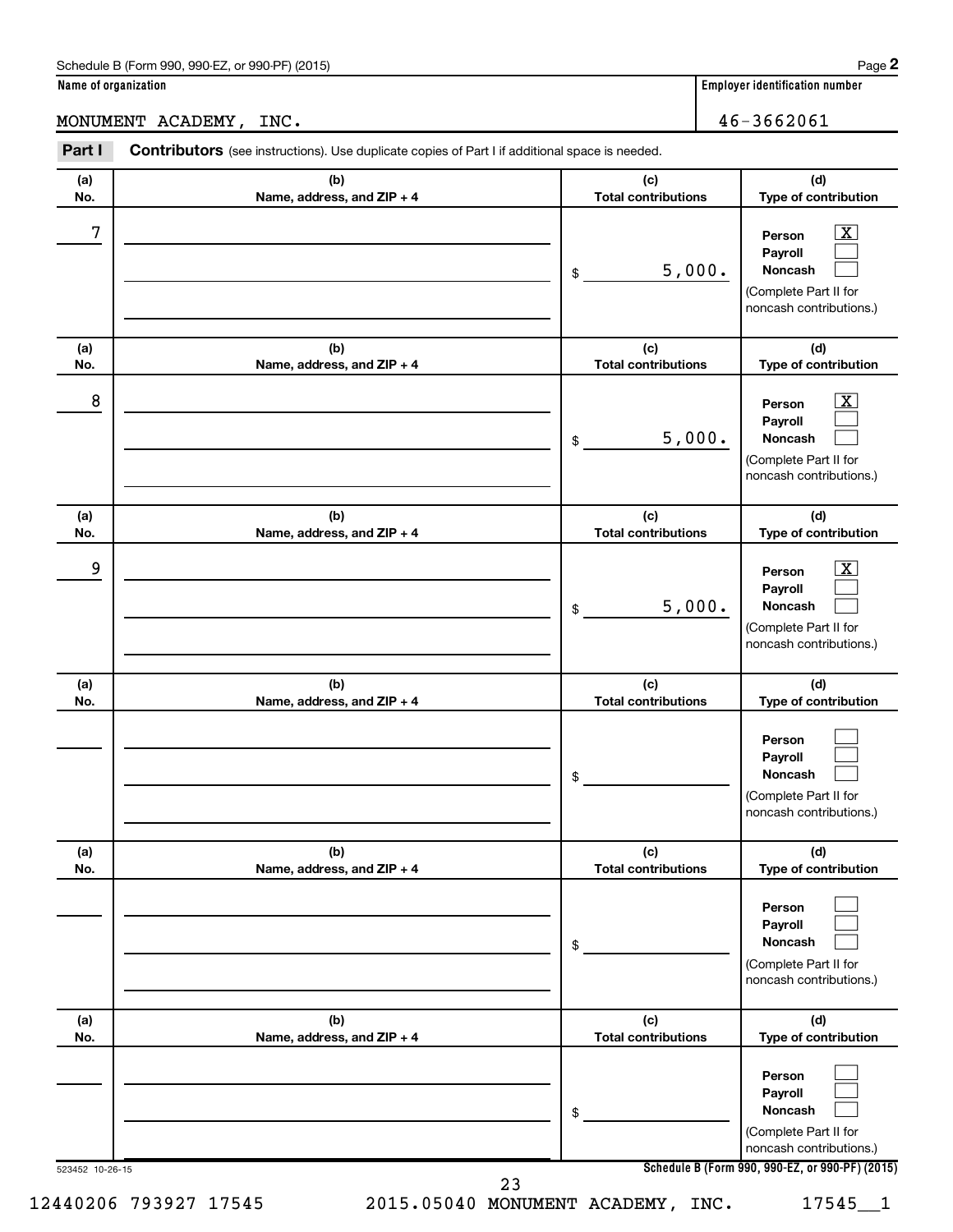MONUMENT ACADEMY, INC. 46-3662061

Part II Noncash Property (see instructions). Use duplicate copies of Part II if additional space is needed.

| (a)<br>No.<br>from | (b)<br>Description of noncash property given | (c)<br>FMV (or estimate)<br>(see instructions) | (d)<br>Date received                            |
|--------------------|----------------------------------------------|------------------------------------------------|-------------------------------------------------|
| Part I             |                                              |                                                |                                                 |
|                    |                                              |                                                |                                                 |
|                    |                                              |                                                |                                                 |
|                    |                                              | \$                                             |                                                 |
| (a)                |                                              |                                                |                                                 |
| No.                | (b)                                          | (c)<br>FMV (or estimate)                       | (d)                                             |
| from<br>Part I     | Description of noncash property given        | (see instructions)                             | Date received                                   |
|                    |                                              |                                                |                                                 |
|                    |                                              |                                                |                                                 |
|                    |                                              |                                                |                                                 |
|                    |                                              | \$                                             |                                                 |
| (a)                |                                              | (c)                                            |                                                 |
| No.<br>from        | (b)<br>Description of noncash property given | FMV (or estimate)                              | (d)<br>Date received                            |
| Part I             |                                              | (see instructions)                             |                                                 |
|                    |                                              |                                                |                                                 |
|                    |                                              |                                                |                                                 |
|                    |                                              | \$                                             |                                                 |
|                    |                                              |                                                |                                                 |
| (a)<br>No.         | (b)                                          | (c)                                            | (d)                                             |
| from               | Description of noncash property given        | FMV (or estimate)<br>(see instructions)        | Date received                                   |
| Part I             |                                              |                                                |                                                 |
|                    |                                              |                                                |                                                 |
|                    |                                              |                                                |                                                 |
|                    |                                              | \$                                             |                                                 |
| (a)                |                                              | (c)                                            |                                                 |
| No.<br>from        | (b)<br>Description of noncash property given | FMV (or estimate)                              | (d)<br>Date received                            |
| Part I             |                                              | (see instructions)                             |                                                 |
|                    |                                              |                                                |                                                 |
|                    |                                              |                                                |                                                 |
|                    |                                              | \$                                             |                                                 |
| (a)                |                                              |                                                |                                                 |
| No.                | (b)                                          | (c)<br>FMV (or estimate)                       | (d)                                             |
| from<br>Part I     | Description of noncash property given        | (see instructions)                             | Date received                                   |
|                    |                                              |                                                |                                                 |
|                    |                                              |                                                |                                                 |
|                    |                                              | \$                                             |                                                 |
|                    |                                              |                                                | Schedule B (Form 990, 990-EZ, or 990-PF) (2015) |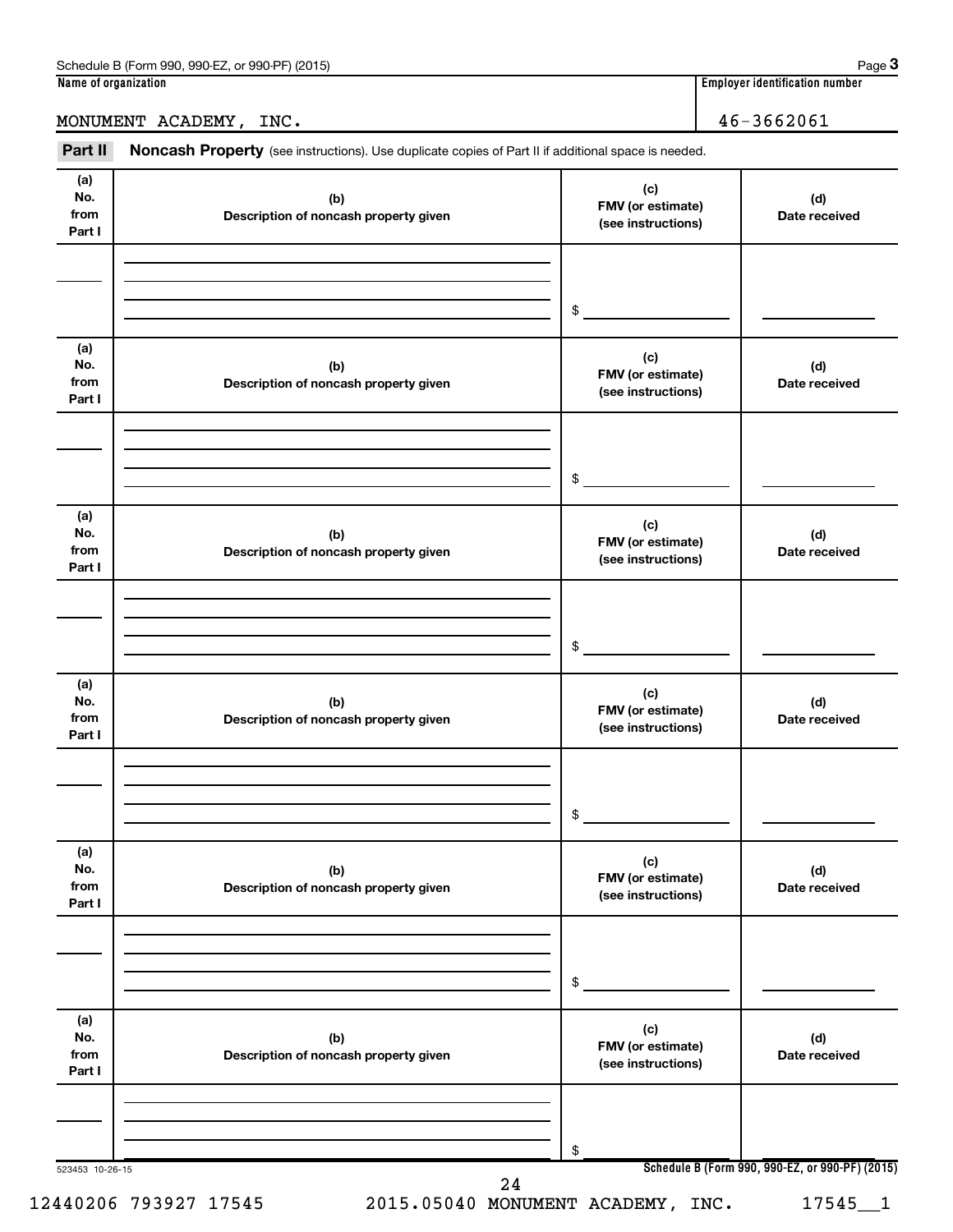|                           | MONUMENT ACADEMY, INC.                                                                                                                                                                                                      |                      | 46-3662061                                                                                                                                            |
|---------------------------|-----------------------------------------------------------------------------------------------------------------------------------------------------------------------------------------------------------------------------|----------------------|-------------------------------------------------------------------------------------------------------------------------------------------------------|
| Part III                  | the year from any one contributor. Complete columns (a) through (e) and the following line entry. For organizations                                                                                                         |                      | Exclusively religious, charitable, etc., contributions to organizations described in section 501(c)(7), (8), or (10) that total more than \$1,000 for |
|                           | completing Part III, enter the total of exclusively religious, charitable, etc., contributions of \$1,000 or less for the year. (Enter this info. once.)<br>Use duplicate copies of Part III if additional space is needed. |                      |                                                                                                                                                       |
| (a) No.<br>from<br>Part I | (b) Purpose of gift                                                                                                                                                                                                         | (c) Use of gift      | (d) Description of how gift is held                                                                                                                   |
|                           |                                                                                                                                                                                                                             | (e) Transfer of gift |                                                                                                                                                       |
|                           | Transferee's name, address, and ZIP + 4                                                                                                                                                                                     |                      | Relationship of transferor to transferee                                                                                                              |
| (a) No.<br>from<br>Part I | (b) Purpose of gift                                                                                                                                                                                                         | (c) Use of gift      | (d) Description of how gift is held                                                                                                                   |
|                           |                                                                                                                                                                                                                             | (e) Transfer of gift |                                                                                                                                                       |
|                           | Transferee's name, address, and ZIP + 4                                                                                                                                                                                     |                      | Relationship of transferor to transferee                                                                                                              |
| (a) No.<br>from<br>Part I | (b) Purpose of gift                                                                                                                                                                                                         | (c) Use of gift      | (d) Description of how gift is held                                                                                                                   |
|                           | Transferee's name, address, and ZIP + 4                                                                                                                                                                                     | (e) Transfer of gift | Relationship of transferor to transferee                                                                                                              |
| (a) No.<br>from<br>Part I | (b) Purpose of gift                                                                                                                                                                                                         | (c) Use of gift      | (d) Description of how gift is held                                                                                                                   |
|                           |                                                                                                                                                                                                                             | (e) Transfer of gift |                                                                                                                                                       |
|                           | Transferee's name, address, and ZIP + 4                                                                                                                                                                                     |                      | Relationship of transferor to transferee                                                                                                              |
| 523454 10-26-15           |                                                                                                                                                                                                                             | 25                   | Schedule B (Form 990, 990-EZ, or 990-PF) (2015)                                                                                                       |

12440206 793927 17545 2015.05040 MONUMENT ACADEMY, INC. 17545\_\_1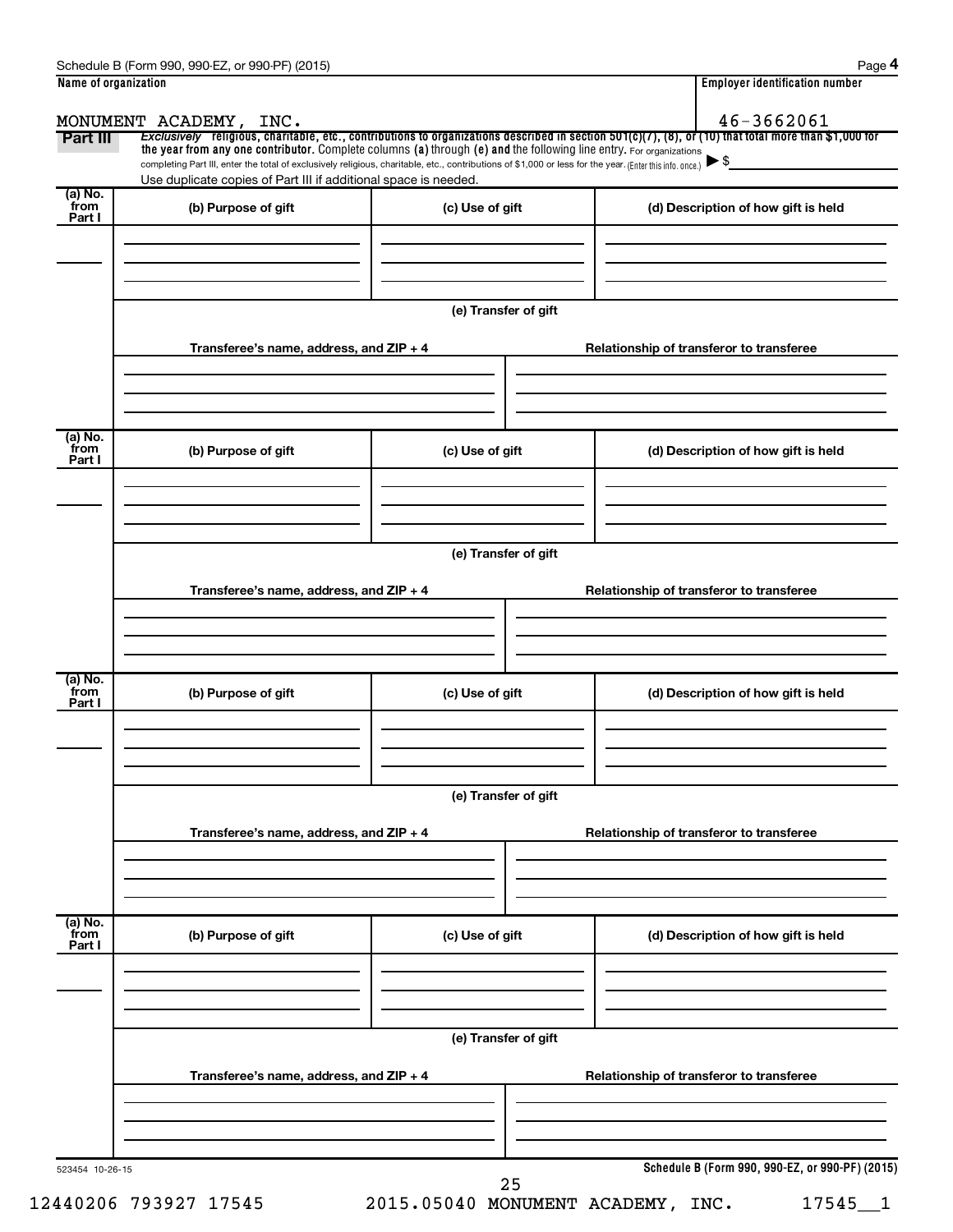|          | <b>SCHEDULE D</b>                        |                                                                                                        | <b>Supplemental Financial Statements</b>                                                                                                                                          |                          | OMB No. 1545-0047                                   |
|----------|------------------------------------------|--------------------------------------------------------------------------------------------------------|-----------------------------------------------------------------------------------------------------------------------------------------------------------------------------------|--------------------------|-----------------------------------------------------|
|          | (Form 990)<br>Department of the Treasury |                                                                                                        | Complete if the organization answered "Yes" on Form 990,<br>Part IV, line 6, 7, 8, 9, 10, 11a, 11b, 11c, 11d, 11e, 11f, 12a, or 12b.<br>$\blacktriangleright$ Attach to Form 990. |                          | Open to Public                                      |
|          | Internal Revenue Service                 |                                                                                                        | Information about Schedule D (Form 990) and its instructions is at www.irs.gov/form990.                                                                                           |                          | Inspection                                          |
|          | Name of the organization                 | MONUMENT ACADEMY, INC.                                                                                 |                                                                                                                                                                                   |                          | <b>Employer identification number</b><br>46-3662061 |
| Part I   |                                          |                                                                                                        | Organizations Maintaining Donor Advised Funds or Other Similar Funds or Accounts. Complete if the                                                                                 |                          |                                                     |
|          |                                          | organization answered "Yes" on Form 990, Part IV, line 6.                                              |                                                                                                                                                                                   |                          |                                                     |
|          |                                          |                                                                                                        | (a) Donor advised funds                                                                                                                                                           |                          | (b) Funds and other accounts                        |
| 1        |                                          |                                                                                                        |                                                                                                                                                                                   |                          |                                                     |
| 2        |                                          | Aggregate value of contributions to (during year)                                                      |                                                                                                                                                                                   |                          |                                                     |
| З        |                                          |                                                                                                        | <u> 1980 - Johann Barbara, martxa alemaniar a</u>                                                                                                                                 |                          |                                                     |
| 4        |                                          |                                                                                                        |                                                                                                                                                                                   |                          |                                                     |
| 5        |                                          |                                                                                                        | Did the organization inform all donors and donor advisors in writing that the assets held in donor advised funds                                                                  |                          |                                                     |
|          |                                          |                                                                                                        |                                                                                                                                                                                   |                          | Yes<br>No                                           |
| 6        |                                          |                                                                                                        | Did the organization inform all grantees, donors, and donor advisors in writing that grant funds can be used only                                                                 |                          |                                                     |
|          |                                          |                                                                                                        | for charitable purposes and not for the benefit of the donor or donor advisor, or for any other purpose conferring                                                                |                          | Yes<br>No                                           |
| Part II  |                                          |                                                                                                        | Conservation Easements. Complete if the organization answered "Yes" on Form 990, Part IV, line 7.                                                                                 |                          |                                                     |
| 1.       |                                          | Purpose(s) of conservation easements held by the organization (check all that apply).                  |                                                                                                                                                                                   |                          |                                                     |
|          |                                          | Preservation of land for public use (e.g., recreation or education)                                    | Preservation of a historically important land area                                                                                                                                |                          |                                                     |
|          |                                          | Protection of natural habitat                                                                          | Preservation of a certified historic structure                                                                                                                                    |                          |                                                     |
|          |                                          | Preservation of open space                                                                             |                                                                                                                                                                                   |                          |                                                     |
| 2        |                                          |                                                                                                        | Complete lines 2a through 2d if the organization held a qualified conservation contribution in the form of a conservation easement on the last                                    |                          |                                                     |
|          | day of the tax year.                     |                                                                                                        |                                                                                                                                                                                   |                          | Held at the End of the Tax Year                     |
|          |                                          |                                                                                                        |                                                                                                                                                                                   | 2a                       |                                                     |
| b        |                                          |                                                                                                        |                                                                                                                                                                                   | 2 <sub>b</sub>           |                                                     |
| с        |                                          |                                                                                                        |                                                                                                                                                                                   | 2c                       |                                                     |
|          |                                          |                                                                                                        | d Number of conservation easements included in (c) acquired after 8/17/06, and not on a historic structure                                                                        |                          |                                                     |
|          |                                          |                                                                                                        | listed in the National Register manufactured and all the National Register manufactured in the National Register                                                                  | 2d                       |                                                     |
| 3        |                                          |                                                                                                        | Number of conservation easements modified, transferred, released, extinguished, or terminated by the organization during the tax                                                  |                          |                                                     |
|          | $\vee$ ear $\blacktriangleright$         |                                                                                                        |                                                                                                                                                                                   |                          |                                                     |
| 4        |                                          | Number of states where property subject to conservation easement is located >                          |                                                                                                                                                                                   |                          |                                                     |
| 5        |                                          | Does the organization have a written policy regarding the periodic monitoring, inspection, handling of |                                                                                                                                                                                   |                          |                                                     |
|          |                                          | violations, and enforcement of the conservation easements it holds?                                    |                                                                                                                                                                                   |                          | Yes<br><b>No</b>                                    |
| 6        |                                          |                                                                                                        | Staff and volunteer hours devoted to monitoring, inspecting, handling of violations, and enforcing conservation easements during the year                                         |                          |                                                     |
|          |                                          |                                                                                                        |                                                                                                                                                                                   |                          |                                                     |
| 7        |                                          |                                                                                                        | Amount of expenses incurred in monitoring, inspecting, handling of violations, and enforcing conservation easements during the year                                               |                          |                                                     |
|          | $\blacktriangleright$ \$                 |                                                                                                        |                                                                                                                                                                                   |                          |                                                     |
| 8        |                                          |                                                                                                        | Does each conservation easement reported on line 2(d) above satisfy the requirements of section 170(h)(4)(B)(i)                                                                   |                          |                                                     |
|          |                                          |                                                                                                        |                                                                                                                                                                                   |                          | No<br>Yes                                           |
| 9        |                                          |                                                                                                        | In Part XIII, describe how the organization reports conservation easements in its revenue and expense statement, and balance sheet, and                                           |                          |                                                     |
|          |                                          |                                                                                                        | include, if applicable, the text of the footnote to the organization's financial statements that describes the organization's accounting for                                      |                          |                                                     |
|          | conservation easements.                  |                                                                                                        |                                                                                                                                                                                   |                          |                                                     |
|          | Part III I                               |                                                                                                        | Organizations Maintaining Collections of Art, Historical Treasures, or Other Similar Assets.                                                                                      |                          |                                                     |
|          |                                          | Complete if the organization answered "Yes" on Form 990, Part IV, line 8.                              |                                                                                                                                                                                   |                          |                                                     |
|          |                                          |                                                                                                        | 1a If the organization elected, as permitted under SFAS 116 (ASC 958), not to report in its revenue statement and balance sheet works of art,                                     |                          |                                                     |
|          |                                          |                                                                                                        | historical treasures, or other similar assets held for public exhibition, education, or research in furtherance of public service, provide, in Part XIII,                         |                          |                                                     |
|          |                                          | the text of the footnote to its financial statements that describes these items.                       |                                                                                                                                                                                   |                          |                                                     |
|          |                                          |                                                                                                        | b If the organization elected, as permitted under SFAS 116 (ASC 958), to report in its revenue statement and balance sheet works of art, historical                               |                          |                                                     |
|          |                                          |                                                                                                        | treasures, or other similar assets held for public exhibition, education, or research in furtherance of public service, provide the following amounts                             |                          |                                                     |
|          | relating to these items:                 |                                                                                                        |                                                                                                                                                                                   |                          |                                                     |
|          |                                          |                                                                                                        |                                                                                                                                                                                   |                          | $\triangleright$ \$                                 |
|          |                                          |                                                                                                        | (ii) Assets included in Form 990, Part X [11] Marson Marson Marson Marson Marson Marson Marson Marson Marson M                                                                    |                          | $\triangleright$ \$                                 |
| 2        |                                          |                                                                                                        | If the organization received or held works of art, historical treasures, or other similar assets for financial gain, provide                                                      |                          |                                                     |
|          |                                          | the following amounts required to be reported under SFAS 116 (ASC 958) relating to these items:        |                                                                                                                                                                                   |                          |                                                     |
|          |                                          |                                                                                                        |                                                                                                                                                                                   | $\blacktriangleright$ \$ |                                                     |
|          |                                          |                                                                                                        |                                                                                                                                                                                   | $\blacktriangleright$ \$ |                                                     |
| 532051   |                                          | LHA For Paperwork Reduction Act Notice, see the Instructions for Form 990.                             |                                                                                                                                                                                   |                          | Schedule D (Form 990) 2015                          |
| 11-02-15 |                                          |                                                                                                        |                                                                                                                                                                                   |                          |                                                     |
|          |                                          |                                                                                                        | 26                                                                                                                                                                                |                          |                                                     |

12440206 793927 17545 2015.05040 MONUMENT ACADEMY, INC. 17545\_\_1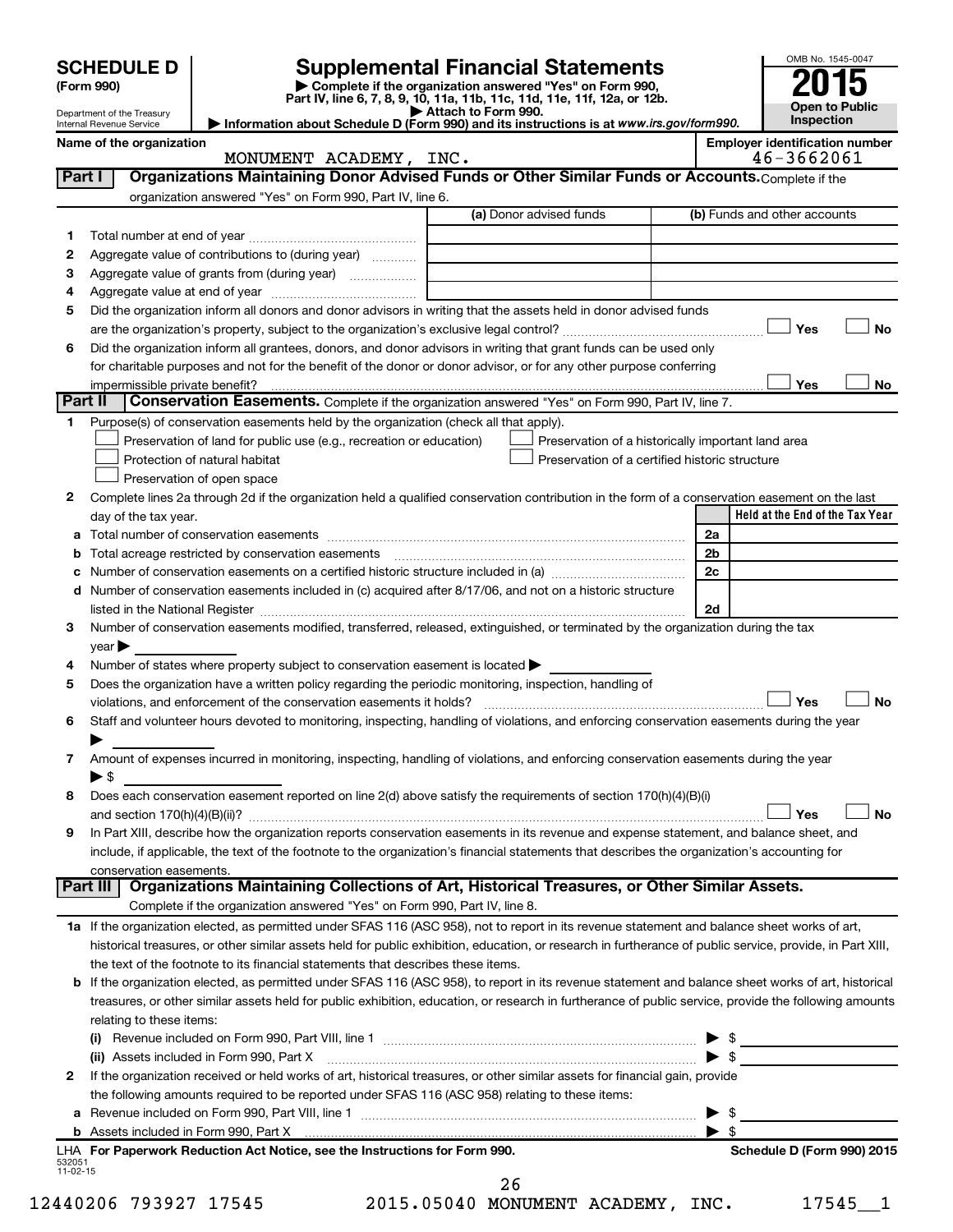| Organizations Maintaining Collections of Art, Historical Treasures, or Other Similar Assets (continued)<br>Part III<br>Using the organization's acquisition, accession, and other records, check any of the following that are a significant use of its collection items<br>3<br>(check all that apply):<br>Public exhibition<br>Loan or exchange programs<br>a<br>Other<br>Scholarly research<br>b<br>Preservation for future generations<br>c<br>Provide a description of the organization's collections and explain how they further the organization's exempt purpose in Part XIII.<br>4<br>During the year, did the organization solicit or receive donations of art, historical treasures, or other similar assets<br>5<br>Yes<br>No<br>Part IV<br><b>Escrow and Custodial Arrangements.</b> Complete if the organization answered "Yes" on Form 990, Part IV, line 9, or<br>reported an amount on Form 990, Part X, line 21.<br>1a Is the organization an agent, trustee, custodian or other intermediary for contributions or other assets not included<br>Yes<br>No<br>b If "Yes," explain the arrangement in Part XIII and complete the following table:<br>Amount<br>c Beginning balance measurements and the contract of the contract of the contract of the contract of the contract of the contract of the contract of the contract of the contract of the contract of the contract of the contr<br>1c<br>1d<br>Distributions during the year manufactured and an account of the year manufactured and the year manufactured and the year manufactured and the year manufactured and the year manufactured and the year manufactured and the y<br>1e<br>е<br>1f<br>f.<br>2a Did the organization include an amount on Form 990, Part X, line 21, for escrow or custodial account liability?<br>Yes<br>No<br>b If "Yes," explain the arrangement in Part XIII. Check here if the explanation has been provided on Part XIII<br>Endowment Funds. Complete if the organization answered "Yes" on Form 990, Part IV, line 10.<br><b>Part V</b><br>(c) Two years back $\vert$ (d) Three years back $\vert$ (e) Four years back<br>(a) Current year<br>(b) Prior year<br><b>1a</b> Beginning of year balance<br>b<br>Net investment earnings, gains, and losses<br>с<br>Grants or scholarships<br>d<br>e Other expenditures for facilities<br>and programs<br>Administrative expenses<br>Ť.<br>g<br>Provide the estimated percentage of the current year end balance (line 1g, column (a)) held as:<br>2<br>Board designated or quasi-endowment<br>%<br>а<br>Permanent endowment<br>%<br>b<br>c Temporarily restricted endowment $\blacktriangleright$<br>%<br>The percentages on lines 2a, 2b, and 2c should equal 100%.<br>3a Are there endowment funds not in the possession of the organization that are held and administered for the organization<br>Yes<br>No.<br>by:<br>(i)<br>3a(i)<br>3a(ii)<br>3b<br>Describe in Part XIII the intended uses of the organization's endowment funds.<br>4<br><b>Part VI</b><br>  Land, Buildings, and Equipment.<br>Complete if the organization answered "Yes" on Form 990, Part IV, line 11a. See Form 990, Part X, line 10.<br>(b) Cost or other<br>Description of property<br>(a) Cost or other<br>(c) Accumulated<br>(d) Book value<br>basis (investment)<br>depreciation<br>basis (other)<br>b<br>Leasehold improvements<br>c<br>16,605.<br>5,535.<br>11,070.<br>d<br>10, 160.<br>96,611.<br>106,771.<br>107,681.<br>Total. Add lines 1a through 1e. (Column (d) must equal Form 990, Part X, column (B), line 10c.) | Schedule D (Form 990) 2015 | MONUMENT ACADEMY, INC. |  |  | $46 - 3662061$ Page 2 |  |  |
|------------------------------------------------------------------------------------------------------------------------------------------------------------------------------------------------------------------------------------------------------------------------------------------------------------------------------------------------------------------------------------------------------------------------------------------------------------------------------------------------------------------------------------------------------------------------------------------------------------------------------------------------------------------------------------------------------------------------------------------------------------------------------------------------------------------------------------------------------------------------------------------------------------------------------------------------------------------------------------------------------------------------------------------------------------------------------------------------------------------------------------------------------------------------------------------------------------------------------------------------------------------------------------------------------------------------------------------------------------------------------------------------------------------------------------------------------------------------------------------------------------------------------------------------------------------------------------------------------------------------------------------------------------------------------------------------------------------------------------------------------------------------------------------------------------------------------------------------------------------------------------------------------------------------------------------------------------------------------------------------------------------------------------------------------------------------------------------------------------------------------------------------------------------------------------------------------------------------------------------------------------------------------------------------------------------------------------------------------------------------------------------------------------------------------------------------------------------------------------------------------------------------------------------------------------------------------------------------------------------------------------------------------------------------------------------------------------------------------------------------------------------------------------------------------------------------------------------------------------------------------------------------------------------------------------------------------------------------------------------------------------------------------------------------------------------------------------------------------------------------------------------------------------------------------------------------------------------------------------------------------------------------------------------------------------------------------------------------------------------------------------------------------------------------------------------------------------------------------------------------------------------------------------------------------------------------------|----------------------------|------------------------|--|--|-----------------------|--|--|
|                                                                                                                                                                                                                                                                                                                                                                                                                                                                                                                                                                                                                                                                                                                                                                                                                                                                                                                                                                                                                                                                                                                                                                                                                                                                                                                                                                                                                                                                                                                                                                                                                                                                                                                                                                                                                                                                                                                                                                                                                                                                                                                                                                                                                                                                                                                                                                                                                                                                                                                                                                                                                                                                                                                                                                                                                                                                                                                                                                                                                                                                                                                                                                                                                                                                                                                                                                                                                                                                                                                                                                              |                            |                        |  |  |                       |  |  |
|                                                                                                                                                                                                                                                                                                                                                                                                                                                                                                                                                                                                                                                                                                                                                                                                                                                                                                                                                                                                                                                                                                                                                                                                                                                                                                                                                                                                                                                                                                                                                                                                                                                                                                                                                                                                                                                                                                                                                                                                                                                                                                                                                                                                                                                                                                                                                                                                                                                                                                                                                                                                                                                                                                                                                                                                                                                                                                                                                                                                                                                                                                                                                                                                                                                                                                                                                                                                                                                                                                                                                                              |                            |                        |  |  |                       |  |  |
|                                                                                                                                                                                                                                                                                                                                                                                                                                                                                                                                                                                                                                                                                                                                                                                                                                                                                                                                                                                                                                                                                                                                                                                                                                                                                                                                                                                                                                                                                                                                                                                                                                                                                                                                                                                                                                                                                                                                                                                                                                                                                                                                                                                                                                                                                                                                                                                                                                                                                                                                                                                                                                                                                                                                                                                                                                                                                                                                                                                                                                                                                                                                                                                                                                                                                                                                                                                                                                                                                                                                                                              |                            |                        |  |  |                       |  |  |
|                                                                                                                                                                                                                                                                                                                                                                                                                                                                                                                                                                                                                                                                                                                                                                                                                                                                                                                                                                                                                                                                                                                                                                                                                                                                                                                                                                                                                                                                                                                                                                                                                                                                                                                                                                                                                                                                                                                                                                                                                                                                                                                                                                                                                                                                                                                                                                                                                                                                                                                                                                                                                                                                                                                                                                                                                                                                                                                                                                                                                                                                                                                                                                                                                                                                                                                                                                                                                                                                                                                                                                              |                            |                        |  |  |                       |  |  |
|                                                                                                                                                                                                                                                                                                                                                                                                                                                                                                                                                                                                                                                                                                                                                                                                                                                                                                                                                                                                                                                                                                                                                                                                                                                                                                                                                                                                                                                                                                                                                                                                                                                                                                                                                                                                                                                                                                                                                                                                                                                                                                                                                                                                                                                                                                                                                                                                                                                                                                                                                                                                                                                                                                                                                                                                                                                                                                                                                                                                                                                                                                                                                                                                                                                                                                                                                                                                                                                                                                                                                                              |                            |                        |  |  |                       |  |  |
|                                                                                                                                                                                                                                                                                                                                                                                                                                                                                                                                                                                                                                                                                                                                                                                                                                                                                                                                                                                                                                                                                                                                                                                                                                                                                                                                                                                                                                                                                                                                                                                                                                                                                                                                                                                                                                                                                                                                                                                                                                                                                                                                                                                                                                                                                                                                                                                                                                                                                                                                                                                                                                                                                                                                                                                                                                                                                                                                                                                                                                                                                                                                                                                                                                                                                                                                                                                                                                                                                                                                                                              |                            |                        |  |  |                       |  |  |
|                                                                                                                                                                                                                                                                                                                                                                                                                                                                                                                                                                                                                                                                                                                                                                                                                                                                                                                                                                                                                                                                                                                                                                                                                                                                                                                                                                                                                                                                                                                                                                                                                                                                                                                                                                                                                                                                                                                                                                                                                                                                                                                                                                                                                                                                                                                                                                                                                                                                                                                                                                                                                                                                                                                                                                                                                                                                                                                                                                                                                                                                                                                                                                                                                                                                                                                                                                                                                                                                                                                                                                              |                            |                        |  |  |                       |  |  |
|                                                                                                                                                                                                                                                                                                                                                                                                                                                                                                                                                                                                                                                                                                                                                                                                                                                                                                                                                                                                                                                                                                                                                                                                                                                                                                                                                                                                                                                                                                                                                                                                                                                                                                                                                                                                                                                                                                                                                                                                                                                                                                                                                                                                                                                                                                                                                                                                                                                                                                                                                                                                                                                                                                                                                                                                                                                                                                                                                                                                                                                                                                                                                                                                                                                                                                                                                                                                                                                                                                                                                                              |                            |                        |  |  |                       |  |  |
|                                                                                                                                                                                                                                                                                                                                                                                                                                                                                                                                                                                                                                                                                                                                                                                                                                                                                                                                                                                                                                                                                                                                                                                                                                                                                                                                                                                                                                                                                                                                                                                                                                                                                                                                                                                                                                                                                                                                                                                                                                                                                                                                                                                                                                                                                                                                                                                                                                                                                                                                                                                                                                                                                                                                                                                                                                                                                                                                                                                                                                                                                                                                                                                                                                                                                                                                                                                                                                                                                                                                                                              |                            |                        |  |  |                       |  |  |
|                                                                                                                                                                                                                                                                                                                                                                                                                                                                                                                                                                                                                                                                                                                                                                                                                                                                                                                                                                                                                                                                                                                                                                                                                                                                                                                                                                                                                                                                                                                                                                                                                                                                                                                                                                                                                                                                                                                                                                                                                                                                                                                                                                                                                                                                                                                                                                                                                                                                                                                                                                                                                                                                                                                                                                                                                                                                                                                                                                                                                                                                                                                                                                                                                                                                                                                                                                                                                                                                                                                                                                              |                            |                        |  |  |                       |  |  |
|                                                                                                                                                                                                                                                                                                                                                                                                                                                                                                                                                                                                                                                                                                                                                                                                                                                                                                                                                                                                                                                                                                                                                                                                                                                                                                                                                                                                                                                                                                                                                                                                                                                                                                                                                                                                                                                                                                                                                                                                                                                                                                                                                                                                                                                                                                                                                                                                                                                                                                                                                                                                                                                                                                                                                                                                                                                                                                                                                                                                                                                                                                                                                                                                                                                                                                                                                                                                                                                                                                                                                                              |                            |                        |  |  |                       |  |  |
|                                                                                                                                                                                                                                                                                                                                                                                                                                                                                                                                                                                                                                                                                                                                                                                                                                                                                                                                                                                                                                                                                                                                                                                                                                                                                                                                                                                                                                                                                                                                                                                                                                                                                                                                                                                                                                                                                                                                                                                                                                                                                                                                                                                                                                                                                                                                                                                                                                                                                                                                                                                                                                                                                                                                                                                                                                                                                                                                                                                                                                                                                                                                                                                                                                                                                                                                                                                                                                                                                                                                                                              |                            |                        |  |  |                       |  |  |
|                                                                                                                                                                                                                                                                                                                                                                                                                                                                                                                                                                                                                                                                                                                                                                                                                                                                                                                                                                                                                                                                                                                                                                                                                                                                                                                                                                                                                                                                                                                                                                                                                                                                                                                                                                                                                                                                                                                                                                                                                                                                                                                                                                                                                                                                                                                                                                                                                                                                                                                                                                                                                                                                                                                                                                                                                                                                                                                                                                                                                                                                                                                                                                                                                                                                                                                                                                                                                                                                                                                                                                              |                            |                        |  |  |                       |  |  |
|                                                                                                                                                                                                                                                                                                                                                                                                                                                                                                                                                                                                                                                                                                                                                                                                                                                                                                                                                                                                                                                                                                                                                                                                                                                                                                                                                                                                                                                                                                                                                                                                                                                                                                                                                                                                                                                                                                                                                                                                                                                                                                                                                                                                                                                                                                                                                                                                                                                                                                                                                                                                                                                                                                                                                                                                                                                                                                                                                                                                                                                                                                                                                                                                                                                                                                                                                                                                                                                                                                                                                                              |                            |                        |  |  |                       |  |  |
|                                                                                                                                                                                                                                                                                                                                                                                                                                                                                                                                                                                                                                                                                                                                                                                                                                                                                                                                                                                                                                                                                                                                                                                                                                                                                                                                                                                                                                                                                                                                                                                                                                                                                                                                                                                                                                                                                                                                                                                                                                                                                                                                                                                                                                                                                                                                                                                                                                                                                                                                                                                                                                                                                                                                                                                                                                                                                                                                                                                                                                                                                                                                                                                                                                                                                                                                                                                                                                                                                                                                                                              |                            |                        |  |  |                       |  |  |
|                                                                                                                                                                                                                                                                                                                                                                                                                                                                                                                                                                                                                                                                                                                                                                                                                                                                                                                                                                                                                                                                                                                                                                                                                                                                                                                                                                                                                                                                                                                                                                                                                                                                                                                                                                                                                                                                                                                                                                                                                                                                                                                                                                                                                                                                                                                                                                                                                                                                                                                                                                                                                                                                                                                                                                                                                                                                                                                                                                                                                                                                                                                                                                                                                                                                                                                                                                                                                                                                                                                                                                              |                            |                        |  |  |                       |  |  |
|                                                                                                                                                                                                                                                                                                                                                                                                                                                                                                                                                                                                                                                                                                                                                                                                                                                                                                                                                                                                                                                                                                                                                                                                                                                                                                                                                                                                                                                                                                                                                                                                                                                                                                                                                                                                                                                                                                                                                                                                                                                                                                                                                                                                                                                                                                                                                                                                                                                                                                                                                                                                                                                                                                                                                                                                                                                                                                                                                                                                                                                                                                                                                                                                                                                                                                                                                                                                                                                                                                                                                                              |                            |                        |  |  |                       |  |  |
|                                                                                                                                                                                                                                                                                                                                                                                                                                                                                                                                                                                                                                                                                                                                                                                                                                                                                                                                                                                                                                                                                                                                                                                                                                                                                                                                                                                                                                                                                                                                                                                                                                                                                                                                                                                                                                                                                                                                                                                                                                                                                                                                                                                                                                                                                                                                                                                                                                                                                                                                                                                                                                                                                                                                                                                                                                                                                                                                                                                                                                                                                                                                                                                                                                                                                                                                                                                                                                                                                                                                                                              |                            |                        |  |  |                       |  |  |
|                                                                                                                                                                                                                                                                                                                                                                                                                                                                                                                                                                                                                                                                                                                                                                                                                                                                                                                                                                                                                                                                                                                                                                                                                                                                                                                                                                                                                                                                                                                                                                                                                                                                                                                                                                                                                                                                                                                                                                                                                                                                                                                                                                                                                                                                                                                                                                                                                                                                                                                                                                                                                                                                                                                                                                                                                                                                                                                                                                                                                                                                                                                                                                                                                                                                                                                                                                                                                                                                                                                                                                              |                            |                        |  |  |                       |  |  |
|                                                                                                                                                                                                                                                                                                                                                                                                                                                                                                                                                                                                                                                                                                                                                                                                                                                                                                                                                                                                                                                                                                                                                                                                                                                                                                                                                                                                                                                                                                                                                                                                                                                                                                                                                                                                                                                                                                                                                                                                                                                                                                                                                                                                                                                                                                                                                                                                                                                                                                                                                                                                                                                                                                                                                                                                                                                                                                                                                                                                                                                                                                                                                                                                                                                                                                                                                                                                                                                                                                                                                                              |                            |                        |  |  |                       |  |  |
|                                                                                                                                                                                                                                                                                                                                                                                                                                                                                                                                                                                                                                                                                                                                                                                                                                                                                                                                                                                                                                                                                                                                                                                                                                                                                                                                                                                                                                                                                                                                                                                                                                                                                                                                                                                                                                                                                                                                                                                                                                                                                                                                                                                                                                                                                                                                                                                                                                                                                                                                                                                                                                                                                                                                                                                                                                                                                                                                                                                                                                                                                                                                                                                                                                                                                                                                                                                                                                                                                                                                                                              |                            |                        |  |  |                       |  |  |
|                                                                                                                                                                                                                                                                                                                                                                                                                                                                                                                                                                                                                                                                                                                                                                                                                                                                                                                                                                                                                                                                                                                                                                                                                                                                                                                                                                                                                                                                                                                                                                                                                                                                                                                                                                                                                                                                                                                                                                                                                                                                                                                                                                                                                                                                                                                                                                                                                                                                                                                                                                                                                                                                                                                                                                                                                                                                                                                                                                                                                                                                                                                                                                                                                                                                                                                                                                                                                                                                                                                                                                              |                            |                        |  |  |                       |  |  |
|                                                                                                                                                                                                                                                                                                                                                                                                                                                                                                                                                                                                                                                                                                                                                                                                                                                                                                                                                                                                                                                                                                                                                                                                                                                                                                                                                                                                                                                                                                                                                                                                                                                                                                                                                                                                                                                                                                                                                                                                                                                                                                                                                                                                                                                                                                                                                                                                                                                                                                                                                                                                                                                                                                                                                                                                                                                                                                                                                                                                                                                                                                                                                                                                                                                                                                                                                                                                                                                                                                                                                                              |                            |                        |  |  |                       |  |  |
|                                                                                                                                                                                                                                                                                                                                                                                                                                                                                                                                                                                                                                                                                                                                                                                                                                                                                                                                                                                                                                                                                                                                                                                                                                                                                                                                                                                                                                                                                                                                                                                                                                                                                                                                                                                                                                                                                                                                                                                                                                                                                                                                                                                                                                                                                                                                                                                                                                                                                                                                                                                                                                                                                                                                                                                                                                                                                                                                                                                                                                                                                                                                                                                                                                                                                                                                                                                                                                                                                                                                                                              |                            |                        |  |  |                       |  |  |
|                                                                                                                                                                                                                                                                                                                                                                                                                                                                                                                                                                                                                                                                                                                                                                                                                                                                                                                                                                                                                                                                                                                                                                                                                                                                                                                                                                                                                                                                                                                                                                                                                                                                                                                                                                                                                                                                                                                                                                                                                                                                                                                                                                                                                                                                                                                                                                                                                                                                                                                                                                                                                                                                                                                                                                                                                                                                                                                                                                                                                                                                                                                                                                                                                                                                                                                                                                                                                                                                                                                                                                              |                            |                        |  |  |                       |  |  |
|                                                                                                                                                                                                                                                                                                                                                                                                                                                                                                                                                                                                                                                                                                                                                                                                                                                                                                                                                                                                                                                                                                                                                                                                                                                                                                                                                                                                                                                                                                                                                                                                                                                                                                                                                                                                                                                                                                                                                                                                                                                                                                                                                                                                                                                                                                                                                                                                                                                                                                                                                                                                                                                                                                                                                                                                                                                                                                                                                                                                                                                                                                                                                                                                                                                                                                                                                                                                                                                                                                                                                                              |                            |                        |  |  |                       |  |  |
|                                                                                                                                                                                                                                                                                                                                                                                                                                                                                                                                                                                                                                                                                                                                                                                                                                                                                                                                                                                                                                                                                                                                                                                                                                                                                                                                                                                                                                                                                                                                                                                                                                                                                                                                                                                                                                                                                                                                                                                                                                                                                                                                                                                                                                                                                                                                                                                                                                                                                                                                                                                                                                                                                                                                                                                                                                                                                                                                                                                                                                                                                                                                                                                                                                                                                                                                                                                                                                                                                                                                                                              |                            |                        |  |  |                       |  |  |
|                                                                                                                                                                                                                                                                                                                                                                                                                                                                                                                                                                                                                                                                                                                                                                                                                                                                                                                                                                                                                                                                                                                                                                                                                                                                                                                                                                                                                                                                                                                                                                                                                                                                                                                                                                                                                                                                                                                                                                                                                                                                                                                                                                                                                                                                                                                                                                                                                                                                                                                                                                                                                                                                                                                                                                                                                                                                                                                                                                                                                                                                                                                                                                                                                                                                                                                                                                                                                                                                                                                                                                              |                            |                        |  |  |                       |  |  |
|                                                                                                                                                                                                                                                                                                                                                                                                                                                                                                                                                                                                                                                                                                                                                                                                                                                                                                                                                                                                                                                                                                                                                                                                                                                                                                                                                                                                                                                                                                                                                                                                                                                                                                                                                                                                                                                                                                                                                                                                                                                                                                                                                                                                                                                                                                                                                                                                                                                                                                                                                                                                                                                                                                                                                                                                                                                                                                                                                                                                                                                                                                                                                                                                                                                                                                                                                                                                                                                                                                                                                                              |                            |                        |  |  |                       |  |  |
|                                                                                                                                                                                                                                                                                                                                                                                                                                                                                                                                                                                                                                                                                                                                                                                                                                                                                                                                                                                                                                                                                                                                                                                                                                                                                                                                                                                                                                                                                                                                                                                                                                                                                                                                                                                                                                                                                                                                                                                                                                                                                                                                                                                                                                                                                                                                                                                                                                                                                                                                                                                                                                                                                                                                                                                                                                                                                                                                                                                                                                                                                                                                                                                                                                                                                                                                                                                                                                                                                                                                                                              |                            |                        |  |  |                       |  |  |
|                                                                                                                                                                                                                                                                                                                                                                                                                                                                                                                                                                                                                                                                                                                                                                                                                                                                                                                                                                                                                                                                                                                                                                                                                                                                                                                                                                                                                                                                                                                                                                                                                                                                                                                                                                                                                                                                                                                                                                                                                                                                                                                                                                                                                                                                                                                                                                                                                                                                                                                                                                                                                                                                                                                                                                                                                                                                                                                                                                                                                                                                                                                                                                                                                                                                                                                                                                                                                                                                                                                                                                              |                            |                        |  |  |                       |  |  |
|                                                                                                                                                                                                                                                                                                                                                                                                                                                                                                                                                                                                                                                                                                                                                                                                                                                                                                                                                                                                                                                                                                                                                                                                                                                                                                                                                                                                                                                                                                                                                                                                                                                                                                                                                                                                                                                                                                                                                                                                                                                                                                                                                                                                                                                                                                                                                                                                                                                                                                                                                                                                                                                                                                                                                                                                                                                                                                                                                                                                                                                                                                                                                                                                                                                                                                                                                                                                                                                                                                                                                                              |                            |                        |  |  |                       |  |  |
|                                                                                                                                                                                                                                                                                                                                                                                                                                                                                                                                                                                                                                                                                                                                                                                                                                                                                                                                                                                                                                                                                                                                                                                                                                                                                                                                                                                                                                                                                                                                                                                                                                                                                                                                                                                                                                                                                                                                                                                                                                                                                                                                                                                                                                                                                                                                                                                                                                                                                                                                                                                                                                                                                                                                                                                                                                                                                                                                                                                                                                                                                                                                                                                                                                                                                                                                                                                                                                                                                                                                                                              |                            |                        |  |  |                       |  |  |
|                                                                                                                                                                                                                                                                                                                                                                                                                                                                                                                                                                                                                                                                                                                                                                                                                                                                                                                                                                                                                                                                                                                                                                                                                                                                                                                                                                                                                                                                                                                                                                                                                                                                                                                                                                                                                                                                                                                                                                                                                                                                                                                                                                                                                                                                                                                                                                                                                                                                                                                                                                                                                                                                                                                                                                                                                                                                                                                                                                                                                                                                                                                                                                                                                                                                                                                                                                                                                                                                                                                                                                              |                            |                        |  |  |                       |  |  |
|                                                                                                                                                                                                                                                                                                                                                                                                                                                                                                                                                                                                                                                                                                                                                                                                                                                                                                                                                                                                                                                                                                                                                                                                                                                                                                                                                                                                                                                                                                                                                                                                                                                                                                                                                                                                                                                                                                                                                                                                                                                                                                                                                                                                                                                                                                                                                                                                                                                                                                                                                                                                                                                                                                                                                                                                                                                                                                                                                                                                                                                                                                                                                                                                                                                                                                                                                                                                                                                                                                                                                                              |                            |                        |  |  |                       |  |  |
|                                                                                                                                                                                                                                                                                                                                                                                                                                                                                                                                                                                                                                                                                                                                                                                                                                                                                                                                                                                                                                                                                                                                                                                                                                                                                                                                                                                                                                                                                                                                                                                                                                                                                                                                                                                                                                                                                                                                                                                                                                                                                                                                                                                                                                                                                                                                                                                                                                                                                                                                                                                                                                                                                                                                                                                                                                                                                                                                                                                                                                                                                                                                                                                                                                                                                                                                                                                                                                                                                                                                                                              |                            |                        |  |  |                       |  |  |
|                                                                                                                                                                                                                                                                                                                                                                                                                                                                                                                                                                                                                                                                                                                                                                                                                                                                                                                                                                                                                                                                                                                                                                                                                                                                                                                                                                                                                                                                                                                                                                                                                                                                                                                                                                                                                                                                                                                                                                                                                                                                                                                                                                                                                                                                                                                                                                                                                                                                                                                                                                                                                                                                                                                                                                                                                                                                                                                                                                                                                                                                                                                                                                                                                                                                                                                                                                                                                                                                                                                                                                              |                            |                        |  |  |                       |  |  |
|                                                                                                                                                                                                                                                                                                                                                                                                                                                                                                                                                                                                                                                                                                                                                                                                                                                                                                                                                                                                                                                                                                                                                                                                                                                                                                                                                                                                                                                                                                                                                                                                                                                                                                                                                                                                                                                                                                                                                                                                                                                                                                                                                                                                                                                                                                                                                                                                                                                                                                                                                                                                                                                                                                                                                                                                                                                                                                                                                                                                                                                                                                                                                                                                                                                                                                                                                                                                                                                                                                                                                                              |                            |                        |  |  |                       |  |  |
|                                                                                                                                                                                                                                                                                                                                                                                                                                                                                                                                                                                                                                                                                                                                                                                                                                                                                                                                                                                                                                                                                                                                                                                                                                                                                                                                                                                                                                                                                                                                                                                                                                                                                                                                                                                                                                                                                                                                                                                                                                                                                                                                                                                                                                                                                                                                                                                                                                                                                                                                                                                                                                                                                                                                                                                                                                                                                                                                                                                                                                                                                                                                                                                                                                                                                                                                                                                                                                                                                                                                                                              |                            |                        |  |  |                       |  |  |
|                                                                                                                                                                                                                                                                                                                                                                                                                                                                                                                                                                                                                                                                                                                                                                                                                                                                                                                                                                                                                                                                                                                                                                                                                                                                                                                                                                                                                                                                                                                                                                                                                                                                                                                                                                                                                                                                                                                                                                                                                                                                                                                                                                                                                                                                                                                                                                                                                                                                                                                                                                                                                                                                                                                                                                                                                                                                                                                                                                                                                                                                                                                                                                                                                                                                                                                                                                                                                                                                                                                                                                              |                            |                        |  |  |                       |  |  |
|                                                                                                                                                                                                                                                                                                                                                                                                                                                                                                                                                                                                                                                                                                                                                                                                                                                                                                                                                                                                                                                                                                                                                                                                                                                                                                                                                                                                                                                                                                                                                                                                                                                                                                                                                                                                                                                                                                                                                                                                                                                                                                                                                                                                                                                                                                                                                                                                                                                                                                                                                                                                                                                                                                                                                                                                                                                                                                                                                                                                                                                                                                                                                                                                                                                                                                                                                                                                                                                                                                                                                                              |                            |                        |  |  |                       |  |  |
|                                                                                                                                                                                                                                                                                                                                                                                                                                                                                                                                                                                                                                                                                                                                                                                                                                                                                                                                                                                                                                                                                                                                                                                                                                                                                                                                                                                                                                                                                                                                                                                                                                                                                                                                                                                                                                                                                                                                                                                                                                                                                                                                                                                                                                                                                                                                                                                                                                                                                                                                                                                                                                                                                                                                                                                                                                                                                                                                                                                                                                                                                                                                                                                                                                                                                                                                                                                                                                                                                                                                                                              |                            |                        |  |  |                       |  |  |
|                                                                                                                                                                                                                                                                                                                                                                                                                                                                                                                                                                                                                                                                                                                                                                                                                                                                                                                                                                                                                                                                                                                                                                                                                                                                                                                                                                                                                                                                                                                                                                                                                                                                                                                                                                                                                                                                                                                                                                                                                                                                                                                                                                                                                                                                                                                                                                                                                                                                                                                                                                                                                                                                                                                                                                                                                                                                                                                                                                                                                                                                                                                                                                                                                                                                                                                                                                                                                                                                                                                                                                              |                            |                        |  |  |                       |  |  |
|                                                                                                                                                                                                                                                                                                                                                                                                                                                                                                                                                                                                                                                                                                                                                                                                                                                                                                                                                                                                                                                                                                                                                                                                                                                                                                                                                                                                                                                                                                                                                                                                                                                                                                                                                                                                                                                                                                                                                                                                                                                                                                                                                                                                                                                                                                                                                                                                                                                                                                                                                                                                                                                                                                                                                                                                                                                                                                                                                                                                                                                                                                                                                                                                                                                                                                                                                                                                                                                                                                                                                                              |                            |                        |  |  |                       |  |  |
|                                                                                                                                                                                                                                                                                                                                                                                                                                                                                                                                                                                                                                                                                                                                                                                                                                                                                                                                                                                                                                                                                                                                                                                                                                                                                                                                                                                                                                                                                                                                                                                                                                                                                                                                                                                                                                                                                                                                                                                                                                                                                                                                                                                                                                                                                                                                                                                                                                                                                                                                                                                                                                                                                                                                                                                                                                                                                                                                                                                                                                                                                                                                                                                                                                                                                                                                                                                                                                                                                                                                                                              |                            |                        |  |  |                       |  |  |
|                                                                                                                                                                                                                                                                                                                                                                                                                                                                                                                                                                                                                                                                                                                                                                                                                                                                                                                                                                                                                                                                                                                                                                                                                                                                                                                                                                                                                                                                                                                                                                                                                                                                                                                                                                                                                                                                                                                                                                                                                                                                                                                                                                                                                                                                                                                                                                                                                                                                                                                                                                                                                                                                                                                                                                                                                                                                                                                                                                                                                                                                                                                                                                                                                                                                                                                                                                                                                                                                                                                                                                              |                            |                        |  |  |                       |  |  |
|                                                                                                                                                                                                                                                                                                                                                                                                                                                                                                                                                                                                                                                                                                                                                                                                                                                                                                                                                                                                                                                                                                                                                                                                                                                                                                                                                                                                                                                                                                                                                                                                                                                                                                                                                                                                                                                                                                                                                                                                                                                                                                                                                                                                                                                                                                                                                                                                                                                                                                                                                                                                                                                                                                                                                                                                                                                                                                                                                                                                                                                                                                                                                                                                                                                                                                                                                                                                                                                                                                                                                                              |                            |                        |  |  |                       |  |  |
|                                                                                                                                                                                                                                                                                                                                                                                                                                                                                                                                                                                                                                                                                                                                                                                                                                                                                                                                                                                                                                                                                                                                                                                                                                                                                                                                                                                                                                                                                                                                                                                                                                                                                                                                                                                                                                                                                                                                                                                                                                                                                                                                                                                                                                                                                                                                                                                                                                                                                                                                                                                                                                                                                                                                                                                                                                                                                                                                                                                                                                                                                                                                                                                                                                                                                                                                                                                                                                                                                                                                                                              |                            |                        |  |  |                       |  |  |
|                                                                                                                                                                                                                                                                                                                                                                                                                                                                                                                                                                                                                                                                                                                                                                                                                                                                                                                                                                                                                                                                                                                                                                                                                                                                                                                                                                                                                                                                                                                                                                                                                                                                                                                                                                                                                                                                                                                                                                                                                                                                                                                                                                                                                                                                                                                                                                                                                                                                                                                                                                                                                                                                                                                                                                                                                                                                                                                                                                                                                                                                                                                                                                                                                                                                                                                                                                                                                                                                                                                                                                              |                            |                        |  |  |                       |  |  |
|                                                                                                                                                                                                                                                                                                                                                                                                                                                                                                                                                                                                                                                                                                                                                                                                                                                                                                                                                                                                                                                                                                                                                                                                                                                                                                                                                                                                                                                                                                                                                                                                                                                                                                                                                                                                                                                                                                                                                                                                                                                                                                                                                                                                                                                                                                                                                                                                                                                                                                                                                                                                                                                                                                                                                                                                                                                                                                                                                                                                                                                                                                                                                                                                                                                                                                                                                                                                                                                                                                                                                                              |                            |                        |  |  |                       |  |  |

**Schedule D (Form 990) 2015**

532052 09-21-15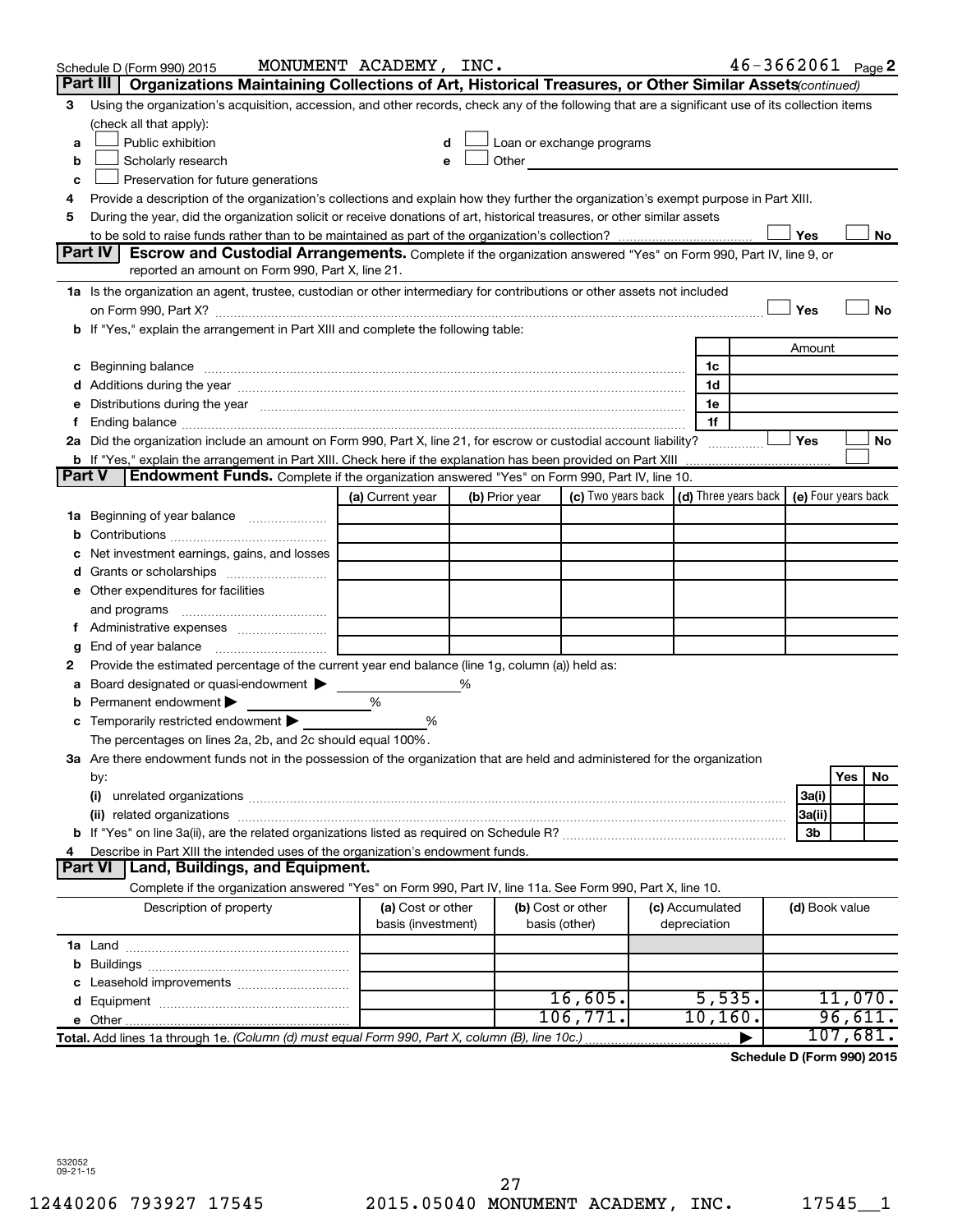|                                                                                                                                                                                                                               |                 |                | Complete if the organization answered "Yes" on Form 990, Part IV, line 11b. See Form 990, Part X, line 12. |                                                           |
|-------------------------------------------------------------------------------------------------------------------------------------------------------------------------------------------------------------------------------|-----------------|----------------|------------------------------------------------------------------------------------------------------------|-----------------------------------------------------------|
| (a) Description of security or category (including name of security)                                                                                                                                                          |                 | (b) Book value |                                                                                                            | (c) Method of valuation: Cost or end-of-year market value |
| (1) Financial derivatives                                                                                                                                                                                                     |                 |                |                                                                                                            |                                                           |
|                                                                                                                                                                                                                               |                 |                |                                                                                                            |                                                           |
| $(3)$ Other                                                                                                                                                                                                                   |                 |                |                                                                                                            |                                                           |
| (A)                                                                                                                                                                                                                           |                 |                |                                                                                                            |                                                           |
| (B)                                                                                                                                                                                                                           |                 |                |                                                                                                            |                                                           |
| (C)                                                                                                                                                                                                                           |                 |                |                                                                                                            |                                                           |
| (D)                                                                                                                                                                                                                           |                 |                |                                                                                                            |                                                           |
| (E)                                                                                                                                                                                                                           |                 |                |                                                                                                            |                                                           |
| (F)                                                                                                                                                                                                                           |                 |                |                                                                                                            |                                                           |
| (G)                                                                                                                                                                                                                           |                 |                |                                                                                                            |                                                           |
| (H)                                                                                                                                                                                                                           |                 |                |                                                                                                            |                                                           |
| Total. (Col. (b) must equal Form 990, Part X, col. (B) line 12.) $\blacktriangleright$                                                                                                                                        |                 |                |                                                                                                            |                                                           |
| Part VIII Investments - Program Related.                                                                                                                                                                                      |                 |                |                                                                                                            |                                                           |
|                                                                                                                                                                                                                               |                 |                |                                                                                                            |                                                           |
| Complete if the organization answered "Yes" on Form 990, Part IV, line 11c. See Form 990, Part X, line 13.                                                                                                                    |                 |                |                                                                                                            |                                                           |
| (a) Description of investment                                                                                                                                                                                                 |                 | (b) Book value |                                                                                                            | (c) Method of valuation: Cost or end-of-year market value |
| (1)                                                                                                                                                                                                                           |                 |                |                                                                                                            |                                                           |
| (2)                                                                                                                                                                                                                           |                 |                |                                                                                                            |                                                           |
| (3)                                                                                                                                                                                                                           |                 |                |                                                                                                            |                                                           |
| (4)                                                                                                                                                                                                                           |                 |                |                                                                                                            |                                                           |
| (5)                                                                                                                                                                                                                           |                 |                |                                                                                                            |                                                           |
| (6)                                                                                                                                                                                                                           |                 |                |                                                                                                            |                                                           |
| (7)                                                                                                                                                                                                                           |                 |                |                                                                                                            |                                                           |
| (8)                                                                                                                                                                                                                           |                 |                |                                                                                                            |                                                           |
| (9)                                                                                                                                                                                                                           |                 |                |                                                                                                            |                                                           |
| Total. (Col. (b) must equal Form 990, Part X, col. (B) line $13$ .)                                                                                                                                                           |                 |                |                                                                                                            |                                                           |
| <b>Other Assets.</b>                                                                                                                                                                                                          |                 |                |                                                                                                            |                                                           |
| Complete if the organization answered "Yes" on Form 990, Part IV, line 11d. See Form 990, Part X, line 15.                                                                                                                    | (a) Description |                |                                                                                                            | (b) Book value                                            |
| Part IX<br>(1)                                                                                                                                                                                                                |                 |                |                                                                                                            |                                                           |
| (2)                                                                                                                                                                                                                           |                 |                |                                                                                                            |                                                           |
| (3)                                                                                                                                                                                                                           |                 |                |                                                                                                            |                                                           |
| (4)                                                                                                                                                                                                                           |                 |                |                                                                                                            |                                                           |
| (5)                                                                                                                                                                                                                           |                 |                |                                                                                                            |                                                           |
| (6)                                                                                                                                                                                                                           |                 |                |                                                                                                            |                                                           |
|                                                                                                                                                                                                                               |                 |                |                                                                                                            |                                                           |
| (7)                                                                                                                                                                                                                           |                 |                |                                                                                                            |                                                           |
| (8)                                                                                                                                                                                                                           |                 |                |                                                                                                            |                                                           |
| (9)                                                                                                                                                                                                                           |                 |                |                                                                                                            |                                                           |
|                                                                                                                                                                                                                               |                 |                |                                                                                                            |                                                           |
| <b>Other Liabilities.</b>                                                                                                                                                                                                     |                 |                |                                                                                                            |                                                           |
| Complete if the organization answered "Yes" on Form 990, Part IV, line 11e or 11f. See Form 990, Part X, line 25.                                                                                                             |                 |                |                                                                                                            |                                                           |
| (a) Description of liability                                                                                                                                                                                                  |                 |                | (b) Book value                                                                                             |                                                           |
| Federal income taxes<br>(1)                                                                                                                                                                                                   |                 |                |                                                                                                            |                                                           |
| (2)                                                                                                                                                                                                                           |                 |                |                                                                                                            |                                                           |
| (3)                                                                                                                                                                                                                           |                 |                |                                                                                                            |                                                           |
| (4)                                                                                                                                                                                                                           |                 |                |                                                                                                            |                                                           |
| (5)                                                                                                                                                                                                                           |                 |                |                                                                                                            |                                                           |
| (6)                                                                                                                                                                                                                           |                 |                |                                                                                                            |                                                           |
| (7)                                                                                                                                                                                                                           |                 |                |                                                                                                            |                                                           |
| Total. (Column (b) must equal Form 990, Part X, col. (B) line 15.).<br>Part X<br>1.<br>(8)                                                                                                                                    |                 |                |                                                                                                            |                                                           |
|                                                                                                                                                                                                                               |                 |                |                                                                                                            |                                                           |
| (9)                                                                                                                                                                                                                           |                 |                |                                                                                                            |                                                           |
| Total. (Column (b) must equal Form 990, Part X, col. (B) line 25.)<br>Liability for uncertain tax positions. In Part XIII, provide the text of the footnote to the organization's financial statements that reports the<br>2. |                 |                |                                                                                                            |                                                           |

**Schedule D (Form 990) 2015**

532053 09-21-15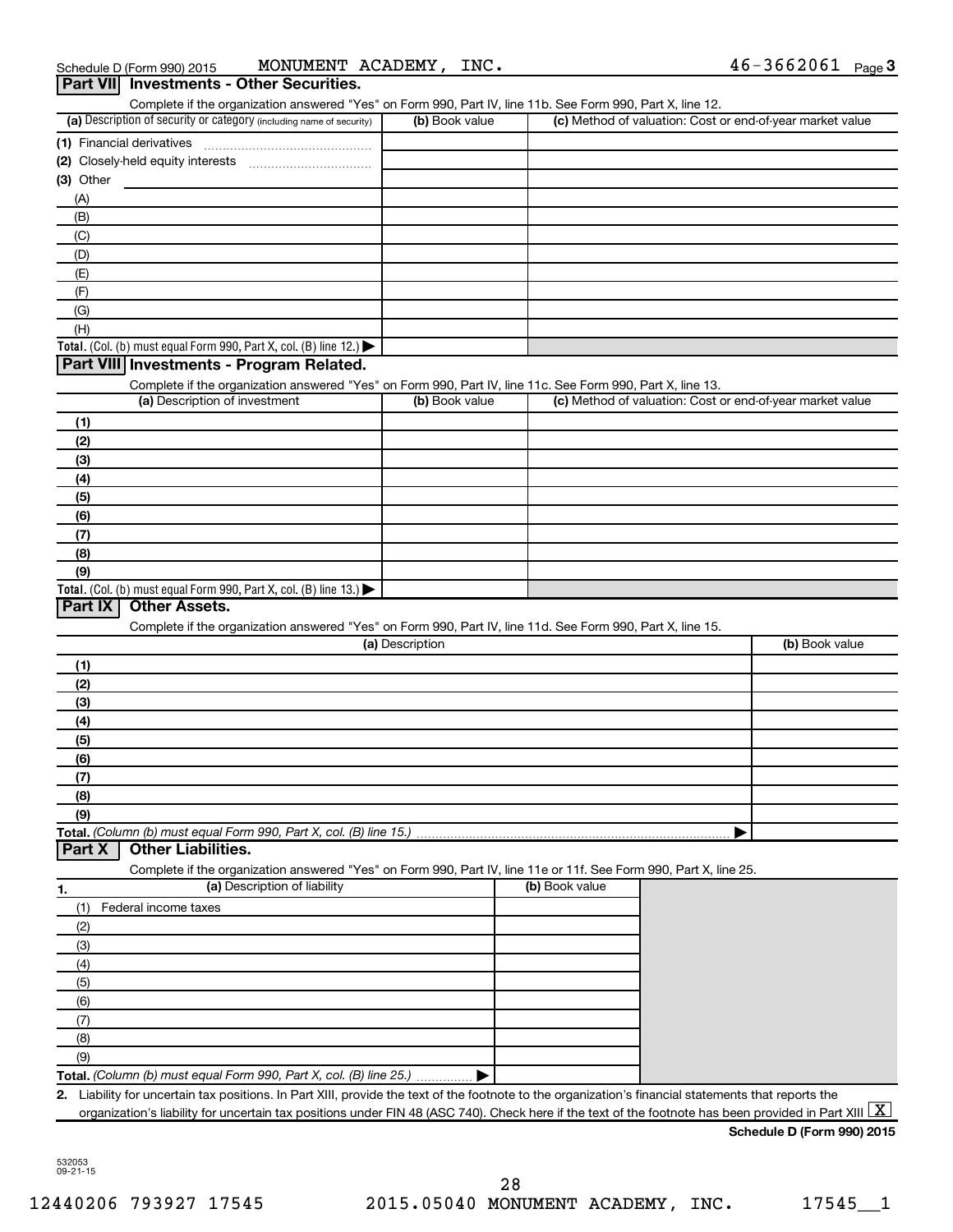|    | MONUMENT ACADEMY, INC.<br>Schedule D (Form 990) 2015                                                            |                |          |                | $46 - 3662061$ Page 4 |
|----|-----------------------------------------------------------------------------------------------------------------|----------------|----------|----------------|-----------------------|
|    | Reconciliation of Revenue per Audited Financial Statements With Revenue per Return.<br>Part XI                  |                |          |                |                       |
|    | Complete if the organization answered "Yes" on Form 990, Part IV, line 12a.                                     |                |          |                |                       |
| 1  | Total revenue, gains, and other support per audited financial statements                                        |                |          | $\blacksquare$ | 3,330,392.            |
| 2  | Amounts included on line 1 but not on Form 990, Part VIII, line 12:                                             |                |          |                |                       |
| a  | Net unrealized gains (losses) on investments [111] [12] matter and the unrealized gains (losses) on investments | 2a             |          |                |                       |
| b  |                                                                                                                 | 2 <sub>b</sub> | 28, 142. |                |                       |
|    |                                                                                                                 | 2 <sub>c</sub> |          |                |                       |
| d  |                                                                                                                 | 2d             | 1,255.   |                |                       |
| e  | Add lines 2a through 2d                                                                                         |                |          | <b>2e</b>      | 29,397.               |
| 3  |                                                                                                                 |                |          | 3              | 3,300,995.            |
| 4  | Amounts included on Form 990, Part VIII, line 12, but not on line 1:                                            |                |          |                |                       |
| a  |                                                                                                                 | 4a             |          |                |                       |
|    |                                                                                                                 | 4 <sub>h</sub> |          |                |                       |
|    | c Add lines 4a and 4b                                                                                           |                |          | 4с             | 0.                    |
|    |                                                                                                                 |                |          |                | 3,300,995.            |
|    | Part XII   Reconciliation of Expenses per Audited Financial Statements With Expenses per Return.                |                |          |                |                       |
|    | Complete if the organization answered "Yes" on Form 990, Part IV, line 12a.                                     |                |          |                |                       |
| 1  |                                                                                                                 |                |          | $\mathbf{1}$   | 2,796,089.            |
| 2  | Amounts included on line 1 but not on Form 990, Part IX, line 25:                                               |                |          |                |                       |
| a  |                                                                                                                 | 2a             | 28,142.  |                |                       |
| b  |                                                                                                                 | 2 <sub>b</sub> |          |                |                       |
| C. |                                                                                                                 | 2c             |          |                |                       |
|    |                                                                                                                 | 2d             | 1,255.   |                |                       |
|    |                                                                                                                 |                |          | 2e             | 29,397.               |
| з  |                                                                                                                 |                |          | 3              | 2,766,692.            |
|    | Amounts included on Form 990, Part IX, line 25, but not on line 1:                                              |                |          |                |                       |
| a  |                                                                                                                 | 4a             |          |                |                       |
|    |                                                                                                                 | 4 <sub>b</sub> |          |                |                       |
|    | Add lines 4a and 4b                                                                                             |                |          | 4c             | υ.                    |
| 5  |                                                                                                                 |                |          | 5              | 2,766,692.            |
|    | Part XIII Supplemental Information.                                                                             |                |          |                |                       |
|    |                                                                                                                 |                |          |                |                       |

Provide the descriptions required for Part II, lines 3, 5, and 9; Part III, lines 1a and 4; Part IV, lines 1b and 2b; Part V, line 4; Part X, line 2; Part XI, lines 2d and 4b; and Part XII, lines 2d and 4b. Also complete this part to provide any additional information.

# PART X, LINE 2:

| MONUMENT ACADEMY BELIEVES THAT IT HAS APPROPRIATE SUPPORT FOR ANY TAX      |        |
|----------------------------------------------------------------------------|--------|
| POSITIONS TAKEN, AND AS SUCH, DOES NOT HAVE ANY UNCERTAIN TAX POSITIONS    |        |
| THAT ARE MATERIAL TO THE FINANCIAL STATEMENTS OR THAT WOULD HAVE AN EFFECT |        |
| ON ITS TAX-EXEMPT STATUS. THERE ARE NO UNRECOGNIZED TAX BENEFITS OR        |        |
| LIABILITIES THAT NEED TO BE RECORDED.                                      |        |
|                                                                            |        |
| PART XI, LINE 2D - OTHER ADJUSTMENTS:                                      |        |
| FUNDRAISING EXPENSES                                                       | 1,255. |

# PART XII, LINE 2D - OTHER ADJUSTMENTS:

# FUNDRAISING EXPENSES

532054 09-21-15

**Schedule D (Form 990) 2015**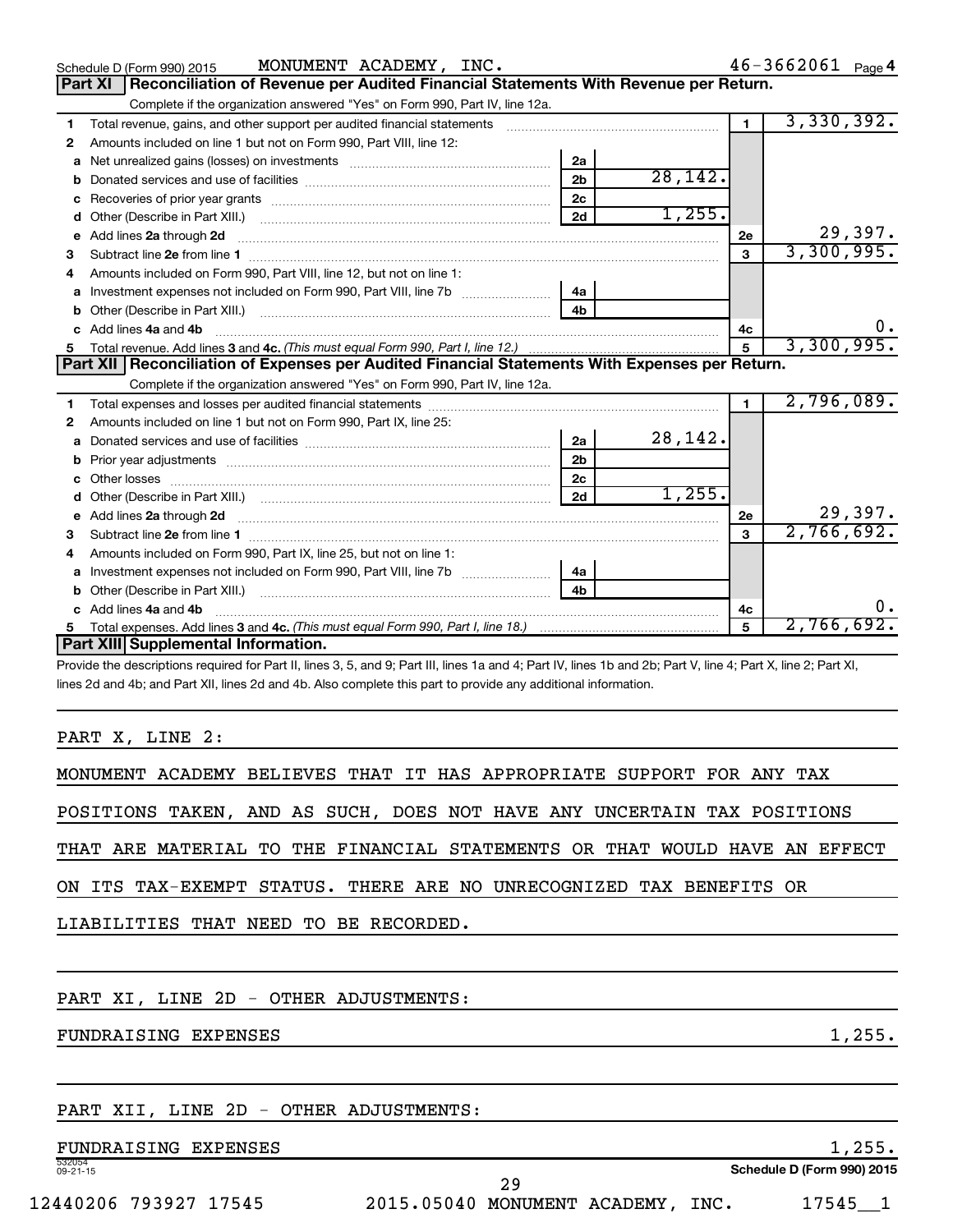| <b>Part XIII Supplemental Information (continued)</b> |                                           |                            |
|-------------------------------------------------------|-------------------------------------------|----------------------------|
|                                                       |                                           |                            |
|                                                       |                                           |                            |
|                                                       |                                           |                            |
|                                                       |                                           |                            |
|                                                       |                                           |                            |
|                                                       |                                           |                            |
|                                                       |                                           |                            |
|                                                       |                                           |                            |
|                                                       |                                           |                            |
|                                                       |                                           |                            |
|                                                       |                                           |                            |
|                                                       |                                           |                            |
|                                                       |                                           |                            |
|                                                       |                                           |                            |
|                                                       |                                           |                            |
|                                                       |                                           |                            |
|                                                       |                                           |                            |
|                                                       |                                           |                            |
|                                                       |                                           |                            |
|                                                       |                                           |                            |
|                                                       |                                           |                            |
|                                                       |                                           |                            |
|                                                       |                                           |                            |
|                                                       |                                           |                            |
|                                                       |                                           |                            |
|                                                       |                                           |                            |
|                                                       |                                           |                            |
|                                                       |                                           |                            |
|                                                       |                                           |                            |
|                                                       |                                           |                            |
|                                                       |                                           | Schedule D (Form 990) 2015 |
| 532055<br>09-21-15                                    | 30                                        |                            |
| 12440206 793927 17545                                 | 2015.05040 MONUMENT ACADEMY, INC. 17545_1 |                            |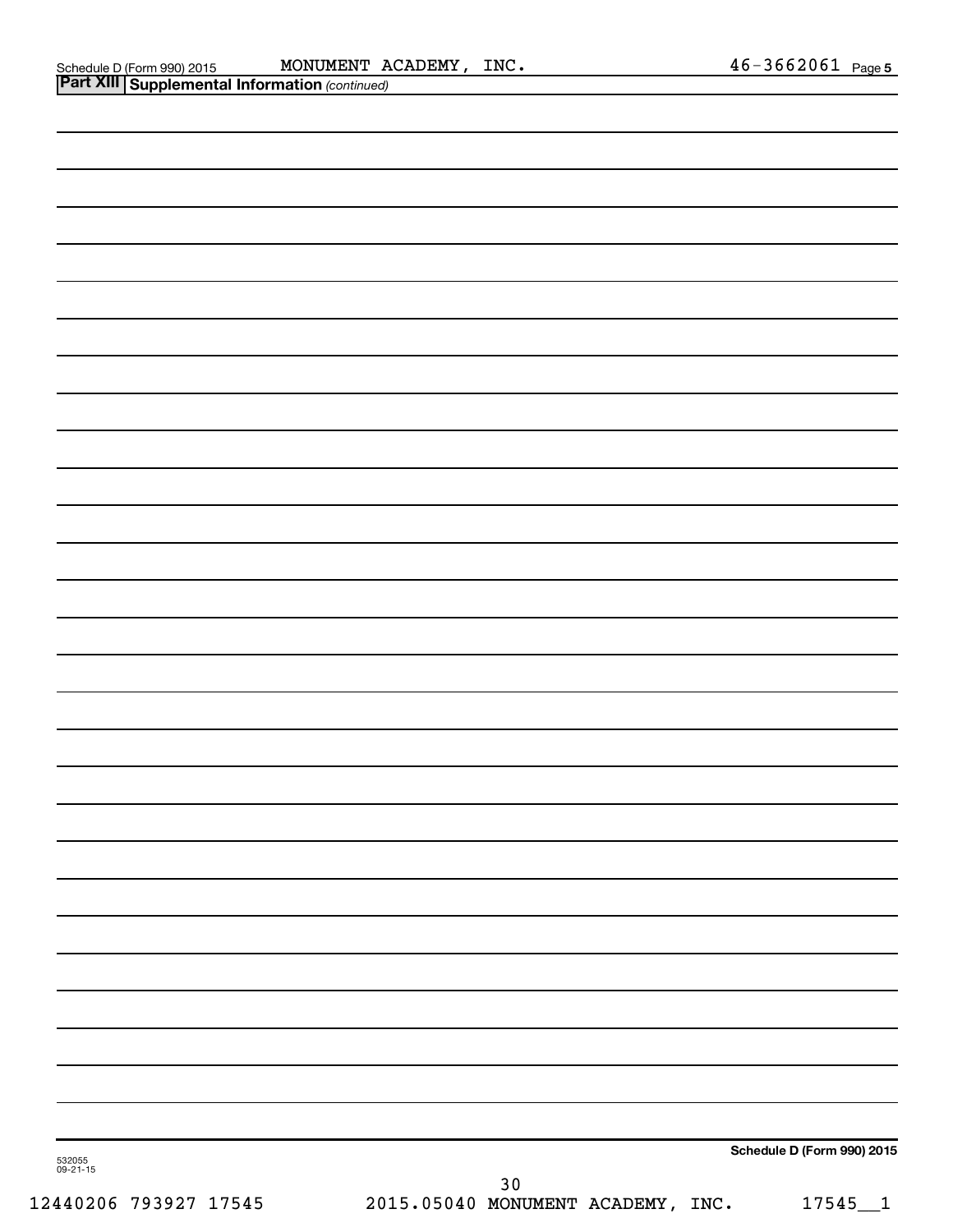|               | <b>SCHEDULE E</b><br>Schools                                                                                                            | OMB No. 1545-0047     |                         |                         |
|---------------|-----------------------------------------------------------------------------------------------------------------------------------------|-----------------------|-------------------------|-------------------------|
|               | Complete if the organization answered "Yes" on Form 990,<br>(Form 990 or 990-EZ)<br>Part IV, line 13, or Form 990-EZ, Part VI, line 48. | 2015                  |                         |                         |
|               | Attach to Form 990 or Form 990-EZ.<br>Department of the Treasury                                                                        | <b>Open to Public</b> |                         |                         |
|               | Internal Revenue Service<br>Information about Schedule E (Form 990 or 990-EZ) and its instructions is at WWW.irs.gov/form990.           | Inspection            |                         |                         |
|               | <b>Employer identification number</b><br>Name of the organization                                                                       |                       |                         |                         |
|               | MONUMENT ACADEMY, INC.                                                                                                                  | 46-3662061            |                         |                         |
| <b>Part I</b> |                                                                                                                                         |                       |                         |                         |
|               |                                                                                                                                         |                       | <b>YES</b>              | NO.                     |
| 1.            | Does the organization have a racially nondiscriminatory policy toward students by statement in its charter, bylaws,                     |                       |                         |                         |
|               |                                                                                                                                         | 1                     | х                       |                         |
| $\mathbf{2}$  | Does the organization include a statement of its racially nondiscriminatory policy toward students in all its brochures,                |                       |                         |                         |
|               | catalogues, and other written communications with the public dealing with student admissions, programs, and scholarships?               | $\mathbf{2}$          |                         | x                       |
| 3             | Has the organization publicized its racially nondiscriminatory policy through newspaper or broadcast media during the                   |                       |                         |                         |
|               | period of solicitation for students, or during the registration period if it has no solicitation program, in a way that makes           |                       |                         |                         |
|               | the policy known to all parts of the general community it serves? If "Yes," please describe. If "No," please explain.                   |                       |                         |                         |
|               |                                                                                                                                         | 3                     |                         | x                       |
|               | THE SCHOOL IS A PUBLIC CHARTER SCHOOL AND IS OPERATING UNDER                                                                            |                       |                         |                         |
|               | A CONTRACT WITH THE DC GOVERNMENT REVENUE PROCEDURE 75-50                                                                               |                       |                         |                         |
|               | DOES NOT APPLY TO PUBLIC CHARTER SCHOOLS.                                                                                               |                       |                         |                         |
|               |                                                                                                                                         |                       |                         |                         |
|               |                                                                                                                                         |                       |                         |                         |
| 4             | Does the organization maintain the following?                                                                                           |                       |                         |                         |
| а             |                                                                                                                                         | 4a                    | X                       |                         |
| b             | Records documenting that scholarships and other financial assistance are awarded on a racially nondiscriminatory basis?                 | 4b                    | $\overline{\textbf{x}}$ |                         |
|               | c Copies of all catalogues, brochures, announcements, and other written communications to the public dealing with student               |                       |                         |                         |
|               |                                                                                                                                         | 4c                    | X                       |                         |
|               |                                                                                                                                         | 4d                    | $\overline{\mathbf{X}}$ |                         |
|               | If you answered "No" to any of the above, please explain. If you need more space, use Part II.                                          |                       |                         |                         |
|               | REVENUE PROCEDURE 75 - 50 DOES NOT APPLY TO PUBLIC CHARTER                                                                              |                       |                         |                         |
|               | SCHOOLS.                                                                                                                                |                       |                         |                         |
|               |                                                                                                                                         |                       |                         |                         |
|               |                                                                                                                                         |                       |                         |                         |
| 5             | Does the organization discriminate by race in any way with respect to:                                                                  |                       |                         |                         |
|               |                                                                                                                                         | 5a                    |                         | х                       |
|               |                                                                                                                                         | 5b                    |                         | $\overline{\textbf{x}}$ |
|               |                                                                                                                                         | 5c                    |                         | $\overline{\texttt{x}}$ |
|               |                                                                                                                                         | 5d                    |                         | х                       |
|               |                                                                                                                                         | <b>5e</b>             |                         | х                       |
|               |                                                                                                                                         | 5f                    |                         | х                       |
|               |                                                                                                                                         | 5g                    |                         | х                       |
|               |                                                                                                                                         | 5h                    |                         | х                       |
|               | If you answered "Yes" to any of the above, please explain. If you need more space, use Part II.                                         |                       |                         |                         |
|               |                                                                                                                                         |                       |                         |                         |
|               |                                                                                                                                         |                       |                         |                         |
|               |                                                                                                                                         |                       |                         |                         |
|               |                                                                                                                                         |                       |                         |                         |
|               |                                                                                                                                         | 6a                    | X                       |                         |
|               |                                                                                                                                         | 6b                    |                         | x                       |
|               | If you answered "Yes" on either line 6a or line 6b, explain on Part II.                                                                 |                       |                         |                         |
| 7             | Does the organization certify that it has complied with the applicable requirements of sections 4.01 through 4.05 of                    |                       |                         |                         |
|               |                                                                                                                                         | $\overline{7}$        |                         | x                       |

**For Paperwork Reduction Act Notice, see the Instructions for Form 990 or Form 990-EZ.** LHA

**Schedule E (Form 990 or 990-EZ) (2015)**

532061 10-02-15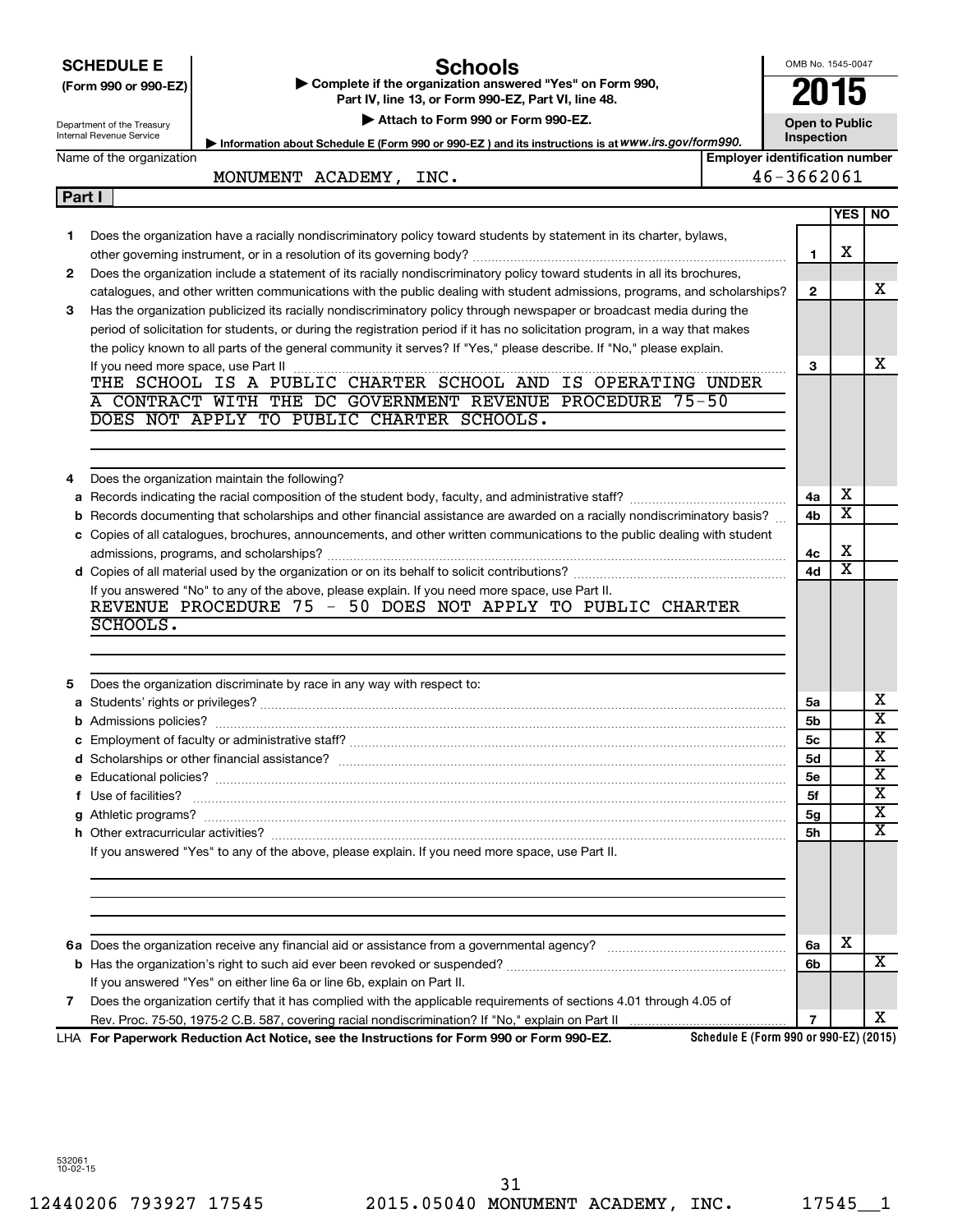Part II | Supplemental Information. Provide the explanations required by Part I, lines 3, 4d, 5h, 6b, and 7, as applicable. Also provide any other additional information.

LINE 6 - EXPLANATION OF GOVERNMENT FINANCIAL AID:

THE SCHOOL RECEIVES GOVERNMENT FINANCIAL ASSISTANCE FROM THE DISTRICT OF

COLUMBIA, FEDERAL DEPARTMENT OF AGRICULTURE SCHOOL LUNCH PROGRAM, AND

FEDERAL CONGRESSIONAL APPROPRIATIONS.

LINE 7 - EXPLANATION OF RACIAL NONDISCRIMINATION COMPLIANCE:

THE SCHOOL IS A PUBLIC CHARTER SCHOOL AND IS OPERATING UNDER A CONTRACT

WITH THE DC GOVERNMENT REVENUE PROCEDURE 75-50 DOES NOT APPLY TO PUBLIC

CHARTER SCHOOLS.

532062 10-02-15

32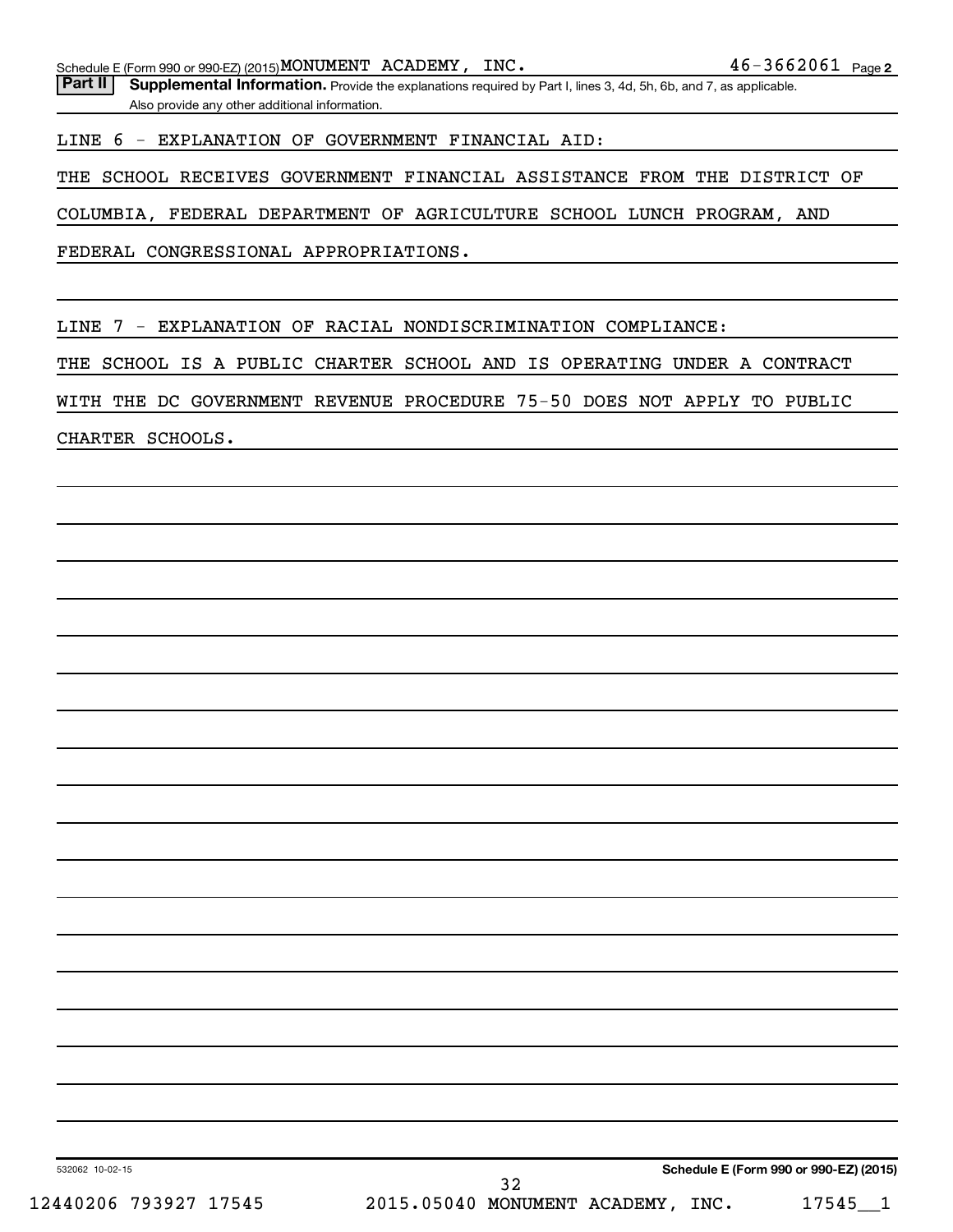| <b>SCHEDULE G</b><br>(Form 990 or 990-EZ)<br>Department of the Treasury<br>Internal Revenue Service                                                                                                                                                                                                                                                                                                                                                                                                                                                                                                                                                                                        | Supplemental Information Regarding Fundraising or Gaming Activities<br>Complete if the organization answered "Yes" on Form 990, Part IV, lines 17, 18, or 19, or if the<br>organization entered more than \$15,000 on Form 990-EZ, line 6a.<br>Attach to Form 990 or Form 990-EZ.<br>Information about Schedule G (Form 990 or 990-EZ) and its instructions is at WWW.irs.gov/form990. |                                                                            |         |                                                                            |                                                                            | OMB No. 1545-0047<br><b>Open to Public</b><br>Inspection |
|--------------------------------------------------------------------------------------------------------------------------------------------------------------------------------------------------------------------------------------------------------------------------------------------------------------------------------------------------------------------------------------------------------------------------------------------------------------------------------------------------------------------------------------------------------------------------------------------------------------------------------------------------------------------------------------------|----------------------------------------------------------------------------------------------------------------------------------------------------------------------------------------------------------------------------------------------------------------------------------------------------------------------------------------------------------------------------------------|----------------------------------------------------------------------------|---------|----------------------------------------------------------------------------|----------------------------------------------------------------------------|----------------------------------------------------------|
| Name of the organization                                                                                                                                                                                                                                                                                                                                                                                                                                                                                                                                                                                                                                                                   | MONUMENT ACADEMY, INC.                                                                                                                                                                                                                                                                                                                                                                 |                                                                            |         |                                                                            | 46-3662061                                                                 | <b>Employer identification number</b>                    |
| Part I<br>required to complete this part.                                                                                                                                                                                                                                                                                                                                                                                                                                                                                                                                                                                                                                                  | Fundraising Activities. Complete if the organization answered "Yes" on Form 990, Part IV, line 17. Form 990-EZ filers are not                                                                                                                                                                                                                                                          |                                                                            |         |                                                                            |                                                                            |                                                          |
| 1 Indicate whether the organization raised funds through any of the following activities. Check all that apply.<br>Mail solicitations<br>a<br>Internet and email solicitations<br>b<br>Phone solicitations<br>c<br>In-person solicitations<br>d<br>2 a Did the organization have a written or oral agreement with any individual (including officers, directors, trustees or<br>key employees listed in Form 990, Part VII) or entity in connection with professional fundraising services?<br>b If "Yes," list the ten highest paid individuals or entities (fundraisers) pursuant to agreements under which the fundraiser is to be<br>compensated at least \$5,000 by the organization. | e<br>f<br>$g\mid X$ Special fundraising events                                                                                                                                                                                                                                                                                                                                         |                                                                            |         | Solicitation of non-government grants<br>Solicitation of government grants | $\boxed{\text{X}}$ Yes                                                     | No                                                       |
| (i) Name and address of individual<br>or entity (fundraiser)                                                                                                                                                                                                                                                                                                                                                                                                                                                                                                                                                                                                                               | (ii) Activity                                                                                                                                                                                                                                                                                                                                                                          | (iii) Did<br>fundraiser<br>have custody<br>or control of<br>contributions? |         | (iv) Gross receipts<br>from activity                                       | (v) Amount paid<br>to (or retained by)<br>fundraiser<br>listed in col. (i) | (vi) Amount paid<br>to (or retained by)<br>organization  |
| JULIA HOWELL BARROS - 1111<br>BUCHANAN ST NW, WASHINGTON,                                                                                                                                                                                                                                                                                                                                                                                                                                                                                                                                                                                                                                  | SHORT AND LONG-TERM<br>FUNDRAISING PLANNING ON A                                                                                                                                                                                                                                                                                                                                       | Yes                                                                        | No<br>x | 0                                                                          | 22,500                                                                     | $-22,500.$                                               |
|                                                                                                                                                                                                                                                                                                                                                                                                                                                                                                                                                                                                                                                                                            |                                                                                                                                                                                                                                                                                                                                                                                        |                                                                            |         |                                                                            |                                                                            |                                                          |
| Total<br>3 List all states in which the organization is registered or licensed to solicit contributions or has been notified it is exempt from registration<br>or licensing.                                                                                                                                                                                                                                                                                                                                                                                                                                                                                                               |                                                                                                                                                                                                                                                                                                                                                                                        |                                                                            |         |                                                                            | 22,500                                                                     | $-22,500.$                                               |
| LHA For Paperwork Reduction Act Notice, see the Instructions for Form 990 or 990-EZ.                                                                                                                                                                                                                                                                                                                                                                                                                                                                                                                                                                                                       | SEE PART IV FOR CONTINUATIONS                                                                                                                                                                                                                                                                                                                                                          |                                                                            |         |                                                                            |                                                                            | Schedule G (Form 990 or 990-EZ) 2015                     |

532081 09-14-15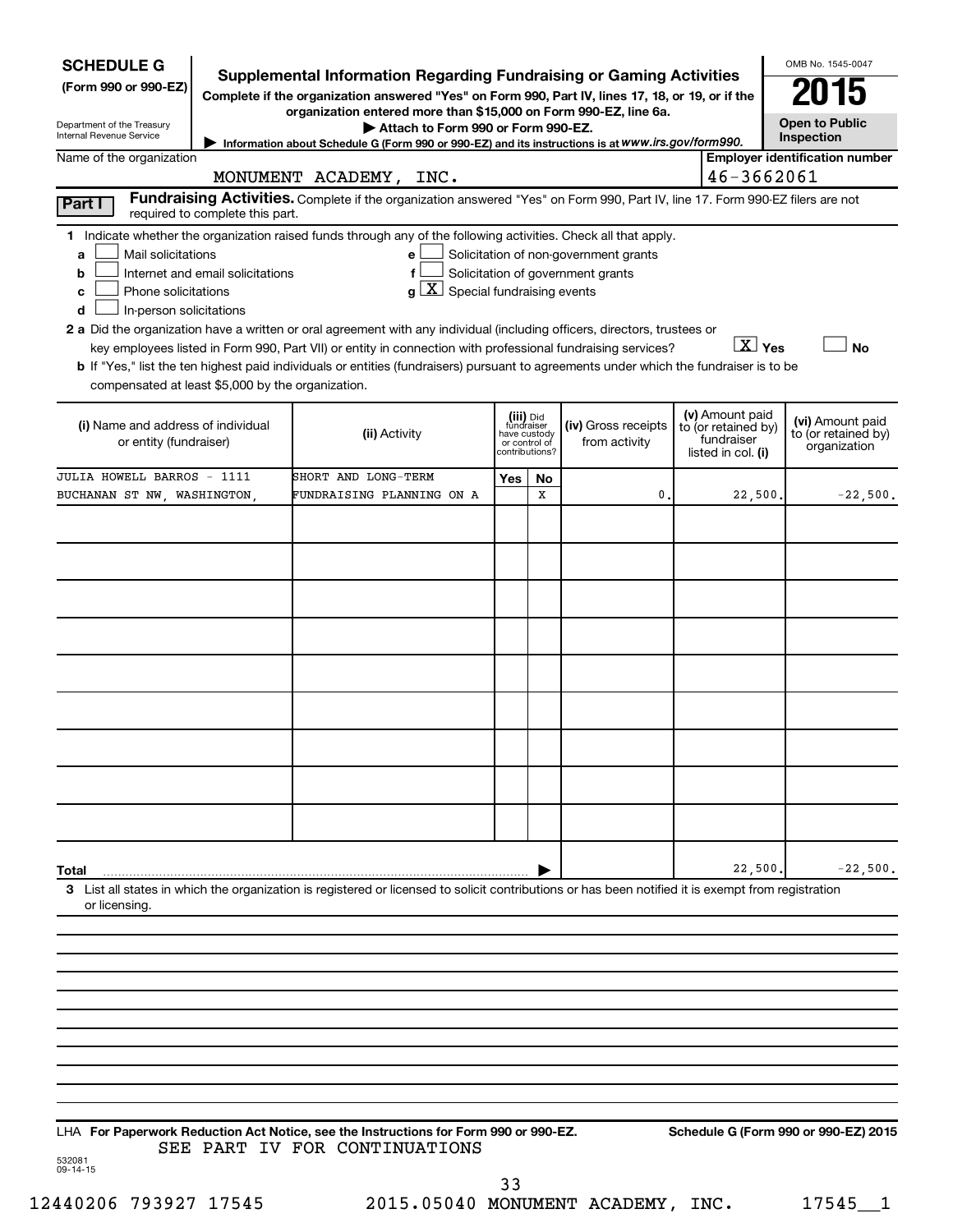|                 | $46 - 3662061$ Page 2<br>Schedule G (Form 990 or 990-EZ) 2015 MONUMENT ACADEMY, INC.                                                            |                                                                                                                                           |                     |                                                  |                  |                                                     |  |  |  |
|-----------------|-------------------------------------------------------------------------------------------------------------------------------------------------|-------------------------------------------------------------------------------------------------------------------------------------------|---------------------|--------------------------------------------------|------------------|-----------------------------------------------------|--|--|--|
|                 | Fundraising Events. Complete if the organization answered "Yes" on Form 990, Part IV, line 18, or reported more than \$15,000<br><b>Part II</b> |                                                                                                                                           |                     |                                                  |                  |                                                     |  |  |  |
|                 |                                                                                                                                                 | of fundraising event contributions and gross income on Form 990-EZ, lines 1 and 6b. List events with gross receipts greater than \$5,000. |                     |                                                  |                  |                                                     |  |  |  |
|                 |                                                                                                                                                 |                                                                                                                                           | (a) Event $#1$      | (b) Event #2                                     | (c) Other events | (d) Total events                                    |  |  |  |
|                 |                                                                                                                                                 |                                                                                                                                           | <b>ART WALK</b>     |                                                  | <b>NONE</b>      | (add col. (a) through                               |  |  |  |
|                 |                                                                                                                                                 |                                                                                                                                           | <b>EVENING COCK</b> |                                                  |                  | col. (c)                                            |  |  |  |
|                 |                                                                                                                                                 |                                                                                                                                           | (event type)        | (event type)                                     | (total number)   |                                                     |  |  |  |
| Revenue         | 1.                                                                                                                                              |                                                                                                                                           | 23,817.             |                                                  |                  | 23,817.                                             |  |  |  |
|                 | $\mathbf{2}$                                                                                                                                    |                                                                                                                                           | 23,817.             |                                                  |                  | 23,817.                                             |  |  |  |
|                 | 3                                                                                                                                               | Gross income (line 1 minus line 2)                                                                                                        |                     |                                                  |                  |                                                     |  |  |  |
|                 | 4                                                                                                                                               |                                                                                                                                           |                     |                                                  |                  |                                                     |  |  |  |
|                 | 5                                                                                                                                               |                                                                                                                                           |                     |                                                  |                  |                                                     |  |  |  |
|                 | 6                                                                                                                                               |                                                                                                                                           |                     |                                                  |                  |                                                     |  |  |  |
| Direct Expenses | 7                                                                                                                                               |                                                                                                                                           |                     |                                                  |                  |                                                     |  |  |  |
|                 | 8                                                                                                                                               |                                                                                                                                           |                     |                                                  |                  |                                                     |  |  |  |
|                 | 9                                                                                                                                               |                                                                                                                                           | 1,255.              |                                                  |                  | 1,255.                                              |  |  |  |
|                 | 10                                                                                                                                              | Direct expense summary. Add lines 4 through 9 in column (d)                                                                               |                     |                                                  |                  | 1,255.                                              |  |  |  |
|                 |                                                                                                                                                 |                                                                                                                                           |                     |                                                  |                  | $-1, 255$ .                                         |  |  |  |
| <b>Part III</b> |                                                                                                                                                 | Gaming. Complete if the organization answered "Yes" on Form 990, Part IV, line 19, or reported more than                                  |                     |                                                  |                  |                                                     |  |  |  |
|                 |                                                                                                                                                 | \$15,000 on Form 990-EZ, line 6a.                                                                                                         |                     |                                                  |                  |                                                     |  |  |  |
| Revenue         |                                                                                                                                                 |                                                                                                                                           | (a) Bingo           | (b) Pull tabs/instant<br>bingo/progressive bingo | (c) Other gaming | (d) Total gaming (add<br>col. (a) through col. (c)) |  |  |  |
|                 |                                                                                                                                                 |                                                                                                                                           |                     |                                                  |                  |                                                     |  |  |  |
|                 | 1.                                                                                                                                              |                                                                                                                                           |                     |                                                  |                  |                                                     |  |  |  |
|                 | 2                                                                                                                                               |                                                                                                                                           |                     |                                                  |                  |                                                     |  |  |  |
|                 | 3                                                                                                                                               |                                                                                                                                           |                     |                                                  |                  |                                                     |  |  |  |
| Direct Expenses | 4                                                                                                                                               |                                                                                                                                           |                     |                                                  |                  |                                                     |  |  |  |

**9** Enter the state(s) in which the organization conducts gaming activities:

**8** Net gaming income summary. Subtract line 7 from line 1, column (d)

**7** Direct expense summary. Add lines 2 through 5 in column (d)

**6** Volunteer labor ~~~~~~~~~~~~~

**5** Other direct expenses

**a** Is the organization licensed to conduct gaming activities in each of these states? ~~~~~~~~~~~~~~~~~~~~ **b** If "No," explain: Yes

**10 a** Were any of the organization's gaming licenses revoked, suspended or terminated during the tax year? ~~~~~~~~~ **b** If "Yes," explain:

532082 09-14-15

**Schedule G (Form 990 or 990-EZ) 2015**

 $\exists$  Yes

**Yes Yes Yes No No No**

 $|\Box$  Yes  $\qquad \%$   $|\Box$  Yes  $\qquad \%$   $|\Box$  $|\Box$  No  $|\Box$  No  $|\Box$ 

% % %

|

…………………………………………………… ▶

**Yes No**

**Yes No**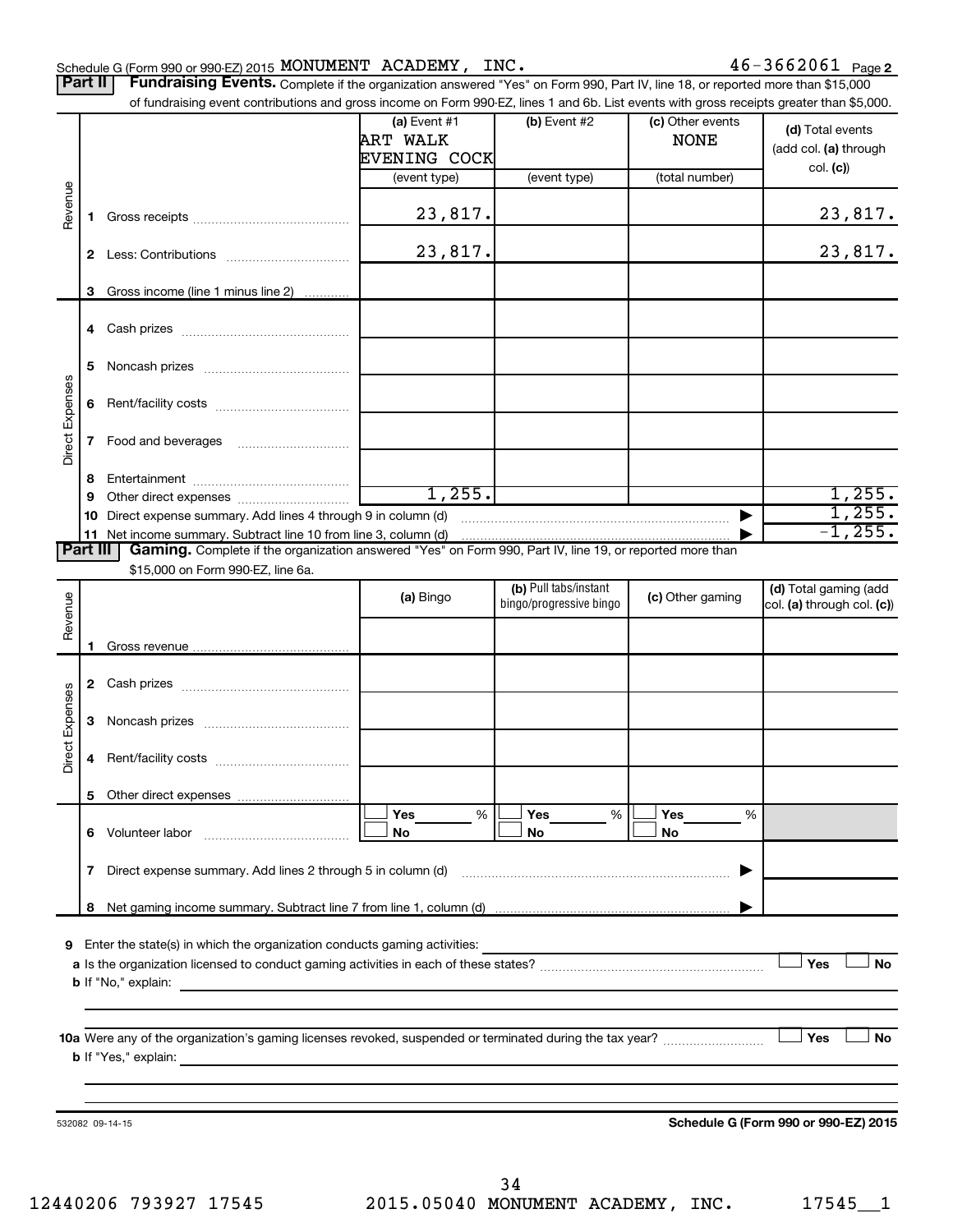| Schedule G (Form 990 or 990-EZ) 2015 MONUMENT ACADEMY, INC.<br>the control of the control of the control of the                                                                                                                               | $46 - 3662061$ Page 3                |
|-----------------------------------------------------------------------------------------------------------------------------------------------------------------------------------------------------------------------------------------------|--------------------------------------|
| 11                                                                                                                                                                                                                                            | Yes<br><b>No</b>                     |
| 12 Is the organization a grantor, beneficiary or trustee of a trust or a member of a partnership or other entity formed                                                                                                                       | Yes<br>No                            |
| <b>13</b> Indicate the percentage of gaming activity conducted in:                                                                                                                                                                            |                                      |
| a The organization's facility www.communication.communications.com/www.communication.com/www.communication                                                                                                                                    | 13а<br>%                             |
|                                                                                                                                                                                                                                               | 13 <sub>b</sub><br>%                 |
| 14 Enter the name and address of the person who prepares the organization's gaming/special events books and records:                                                                                                                          |                                      |
| Name $\blacktriangleright$                                                                                                                                                                                                                    |                                      |
|                                                                                                                                                                                                                                               |                                      |
| 15a Does the organization have a contract with a third party from whom the organization receives gaming revenue?                                                                                                                              | <b>No</b><br>Yes                     |
|                                                                                                                                                                                                                                               |                                      |
| of gaming revenue retained by the third party $\triangleright$ \$ __________________.                                                                                                                                                         |                                      |
| c If "Yes," enter name and address of the third party:                                                                                                                                                                                        |                                      |
| Name $\triangleright$                                                                                                                                                                                                                         |                                      |
|                                                                                                                                                                                                                                               |                                      |
| <b>16</b> Gaming manager information:                                                                                                                                                                                                         |                                      |
| Name $\sum$                                                                                                                                                                                                                                   |                                      |
| Gaming manager compensation > \$                                                                                                                                                                                                              |                                      |
| Description of services provided > The Communication of Services and Theorem Communication of Services provided                                                                                                                               |                                      |
|                                                                                                                                                                                                                                               |                                      |
|                                                                                                                                                                                                                                               |                                      |
| Director/officer<br>Employee<br>Independent contractor                                                                                                                                                                                        |                                      |
| <b>17</b> Mandatory distributions:                                                                                                                                                                                                            |                                      |
| a Is the organization required under state law to make charitable distributions from the gaming proceeds to                                                                                                                                   |                                      |
| retain the state gaming license? $\Box$ No                                                                                                                                                                                                    |                                      |
| <b>b</b> Enter the amount of distributions required under state law to be distributed to other exempt organizations or spent in the                                                                                                           |                                      |
| organization's own exempt activities during the tax year $\triangleright$ \$<br><b>Part IV</b><br>Supplemental Information. Provide the explanations required by Part I, line 2b, columns (iii) and (v); and Part III, lines 9, 9b, 10b, 15b, |                                      |
| 15c, 16, and 17b, as applicable. Also provide any additional information (see instructions).                                                                                                                                                  |                                      |
| SCHEDULE G, PART I, LINE 2B, LIST OF TEN HIGHEST PAID FUNDRAISERS:                                                                                                                                                                            |                                      |
|                                                                                                                                                                                                                                               |                                      |
| NAME OF FUNDRAISER: JULIA HOWELL BARROS<br>( I )                                                                                                                                                                                              |                                      |
| ADDRESS OF FUNDRAISER: 1111 BUCHANAN ST NW, WASHINGTON, DC<br>( I )                                                                                                                                                                           | 20011                                |
| (II)<br>ACTIVITY: SHORT AND LONG-TERM FUNDRAISING PLANNING ON A MONTHLY BASIS                                                                                                                                                                 |                                      |
|                                                                                                                                                                                                                                               |                                      |
|                                                                                                                                                                                                                                               |                                      |
|                                                                                                                                                                                                                                               |                                      |
|                                                                                                                                                                                                                                               |                                      |
| 532083 09-14-15                                                                                                                                                                                                                               | Schedule G (Form 990 or 990-EZ) 2015 |

35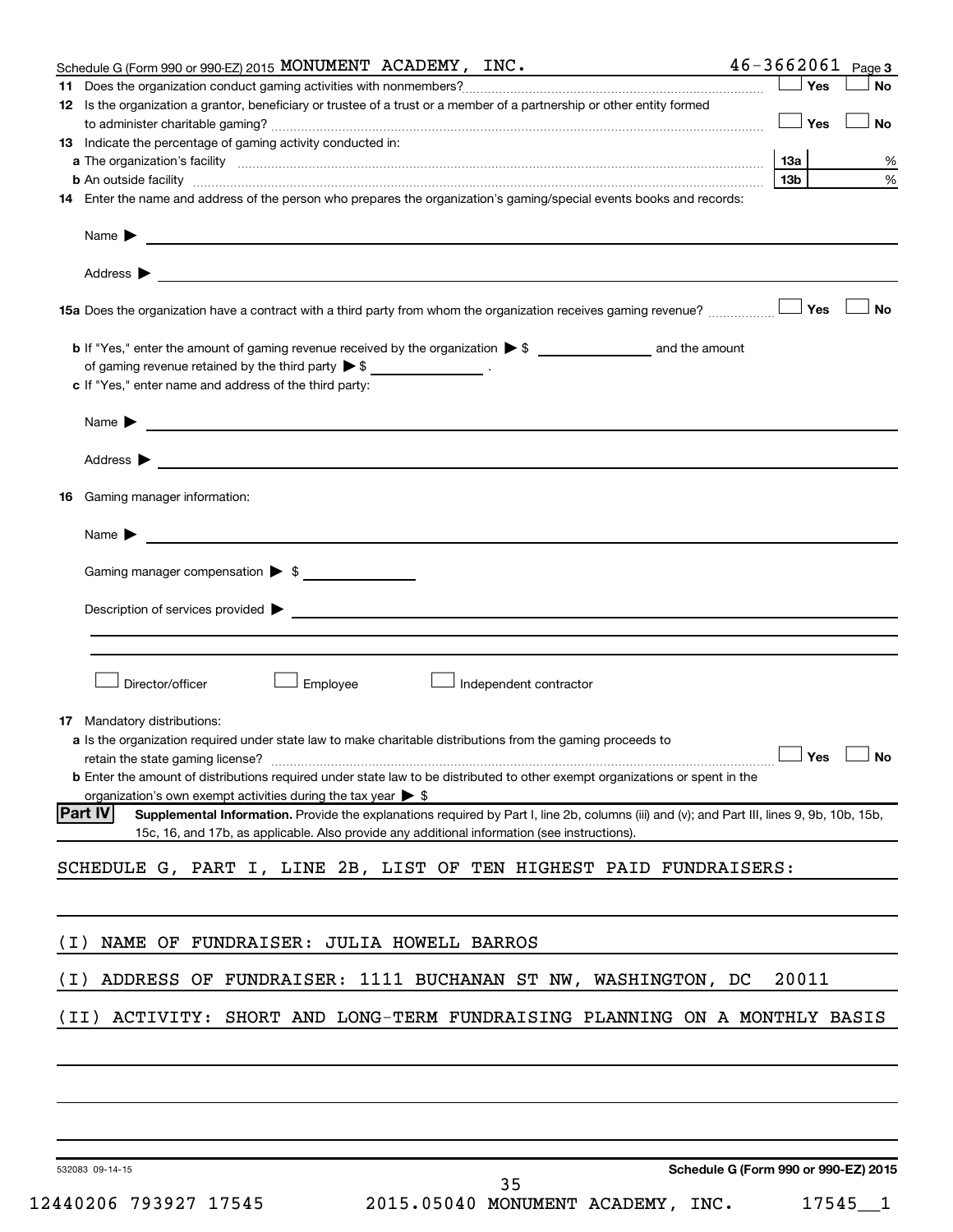|                    |      | Schedule G (Form 990 or 990-EZ) |
|--------------------|------|---------------------------------|
| 532084<br>04-01-15 | $36$ |                                 |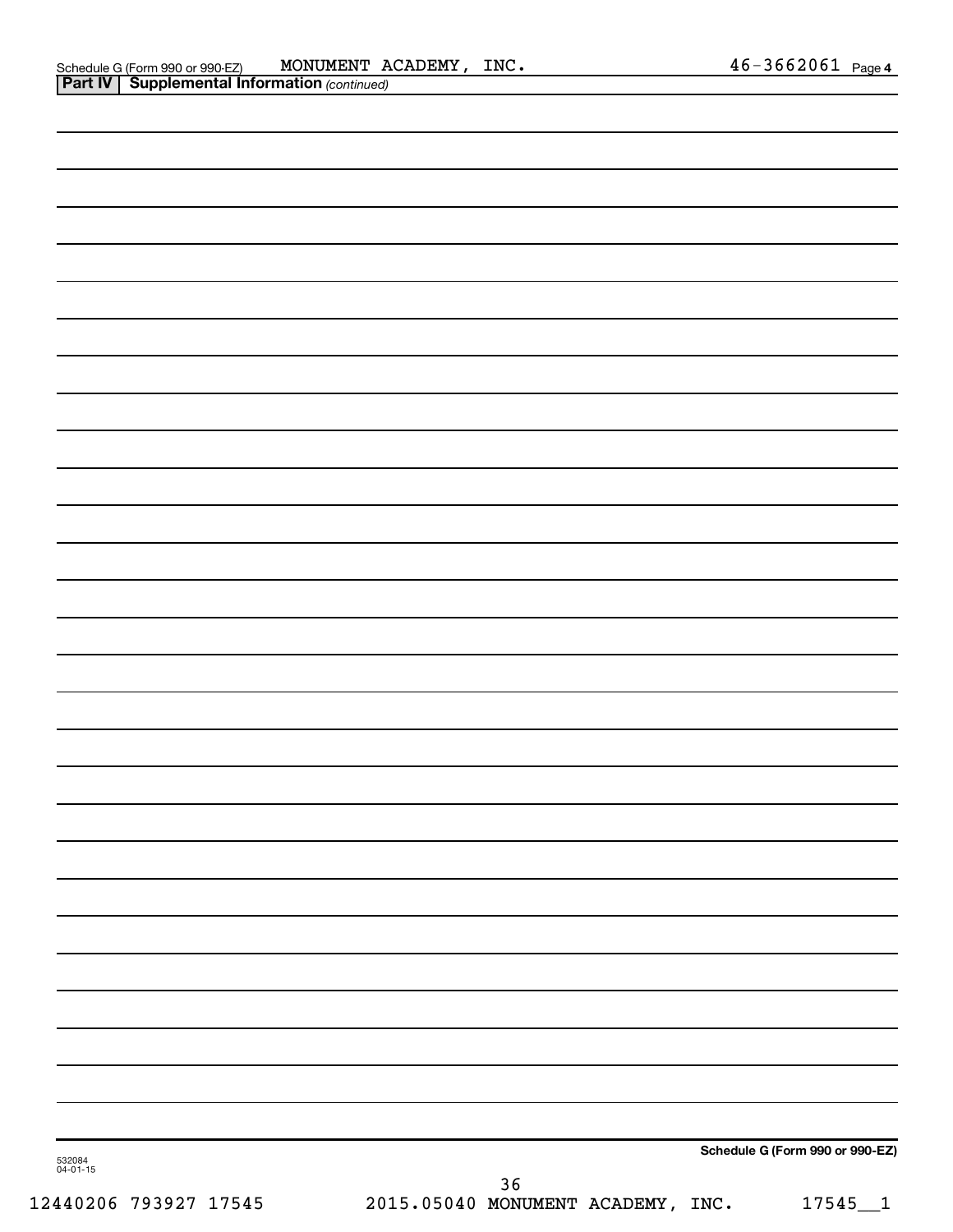| Supplemental Information to Form 990 or 990-EZ<br><b>SCHEDULE O</b><br>Complete to provide information for responses to specific questions on<br>(Form 990 or 990-EZ)<br>Form 990 or 990-EZ or to provide any additional information.<br>Attach to Form 990 or 990-EZ.<br>Department of the Treasury |               | OMB No. 1545-0047<br>Open to Public                 |
|------------------------------------------------------------------------------------------------------------------------------------------------------------------------------------------------------------------------------------------------------------------------------------------------------|---------------|-----------------------------------------------------|
| Information about Schedule O (Form 990 or 990-EZ) and its instructions is at WWW.irs.gov/form990.<br>Internal Revenue Service<br>Name of the organization                                                                                                                                            |               | Inspection<br><b>Employer identification number</b> |
| MONUMENT ACADEMY, INC.                                                                                                                                                                                                                                                                               |               | 46-3662061                                          |
| FORM 990, PART I, LINE 1, DESCRIPTION OF ORGANIZATION MISSION:                                                                                                                                                                                                                                       |               |                                                     |
| FOSTER CARE SYSTEM, WITH THE REQUISITE ACADEMIC, SOCIAL, EMOTIONAL, AND                                                                                                                                                                                                                              |               |                                                     |
| TO BE SUCCESSFUL IN COLLEGE, CAREER, AND COMMUNITY, AND<br>LIFE<br>SKILLS                                                                                                                                                                                                                            |               | TО                                                  |
| CREATE AN OUTSTANDING SCHOOL THAT ATTRACTS, SUPPORTS, AND RETAINS                                                                                                                                                                                                                                    |               |                                                     |
| EXCEPTIONAL AND CARING STAFF                                                                                                                                                                                                                                                                         |               |                                                     |
|                                                                                                                                                                                                                                                                                                      |               |                                                     |
| FORM 990, PART III, LINE 1, DESCRIPTION OF ORGANIZATION MISSION:                                                                                                                                                                                                                                     |               |                                                     |
| ATTRACTS, SUPPORTS, AND RETAINS EXCEPTIONAL AND CARING STAFF                                                                                                                                                                                                                                         |               |                                                     |
|                                                                                                                                                                                                                                                                                                      |               |                                                     |
| FORM 990, PART VI, SECTION A, LINE 6:                                                                                                                                                                                                                                                                |               |                                                     |
| THE SOLE MEMBER OF<br>MONUMENT ACADEMY FOUNDATION IS<br>THE                                                                                                                                                                                                                                          | MONUMENT PCS. |                                                     |
| SEATS ON THE MONUMENT PCS BOARD MAY BE HELD BY PERSONS WHO ARE TRUSTEES<br>TWO                                                                                                                                                                                                                       |               |                                                     |
| THE FOUNDATION.<br>ОF                                                                                                                                                                                                                                                                                |               |                                                     |
|                                                                                                                                                                                                                                                                                                      |               |                                                     |
| FORM 990, PART VI, SECTION A, LINE 7A:                                                                                                                                                                                                                                                               |               |                                                     |
| THE FOUNDATION HAS LIMITED RIGHT TO REMOVE A DIRECTOR.                                                                                                                                                                                                                                               |               |                                                     |
|                                                                                                                                                                                                                                                                                                      |               |                                                     |
| FORM 990, PART VI, SECTION B, LINE 11:                                                                                                                                                                                                                                                               |               |                                                     |
| THE ORGANIZATION'S FORM 990 IS REVIEWED BY THE CEO AND THE BOARD PRIOR TO                                                                                                                                                                                                                            |               |                                                     |
| APPROVAL AND SUBMISSION.                                                                                                                                                                                                                                                                             |               |                                                     |
|                                                                                                                                                                                                                                                                                                      |               |                                                     |
| FORM 990, PART VI, SECTION B, LINE 12C:                                                                                                                                                                                                                                                              |               |                                                     |

THE ORGANIZATION HAS A WRITTEN PROCESS TO ENSURE NO CONFLICT OF INTEREST

BEFORE THE BOARD VOTE ON EACH CONTRACT.

FORM 990, PART VI, SECTION C, LINE 19:

532211 09-02-15 LHA For Paperwork Reduction Act Notice, see the Instructions for Form 990 or 990-EZ. Schedule O (Form 990 or 990-EZ) (2015) 37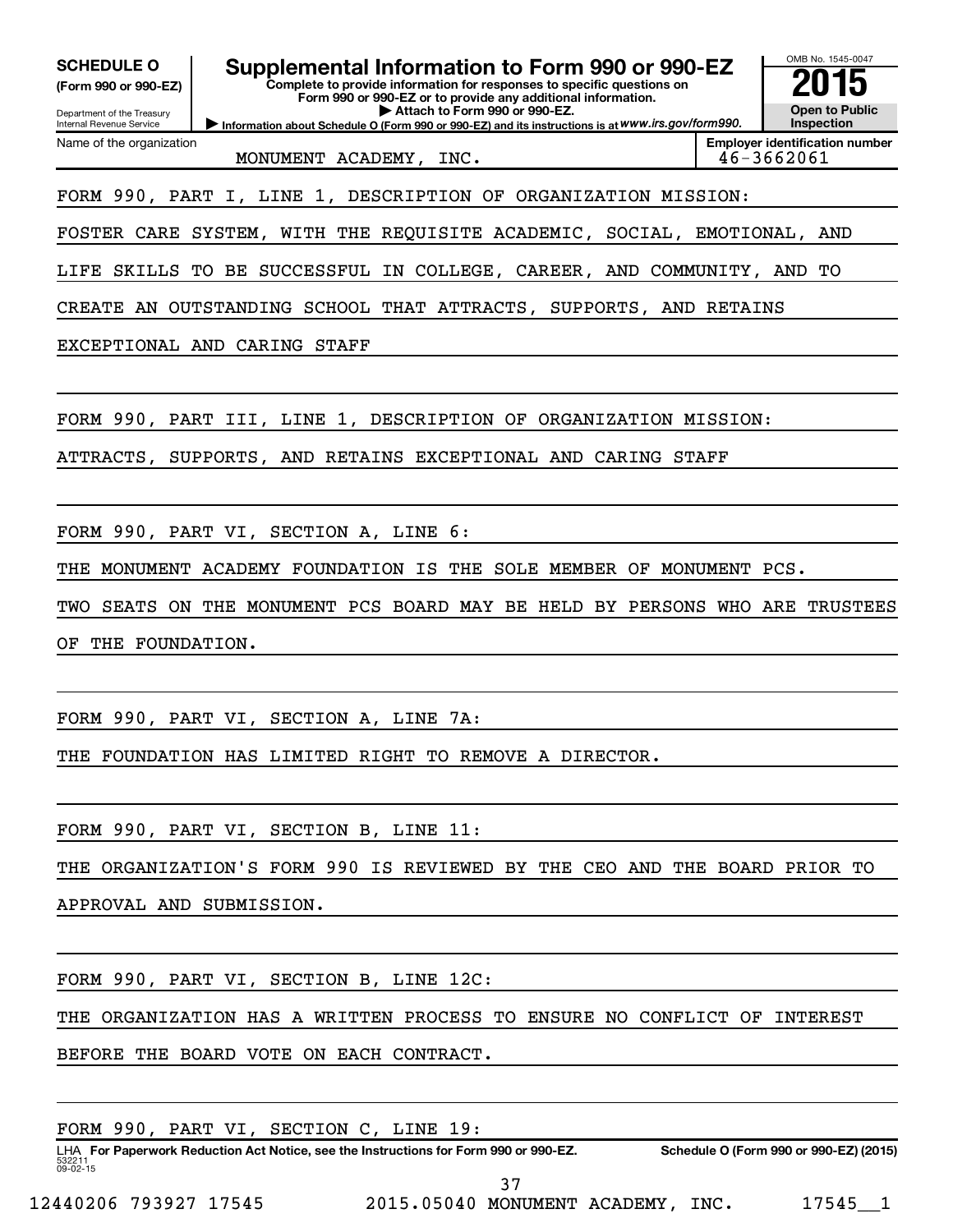Name of the organization

MONUMENT ACADEMY, INC. 46-3662061

**2 Employer identification number**

THE GOVERNING DOCUMENTS ARE AVAILABLE TO THE PUBLIC UPON REQUEST AND ARE ON

THE ORGANIZATION'S WEBSITE.

FORM 990, PART XII, LINE 2C:

THE ORGANIZATION HAS NOT CHANGED ITS AUDIT OVERSIGHT PROCESS OR PROCESS

OF SELECTION OF AN INDEPENDENT ACCOUNTANT DURING THE TAX YEAR.

**Schedule O (Form 990 or 990-EZ) (2015)**

532212 09-02-15

12440206 793927 17545 2015.05040 MONUMENT ACADEMY, INC. 17545 1 38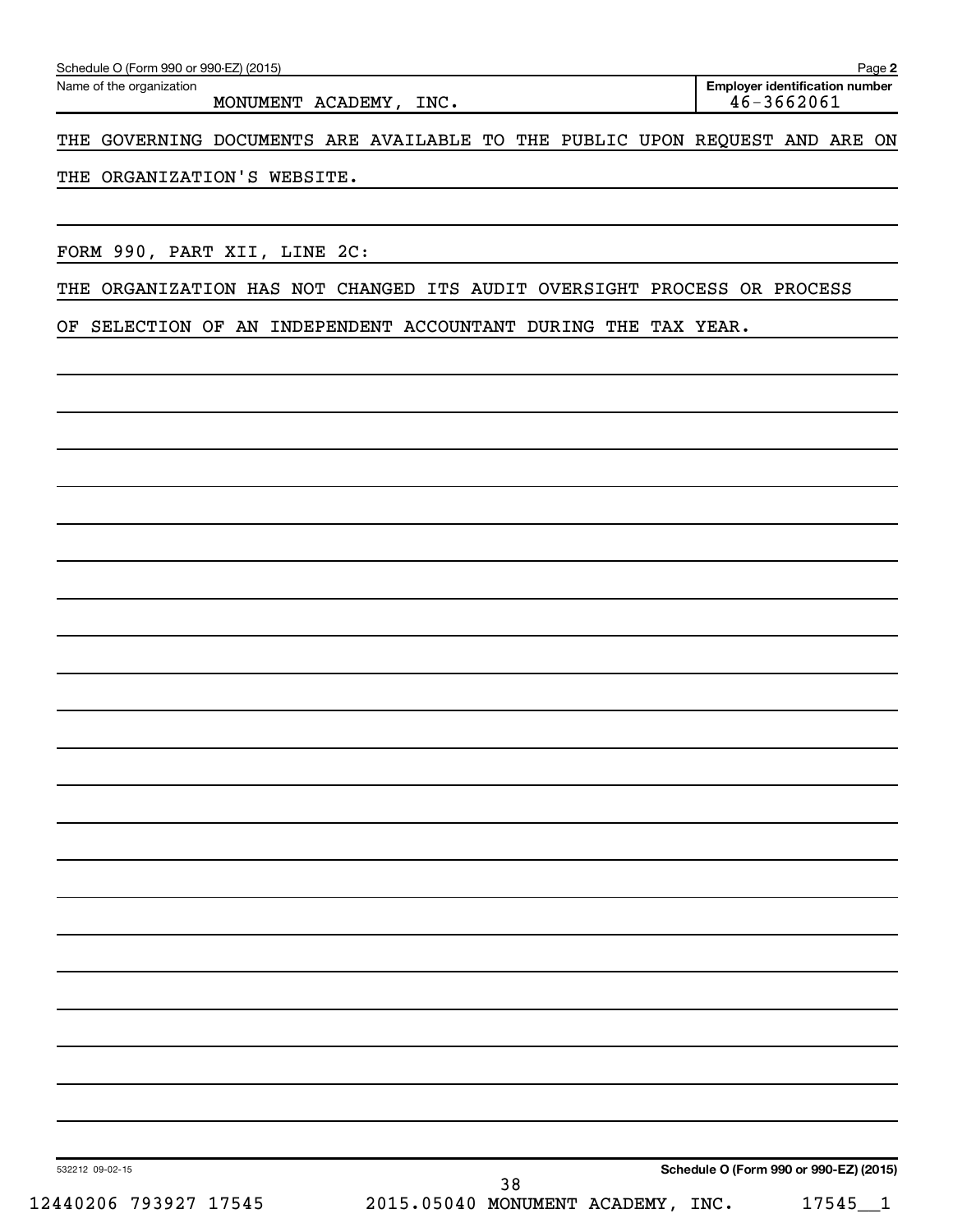| <b>SCHEDULE R</b><br>(Form 990)<br>Department of the Treasury          |                                                                                                                                                                                                                  | <b>Related Organizations and Unrelated Partnerships</b><br>> Complete if the organization answered "Yes" on Form 990, Part IV, line 33, 34, 35b, 36, or 37.<br>Attach to Form 990. |                                                     | OMB No. 1545-0047<br>2015<br><b>Open to Public</b><br>Inspection |                                             |  |                                                         |                                     |                                                      |  |
|------------------------------------------------------------------------|------------------------------------------------------------------------------------------------------------------------------------------------------------------------------------------------------------------|------------------------------------------------------------------------------------------------------------------------------------------------------------------------------------|-----------------------------------------------------|------------------------------------------------------------------|---------------------------------------------|--|---------------------------------------------------------|-------------------------------------|------------------------------------------------------|--|
| Internal Revenue Service                                               |                                                                                                                                                                                                                  | Information about Schedule R (Form 990) and its instructions is at www.irs.gov/form990.                                                                                            |                                                     |                                                                  |                                             |  |                                                         |                                     |                                                      |  |
| Name of the organization                                               | MONUMENT ACADEMY, INC.                                                                                                                                                                                           |                                                                                                                                                                                    |                                                     |                                                                  |                                             |  | <b>Employer identification number</b><br>$46 - 3662061$ |                                     |                                                      |  |
| Part I                                                                 | <b>Identification of Disregarded Entities</b> Complete if the organization answered "Yes" on Form 990, Part IV, line 33.                                                                                         |                                                                                                                                                                                    |                                                     |                                                                  |                                             |  |                                                         |                                     |                                                      |  |
| (a)<br>Name, address, and EIN (if applicable)<br>of disregarded entity |                                                                                                                                                                                                                  | (b)<br>Primary activity                                                                                                                                                            | (c)<br>Legal domicile (state or<br>foreign country) | (d)<br>Total income                                              | (e)<br>End-of-year assets                   |  |                                                         | (f)<br>Direct controlling<br>entity |                                                      |  |
|                                                                        |                                                                                                                                                                                                                  |                                                                                                                                                                                    |                                                     |                                                                  |                                             |  |                                                         |                                     |                                                      |  |
| Part II                                                                | Identification of Related Tax-Exempt Organizations Complete if the organization answered "Yes" on Form 990, Part IV, line 34 because it had one or more related tax-exempt<br>organizations during the tax year. |                                                                                                                                                                                    |                                                     |                                                                  |                                             |  |                                                         |                                     |                                                      |  |
|                                                                        | (a)<br>Name, address, and EIN<br>of related organization                                                                                                                                                         | (b)<br>Primary activity                                                                                                                                                            | (c)<br>Legal domicile (state or<br>foreign country) | (d)<br>Exempt Code<br>section                                    | (e)<br>Public charity<br>status (if section |  | (f)<br>Direct controlling<br>entity                     |                                     | $(g)$<br>Section 512(b)(13)<br>controlled<br>entity? |  |
|                                                                        |                                                                                                                                                                                                                  |                                                                                                                                                                                    |                                                     |                                                                  | 501(c)(3)                                   |  |                                                         | Yes                                 | No                                                   |  |
| 500 19TH STREET, NE<br>WASHINGTON DC                                   | MONUMENT ACADEMY FOUNDATION INC - 47-4228607<br>20002                                                                                                                                                            |                                                                                                                                                                                    | DISTRICT OF COLUMBIA 501(C)(3)                      |                                                                  | LINE 7                                      |  |                                                         |                                     | X                                                    |  |
|                                                                        |                                                                                                                                                                                                                  |                                                                                                                                                                                    |                                                     |                                                                  |                                             |  |                                                         |                                     |                                                      |  |
|                                                                        |                                                                                                                                                                                                                  |                                                                                                                                                                                    |                                                     |                                                                  |                                             |  |                                                         |                                     |                                                      |  |
|                                                                        |                                                                                                                                                                                                                  |                                                                                                                                                                                    |                                                     |                                                                  |                                             |  |                                                         |                                     |                                                      |  |

**For Paperwork Reduction Act Notice, see the Instructions for Form 990. Schedule R (Form 990) 2015**

OMB No. 1545-0047

 $\overline{1}$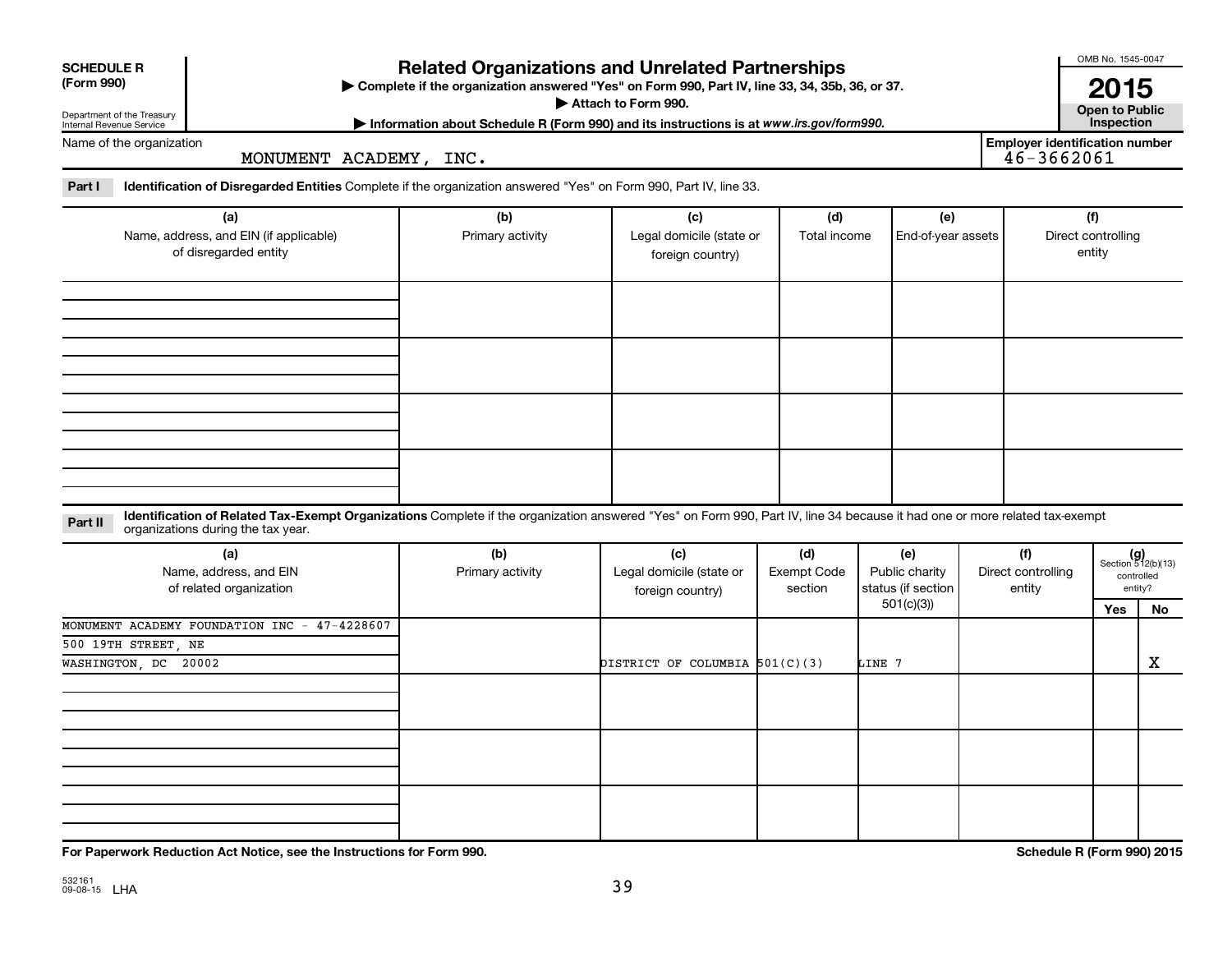## Schedule R (Form 990) 2015 MONUMENT ACADEMY,  $INC.$

**2**

Part III Identification of Related Organizations Taxable as a Partnership Complete if the organization answered "Yes" on Form 990, Part IV, line 34 because it had one or more related<br>Read to the organizations tracted as a organizations treated as a partnership during the tax year.

| (a)                                                                                                                                                                                                                                                                       | (b)              | (c)                                       | (d)                          |     | (e)                                                                   | (f)                      |     | (g)                               |              | (h)              | (i)                                           | (i)      | (k)                                |
|---------------------------------------------------------------------------------------------------------------------------------------------------------------------------------------------------------------------------------------------------------------------------|------------------|-------------------------------------------|------------------------------|-----|-----------------------------------------------------------------------|--------------------------|-----|-----------------------------------|--------------|------------------|-----------------------------------------------|----------|------------------------------------|
| Name, address, and EIN<br>of related organization                                                                                                                                                                                                                         | Primary activity | Legal<br>domicile<br>(state or<br>foreign | Direct controlling<br>entity |     | Predominant income<br>(related, unrelated,<br>excluded from tax under | Share of total<br>income |     | Share of<br>end-of-year<br>assets | allocations? | Disproportionate | Code V-UBI<br>amount in box<br>20 of Schedule | managing | General or Percentage<br>ownership |
|                                                                                                                                                                                                                                                                           |                  | country)                                  |                              |     | sections 512-514)                                                     |                          |     |                                   | Yes          | No               | K-1 (Form 1065) Yes No                        |          |                                    |
|                                                                                                                                                                                                                                                                           |                  |                                           |                              |     |                                                                       |                          |     |                                   |              |                  |                                               |          |                                    |
|                                                                                                                                                                                                                                                                           |                  |                                           |                              |     |                                                                       |                          |     |                                   |              |                  |                                               |          |                                    |
|                                                                                                                                                                                                                                                                           |                  |                                           |                              |     |                                                                       |                          |     |                                   |              |                  |                                               |          |                                    |
|                                                                                                                                                                                                                                                                           |                  |                                           |                              |     |                                                                       |                          |     |                                   |              |                  |                                               |          |                                    |
|                                                                                                                                                                                                                                                                           |                  |                                           |                              |     |                                                                       |                          |     |                                   |              |                  |                                               |          |                                    |
|                                                                                                                                                                                                                                                                           |                  |                                           |                              |     |                                                                       |                          |     |                                   |              |                  |                                               |          |                                    |
|                                                                                                                                                                                                                                                                           |                  |                                           |                              |     |                                                                       |                          |     |                                   |              |                  |                                               |          |                                    |
|                                                                                                                                                                                                                                                                           |                  |                                           |                              |     |                                                                       |                          |     |                                   |              |                  |                                               |          |                                    |
|                                                                                                                                                                                                                                                                           |                  |                                           |                              |     |                                                                       |                          |     |                                   |              |                  |                                               |          |                                    |
|                                                                                                                                                                                                                                                                           |                  |                                           |                              |     |                                                                       |                          |     |                                   |              |                  |                                               |          |                                    |
|                                                                                                                                                                                                                                                                           |                  |                                           |                              |     |                                                                       |                          |     |                                   |              |                  |                                               |          |                                    |
|                                                                                                                                                                                                                                                                           |                  |                                           |                              |     |                                                                       |                          |     |                                   |              |                  |                                               |          |                                    |
|                                                                                                                                                                                                                                                                           |                  |                                           |                              |     |                                                                       |                          |     |                                   |              |                  |                                               |          |                                    |
|                                                                                                                                                                                                                                                                           |                  |                                           |                              |     |                                                                       |                          |     |                                   |              |                  |                                               |          |                                    |
|                                                                                                                                                                                                                                                                           |                  |                                           |                              |     |                                                                       |                          |     |                                   |              |                  |                                               |          |                                    |
| Identification of Related Organizations Taxable as a Corporation or Trust Complete if the organization answered "Yes" on Form 990, Part IV, line 34 because it had one or more related<br>Part IV<br>organizations treated as a corporation or trust during the tax year. |                  |                                           |                              |     |                                                                       |                          |     |                                   |              |                  |                                               |          |                                    |
| (a)                                                                                                                                                                                                                                                                       |                  |                                           | (b)                          | (c) | (d)                                                                   |                          | (e) | (f)                               |              |                  | (g)                                           | (h)      | (i)<br>Section                     |

| (a)                                               | (b)              | (c)                                   | (d)                          | (e)                                             | (f)                      | (g)                               | (h)                       |                                                                                                                                 |
|---------------------------------------------------|------------------|---------------------------------------|------------------------------|-------------------------------------------------|--------------------------|-----------------------------------|---------------------------|---------------------------------------------------------------------------------------------------------------------------------|
| Name, address, and EIN<br>of related organization | Primary activity | Legal domicile<br>state or<br>foreign | Direct controlling<br>entity | Type of entity<br>(C corp, S corp,<br>or trust) | Share of total<br>income | Share of<br>end-of-year<br>assets | Percentage<br>  ownership | $\begin{array}{c} \textbf{(i)}\\ \text{Section}\\ 512 \text{(b)} \text{(13)}\\ \text{controlled} \\ \text{entity?} \end{array}$ |
|                                                   |                  | country)                              |                              |                                                 |                          |                                   |                           | Yes   No                                                                                                                        |
|                                                   |                  |                                       |                              |                                                 |                          |                                   |                           |                                                                                                                                 |
|                                                   |                  |                                       |                              |                                                 |                          |                                   |                           |                                                                                                                                 |
|                                                   |                  |                                       |                              |                                                 |                          |                                   |                           |                                                                                                                                 |
|                                                   |                  |                                       |                              |                                                 |                          |                                   |                           |                                                                                                                                 |
|                                                   |                  |                                       |                              |                                                 |                          |                                   |                           |                                                                                                                                 |
|                                                   |                  |                                       |                              |                                                 |                          |                                   |                           |                                                                                                                                 |
|                                                   |                  |                                       |                              |                                                 |                          |                                   |                           |                                                                                                                                 |
|                                                   |                  |                                       |                              |                                                 |                          |                                   |                           |                                                                                                                                 |
|                                                   |                  |                                       |                              |                                                 |                          |                                   |                           |                                                                                                                                 |
|                                                   |                  |                                       |                              |                                                 |                          |                                   |                           |                                                                                                                                 |
|                                                   |                  |                                       |                              |                                                 |                          |                                   |                           |                                                                                                                                 |
|                                                   |                  |                                       |                              |                                                 |                          |                                   |                           |                                                                                                                                 |
|                                                   |                  |                                       |                              |                                                 |                          |                                   |                           |                                                                                                                                 |
|                                                   |                  |                                       |                              |                                                 |                          |                                   |                           |                                                                                                                                 |
|                                                   |                  |                                       |                              |                                                 |                          |                                   |                           |                                                                                                                                 |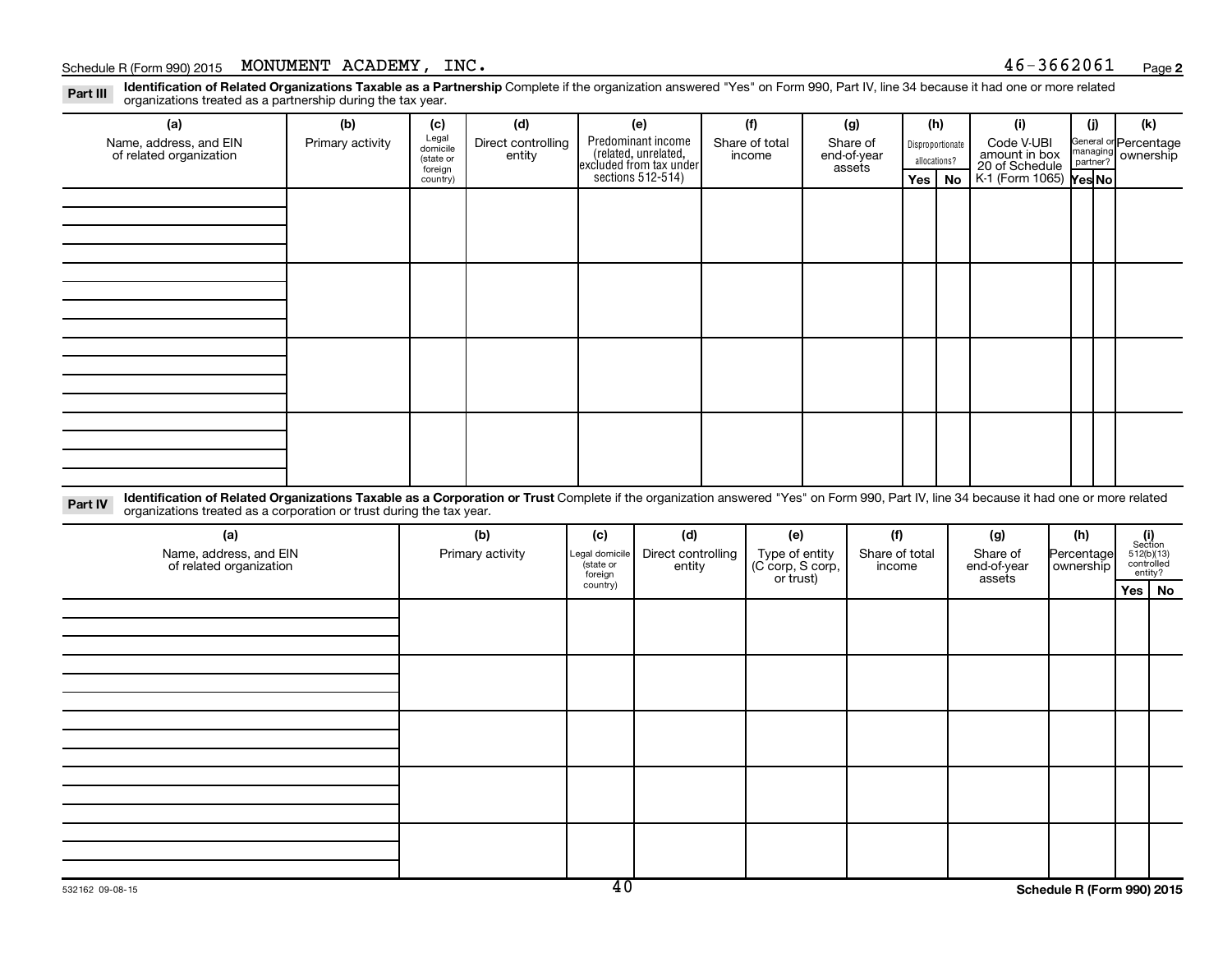## Schedule R (Form 990) 2015 MONUMENT ACADEMY,  $INC.$

Part V Transactions With Related Organizations Complete if the organization answered "Yes" on Form 990, Part IV, line 34, 35b, or 36.

| Note. Complete line 1 if any entity is listed in Parts II, III, or IV of this schedule.                                                                                                                                        |                                  |                        |                                              |                 | <b>Yes</b> | No                      |
|--------------------------------------------------------------------------------------------------------------------------------------------------------------------------------------------------------------------------------|----------------------------------|------------------------|----------------------------------------------|-----------------|------------|-------------------------|
| During the tax year, did the organization engage in any of the following transactions with one or more related organizations listed in Parts II-IV?                                                                            |                                  |                        |                                              |                 |            |                         |
|                                                                                                                                                                                                                                |                                  |                        |                                              | 1a              |            | $\overline{\mathbf{x}}$ |
|                                                                                                                                                                                                                                |                                  |                        |                                              | 1 <sub>b</sub>  |            | $\overline{\texttt{x}}$ |
| c Gift, grant, or capital contribution from related organization(s) matches and contained a contribution from related organization(s) matches and contribution from related organization(s) matches and contribution from rela |                                  |                        |                                              | 1c              |            | $\overline{\mathtt{x}}$ |
| d Loans or loan guarantees to or for related organization(s) www.communities.com/www.communities.com/www.communities.com/www.communities.com/www.communities.com/www.communities.com/www.communities.com/www.communities.com/w |                                  |                        |                                              | 1 <sub>d</sub>  |            | $\overline{\texttt{x}}$ |
|                                                                                                                                                                                                                                |                                  |                        |                                              | 1e              |            | $\overline{\texttt{x}}$ |
|                                                                                                                                                                                                                                |                                  |                        |                                              |                 |            |                         |
|                                                                                                                                                                                                                                |                                  |                        |                                              | 1f              |            | х                       |
| $g$ Sale of assets to related organization(s) with the contraction control of the control of the control of the control of the control of the control of the control of the control of the control of the control of the cont  |                                  |                        |                                              | 1g              |            | $\overline{\mathbf{x}}$ |
| h Purchase of assets from related organization(s) manufactured and content to content the content of assets from related organization(s) manufactured and content of the content of the content of the content of the content  |                                  |                        |                                              | 1 <sub>h</sub>  |            | $\overline{\texttt{x}}$ |
|                                                                                                                                                                                                                                |                                  |                        |                                              | 1i              |            | $\overline{\texttt{x}}$ |
|                                                                                                                                                                                                                                |                                  |                        |                                              | 1i.             |            | $\overline{\textbf{x}}$ |
|                                                                                                                                                                                                                                |                                  |                        |                                              |                 |            |                         |
|                                                                                                                                                                                                                                |                                  |                        |                                              | 1k              |            | x                       |
|                                                                                                                                                                                                                                |                                  |                        |                                              | 11              |            | $\overline{\mathtt{x}}$ |
|                                                                                                                                                                                                                                |                                  |                        |                                              | 1m              |            | $\overline{\textbf{x}}$ |
|                                                                                                                                                                                                                                |                                  |                        |                                              | 1n              |            | $\overline{\texttt{x}}$ |
| o Sharing of paid employees with related organization(s) manufactured and content to the content of the content of the content of the content of the content of the content of the content of the content of the content of th |                                  |                        |                                              | 10 <sub>o</sub> |            | $\overline{\texttt{x}}$ |
|                                                                                                                                                                                                                                |                                  |                        |                                              |                 |            |                         |
|                                                                                                                                                                                                                                |                                  |                        |                                              | 1p              |            | х                       |
|                                                                                                                                                                                                                                |                                  |                        |                                              | 1q              |            | $\overline{\texttt{x}}$ |
|                                                                                                                                                                                                                                |                                  |                        |                                              |                 |            |                         |
| Other transfer of cash or property to related organization(s) CONSERVIER CONSERVIERS (SCIENCIS) CONSERVIERS (SCIENCIS)                                                                                                         |                                  |                        |                                              | 1r              |            | X                       |
|                                                                                                                                                                                                                                |                                  |                        |                                              | 1s              |            | $\overline{\texttt{x}}$ |
| 2 If the answer to any of the above is "Yes," see the instructions for information on who must complete this line, including covered relationships and transaction thresholds.                                                 |                                  |                        |                                              |                 |            |                         |
| (a)<br>Name of related organization                                                                                                                                                                                            | (b)<br>Transaction<br>type (a-s) | (c)<br>Amount involved | (d)<br>Method of determining amount involved |                 |            |                         |

|     | $\mathbf{y}$ $\mathbf{y}$ $\mathbf{y}$ $\mathbf{y}$ |  |
|-----|-----------------------------------------------------|--|
| (1) |                                                     |  |
| (2) |                                                     |  |
| (3) |                                                     |  |
| (4) |                                                     |  |
| (5) |                                                     |  |
| (6) |                                                     |  |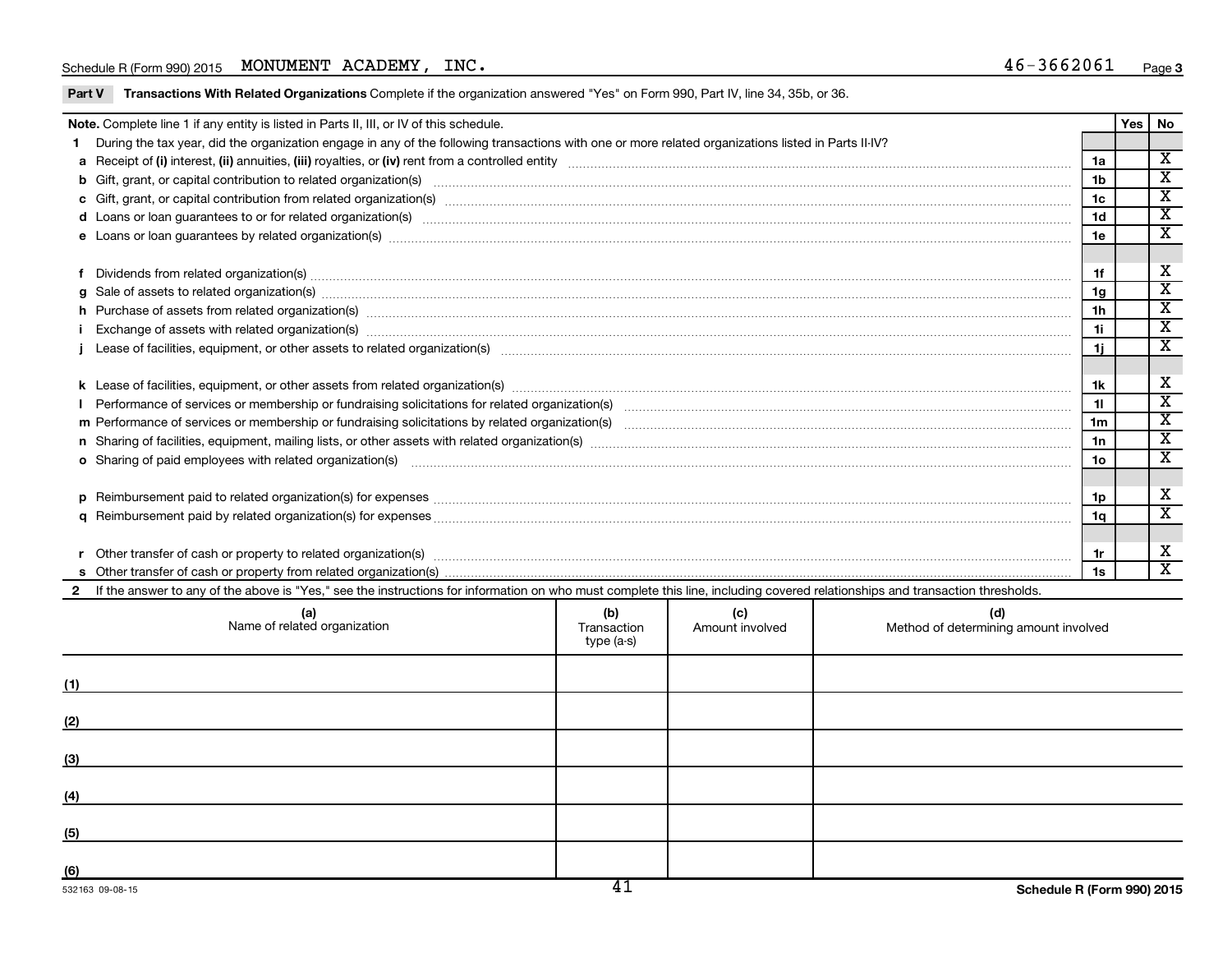# Schedule R (Form 990) 2015 MONUMENT ACADEMY,  $INC.$

Part VI Unrelated Organizations Taxable as a Partnership Complete if the organization answered "Yes" on Form 990, Part IV, line 37.

Provide the following information for each entity taxed as a partnership through which the organization conducted more than five percent of its activities (measured by total assets or gross revenue) that was not a related organization. See instructions regarding exclusion for certain investment partnerships.

| (a)<br>Name, address, and EIN<br>of entity | - -<br>(b)<br>Primary activity | (c)<br>Legal domicile<br>(state or foreign<br>country) | . . <b>. .</b> .<br>(d)<br>Predominant income<br>(related, unrelated,<br>excluded from tax under<br>sections 512-514) | $(e)$<br>Are all<br>partners sec.<br>$501(c)(3)$<br>orgs.?<br>Yes No | (f)<br>Share of<br>total<br>income | (g)<br>Share of<br>end-of-year<br>assets | (h)<br>Disproportionate<br>allocations?<br>Yes No | (i)<br>Code V-UBI<br>amount in box 20 managing<br>of Schedule K-1 partner?<br>(Form 1065)<br>ves No | (i)<br>Yes NO | (k) |
|--------------------------------------------|--------------------------------|--------------------------------------------------------|-----------------------------------------------------------------------------------------------------------------------|----------------------------------------------------------------------|------------------------------------|------------------------------------------|---------------------------------------------------|-----------------------------------------------------------------------------------------------------|---------------|-----|
|                                            |                                |                                                        |                                                                                                                       |                                                                      |                                    |                                          |                                                   |                                                                                                     |               |     |
|                                            |                                |                                                        |                                                                                                                       |                                                                      |                                    |                                          |                                                   |                                                                                                     |               |     |
|                                            |                                |                                                        |                                                                                                                       |                                                                      |                                    |                                          |                                                   |                                                                                                     |               |     |
|                                            |                                |                                                        |                                                                                                                       |                                                                      |                                    |                                          |                                                   |                                                                                                     |               |     |
|                                            |                                |                                                        |                                                                                                                       |                                                                      |                                    |                                          |                                                   |                                                                                                     |               |     |
|                                            |                                |                                                        |                                                                                                                       |                                                                      |                                    |                                          |                                                   |                                                                                                     |               |     |
|                                            |                                |                                                        |                                                                                                                       |                                                                      |                                    |                                          |                                                   |                                                                                                     |               |     |
|                                            |                                |                                                        |                                                                                                                       |                                                                      |                                    |                                          |                                                   |                                                                                                     |               |     |

**Schedule R (Form 990) 2015**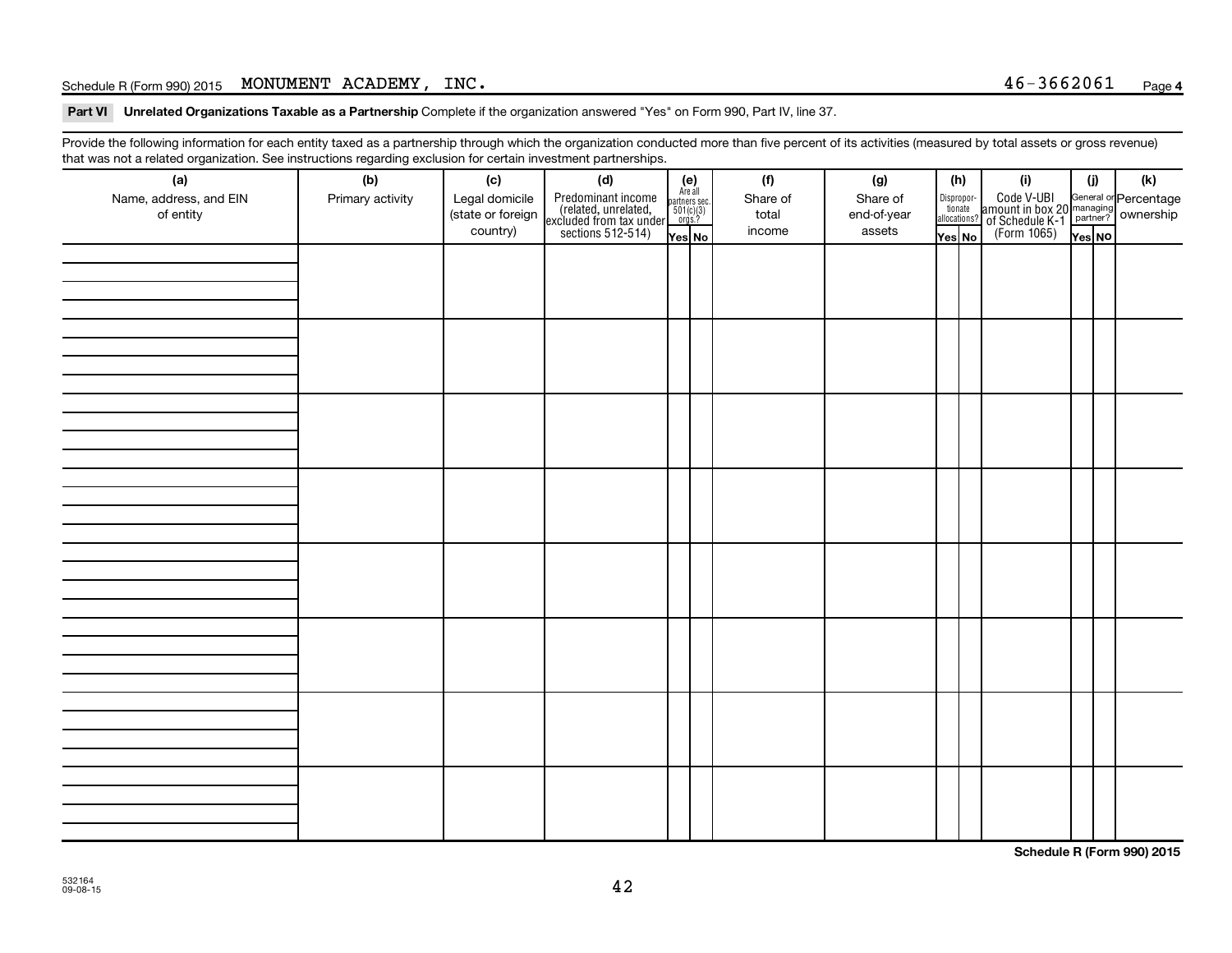Schedule R (Form 990) 2015 MONUMENT ACADEMY , INC .  $46-3662061$  Page

**Part VII Schedule R (Form 990) 2015** MONU

Provide additional information for responses to questions on Schedule R (see instructions).

532165 09-08-15